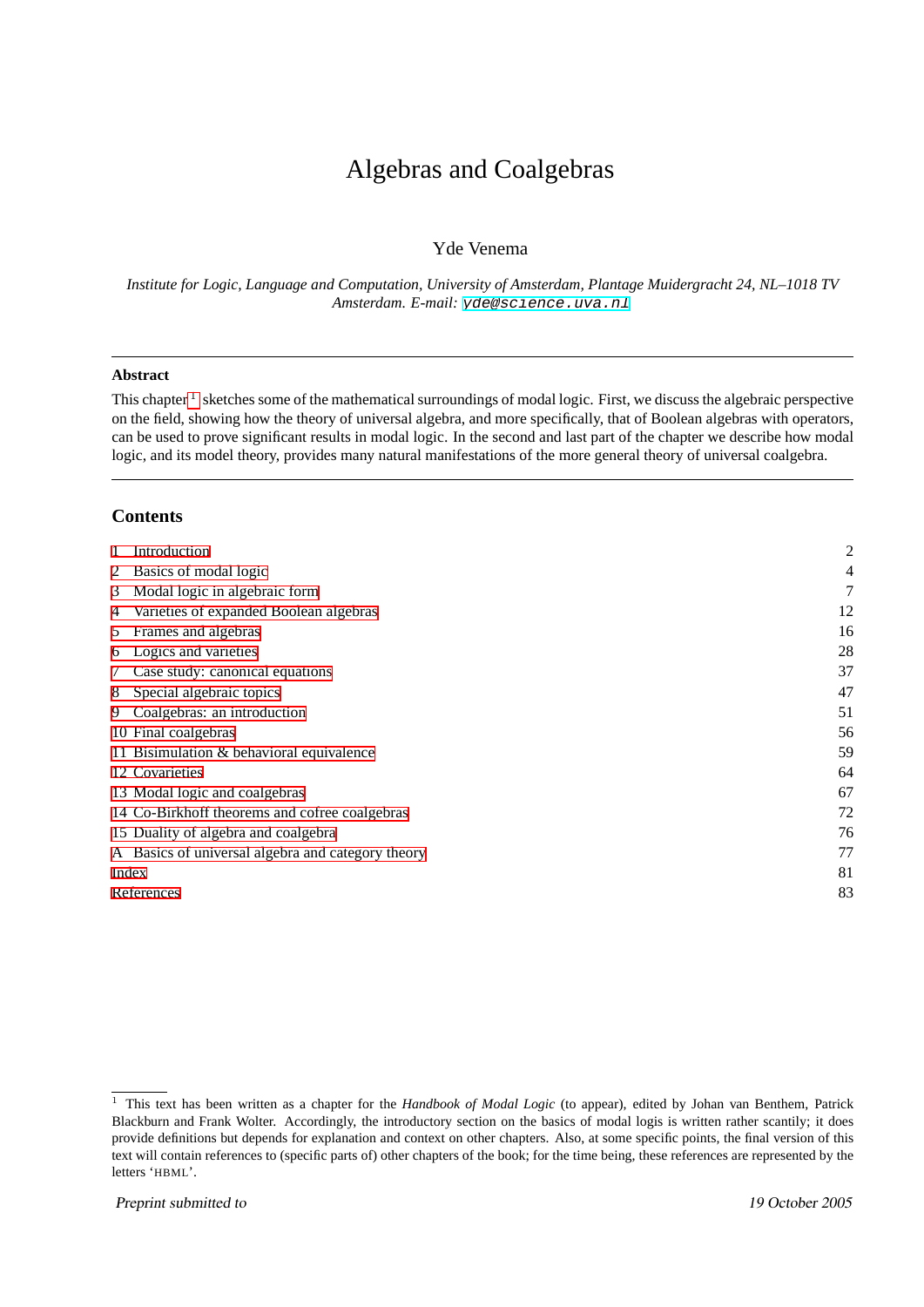# **1 Introduction**

Modal logic is not an isolated field. When studied from a mathematical perspective, it has evident connections with many other areas in logic, mathematics and theoretical computer science. Other chapters of this handbook point out some of the links between modal logic and areas like (finite) model theory or automata theory. Here we will outline the *algebraic* and *coalgebraic* environments of the theory of modal logic.

First we approach modal logic with the methodology of *algebraic logic*, a discipline which aims at studying all kinds of logics using tools and techniques from universal algebra — in fact, much of the theory of universal algebra was developed in tandem with that of algebraic logic. The idea is to associate, with any logic L, a class  $\text{Alg}(L)$  of algebras, in such a way that (natural) logical properties of L correspond to (natural) algebraic properties of  $\text{Alg}(L)$ . Carrying out this program for modal logic, we find that normal modal logics have algebraic counterparts in varieties of *Boolean algebras with operators* (BAOs). In the simplest case of monomodal logics, the algebras that we are dealing with are simply *modal algebras*, that is, expansions of Boolean algebras with a single, unary operation that preserves finite joins (disjunctions). One advantage of the algebraic semantics over the relational one is that it allows a general *completeness* result, but the algebraic approach may also serve to prove many significant results concerning properties of modal logics such as completeness, canonicity, and interpolation. As we will see, a crucial observation in the algebraic theory of modal logic is that standard algebraic constructions correspond to well-known operations on Kripke frames. These correspondences can be made precise in the form of categorical *dualities*, which may serve to explain much of the interaction between modal logic and universal algebra. Our discussion of the algebraic approach towards modal logics takes up the sections [3](#page-6-0) to [8](#page-46-0).

The *coalgebraic* perspective on modal logic is much more recent (see section [9](#page-50-0) for references). Coalgebras are simple but fundamental mathematical structures that capture the essence of dynamic or evolving systems. The theory of universal coalgebra seeks to provide a general framework for the study of notions related to (possibly infinite) behavior such as invariance, and observational indistinguishability. When it comes to modal logic, an important difference with the algebraic perspective is that coalgebras *generalize* rather than *dualize* the model theory of modal logic. Many familiar notions and constructions, such as bisimulations and bounded morphisms, have analogues in other fields, and find their natural place at the level of coalgebra. Perhaps even more important is the realization that one may generalize the concept of modal logic from Kripke frames to arbitrary coalgebras. In fact, the link between (these generalizations of) modal logic and coalgebra is so tight, that one may even claim that modal logic is the natural logic for coalgebras — just like equational logic is that for algebra. The second and last part of this chapter, starting from section [9](#page-50-0), is devoted to coalgebra.

What is the point of taking such an abstract perspective on modal logic, be it algebraic or coalgebraic? Obviously, making the above kind of mathematical generalizations, one should not aim at solving all concrete problems for specific modal logics. Rather, the approach may serve to isolate those aspects of a problem that are easy in the sense of being solvable by general means; it thus enables us to focus on the remaining aspects that are specific to the problem at hand. To give an example, it is certainly not the case that all modal formulas are canonical, but Sahlqvist's theorem considerably simplifies completeness proofs by taking care of the canonical part of the axiomatization. A second benefit of embedding modal logic in its mathematical context is that it may lead to a better understanding of notions from modal logic. Taking an example from coalgebra, the notion of a bounded morphism between Kripke models (or frames), becomes much more natural once we understand that it coincides with the natural coalgebraic notion of a homomorphism.

Our main aim with this chapter is to give the reader an impression of both the algebraic and the coalgebraic perspective on modal logic. Our focus will be on concepts and ideas, but we will also mention important techniques and landmark results; proofs, or rather proof sketches, are given as much as possible. Despite its over-average length, a text of this size cannot come close to being comprehensive; our main selection criterion has been to focus on *generality* of methods and results. Unfortunately, even some important topics have fallen prey to this, most particularly, the *algebras of relations*, even though they played and continue to play a crucial role in the history of algebraic logic. Fortunately, these kinds of BAOs are well documented elsewhere, see for instance HENKIN, MONK & TARSKI [\[57](#page-83-0)] for cylindric algebras, or HIRSCH & HODKINSON [\[58](#page-83-1)] for relation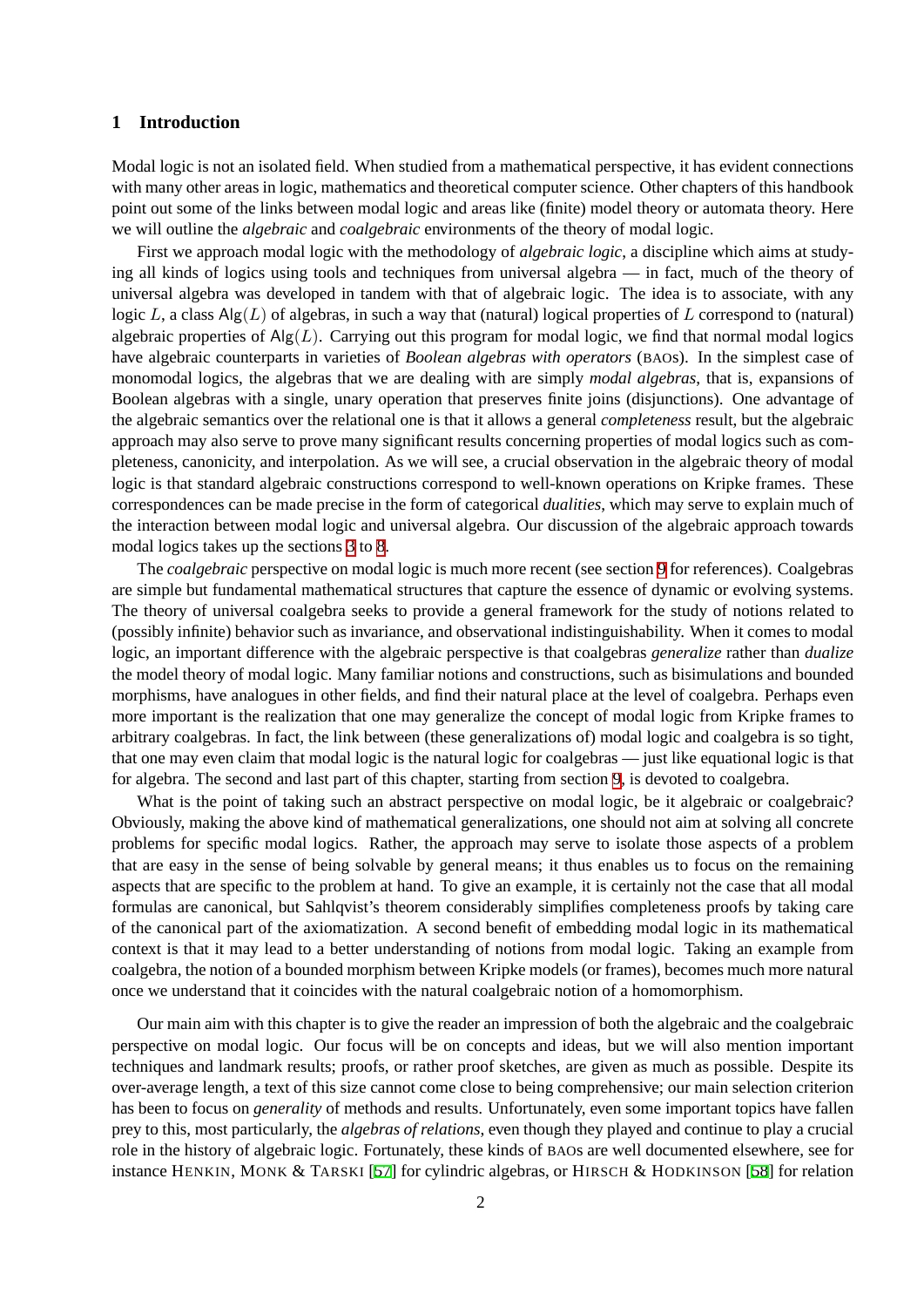algebras. A second topic receiving only fragmented attention is *historical context*. While we do attribute results as much as possible, readers with an interest in the (fascinating!) history of modal logic, will not find much to suit their taste here. Rather, they should consult GOLDBLATT [\[44](#page-83-2)], or perhaps the historical notes of BLACKBURN, DE RIJKE & VENEMA [[13\]](#page-82-1). Finally, a warning: in this chapter we assume familiarity with basic notions from category theory (such as functors, duality), universal algebra (such as congruences, free algebras), and more specifically, Boolean algebras. Readers encountering unfamiliar concepts in this chapter are advised to consult some text book in universal algebra or category theory. For convenience, in an appendix we have summed up all the material that we consider to be background knowledge.

**Acknowledgments** Many people have contributed to this chapter by commenting on earlier versions of it. I am grateful to Nick Bezhanishvili, Mai Gehrke, Çiğdem Gencer, Rob Goldblatt, H. Peter Gumm, Gaelle Fontaine, Helle Hansen, Ian Hodkinson, Ramon Jansana, Clemens Kupke, Alessandra Palmigiano, Jan Rutten, and Mark Theunissen for their help. Great is my gratitude to Alexander Kurz, who provided a large number of suggestions to improve the paper.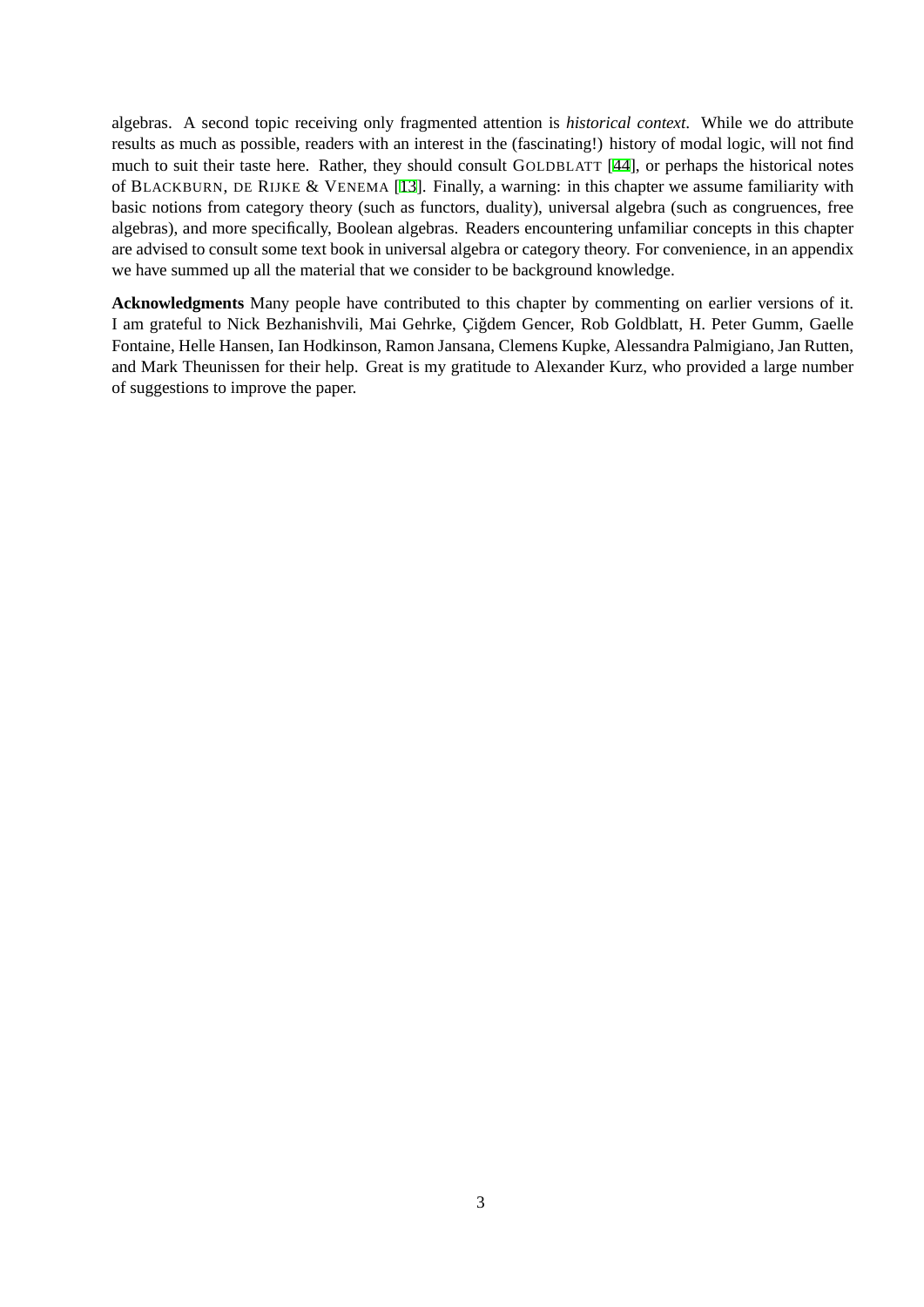### <span id="page-3-0"></span>**2 Basics of modal logic**

In this section we briefly review the basic definitions of modal logic. Starting with syntax, we take a fairly general approach towards modal languages and allow modal connectives of arbitrary finite rank. A modal similarity type is a set  $\tau$  of modal connectives, together with an arity function  $ar : \tau \to \omega$  assigning to each symbol  $\nabla \in \tau$  a rank or arity  $ar(\nabla)$ . Given a modal similarity type  $\tau$  and a set X of variables we inductively define the set  $Fma_\tau(X)$  of modal  $\tau$ -formulas in X by the following rule:

$$
\varphi ::= x \in X \mid \top \mid \bot \mid \neg \varphi \mid \varphi \wedge \psi \mid \varphi \vee \psi \mid \nabla(\varphi_1, \ldots, \varphi_n)
$$

with  $\nabla \in \tau$  and  $n = ar(\nabla)$ . We will use standard abbreviations such as  $\rightarrow$  and  $\leftrightarrow$ ; we also define the dual operator  $\Delta$  of  $\nabla \in \tau$  as  $\Delta(\varphi_1, \ldots, \varphi_n) := \neg \nabla(\neg \varphi_1, \ldots, \neg \varphi_n)$ . Unary modalities are usually called diamonds, and their duals, boxes; to denote these modalities we reserve (possibly indexed) symbols of the shape  $\diamond$  and  $\Box$ , respectively.

Throughout this chapter we will work with an arbitrary but fixed modal similarity type  $\tau$ . Often, we will provide proofs only for the basic modal similarity type which consists of a single diamond that will always simply be denoted as  $\Diamond$  (its dual as  $\Box$ ). Unless explicitly stated otherwise, we are always dealing with a fixed, countably infinite set  $X$  of variables; in order not to clutter up notation we will suppress explicit references to  $X$  as much as possible.

It will be convenient to have names and notation for some special formulas that behave just like ordinary diamond formulas of the form  $\Diamond x$ . Fix a special dummy variable v. In the basic modal language, we may define a compound diamond as any disjunction of formulas of the form  $\Diamond^n v$  (here  $\Diamond^0 \varphi := \varphi$  and  $\Diamond^{n+1} \varphi := \varphi$  $\Diamond \Diamond^n \varphi$ ). The general case is a bit more involved; for any modality  $\nabla$  of arity  $n > 0$ , and any  $1 \le i \le n$ , the formula  $\Diamond_{(\nabla,i)} v := \nabla(\top, \ldots, \top, v, \top, \ldots, \top)$  (i.e., all arguments are  $\top$  except for the *i*-th one which is *v*) is called the *i*-th induced diamond of  $\nabla$ . The collection  $CD(\tau)$  of compound diamonds of  $\tau$  is defined via:

$$
\blacklozenge v ::= v \mid \diamondsuit_{(\nabla,i)} \blacklozenge v \mid \blacklozenge_1 v \vee \blacklozenge_2 v.
$$

We will write  $\blacklozenge \varphi$  rather than  $\blacklozenge(\varphi)$  for the formula in which every occurrence of v is substituted by  $\varphi$  (note that v is the *unique* variable occurring in a compound diamond). Induced and compound *boxes* are defined in the obvious way.

Modal logic can be approached from a semantic or from a purely syntactic/axiomatic angle. In this chapter we follow both approaches, starting with the semantic one.

**Definition 2.1** A  $\tau$ -frame is a structure  $\mathbb{S} = \langle S, R \rangle$  where S is a non-empty set of objects called states, points, or worlds, and R is an interpretation assigning an  $n+1$ -ary relation  $R_{\nabla}$  on S to every n-ary modal connective  $\nabla$ . A valuation on S is a map  $V : X \to \mathcal{P}(S)$  assigning a subset of S to each variable x. A  $\tau$ -model is a structure  $\mathbb{M} = \langle S, R, V \rangle$  such that  $\langle S, R \rangle$  is a  $\tau$ -frame, on which V is a valuation; the frame  $\langle S, R \rangle$  is called the underlying frame of M.

The notion of truth is defined by formula induction. The set of points where  $\varphi$  is true will always be denoted as  $\llbracket \varphi \rrbracket$ .

**Definition 2.2** Given a  $\tau$ -model M, we define by induction when a formula  $\varphi$  is true at a state s of M, notation:  $M, s \Vdash \varphi$ :

$$
M, s \Vdash x \text{ if } s \in V(x),
$$
  
\n
$$
M, s \Vdash \top \text{ always,}
$$
  
\n
$$
M, s \Vdash \bot \text{ never,}
$$
  
\n
$$
M, s \Vdash \neg \varphi \text{ if } M, s \not \Vdash \varphi,
$$
  
\n
$$
M, s \Vdash \varphi \land \psi \text{ if } M, s \Vdash \varphi \text{ and } M, s \Vdash \psi,
$$
  
\n
$$
M, s \Vdash \varphi \lor \psi \text{ if } M, s \Vdash \varphi \text{ or } M, s \Vdash \psi,
$$

 $\mathbb{M}, s \Vdash \nabla(\varphi_1, \ldots, \varphi_n)$  if  $R_{\nabla} s s_1 \ldots s_n$  for some  $s_1, \ldots, s_n$  such that  $\mathbb{M}, s_i \Vdash \varphi_i$  for each i.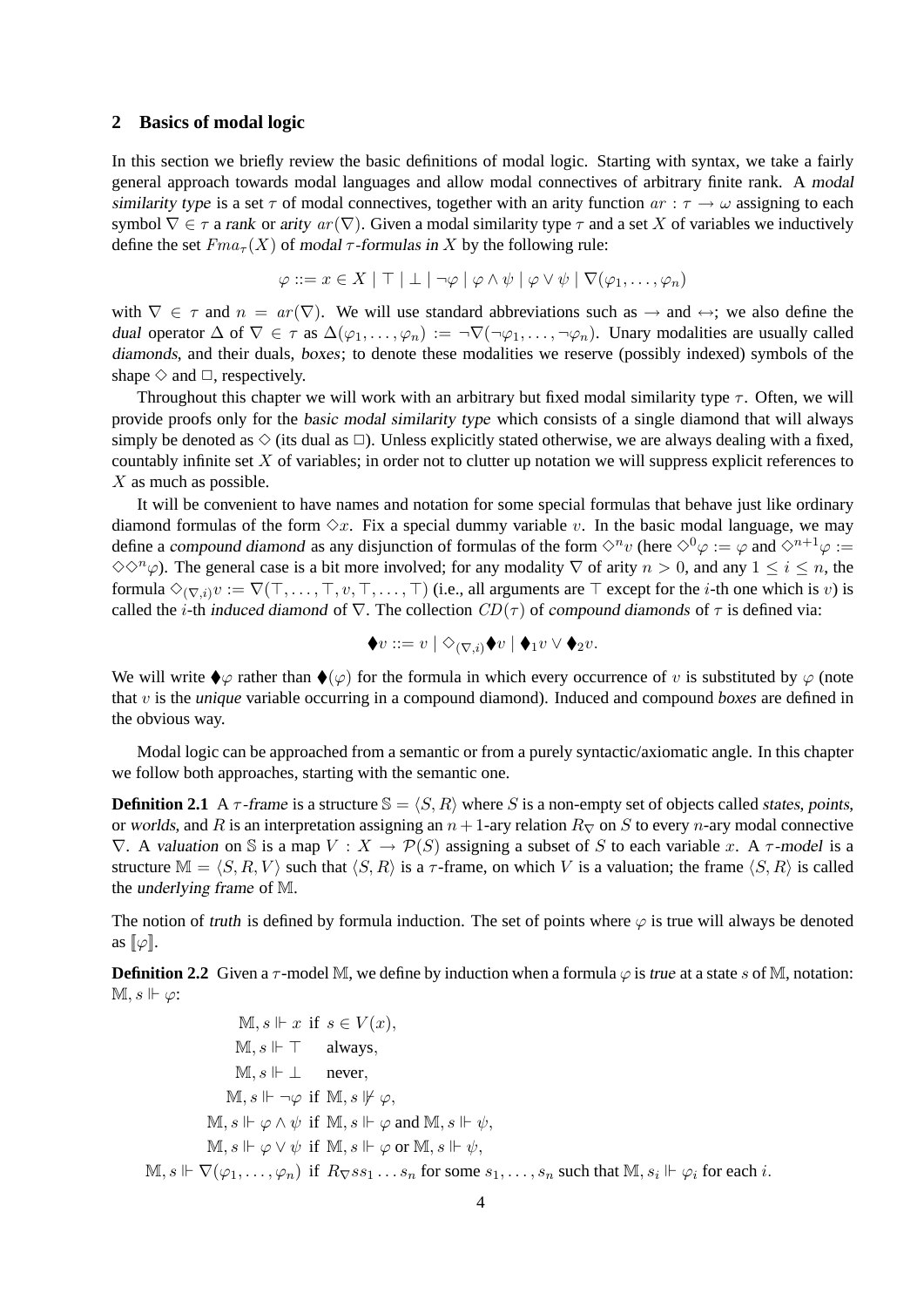We write  $M \Vdash \varphi$  if  $\varphi$  is true throughout M, that is, true at every state of M.

**Definition 2.3** Given a  $\tau$ -frame S, we say that a modal formula  $\varphi$  is valid in S, notation: S  $\Vdash \varphi$  if  $\varphi$  is true throughout any model based on S. Similarly standard definitions apply to sets of formulas and classes of frames.

We extend the interpretation R of a  $\tau$ -frame  $\mathcal{S} = \langle S, R \rangle$  to the compound diamonds by putting

$$
R_v := Id,
$$
  
\n
$$
R_{\diamondsuit(\nabla, i)} \bullet := \{ (s, s_i) \mid R_{\nabla} s s_1 \cdots s_n \text{ for some } s_1, \ldots, s_{i-1}, s_{i+1}, \ldots, s_n \in S \} \circ R_{\spadesuit},
$$
  
\n
$$
R_{\spadesuit_1 \vee \spadesuit_2} := R_{\spadesuit_1} \cup R_{\spadesuit_2}.
$$

We further define  $R_{\mathbb{S}} := \bigcup_{\nabla \in \tau} \bigcup_{1 \leq i \leq ar(\nabla)} R_{\nabla^i}$ , and  $R^{\omega} := \bigcup_{\nabla \in CD(\tau)} R_{\nabla \cdot}$ . Given a binary relation Q, we let  $Q[s] := \{t \mid Qst\}$  denote the collection of Q-successors of s. It is then straightforward to verify that in any frame S,  $R_{\mathbb{S}}[s]$  consists of all those points that can be reached from s in one step, that  $R^{\omega}$  is the reflexive and transitive closure of  $R_s$ , and that for any valuation V it holds that

 $\mathbb{S}, V, s \Vdash \blacklozenge \varphi$  iff  $\mathbb{S}, V, t \Vdash \varphi$  for some t with  $R_{\blacklozenge} st$ .

That is, compound diamonds indeed behave like diamonds.

Frames and models do not exist in isolation. Given two  $\tau$ -frames S and S', a map  $\theta : S \to S'$  is called a bounded morphism from S to S', notation:  $\theta : \mathbb{S} \to \mathbb{S}'$ , if  $\theta$  satisfies the following conditions for all  $\nabla \in \tau$ :

*(forth)* 
$$
R_{\nabla}ss_1...s_n
$$
 only if  $R'_{\nabla}\theta(s)\theta(s_1)... \theta(s_n)$ , and

(back)  $R'_{\nabla}\theta(s)s'_1$  $s_1' \ldots s_n'$  only if there are  $s_1, \ldots, s_n$  such that  $R_{\nabla} s s_1 \ldots s_n$  and  $\theta(s_i) = s_i'$  $i_i$  for each *i*.

We let Fr<sub> $\tau$ </sub> denote the category with  $\tau$ -frames as objects and bounded morphisms as arrows.

If such a bounded morphism  $\theta$  is surjective, we call S' a bounded morphic image of S, notation: S  $\rightarrow$  S'; if  $\theta$  is injective we write  $\mathbb{S} \to \mathbb{S}'$  and call the subframe of  $\mathbb{S}'$  based on the image  $\theta[S]$  a generated subframe of  $\mathbb{S}'$ . We leave it for the reader to verify that the structure  $\langle T, R \nvert T \rangle$  (where  $R \nvert T$  maps each  $\nabla \in \tau$  to the restriction of  $R_{\nabla}$  to T) is a generated subframe of S if and only if T is a hereditary subset of S, that is, if  $t \in T$  then  $R_{\nabla}tt_1 \ldots t_n$  implies that all the  $t_i$  belong to T. Given a point r in S, we denote with  $S_r$  the least generated subframe containing r; the domain of this subframe is thus the set  $R^{\omega}[r]$ . If  $\mathbb{S} = \mathbb{S}_r$  we call r a root of  $\mathbb{S}$ , and say that S is rooted. Finally, given a family  $\{\mathbb{S}_i \mid i \in I\}$  of  $\tau$ -frames, we define its disjoint union  $\sum_{i \in I} \mathbb{S}_i$  as the structure  $\langle \sum_{i\in I} S_i, \{R_{\nabla} \mid \nabla \in \tau\} \rangle$ , where the domain  $\sum_{i\in I} S_i = \bigcup_{i\in I} \{i\} \times S_i$  is the disjoint union of the domains  $S_i$ , and the relation  $R_{\nabla}$  is given by  $R_{\nabla}(i,s)(i_1,s_1)\dots(i_n,s_n)$  :  $\iff i = i_1 = \dots = i_n$  and  $(R_i)_{\nabla}$ ss<sub>1</sub>...s<sub>n</sub>.

**Remark 2.4** More general than Kripke frames are the neighborhood frames, which we now review very briefly, and for the basic modal similarity type only. The reader can find more details on these structures in HBML. A neighborhood frame is a structure  $\mathbb{S} = \langle S, \sigma \rangle$  with  $\sigma : S \to \mathcal{PP}(S)$ ; such a structure is called monotone if  $\sigma(s)$  is upwards closed for all  $s \in S$ , that is,  $X \in \sigma(s)$  and  $X \subseteq Y$  imply  $Y \in \sigma(s)$ . Elements of  $\sigma(s)$  are called neighborhoods of s, and the semantics of the modality  $\nabla$  (we will not use  $\diamond$  and  $\Box$  in this context) in a neighborhood model  $\mathbb{M} = \langle S, \sigma, V \rangle$  with  $V : X \to \mathcal{P}(S)$  a valuation is given by

<span id="page-4-0"></span>
$$
\mathbb{M}, s \Vdash \nabla \varphi \text{ if } \lVert \varphi \rVert \in \sigma(s),\tag{1}
$$

that is,  $\nabla\varphi$  holds at s iff s has a neighborhood of  $\varphi$ -points. Both the box and the diamond interpretation in Kripke models follow the pattern of ([1](#page-4-0)): take  $\sigma_{\diamond}(s) = \{A \subseteq S \mid A \cap R[s] \neq \emptyset\}$ , and  $\sigma_{\Box}(s) = \{A \subseteq S \mid A \cap R[s] \neq \emptyset\}$  $R[s] \subseteq A$ , respectively.

A map  $f : S \to S'$  is a neighborhood morphism between two neighborhood frames  $\langle S, \sigma \rangle$  and  $\langle S', \sigma' \rangle$  if for all  $s \in S$  and all  $X' \subseteq S'$  it holds that  $X' \in \sigma'(fs)$  iff  $f^{-1}[X'] \in \sigma(s)$ .

Now we turn to the more syntactic approach towards modal logic. We identify logics with sets of theorems — the more general approach based on *consequence relations* will be discussed in Chapter **??** of this book.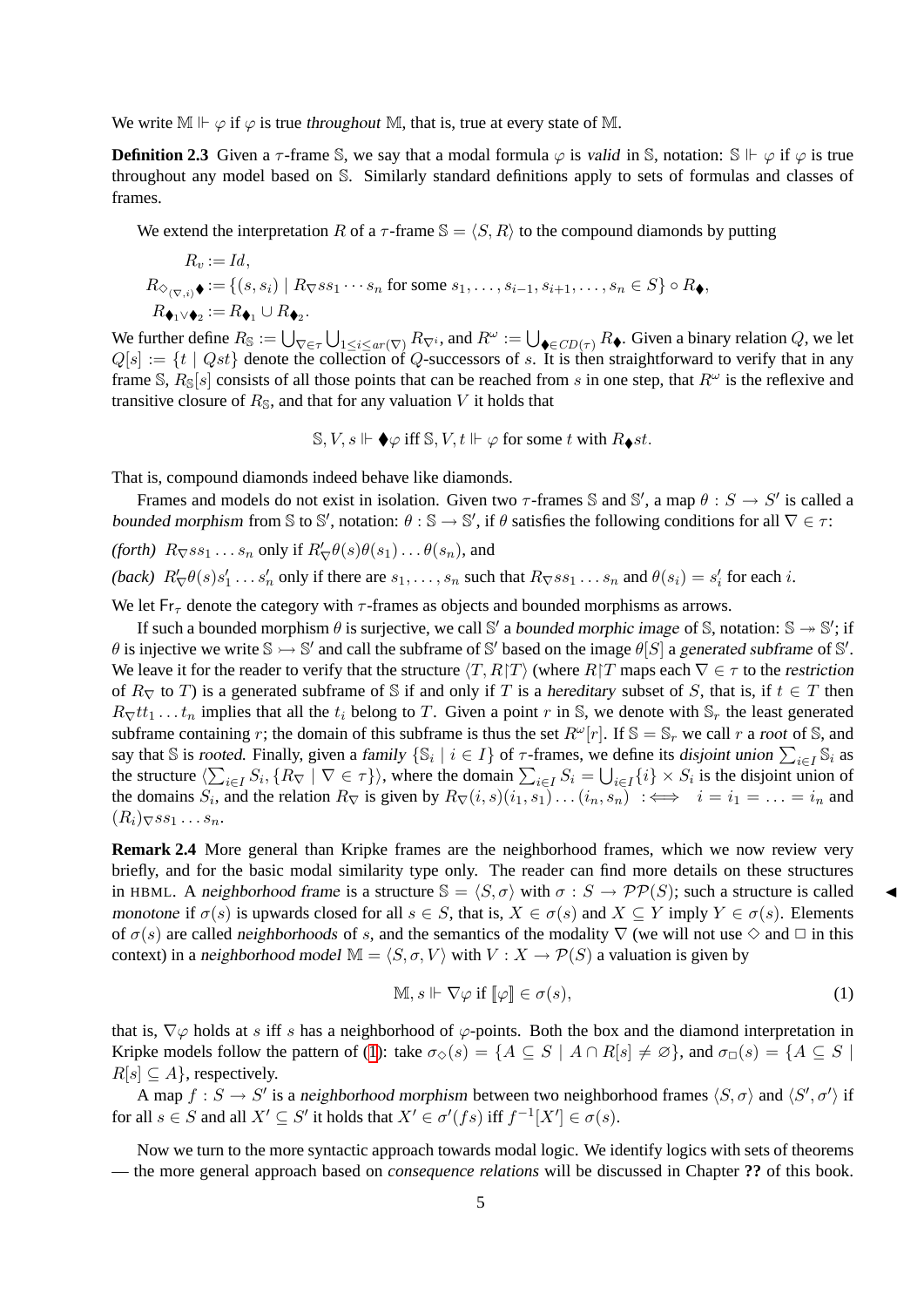A modal  $\tau$ -logic is then a set  $L \subseteq Fma_{\tau}$  which (i) contains all classical propositional tautologies, and (ii) is closed under the derivation rules (MP) of Modus Ponens (if both  $\varphi$  and  $\varphi \to \psi$  belong to L then so does  $\psi$ ), and (US) of uniform substitution (if  $\varphi$  belongs to L then so do all of its substitution instances). If a formula  $\varphi$ belongs to a modal logic L then we say that  $\varphi$  is a theorem of L, notation:  $\vdash_L \varphi$ .

A modal logic is called *classical* if it is closed under the following rule:  $\vdash_L \varphi_i \leftrightarrow \psi_i \Rightarrow \vdash_L \nabla(\varphi_1, \ldots, \varphi_n) \leftrightarrow$  $\nabla(\psi_1,\ldots,\psi_n)$ ; monotone if it is closed under  $\vdash_L \varphi_i \to \psi_i \Rightarrow \vdash_L \nabla(\varphi_1,\ldots,\varphi_n) \to \nabla(\psi_1,\ldots,\psi_n)$ ; and normal if it contains in addition, for each  $\nabla \in \tau$ , the axioms  $\nabla^i \perp$  and  $\nabla(\overline{p}, q \vee q', \overline{r}) \to \nabla(\overline{p}, q, \overline{r}) \vee \nabla(\overline{p}, q', \overline{r})$ where  $\bar{p}$  and  $\bar{r}$  denote arbitrary sequences of propositional variables of combined length  $ar(\nabla) - 1$ . We leave it as an exercise for the reader to verify that this definition coincides with the standard one in the case of basic modal logic.

The minimal classical, monotone and normal modal logics for a similarity type  $\tau$  are denoted as  $C_{\tau}$ ,  $M_{\tau}$  and  $K_{\tau}$ , respectively. Here we use the convention that C, M and K denote the minimal logics for the basic modal similarity type. It is easy to see that the collection of normal modal logics is closed under taking arbitrary intersections and therefore forms a complete lattice under the inclusion ordering. Hence, with any set Γ of  $\tau$ -formulas we may associate the least normal modal  $\tau$ -logic extending K and containing all formulas in Γ; this logic is denoted as  $K_{\tau}$ .Γ. We say that this logic is axiomatized by Γ, since any theorem in  $K_{\tau}$ .Γ can be obtained as the result of a derivation from the axioms of the logic (including formulas in Γ) using its derivation rules. Similar definitions and notation apply to extensions of  $C_\tau$  and  $M_\tau$ .

The validity relation  $\mathbb H$  between frames and formulas induces a Galois connection consisting of two maps, Log and Fr, defined as follows. Given a class C of frames,  $Log(C)$ , the logic of C, is the set of modal formulas that are valid in C. Conversely, given a set  $\Gamma$  of formulas, let  $\Gamma(\Gamma)$  denote the class of frames on which  $\Gamma$  is valid. (We call this a Galois connection because we always have  $C \subseteq Fr(\Gamma)$  iff  $\Gamma \subseteq Log(C)$ .) The stable sets of formulas of this connection, that is, the sets Γ such that  $\Gamma = Log(F(\Gamma))$  are called (Kripke) complete logics we leave it for the reader to verify that such sets are indeed normal modal logics. On the other side, the stable frame classes, that is, the ones that are closed under the composition  $Fr \circ Log$ , are called (modally) definable. Not all modal logics are Kripke complete (see HBML) and not all frame classes are modally definable (see  $H$ BML).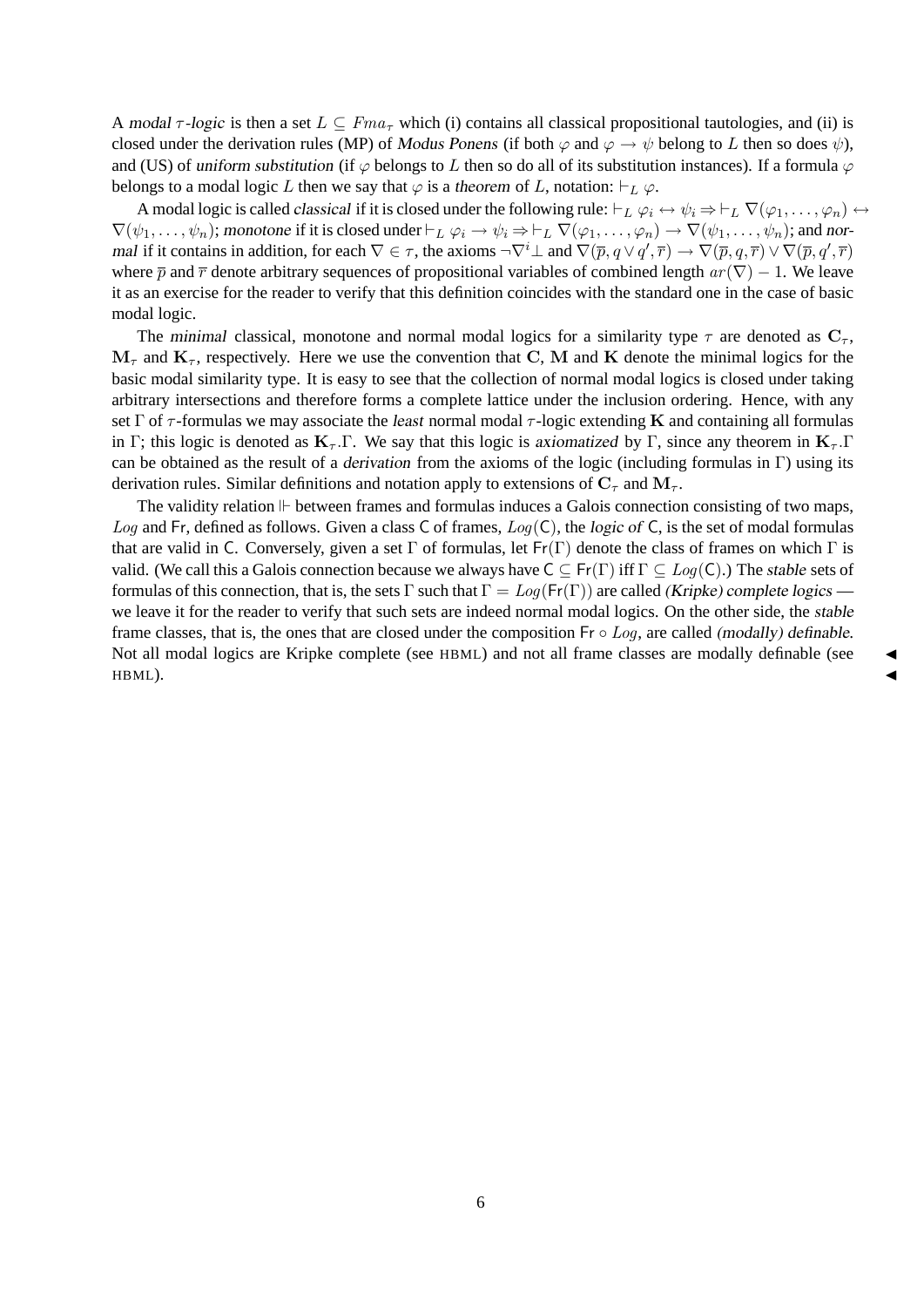### <span id="page-6-0"></span>**3 Modal logic in algebraic form**

As indicated in the introduction, it is the aim of algebraic logic to study logic by algebraic means. Nowadays, most people will associate modal logic primarily with relational structures, but, as with other branches of logic, the 19th century infancy of modern symbolic modal logic was completely algebraic, see MACCOLL [\[82](#page-84-0)]). Somehow during the 20th century however, the traditions of algebraic logic and of modal logic got separated, and for decades proceeded without any interaction whatsoever. In particular, while JÓNSSON  $&$  TARSKI [[70\]](#page-84-1) introduced not only Boolean algebras with operators and their representation over relational structures, but also the rudiments of canonicity and correspondence theory, this seminal work did not mention modal logic, and it was completely overlooked by modal logicians for many years. This is not to say that algebras were to remain absent from the modal logic tradition — they were introduced by LEMMON [\[80](#page-84-2)]. But only in the 1970s, probably with the discovery of the fundamental incompleteness of the relational semantics by THOMASON [\[102\]](#page-85-0), did universal algebraic (and topological) methods regain importance — as examples we mention BLOK [[14\]](#page-82-2), ESAKIA [\[23](#page-82-3)], GOLDBLATT [[37,](#page-83-3)[38](#page-83-4)], and RAUTENBERG [[91\]](#page-85-1). And it would even have to wait until the 1990s before the algebraic and modal traditions would be completely rejoined, with collaborations between modal and algebraic logicians (leading to, for instance, the introduction of the guarded fragment in ANDRÉKA, VAN BENTHEM & NÉMETI  $[7]$  $[7]$  $[7]$ ), with modal logicians investigating algebras of relations from a modal perspective (MARX & VENEMA  $[84]$  $[84]$ ), or with algebraic logicians responding to the modal tradition (JÓNSSON  $[69]$ ). It is from this perspective that the algebraic part of this chapter has been written.

Before we explain how to *algebraize* modal logic using the key structures of Boolean algebras with operators (BAOs), let us first briefly introduce the algebraic perspective on (propositional) logic itself. Think of proposition letters as atomic objects referring to entities called propositions, and of connectives as function symbols to be interpreted as operations on propositions. Then notice the complete analogy between the definitions of formulas and terms, respectively, and already we have worked our way towards one of the key ideas underlying the algebraic approach towards (propositional) logic: *propositional formulas can be seen as algebraic terms denoting propositions*.

**Definition 3.1** Given a modal similarity type  $\tau$ , we define its corresponding algebraic similarity type  $Bool_{\tau}$ simply as the union of  $\tau$  with the Boolean similarity type  $Bool = {\top, \bot, \neg, \wedge, \vee}.$ 

We will use  $\approx$  as the equality symbol of this algebraic language; as abbreviations we use  $\approx$  and  $\prec$  in their standard meaning. Since the standard Boolean symbols are function symbols in this algebraic language, we will not use them to denote Boolean combination of equations. For that purpose we let the symbols & and  $\Rightarrow$ denote conjunction and implication, respectively.

The set  $Fma_\tau(X)$  of formulas over a set of variables X can then be identified with the set  $Ter_{Bool_{\tau}}(X)$ of algebraic  $Bool_{\tau}$ -terms over X. More importantly, we may impose *algebraic structure* on formulas.

**Definition 3.2** The  $\tau$ -formula algebra is the structure  $\mathbb{F}$ ma<sub> $\tau$ </sub> :=  $\langle Fma_{\tau}, \{\heartsuit^{\mathbb{F}ma_{\tau}} \mid \heartsuit \in Bool_{\tau}\}\rangle$ , where for each (Boolean or modal) connective  $\heartsuit$ , its interpretation

$$
\heartsuit^{\mathbb{F}_{\mathsf{ma}_{\tau}}}:\ (\varphi_1,\ldots,\varphi_n)\mapsto \heartsuit(\varphi_1,\ldots,\varphi_n)
$$

defines a map of arity  $n = ar(\heartsuit)$  on  $Fma_\tau$ .

As a first advantage of this algebraic point of view, recall that substitutions are completely determined by their values on the variables. Putting this algebraically, for any function  $\sigma$  assigning formulas to variables, the substitution induced by  $\sigma$  is the unique extension  $\tilde{\sigma}$  of  $\sigma$  to an *endomorphism* on the formula algebra. More generally, it is easy to see that given an arbitrary algebra  $\mathbb A$  of type  $Bool_{\tau}$ , any assignment mapping variables to elements of the carrier of A has a unique extension  $\tilde{\alpha}$  which is a *homomorphism* from  $\mathbb{F}_{\text{ma}_{\tau}}$  to A. That is, we have the following result.

**Proposition 3.3**  $\mathbb{F}_{\text{ma}_{\tau}}$  *is the*  $\omega$ -generated absolutely free algebra of the similarity type  $Bool_{\tau}$ .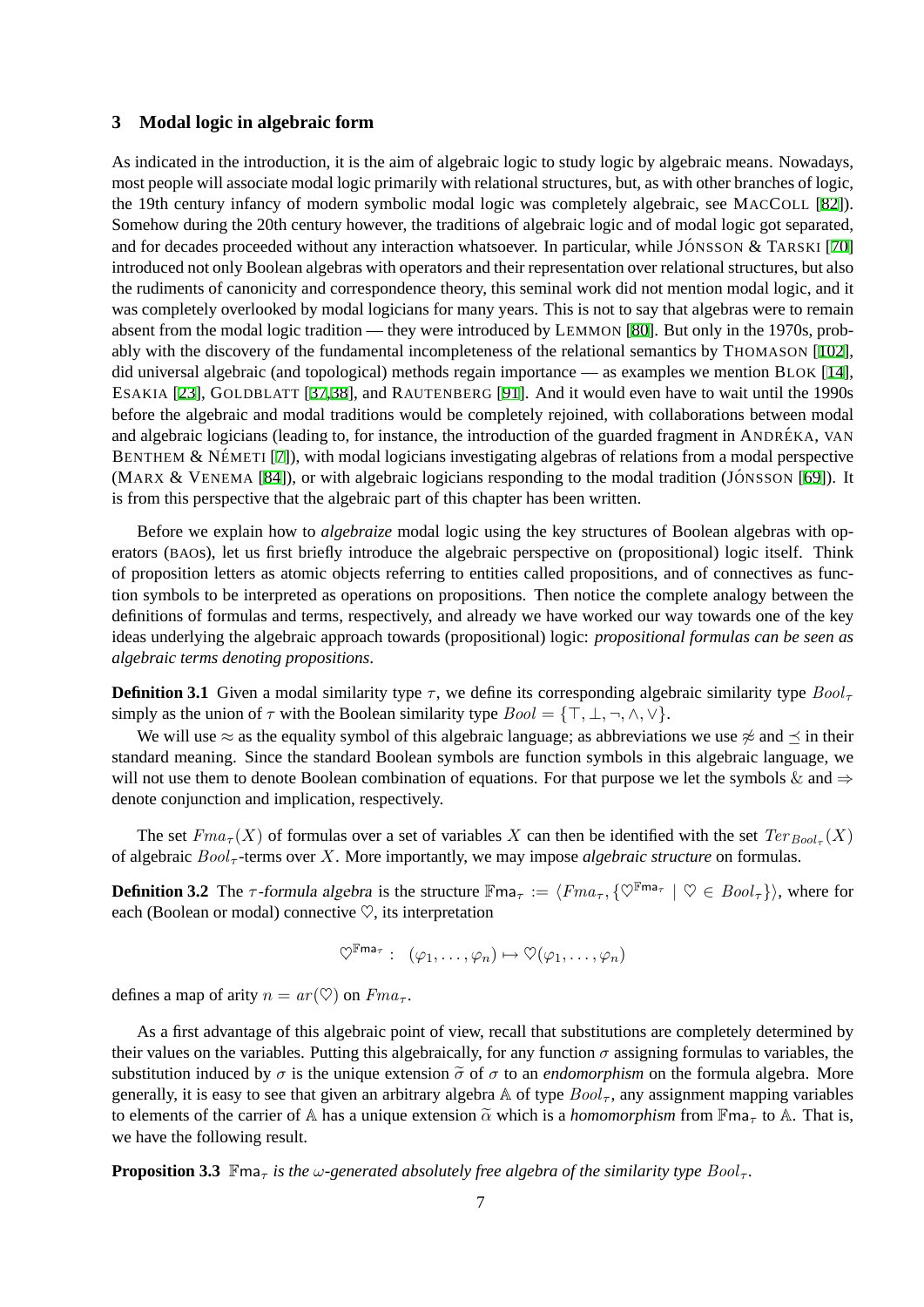Logical languages may now be interpreted in many different kinds of algebras; but of course, we are only interested in structures that can plausibly be viewed as algebras of propositions.

<span id="page-7-5"></span>**Example 3.4** Consider the truth value algebra 2 of the Boolean similarity type. Its carrier is given as the set  $2 = \{0, 1\}$  where 0 ('false') and 1 ('true') are the classical truth values, while its interpretation of the Boolean connectives/function symbols is given by the standard *truth tables*. Given a *valuation*  $V : X \rightarrow 2$  of truth values to propositional variables, we can simply *compute* the truth value  $\tilde{V}(\varphi)$  of any propositional formula  $\varphi$ , using the unique homomorphism  $\tilde{V}$ : Fma<sub> $\tau \to 2$ </sub> extending the assignment V. That is, we see another manifestation of the absolute freeness of the formula algebra.

The algebras arising from the relational semantics of modal languages are the so-called complex algebras. (This terminology dates back to the times when subsets of groups were referred to as *complexes* of the group.)

<span id="page-7-6"></span>**Definition 3.5** Given an  $n + 1$ -ary relation R on a set S, define the n-ary map  $\langle R \rangle$  on the power set of S by

 $\langle R \rangle (a_1, \ldots, a_n) := \{ s \in S \mid Rss_1 \ldots s_n \text{ for some } s_1, \ldots, s_n \text{ with } s_i \in a_i \text{ for all } i \}.$ 

The complex algebra  $\mathbb{S}^+$  of a  $\tau$ -frame  $\mathbb S$  is obtained by expanding the power set algebra  $\mathbb P(S)$  with operations  $\langle R_{\nabla} \rangle$  for each modal connective  $\nabla$ ; that is,

$$
\mathbb{S}^+ := \langle \mathcal{P}(S), S, \varnothing, \sim_S, \cap, \cup, \{ \langle R_{\nabla} \rangle \mid \nabla \in \tau \} \rangle.
$$
 (2)

Given a frame class C, we let  $Cm(C)$  denote the class of complex algebras of frames in C; conversely, for a class K of algebras,  $Str(K)$  denotes the class of frames whose complex algebras belong to K.

<span id="page-7-4"></span>**Remark 3.6** More generally, given a neighborhood frame  $\mathbb{S} = \langle S, \sigma \rangle$ , define the map  $\sigma^+ : \mathcal{P}(S) \to \mathcal{P}(S)$  by  $\sigma^+(A) := \{ s \in S \mid A \in \sigma(s) \},\$ and define  $\mathbb{S}^+$  as the expansion of  $\mathbb{P}(S)$  with the operation  $\sigma^+$ .

From the perspective of complex algebras, a valuation is nothing but an assignment of variables to elements of the complex algebra of  $\mathbb{S}^+$ . Furthermore, and much more importantly, given a valuation V on a frame  $\mathbb{S}$ , a straightforward induction proves that

<span id="page-7-0"></span>
$$
\mathbb{S}, V, s \Vdash \varphi \text{ iff } s \in \widetilde{V}(\varphi), \tag{3}
$$

where  $\widetilde{V}: \mathbb{F}m\mathsf{a}_{\tau} \to \mathbb{S}^+$  is the unique homomorphism extending V. With the meaning function  $[\![\cdot]\!]^{\mathbb{S},V}$  defined as the function that maps a formula  $\varphi$  to its extension  $[\varphi] := \{s \in S \mid \mathbb{S}, V, s \Vdash \varphi\}$ , what [\(3\)](#page-7-0) reveals is that, in a slogan, *meaning is a homomorphism*:

**Proposition 3.7** Let V be some valuation on a  $\tau$ -frame S. Then the meaning function  $\lbrack \cdot \rbrack^{\mathbb{S},V}$  is the unique *homomorphism*  $\widetilde{V}$  :  $\mathbb{F}$ ma<sub> $\tau$ </sub>  $\rightarrow$   $\mathbb{S}^+$  *that extends* V.

As a corollary of this, let  $\varphi^{\approx}$  denote the equation  $\varphi \approx \top$ , then we find that for any  $\tau$ -frame S, and any  $\tau$ -formulas  $\varphi, \psi$ :

<span id="page-7-3"></span>
$$
\mathbb{S} \Vdash \varphi \text{ iff } \mathbb{S}^+ \models \varphi^{\approx} \text{ and } \mathbb{S} \Vdash \varphi \leftrightarrow \psi \text{ iff } \mathbb{S}^+ \models \varphi \approx \psi,
$$
 (4)

that is, the validity of a *formula* in the frame S corresponds to that of an *equation* [2](#page-7-1) in the complex algebra of S, and vice versa. We have arrived at one of the most fundamental notion of algebraic logic, namely, that of a class of algebras *algebraizing* a logic.

<span id="page-7-2"></span>**Definition 3.8** Let L be a modal  $\tau$ -logic, and K a class of  $Bool_{\tau}$ -algebras. We say that K algebraizes L, if we have

$$
\vdash_L \varphi \text{ iff } \mathsf{K} \models \varphi^{\approx}, \tag{5}
$$

$$
K \models \varphi \approx \psi \text{ iff } \vdash_L \varphi \leftrightarrow \psi,\tag{6}
$$

for all formulas/terms  $\varphi$  and  $\psi$ .

<span id="page-7-1"></span><sup>&</sup>lt;sup>2</sup> In the sequel, we will be sloppy about the distinction between a formula and its equational translation, writing for instance  $A \models \varphi$ if we mean  $\mathbb{A} \models \varphi^{\approx}$ .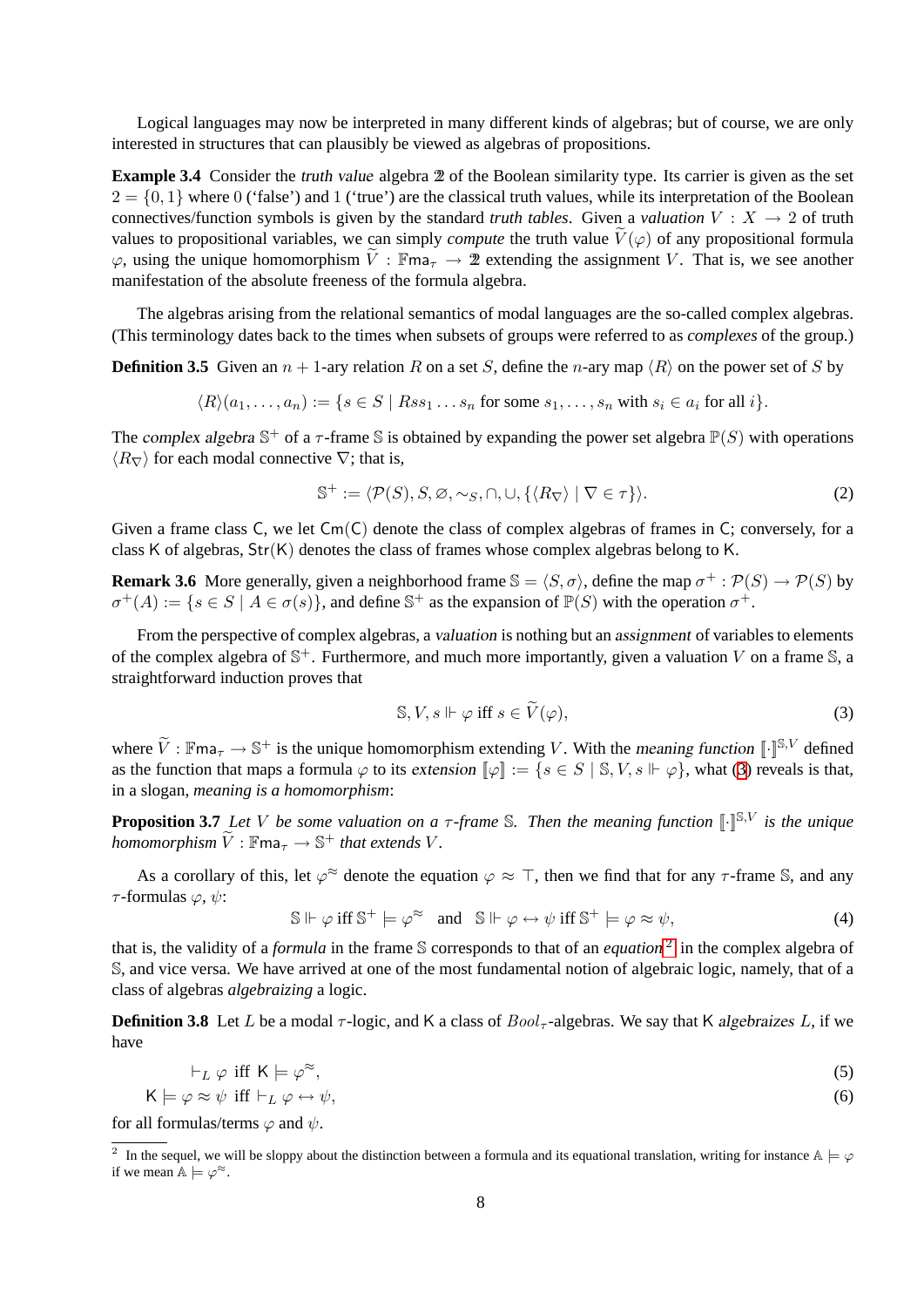The point of this definition is to alert the reader that algebraizations constitute stronger links between logics and classes of algebras than the mere existence of a completeness result, as would be expressed by ([5](#page-7-2)) on its own. If the class K algebraizes the modal logic  $L$ , then it is not just the case that K contains all the information of L through the translation  $(\cdot)^\approx$ , but also, L encodes the full equational theory of K through the translation mapping an equation  $\varphi \approx \psi$  to the formula  $\varphi \leftrightarrow \psi$ . Furthermore, the second translation is an *inverse* to the first one in the sense that if we translate the formula  $\varphi$  back and forth, the result  $\varphi \leftrightarrow \top$  is L-equivalent to  $\varphi$ . Given the Boolean backbone of modal logics, this property holds vacuously, so there is no need to formulate this as an additional clause of the definition.

Also, observe that it immediately follows from the definition that if K algebraizes L, then so does the variety generated by K.

**Remark 3.9** The above definition is a specific instantiation of a much wider notion, which is due to BLOK & PIGOZZI [\[16](#page-82-5)]. The basic idea of a class of algebras algebraizing a logic always involves uniform translations from formulas to equations, and from equations to formulas, that are, modulo equivalence, inverse to each other. But the general case is of course not limited to modal logics, or to logics extending classical propositional logic; also, the translations may be from formulas to sets of equations, and from equations to sets of formulas.

The most important point is however that the natural habitat of the concept is that of *consequence relations* rather than of logics (in our sense of the word, that is, of logics as sets of sentences). In this more general setting, the requirement that the translations are each other's inverse, is expressed on the logical side by means of the consequence relation, and can equivalently be described on the algebraic side using (infinitary versions of) quasi-equations. For more details on modal consequence relations and the way to algebraize them, the reader is referred to Chapter **??** of HBML. For the general theory of algebraizing logics, see CZELAKOWSKI [[21](#page-82-6)] or FONT & JANSANA [\[26](#page-82-7)].

In any case, it will be clear that we can already state our first algebraization result, the proof of which is immediate from [\(4\)](#page-7-3):

### **Theorem 3.10** *Let* C *be a class of* τ *-frames. Then* Cm(C) *algebraizes* Log(C)*.*

Turning to the algebraization of arbitrary modal logics, we now introduce the key players: *Boolean algebras with operators*, together with some related concepts.

<span id="page-8-1"></span>**Definition 3.11** Given two Boolean algebras  $\mathbb{B}$  and  $\mathbb{B}'$ , it is often convenient to call a function  $f : B \to B'$ a map from  $\mathbb B$  to  $\mathbb B'$ . Such a map is called monotone if  $a \leq b$  in  $\mathbb B$  implies  $f(a) \leq f(b)$  in  $\mathbb B'$ , normal if  $f(\perp) = \perp'$ , and additive if  $3 f(a \vee b) = f(a) \vee' f(b)$  $3 f(a \vee b) = f(a) \vee' f(b)$ , and multiplicative if  $f(a \wedge b) = f(a) \wedge' f(b)$ . We will call an operation  $f : B^n \to B$  an operator if it is normal and additive in each of its coordinates.

BAE<sub> $\tau$ </sub> denotes the class of  $\tau$ -expanded Boolean algebra, (shortly,  $\tau$ -BAEs), that is, of algebras

$$
\mathbb{A} = \langle A, \top, \bot, -, \wedge, \vee, \{ \nabla^{\mathbb{A}} \mid \nabla \in \tau \} \rangle
$$

with a Boolean reduct  $\langle A, \top, \bot, -, \wedge, \vee \rangle$  that is indeed a Boolean algebra. A is called a monotone  $\tau$ -expanded Boolean algebra, or a  $\tau$ -BAM, if each  $\nabla^{\mathbb{A}}$  is a monotone operation, and a Boolean algebra with  $\tau$ -operators, or  $\tau$ -BAO, if each  $\nabla^{\mathbb{A}}$  is an operator. The classes of these algebras are denoted as, respectively, BAM<sub> $\tau$ </sub> and BAO<sub> $\tau$ </sub>. In the case of the basic modal similarity type, we speak of modal algebras rather than of  $\tau$ -BAOs; MA denotes the class of these algebras. Given a set Γ of modal  $\tau$ -formulas, and a class K of  $\tau$ -expanded Boolean algebras, we define K(Γ) as the class of algebras in K that validate the set of equations  $\Gamma^{\approx} := \{ \gamma \approx \top \mid \gamma \in \Gamma \}.$ 

Given two  $\tau$ -BAEs A and A', we call a map  $\eta : A \to A'$  a Boolean homomorphism if it is a homomorphism from the Boolean reduct of  $A$  to that of  $A'$ , and a modal homomorphism it if is a homomorphism with respect to the modal operations. Thus a homomorphism between two  $\tau$ -BAEs is a map that is both a Boolean and a

<span id="page-8-0"></span><sup>&</sup>lt;sup>3</sup> Observe that we write  $\vee$  and  $\vee'$  rather than  $\vee^{\mathbb{A}}$  and  $\vee^{\mathbb{A}'}$ , respectively; this convention will always apply to the interpretations of the Boolean symbols, and sometimes to the modal connectives as well.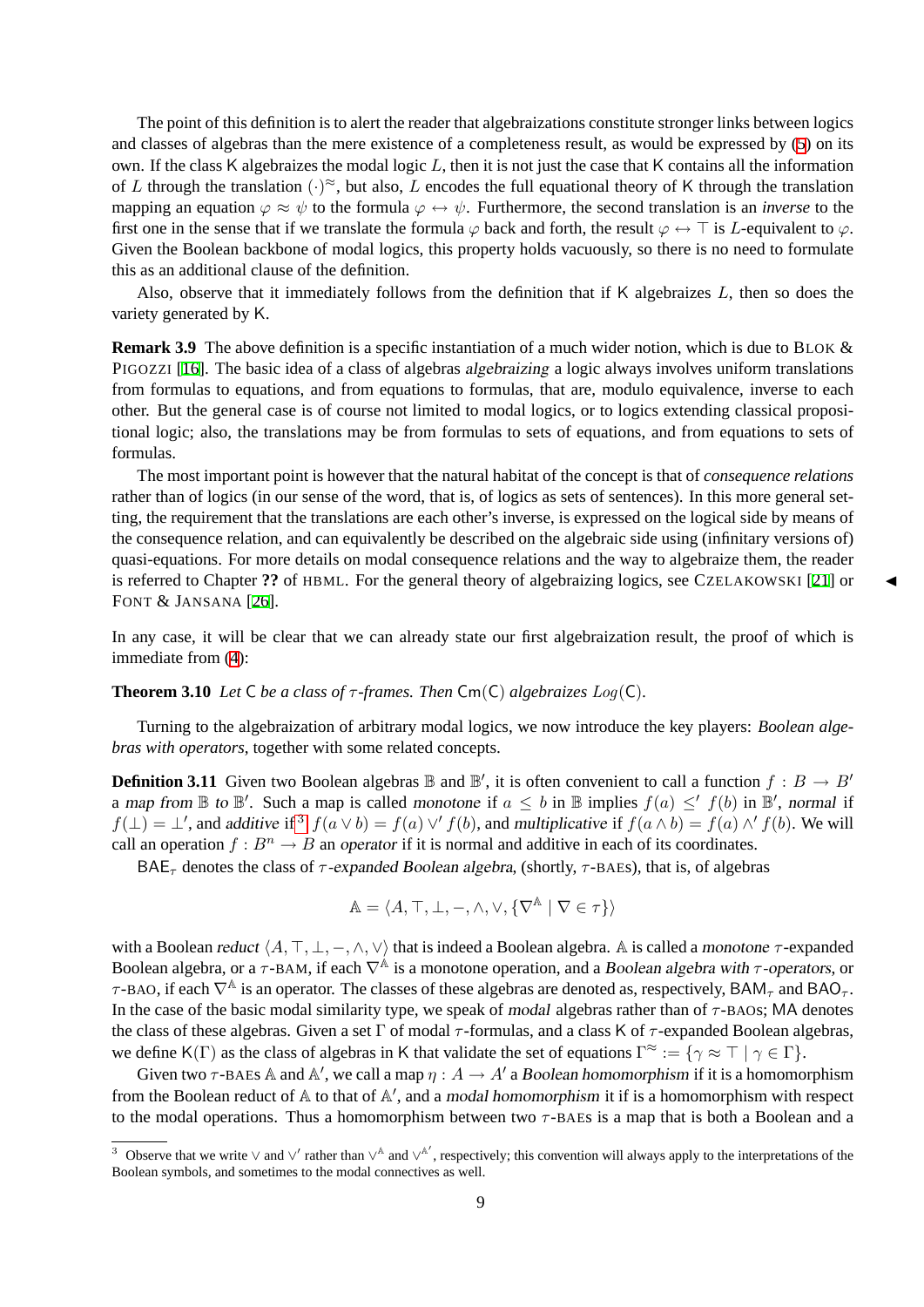modal homomorphism. We let  $BAE_{\tau}$ ,  $BAM_{\tau}$ , etc. also denote the category with the  $\tau$ -BAEs, ..., as objects and the homomorphisms as arrows.

**Example 3.12** Algebras of the form  $\mathbb{S}^+$ , with  $\mathbb{S}$  some  $\tau$ -frame, are the prime specimens of Boolean algebras with operators. These algebras are sometimes referred to as concrete BAOs.

More generally, the complex algebra of a neighborhood frame (see Remark [3.6\)](#page-7-4) is an example of a BAE for the basic modal similarity type; it is easy to see that such an  $\mathbb{S}^+$  belongs to BAM iff  $\mathbb S$  is a monotone neighborhood frame.

Our terminological convention will be that properties of and notions pertaining to Boolean algebras (such as atomicity, completeness, filters, . . . ) apply to an expanded Boolean algebra as they apply to its underlying Boolean algebras.

All of the properties defined in Definition [3.11](#page-8-1) can be given in equational form, so all of the classes defined there are in fact *varieties*. In the next section we discuss the algebraic properties of these varieties; let us first see why they are so important from a logical perspective. This can be formulated very concisely.

<span id="page-9-0"></span>**Theorem 3.13** *Let*  $\Gamma$  *be a set of modal*  $\tau$ -formulas. Then  $BAE_{\tau}(\Gamma)$  algebraizes  $C_{\tau}.\Gamma$ ,  $BAM_{\tau}(\Gamma)$  algebraizes M<sup>τ</sup> .Γ*, and* BAO<sup>τ</sup> (Γ) *algebraizes* K<sup>τ</sup> .Γ*. In particular,* MA(Γ) *algebraizes* K.Γ*.*

Note that this theorem implies a general, algebraic, *completeness* result: for instance, concerning modal logics in the basic modal similarity type, it states that

$$
\vdash_{\mathbf{K},\Gamma} \varphi \text{ iff } \mathsf{MA}(\Gamma) \models \varphi^{\approx}.\tag{7}
$$

That is to say,  $\varphi$  is a theorem of the logic *axiomatized* by Γ if and only if  $\varphi$  is valid in the class of algebras *defined* by Γ.

The key tool in the *proof* of Theorem [3.13](#page-9-0) is played by the so-called *Lindenbaum-Tarski algebra* of a logic. The introduction of this fundamental tool is based on the observation that for all classical modal logics, the notion of logical equivalence is a congruence on the formula algebra.

**Definition 3.14** Let L be a modal  $\tau$ -logic. The relation  $\equiv_L$  between formulas is defined by putting  $\varphi \equiv_L \psi$  if  $\varphi \leftrightarrow \psi$  is an *L*-theorem.

**Proposition 3.15** *For any classical modal*  $\tau$ -logic L, the relation  $\equiv_L$  *is a congruence on the formula algebra*  $\mathbb{F}_{\text{ma}_{\tau}}$ .

**Definition 3.16** Given a modal  $\tau$ -logic L, we denote the congruence class of the formula  $\chi$  under the relation  $\equiv_L$  by  $[\chi]_L$ ; for a set of formulas  $\Phi$ , we let  $[\Phi]_L$  denote the set  $\{[\varphi]_L | \varphi \in \Phi\}$ . The quotient algebra  $\mathbb{F}_{\mathsf{ma}_\tau}/\equiv_L$ is called the Lindenbaum-Tarski algebra of L, notation:  $\mathbb{F}_L$ .

Note that the elements of the Lindenbaum-Tarski algebra  $\mathbb{F}_L$  are the equivalence classes of the relation  $\equiv_L$ of the set  $Fma_\tau$ . The algebraic operations are defined as follows:  $\top^{\mathbb{F}_L} = [\top]_L$ ,  $\bot^{\mathbb{F}_L} = [\bot]_L$ ,  $[\varphi]_L \wedge^{\mathbb{F}_L} [\psi]_L =$  $[\varphi \wedge \psi]_L$ , etc. We briefly remind the reader that all of these definitions could be parameterized by making the set  $X$  of variables explicit.

It is hard to overestimate the importance of Lindenbaum-Tarski algebras. For a start, the algebra  $\mathbb{F}_L$ contains all the information of its logic  $L$ , in the following sense.

<span id="page-9-1"></span>**Theorem 3.17** Let L be a modal logic for some similarity type  $\tau$ . Then for any two  $\tau$ -formulas  $\varphi$  and  $\psi$ , we *have*

$$
\mathbb{F}_L \models \varphi \approx \psi \text{ iff } \varphi \equiv_L \psi.
$$

**Proof.** For the direction from left to right, consider the natural assignment  $\nu : x \mapsto [x]_L$ . It follows from the validity of  $\varphi \approx \psi$  in  $\mathbb{F}_L$  that  $\tilde{\nu}(\varphi) = \tilde{\nu}(\psi)$ . But an easy formula induction shows that  $\tilde{\nu}(\chi) = [\chi]_L$ , for all formulas  $\chi$ . Hence we obtain that  $[\varphi]_L = [\psi]_L$ , that is,  $\varphi \equiv_L \psi$ .

For the reverse direction, let  $\alpha$  be some assignment on the Lindenbaum-Tarski algebra. Choose for each variable x a representative  $\sigma(x)$  of the equivalence class  $\alpha(x)$ ; that is, for each variable x we have that  $\alpha(x)$  =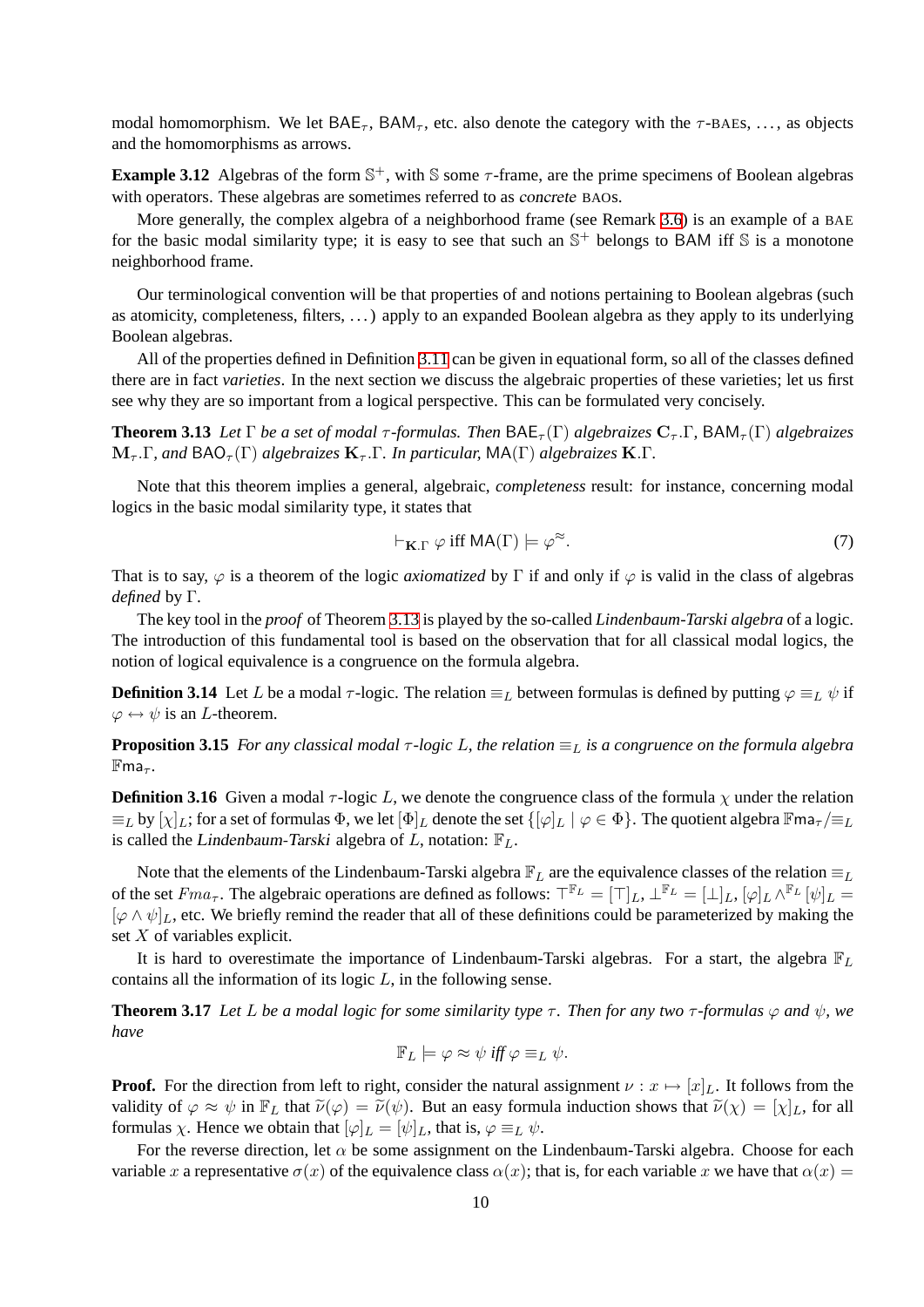$[\sigma(x)]_L$ . Note that this map  $\sigma$  is nothing but a substitution; recall that  $\tilde{\sigma}$  is the extension of  $\sigma$  to all formulas. It is not hard to prove that all formulas  $\chi$  satisfy  $\tilde{\alpha}(\chi) = [\tilde{\sigma}(\chi)]_L$ . But it follows from  $\varphi \equiv_L \psi$  that  $\tilde{\sigma}(\varphi) \equiv_L$  $\tilde{\sigma}(\psi)$ , since L is closed under uniform substitution. Hence we find that  $\tilde{\alpha}(\varphi) = \tilde{\alpha}(\psi)$ . And since  $\alpha$  was arbitrary, this shows that  $\mathbb{F}_L \models \varphi \approx \psi$ , as required. arbitrary, this shows that  $\mathbb{F}_L \models \varphi \approx \psi$ , as required.

On the other hand, Lindenbaum-Tarski algebras play an important algebraic role as well, as is concisely formulated in the following Theorem.

<span id="page-10-0"></span>**Theorem 3.18** *For any classical modal*  $\tau$ -logic L,  $\mathbb{F}_L$  *is the*  $\omega$ -generated free algebra for the variety  $BAE_{\tau}(L)$ *.* 

**Proof.** Let A be an algebra in  $\text{BAE}_{\tau}(L)$ , and consider an arbitrary map  $\alpha : [X]_L \to A$  (recall that X denotes the set of variables, and that  $[X]_L = \{ [x]_L | x \in X \}$ . We will prove that  $\alpha$  can be extended to a homomorphism from  $\mathbb{F}_L$  to  $\mathbb{A}$ .

To this aim, consider the composition  $\alpha \circ \nu : X \to A$  of  $\alpha$  with the natural map  $\nu : x \mapsto [x]_L$ . It follows from the universal mapping property of  $\mathbb{F}_{\text{ma}_{\tau}}$  over X that this map can be extended to a homomorphism  $\widetilde{\alpha \circ \nu} : \mathbb{F}$ ma $\tau \to \mathbb{A}$ .

We claim that ker( $\widetilde{\nu}$ ) ⊆ ker( $\widetilde{\alpha \circ \nu}$ ). To see this, consider formulas  $\varphi$  and  $\psi$  such that  $(\varphi, \psi) \in \ker(\nu)$ ; then  $[\varphi]_L = [\psi]_L$ , and so  $\varphi \equiv_L \psi$ . It follows from A being in BAE<sub> $\tau$ </sub>(L) that  $A \models \varphi \approx \psi$ , so  $\varphi \approx \psi$  certainly holds in A under the assignment  $\alpha \circ \nu$ . But that is just another way of saying that  $(\varphi, \psi) \in \text{ker}(\widetilde{\alpha \circ \nu})$ .

But then from this claim it follows that the map  $\tilde{\alpha}$ :  $Fma_\tau/\equiv_L \rightarrow A$ , given by

$$
\widetilde{\alpha}([\varphi]_L) := \widetilde{\alpha \circ \nu}(\varphi)
$$

is well-defined. It is not hard to show that  $\tilde{\alpha}$  is in fact a homomorphism from  $\mathbb{F}_L$  to A, and since it clearly extends  $\alpha$  we have established the universal manning property of  $\mathbb{F}_L$  for BAF<sub>-</sub>(L) over [X] extends  $\alpha$ , we have established the universal mapping property of  $\mathbb{F}_L$  for  $\mathsf{BAE}_{\tau}(L)$  over  $[X]_L$ .

Finally, in order to prove the Algebraization Theorem [3.13](#page-9-0) from these two theorems, we need one additional result concerning varieties of the form  $BAE_{\tau}(L)$  if L is a modal logic axiomatized by a set Γ of formulas. We leave the rather tedious but straightforward proof of this proposition as an exercise for the reader.

**Proposition 3.19** *Let*  $\Gamma$  *be a set of*  $\tau$ *-formulas. Then*  $BAE_{\tau}(C_{\tau}.\Gamma) = BAE_{\tau}(T)$ *,*  $BAE_{\tau}(M_{\tau}.\Gamma) = BAM_{\tau}(T)$ *, and*  $\mathsf{BAE}_{\tau}(\mathbf{K}_{\tau}.\Gamma) = \mathsf{BAO}_{\tau}(\Gamma)$ .

This finishes our introduction to the algebraization of modal logics. In section [6](#page-27-0) we will have a lot more to say about the link between normal modal logics and varieties of BAOs.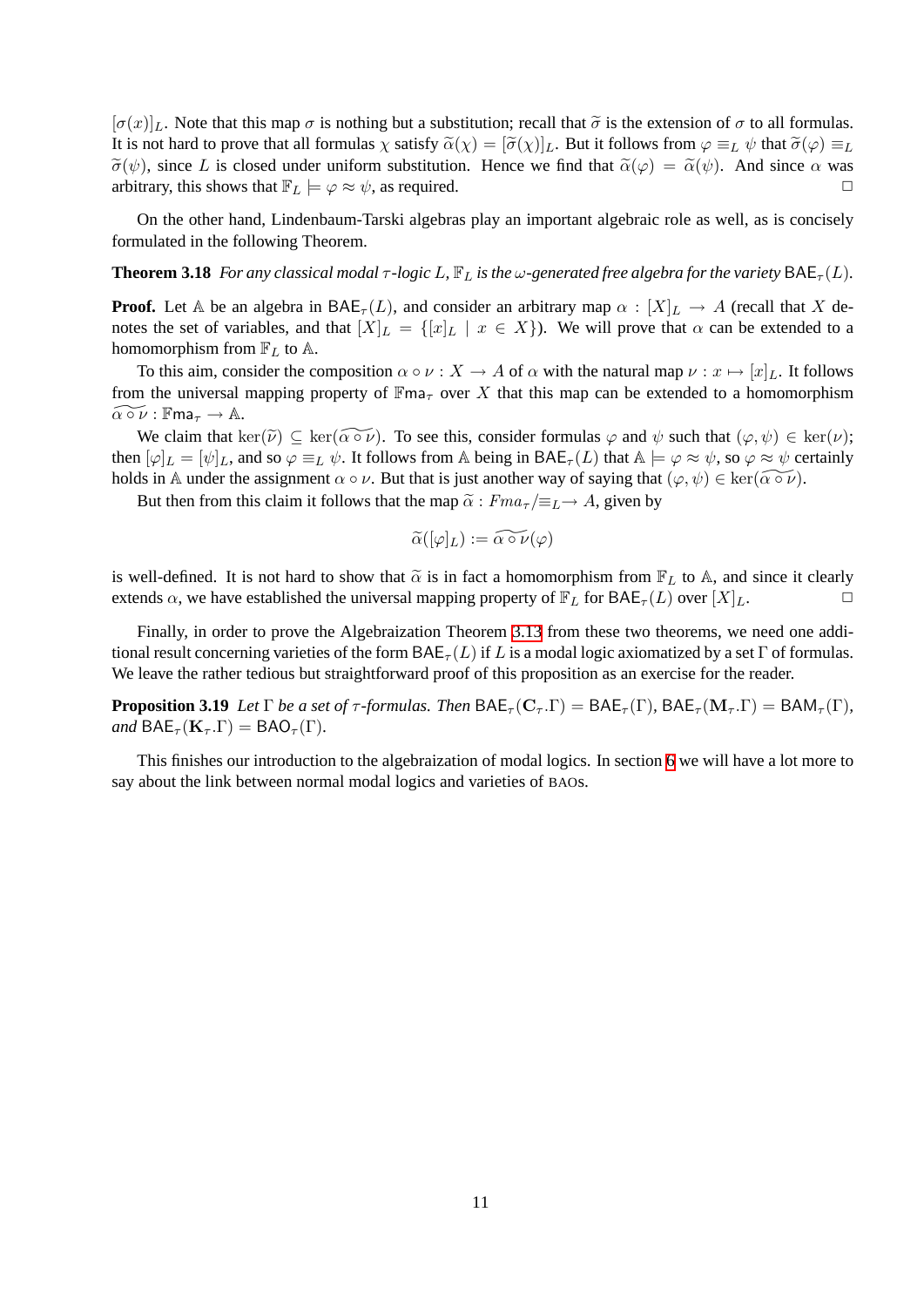# <span id="page-11-0"></span>**4 Varieties of expanded Boolean algebras**

In this section we discuss what the theory of universal algebra has to say about Boolean algebras with operators and their siblings.

### *Lattices of congruences*

A very important theme in universal algebra has been to relate the properties of a variety to the shape of the congruence lattices of its algebras. In the case of Boolean algebras and their expansions, this has turned out to be particularly fruitful.

**Definition 4.1** An algebra A has permuting congruences if  $\Theta_1 \circ \Theta_2 = \Theta_2 \circ \Theta_1$  for all congruences  $\Theta_1, \Theta_2$ over  $A$ ;  $A$  is congruence distributive if  $Cg(A)$ , its lattice of congruences, is distributive.

These properties hold of a variety if they hold of each of its members; and a variety is called arithmetical if it is both congruence permutable and congruence distributive.

It is a rather strong property for an algebra to have permuting congruences, or to be congruence distributive, and both notions have important applications. Concerning the second notion, we will see an important property of congruence distributive varieties in Theorem [4.12](#page-13-0). In order to motivate the first concept here we just mention that it allows a considerable simplification in the computation of joins in congruence lattices: whereas in general the join  $\Theta_1 \vee \Theta_2$  of two congruences  $\Theta_1$  and  $\Theta_2$  is given as  $\Theta_1 \vee \Theta_2 = \Theta_1 \cup (\Theta_1 \circ \Theta_2) \cup (\Theta_1 \circ \Theta_2)$  $\Theta_2 \circ \Theta_1$ )  $\cup \cdots$ , in the case of permuting congruence this rearranges itself as  $\Theta_1 \vee \Theta_2 = \Theta_1 \circ \Theta_2$ .

# **Theorem 4.2** *Varieties of expanded Boolean algebras are arithmetical.*

**Proof.** This proof can be seen as a consequence of a result by A. Pixley, who proved that a variety is arithmetical if and only if it admits the definition of so-called *Mal'cev* and  $\frac{2}{3}$ -majority terms. For some detail, let V be a variety of expanded Boolean algebras. First consider the ternary (Boolean) term  $p(x, y, z)$  given by

$$
p(x, y, z) := (x \wedge z) \vee (x \wedge \neg y \wedge \neg z) \vee (\neg x \wedge \neg y \wedge z).
$$

We leave it for the reader to verify that this is a Mal'cev term, that is,

$$
\mathsf{V} \models p(x, x, z) \approx z \text{ and } \mathsf{V} \models p(x, z, z) \approx x. \tag{8}
$$

From this it follows that V is congruence permutable: let A be some algebra in the variety and let  $a, b \in A$ be elements such that  $(a, b) \in \Theta_1 \circ \Theta_2$  for some congruences  $\Theta_1$  and  $\Theta_2$ . Then there is some  $c \in A$  with  $(a, c) \in \Theta_1$  and  $(c, b) \in \Theta_2$ . From this it follows that  $(a, b) \in \Theta_2 \circ \Theta_1$ , because

$$
a = p^{\mathbb{A}}(a,b,b)\Theta_2 p^{\mathbb{A}}(a,c,b)\Theta_1 p^{\mathbb{A}}(c,c,b) = b.
$$

This proves that  $\Theta_1 \circ \Theta_2 \subseteq \Theta_2 \circ \Theta_1$  which means that A has permuting congruences. Congruence distributivity can be proven in a similar way: consider the term  $M$  given by

<span id="page-11-1"></span>
$$
M(x, y, z) := (x \vee y) \wedge (y \vee z) \wedge (z \vee x).
$$

The reader will have little trouble in showing that

$$
\mathsf{V} \models M(x, x, y) \approx M(x, y, x) \approx M(y, x, x) \approx x,\tag{9}
$$

i.e., M is a  $\frac{2}{3}$ -majority term. In a similar way as above we can then use ([9](#page-11-1)) to show V is congruence distributive.  $\Box$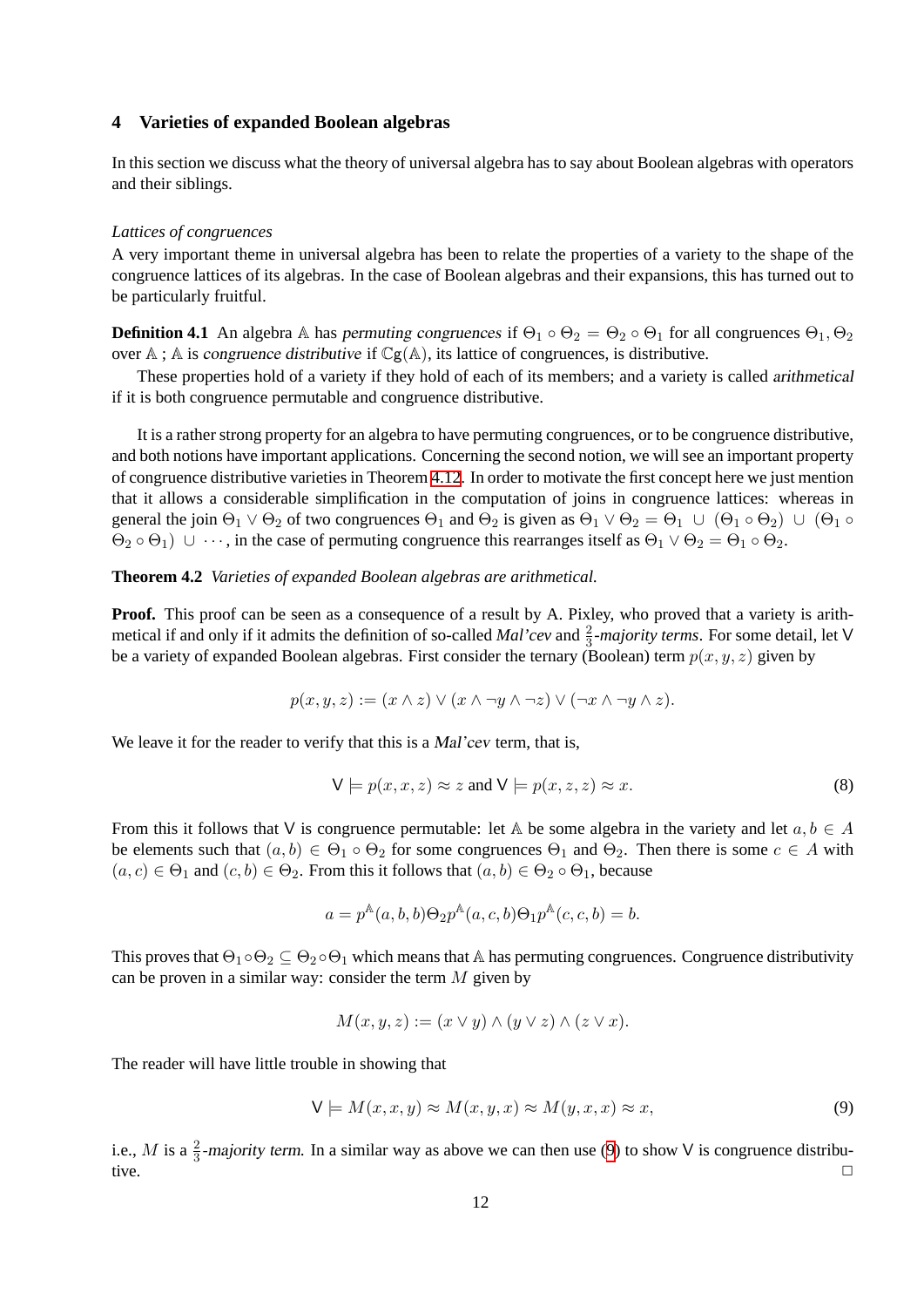### *Congruences and filters*

One of the nicest features of BAOs is that their congruences can be characterized by certain *subsets* of the algebra.

**Definition 4.3** Let  $\mathbb{B}$  be a Boolean algebra. A subset  $F \subseteq B$  is called a *(Boolean) filter of*  $\mathbb{B}$  if it (i) contains the top element of  $\mathbb{B}$ , (ii) is closed under taking meets (that is, if  $a, b \in F$  then  $a \land b \in F$ ), and (iii) is an up-set (that is,  $a \in F$  and  $a \leq b$  imply  $b \in F$ ). A filter F is proper if it does not contain the bottom element of  $\mathbb{B}$ , or equivalently, if  $F \neq B$ . We let  $Fi(\mathbb{B})$  denote the collection of filters of  $\mathbb{B}$ .

<span id="page-12-2"></span>**Example 4.4** It is not difficult to see that the set  $Fi(\mathbb{B})$  is closed under taking intersections; hence, we may speak of the *smallest* filter  $F_D$  containing a given set  $D \subset B$ ; this filter can also be defined as the following set

 $F_D = \{\top\} \cup \{b \in B \mid \text{ there are } d_1, \ldots, d_n \in D \text{ such that } d_1 \wedge \cdots \wedge d_n \leq b\},\$ 

which explains why we also refer to this set as the filter generated by D. In case that D is a singleton  $\{a\}$ , we write  $a \uparrow$  for  $F_{\{a\}}$ ; this set is called the principal filter generated by a. Clearly we have  $a \uparrow := \{b \in \mathbb{B} \mid a \leq b\}.$ 

The filter  $F_D$  is proper iff D has the so-called finite meet property (that is,  $\Lambda D_0 > \bot$  for all finite subsets  $D_0 \subseteq D$ ).

**Definition 4.5** Let A be a BAO; a subset  $F \subseteq A$  is a modal or open filter of A if F is a filter of (the underlying BA of) A which is closed under the application of induced boxes; that is,  $a \in F$  implies  $\blacksquare a \in F$  for all induced boxes  $\blacksquare$ . The collection of modal filters of  $\mathbb A$  is denoted as  $MFi(\mathbb A)$ .

In any BAO A, the sets  $\{\top^A\}$  and A are modal filters; the singleton  $\{\top^A\}$  is called the trivial (modal) filter of A, and any filter different from A is called proper.

Note that for the basic modal similarity type this definition boils down to requiring that a modal filter is a (Boolean) filter F such that  $\Box a \in F$  whenever  $a \in F$ .

The following theorem will prove to be extremely useful.

<span id="page-12-0"></span>**Theorem 4.6** *Let* A *be a Boolean algebra with operators. Then*

- (i) *the collection* MFi(A) *is closed under taking arbitrary intersections and hence forms a complete lattice with respect to the subset ordering;*
- (ii) *this lattice is isomorphic to the congruence lattice of* A *through the isomorphism*  $\Pi : MFi(\mathbb{A}) \to Cg(\mathbb{A})$ *given by*

$$
\Pi_M := \{ (a, b) \in A \times A \mid a \leftrightarrow b \in M \},\
$$

*and its inverse*  $N: Cg(\mathbb{A}) \to MFi(\mathbb{A})$  *by* 

$$
N_{\Theta} := \{ a \in A \mid (a, \top) \in \Theta \}.
$$

It follows from the completeness of the lattice of modal filters of a BAO A, that with each set  $D \subseteq A$  we may associate the smallest modal filter  $M_D$  including D. The following proposition explains why we also refer to  $M_D$  as the modal filter generated by  $D$ :

<span id="page-12-1"></span>**Proposition 4.7** *Let* A *be a Boolean algebra with* τ *-operators, and* D *a subset of* A*. Then*

$$
M_D = \{a \in A \mid \blacksquare_1 d_1 \wedge \ldots \wedge \blacksquare_n d_n \leq a \text{ for some } \blacksquare_1, \ldots, \blacksquare_n \in CD(\tau), d_1, \ldots, d_n \in D\}.
$$

*In particular, when D is a singleton, say,*  $D = \{d\}$ *, we find* 

 $M_d = \{a \in A \mid \blacksquare d \le a \text{ for some } \blacksquare \in CD(\tau), d \in D\}.$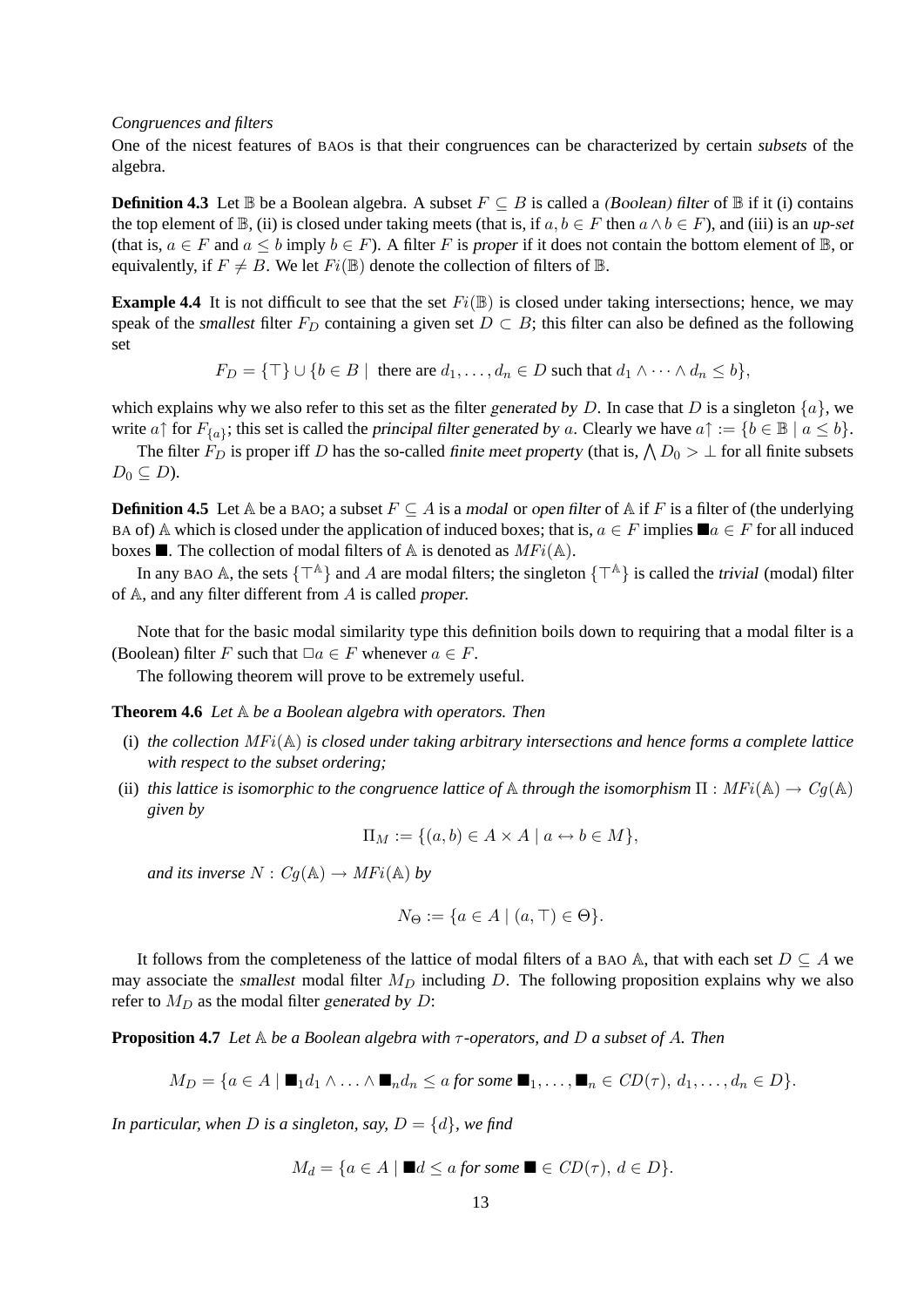### *Subdirect irreducibility*

We now turn to the algebraic notion of subdirect irreducibility, which plays an important role in the analysis of varieties. The motivation for introducing this concept is the search for the universal algebraic analogon of the prime numbers, as it were. That is, we want to isolate a class of algebraic building blocks that are basic in the sense that (i) every algebra may be decomposed into basic ones, while (ii) the basic ones themselves only allow trivial decompositions. Now there are various interpretations of the words 'basic' and 'decomposition'.

**Definition 4.8** An algebra  $\mathbb A$  is simple if its only homomorphic images are  $\mathbb A$  itself and the trivial algebra of its similarity type, and directly indecomposable if in any decomposition  $A \cong \prod A_i$ , A is isomorphic to one of the  $\mathbb{A}_i$ .

Both of these notions are important and interesting, but neither one is exactly what we want. The notion of simplicity is too restrictive since not every variety is generated by its simple members. And, whereas every finite algebra is isomorphic to a direct product of directly indecomposable algebras, this does not hold for all infinite algebras. For instance, it is not hard to see that the algebra 22 of Example [3.4](#page-7-5) is the only nontrivial directly indecomposable Boolean algebra, while a straightforward cardinality argument shows that no countably infinite algebra can be isomorphic to a direct power of 22.

Hence, in order to meet our criteria, we arrive at a notion which at first sight may seem somewhat involved. In words, an algebra is subdirectly irreducible iff it does not allow a proper subdirect decomposition.

**Definition 4.9** Let A be an algebra, and  $\{A_i \mid i \in I\}$  a family of algebras of the same type. An embedding  $\eta$ of A into  $\prod_{i\in I} A_i$  is called subdirect if  $\pi_i \circ \eta$  is surjective for each projection function  $\pi_i$ . If A is a subalgebra of  $\prod_{i\in I}\mathbb{A}_i$ , then we say that  $\mathbb{A}$  is a subdirect product of the family  $\{\mathbb{A}_i \mid i \in I\}$ , or that the family forms a subdirect decomposition of  $A$ , if the inclusion map is a subdirect embedding.

A is called subdirectly irreducible, or, briefly, s.i., if for every subdirect embedding  $\eta : A \to \prod_{i \in I} A_i$  there is an  $i \in I$  such that  $\pi_i \circ \eta : \mathbb{A} \to \mathbb{A}_i$  is an isomorphism.

In practice, one always uses a nice characterization of subdirect irreducibility in terms of the congruence lattice of the algebra, and similarly for simple and directly indecomposable algebras. For the proof of this proposition we refer to any standard textbook on universal algebra. For a proper understanding of its formulation, recall that any algebra A always has at least two congruences: the diagonal relation  $\Delta_A = \{(a, a) \mid a \in A\}$ , and the global relation  $\Upsilon_A = A \times A$ .

**Proposition 4.10** *Let* A *be an algebra. Then*

- (i) A *is simple iff*  $Cg(\mathbb{A}) = {\Delta, \Upsilon};$
- (ii) A *is directly indecomposable iff there are no two congruences*  $\Theta_1$  *and*  $\Theta_2$  *such that*  $\Theta_1 \wedge \Theta_2 = \Delta$  *and*  $\Theta_1 \circ \Theta_2 = \Upsilon$ ;
- (iii) A *is subdirectly irreducible iff it has has a* monolith*, that is, a smallest non-diagonal congruence.*

The following theorem can be read as stating that, indeed, subdirect irreducibility is the proper concept when it comes to finding the basic building blocks of varieties.

**Theorem 4.11 (Birkhoff)** *Every algebra can be subdirectly decomposed into subdirectly irreducible algebras. As a corollary, every variety is generated by its subdirectly irreducible members.*

As a corollary of this theorem, we see that the study of the lattice of subvarieties of a given variety can be conducted by way of inspecting the s.i. members of the variety. In the case of expanded Boolean algebras, the logical meaning of this is that it gives us a tool for the study of extensions of a given modal logic. For, as we will see in section [6](#page-27-0) that the subvarieties of the variety determined by a modal logic, correspond to the extensions of that logic. Also, because expanded Boolean algebras are congruence distributive, we may apply Jónsson's Lemma. This result involves the class operations H, S and Pu, which are defined in the appendix.

<span id="page-13-0"></span>**Theorem 4.12 (Jonsson) ´** *Let* K *be a class of algebras such that* Var(K) *is congruence distributive. Then all subdirectly irreducible members of* Var(K) *belong to* HSPu(K)*.*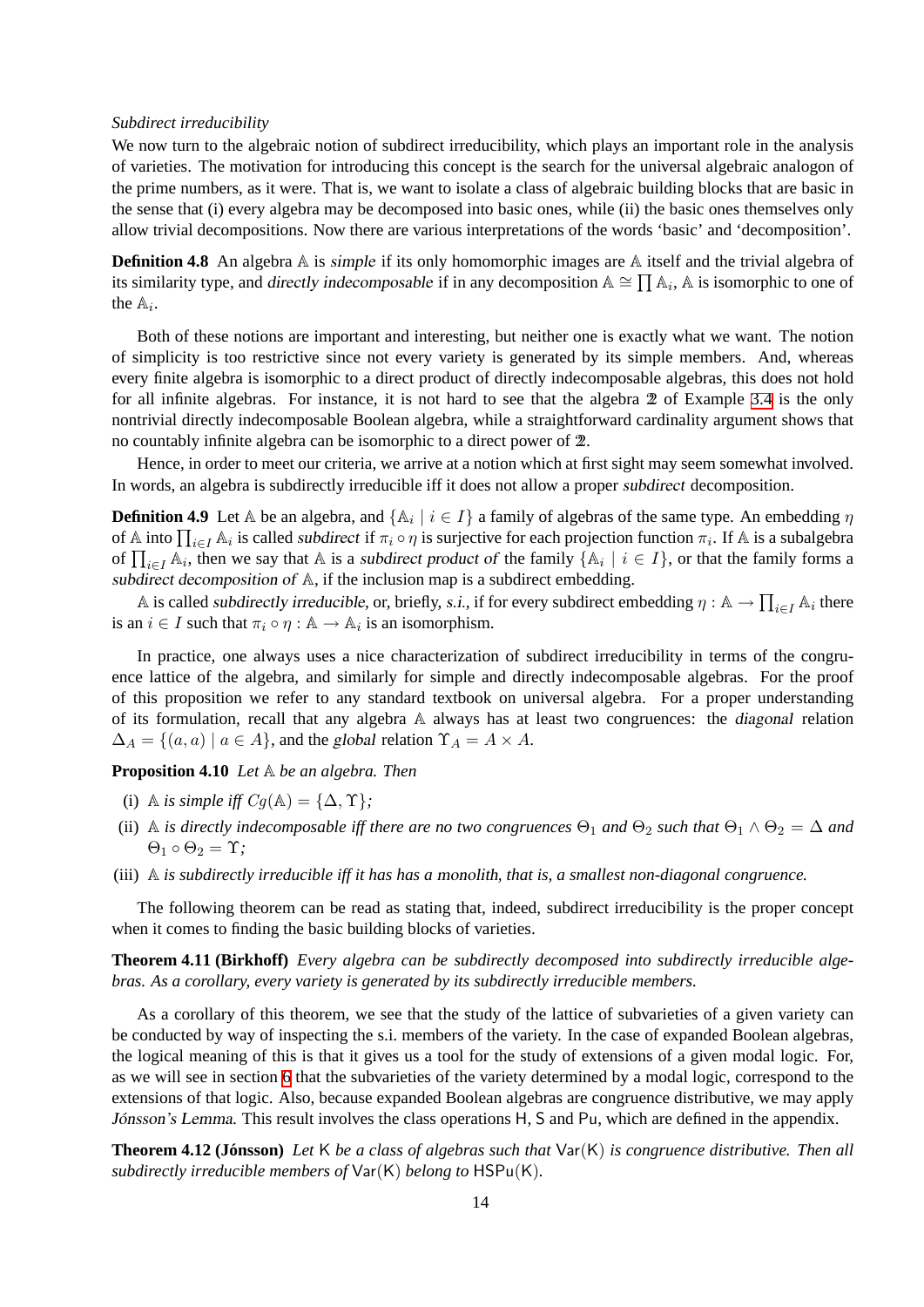The use of this theorem lies in the fact that if  $K$  generates a congruence distributive variety  $V$ , then the s.i. members of V still resemble the algebras in K in many ways. For instance, if K is a *finite* set of *finite* members, then  $Pu(K) = K$ ; hence we obtain the following result for finitely generated varieties of expanded Boolean algebras.

**Corollary 4.13** *Let* K *be a finite set of finite* τ *-expanded Boolean algebras. Then* Var(K) *only has finitely many subvarieties, each of which is determined by a subset of* HS(K)*.*

Finally, restricting our attention to Boolean algebras with operators, we encounter yet another nice property, namely that we can characterize subdirect irreducibility of an algebra by the existence of one *single* element — one with rather special properties, that is.

**Definition 4.14** An element e of a BAO A is called essential or an opremum if  $e < \top$ , while for all  $b < \top$ there is a compound modality  $\bullet$  such that  $\blacksquare b \leq e$ . Dually, we say that an element  $\rho$  is radical in A, or a radix of A, if  $\rho > \perp$ , while for all  $a > \perp$  there is a compound modality  $\blacklozenge$  such that  $\rho < \blacklozenge a$ .

Clearly, an element e of a BAO is essential iff its complement  $-e$  is radical. In the sequel this fact will be used implicitly, context deciding which formulation is the most convenient.

<span id="page-14-0"></span>**Example 4.15** Let S be a rooted frame with root r. It is easy to see that the singleton  $\{r\}$  is radical in  $\mathbb{S}^+$ : let  $a \subseteq S$  be a nonempty element of  $\mathbb{S}^+$ . Take an element s from a; since r is a root of  $\mathbb{S}$ , there must be some compound modality  $\blacklozenge$  such that  $R\blacklozenge r$ ; from this it is immediate that  $\{r\} \subseteq \langle R_{\blacklozenge} \rangle a$ .

The following theorem (or at least, the more important statement concerning subdirect irreducibility) is due to RAUTENBERG, see for instance [\[91](#page-85-1)].

<span id="page-14-1"></span>**Theorem 4.16** *Let* A *be a nontrivial Boolean algebra with*  $τ$ -*operators. Then* A *is simple iff every non-top element of* A *is essential, and subdirectly irreducible iff it has an essential element.*

**Proof.** It follows immediately from Theorem [4.6](#page-12-0) that A is s.i. iff it has a smallest non-trivial modal filter, and it is not hard to see that any such filter is of the form  $M_e$  for some element e of  $A$ . The proof of the statement on subdirect irreducibility is thus complete if we can show that for an arbitrary element  $e \in A$ :

$$
M_e
$$
 is a smallest nontrivial modal filter iff e is essential. (10)

First suppose that  $M_e$  is a smallest nontrivial modal filter. Since  $M_e$  is nontrivial, it follows immediately that  $e \neq \top$ . In order to show that e is essential, consider an arbitrary element  $a < \top \in A$ , and consider the filter  $M_a$  generated by a. It follows from our assumption on  $M_e$  that  $M_e \subseteq M_a$ , so that  $e \in M_a$ . Hence we may deduce from Proposition [4.7](#page-12-1) that there is some compound modality  $\blacklozenge$  such that  $\blacksquare a \leq e$ . This suffices to prove that e is essential.

For the converse direction, suppose that e is essential, and let M be an arbitrary nontrivial modal filter on A. That is,  $M \neq {\{\top\}}$ , so M contains an element  $a \neq {\top}$ . but then it follows from the essentiality of e that there is some compound modality  $\blacklozenge$  such that  $\blacksquare a \le e$ ; this shows that  $e \in M$ , whence  $M_e \subseteq M$ . In other words,  $M_e$  is the smallest modal filter on  $\mathbb{A}$ .

The proof concerning simplicity is completely similar and therefore left as an exercise.  $\Box$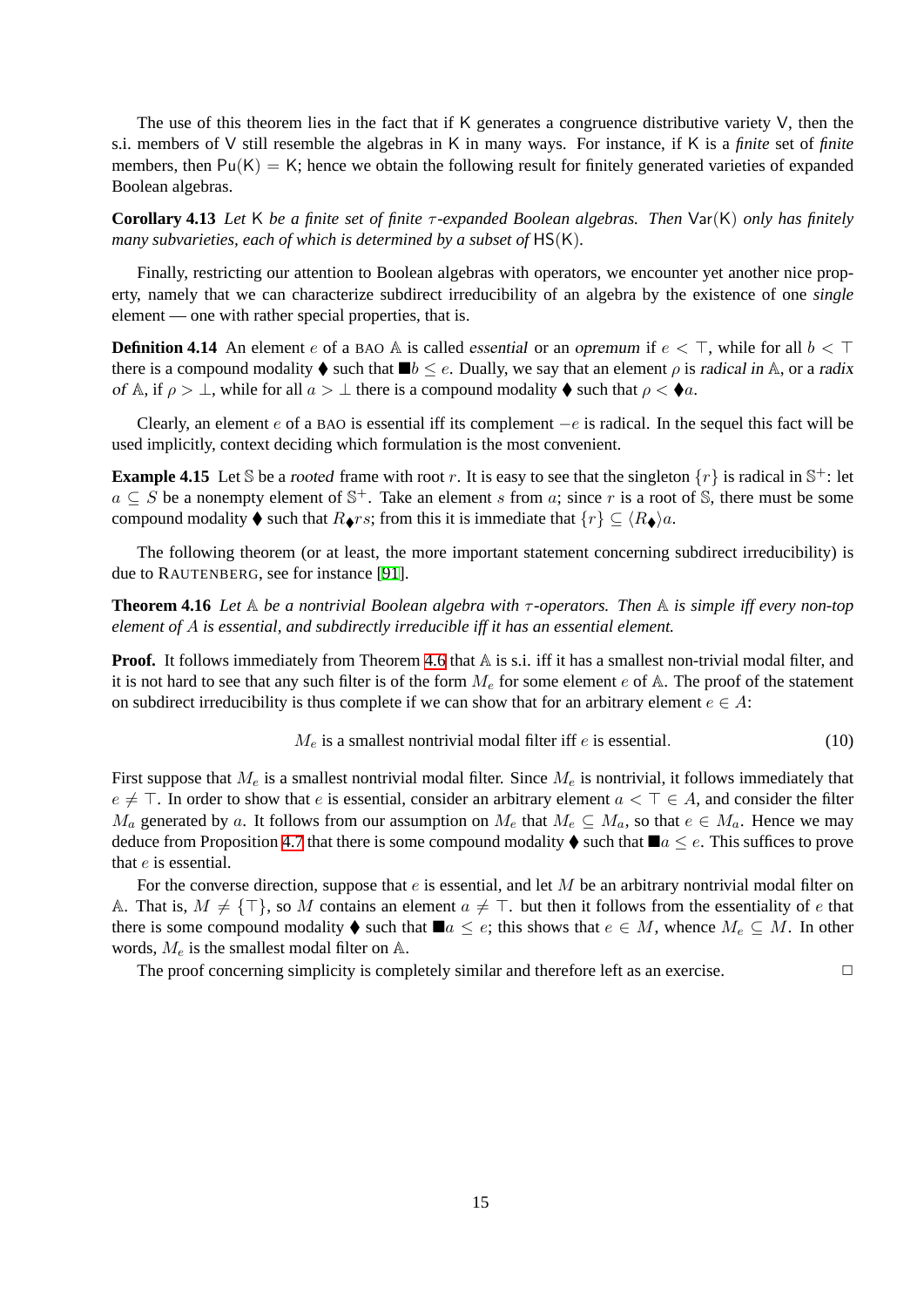### <span id="page-15-0"></span>**5 Frames and algebras**

### *5.1 Introduction*

The algebraic study of modal logic was started in section [3](#page-6-0). Its main result, Theorem [3.13,](#page-9-0) links normal modal logics to varieties of Boolean algebras with operators by stating a general algebraization result. But no matter how well-behaved these algebras are, most modal logicians will still prefer the relational semantics, either because they find it more intuitive, or because frames simply happen to be the structures in which they take an (application driven) interest. Hence there is an obvious need to understand the precise relation between the worlds of frames and algebras, respectively. As we will discuss in this section, much of this relation can be understood within the framework of two dualities, both of which relate algebras to (topological) frames, and one forgetful functor. In order to explain why *two* dualities are needed, it is best to consider *finite* structures first. For the sake of a smooth presentation we confine ourselves to the basic modal language.

Let FinFram and FinMA denote the respective categories of finite frames with bounded morphisms, and of finite modal algebras with homomorphisms. Recall that in Definition [3.5](#page-7-6) we coded up a frame  $\mathbb{S} = (S, R)$  by means of its *complex algebra*  $\mathbb{S}^+$ . Conversely, if  $\mathbb{A} = \langle A, \bot, \top, -, \wedge, \vee, \diamond \rangle$  is a finite modal algebra, then we can base a frame on the set  $At(A)$  of *atoms* (see Definition [5.1](#page-16-0)) of A by putting

$$
R_{\diamond}pq \; : \iff \; p \leq \diamondsuit q.
$$

It is then easy to see that

<span id="page-15-1"></span>
$$
\mathbb{S} \cong (\mathbb{S}^+)_+ \text{ and } \mathbb{A} \cong (\mathbb{A}_+)^+
$$

for an arbitrary finite frame S and an arbitrary finite modal algebra A. And, with the appropriate extension of the constructions  $(\cdot)^+$  and  $(\cdot)_+$  to morphisms, we can in fact establish that

the functors 
$$
(\cdot)^+
$$
 and  $(\cdot)_+$  form a dual equivalence between FinFram and FinMA. (11)

Unfortunately, there is no way to remove the restriction to finite structures in [\(11](#page-15-1)) and obtain a dual equivalence between the categories Fr and MA. In fact, since the category MA has an initial object (the free modal algebra over zero generators), while Fr does not have a final object (cf. section [10](#page-55-0) for details), *no* duality whatsoever can be established between these two categories. However, there *is* a natural way to associate a frame with an arbitrary modal algebra A, if we let *ultrafilters* generalize the notion of an atom. That is, we can simply base the *ultrafilter frame*  $A_{\bullet}$  of  $A$  on the collection of ultrafilters of (the Boolean reduct of)  $A$  by putting

$$
R_{\diamondsuit}uv \; : \Longleftrightarrow \; \diamondsuit a \in u \text{ for all } a \in v.
$$

Again, this construction can be extended to a functor  $(\cdot)$  from MA to Fr.

We will see that there is interesting interaction between the functors  $(\cdot)^+$  and  $(\cdot)_\bullet$ . The most important result is the Jónsson-Tarski representation theorem stating that every modal algebra  $\mathbb A$  can be embedded in its 'double dual'  $\mathbb{A}^{\sigma} := (\mathbb{A}_{\bullet})^+$ . As we will see in the next section, this result lies at the root of the application of algebra in modal completeness results.

While there is no duality between the categories Fr and MA, with some modifications, both functors  $(\cdot)^+$ and  $(\cdot)$ , do provide interesting dualities. Here there are two basic observations. First, the complex duality functor  $(\cdot)^+$  is injective on objects; that is, any frame may be recovered (modulo isomorphism) from its complex algebra. Second, although the functor  $\langle \cdot \rangle_{\bullet}$  does not have this property (sse Example [5.14\)](#page-19-0), there is a simple remedy for this problem, namely, to *add* the missing information, topologically encoded, to the frame  $A_{\bullet}$  of an algebra  $A$ . Thus we see that two fairly nice dualities can be found if we remove the finiteness constraint on *either* side of the duality ([11\)](#page-15-1):

- a 'complex' or 'discrete' duality obtains (see Theorem [5.8\)](#page-17-0) if we consider the entire category on the frame side, and a *subcategory* of *perfect* algebras with *complete* homomorphisms on the other side;
- a 'topological' duality obtains (see Theorem [5.28](#page-22-0)) if, conversely, we keep the category on the algebra side intact, but *add topological structure* on the frame side.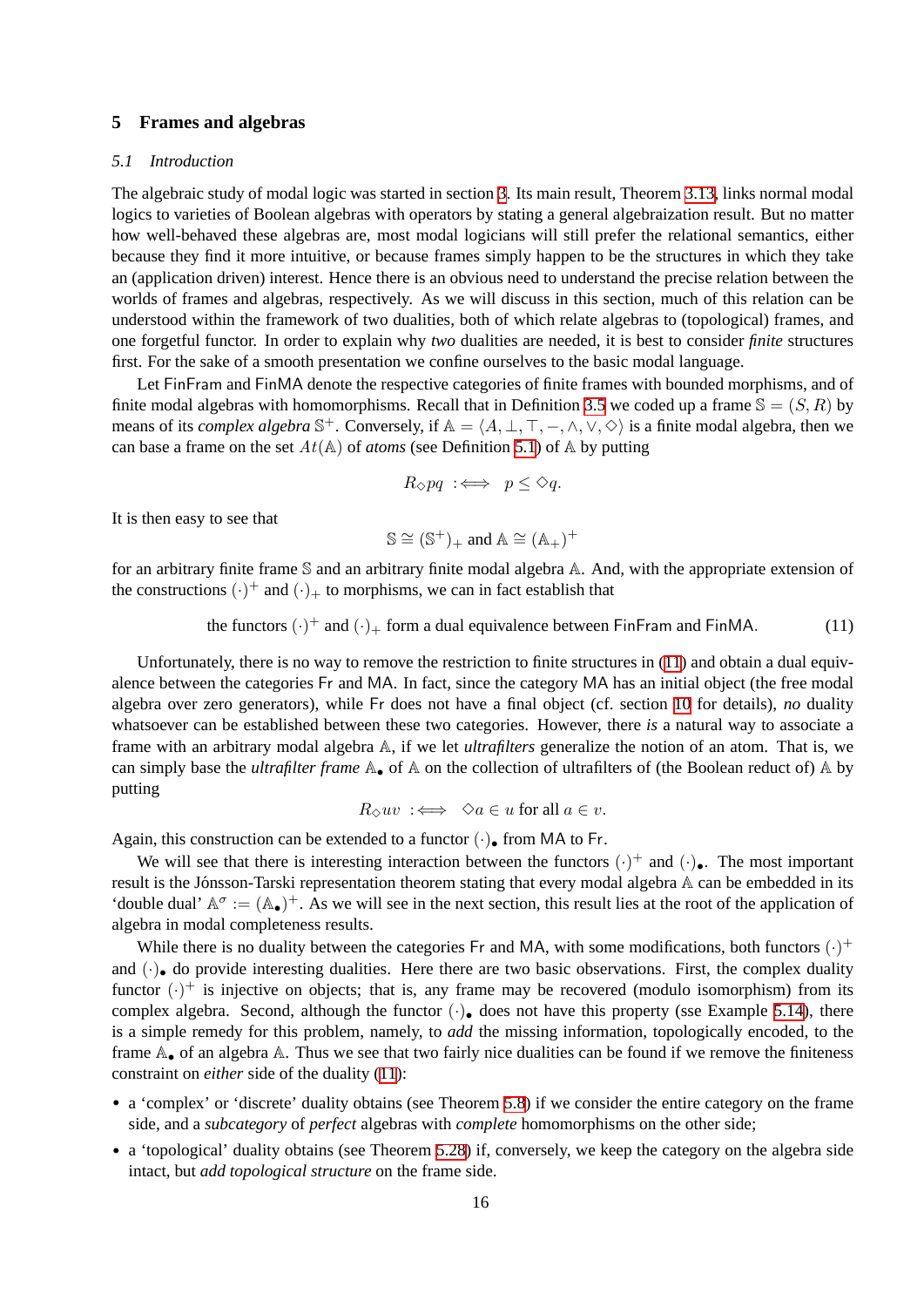Both dualities restrict to [\(11\)](#page-15-1) in the finite case, and the topological and the complex duality are linked by the functor that *forgets* the topological structure on the frame side. Furthermore, similar results can be proved connecting (monotone) neighborhood frames and (monotone) expanded Boolean algebras. In fact, the picture sketched above applies to far wider contexts [[68\]](#page-84-5).

For a brief overview of this section, below we first introduce the above mentioned functors and dualities, in some detail. We then see how the algebraic notions of subdirect irreducibility and simplicity turn up on the other side of this duality. We finish the section with a brief discussion of the interaction of the functors  $(\cdot)^+$ and  $(\cdot)$  with more 'intrinsic' constructions on algebras and frames such as products and disjoint unions.

### <span id="page-16-2"></span>*5.2 Complex duality*

We have already seen how to transform frames into algebras; we now consider these complex algebras from a more abstract perspective. In order to characterize them among the class of all Boolean algebras with operators, we need some terminology.

<span id="page-16-0"></span>**Definition 5.1** A Boolean algebra  $\mathbb B$  is called *complete* if it is complete as a lattice, that is, if every subset X of B has both a meet (or greatest lower bound)  $\bigwedge X$  and a join (or least upper bound)  $\bigvee X$ . B is called atomic if below every non-bottom element of  $\mathbb B$  there is an atom, (i.e., an element p satisfying ⊥ < p while there is no a such that  $\perp < a < p$ ).

Now let  $\mathbb B$  and  $\mathbb B'$  be two Boolean algebras; a map  $f : B \to B'$  is called *completely additive* if it preserves all non-empty joins, that is, if for all non-empty subsets X of B for which  $\bigvee X$  exists, it holds that

$$
f(\bigvee X) = \bigvee' f[X].
$$

An *n*-ary operation f on a Boolean algebra  $\mathbb B$  is called a complete operator if it preserves all joins in each coordinate (or, equivalently, if it is normal and completely additive in each of its coordinates). Finally, a Boolean algebra with operators is called perfect if it is complete and atomic, and all its operators are complete.

The reader can easily verify that all complex algebras are perfect. It is equally easy to see that every finite BAO is perfect, since such an algebra has no infinite joins, and a straightforward induction proves that operators preserve finite joins in each of their arguments. For an example of an operator that is not complete, let S be an infinite set, and define  $f : \mathcal{P}(S) \to \mathcal{P}(S)$  by putting  $f(X) = X$  if X is finite while  $f(X) = S$  otherwise.

In the very same way as we defined above for finite structures, given a perfect BAO we can define a frame based on the set of atoms of A. In fact, for the definition to make sense, we only need the BAO to be atomic.

**Definition 5.2** Let  $\mathbb B$  be an atomic Boolean algebra, and f an n-ary operator on  $\mathbb B$ . Define the  $n + 1$ -ary relation  $Q_f$  on  $At(\mathbb{B})$  by

 $Q_f p_0 p_1 \ldots p_n \iff p_0 \leq f(p_1, \ldots, p_n).$ 

Given an atomic  $\tau$ -BAO A, define its atom structure  $A_+$  as the  $\tau$ -frame  $A_+ = \langle AtA, \{Q_{\nabla^A} \mid \nabla \in \tau\} \rangle$ .

Now that we have ways to turn frames into atomic algebras and vice versa, the natural question is how these constructions interact. The following proposition seems to be folklore.

<span id="page-16-1"></span>**Proposition 5.3** *Let, for a modal similarity type*  $\tau$ , *S be a*  $\tau$ -*frame, and*  $\mathbb{A}$  *an atomic*  $\tau$ -BAO*. Then* 

(i)  $\mathbb{S} \cong (\mathbb{S}^+)_+$ ; (ii)  $\mathbb{A} \cong (\mathbb{A}_{+})^{+}$  *iff*  $\mathbb{A}$  *is perfect.* 

**Proof.** Concerning the first part, it is straightforward to verify that the map  $\iota : x \mapsto \{x\}$  is the required isomorphism. For the second item, let the map  $\epsilon : A \to \mathcal{P}(At(\mathbb{A}))$  be given by  $\epsilon(a) := \{p \in At\mathbb{A} \mid p \leq a\}.$ The crucial observation in the proof is that

$$
\epsilon \text{ embeds } \mathbb{A} \text{ into } (\mathbb{A}_+)^+ \text{ iff all operations of } \mathbb{A} \text{ are complete.}
$$
 (12)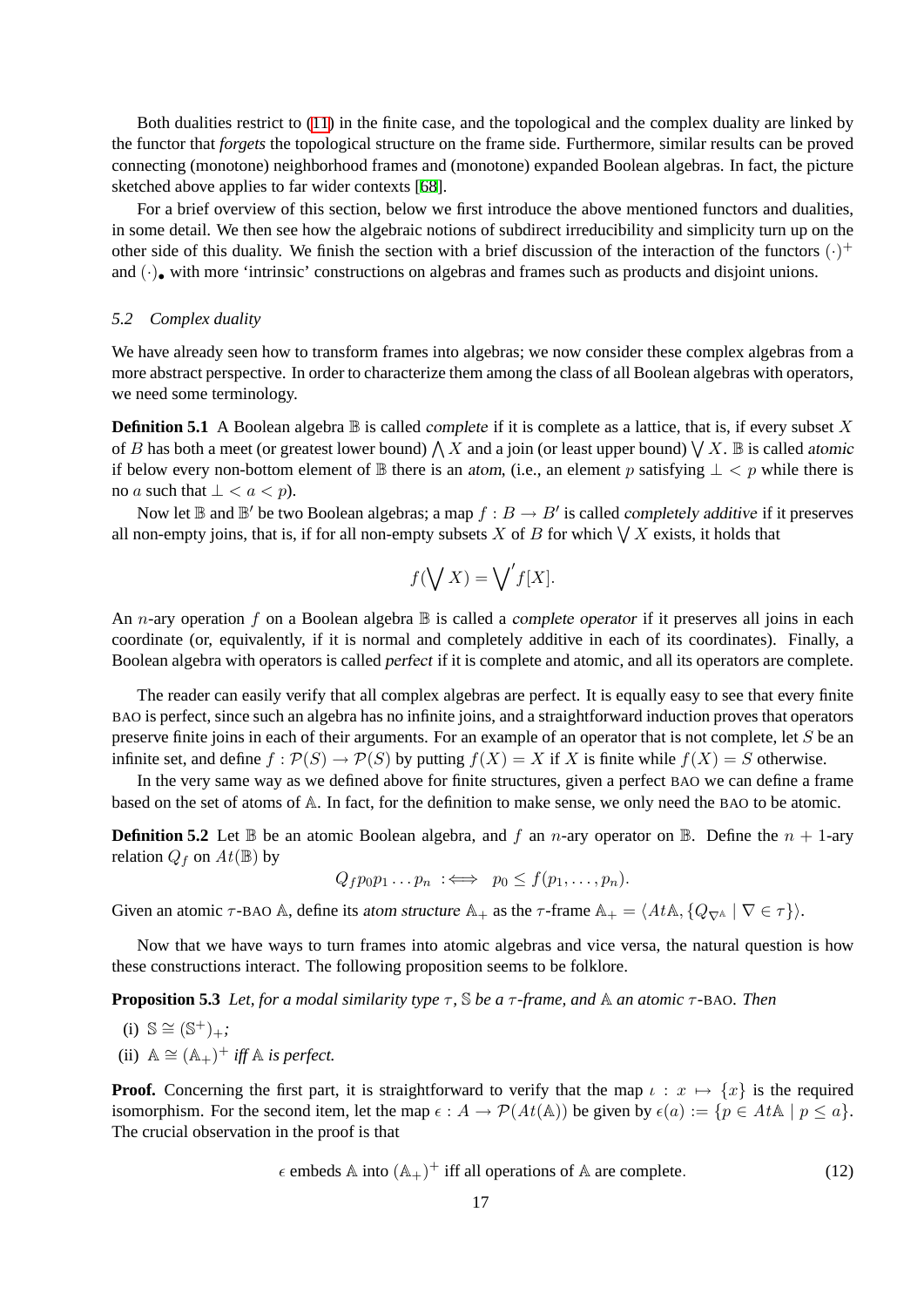This map is then an isomorphism iff  $A$  is perfect.  $\square$ 

As we will see now, the link between frames and algebras is not restricted to objects. With the natural definition for morphisms between perfect BAOs, we will see how to turn bounded morphisms between frames into these *complete* BAO homomorphisms, and vice versa.

**Definition 5.4** Let  $A$  and  $A'$  be two perfect  $\tau$ -BAOs. A complete homomorphism from  $A$  to  $A'$  is a homomorphism  $\eta : A \to A'$  which preserves *all* meets and joins. That is, for every subset  $X \subseteq A$  we have that  $\eta(\bigvee X) = \bigvee' \eta[X]$  and  $\eta(\bigwedge X) = \bigwedge' \eta[X]$ . We let BAO<sub>7</sub><sup>+</sup> denote the category of perfect Boolean algebras with  $\tau$ -operators as objects, and complete homomorphisms as arrows.

**Definition 5.5** Let S and S' two  $\tau$ -frames. Given a bounded morphism  $\theta : S \to S'$ , define the map  $\theta^+$ :  $\mathcal{P}(S') \to \mathcal{P}(S)$  by

$$
\theta^+(X') := \{ s \in S \mid \theta(s) \in X' \}.
$$

Conversely, given perfect  $\tau$ -BAOs A and A' and a complete homomorphism  $\eta : A \to A'$ , define the map  $\eta_+ : At(A') \to A$ , which can be shown to map atoms to atoms, by

$$
\eta_+(p') := \bigwedge \{ a \in A \mid p' \le \eta(a) \}.
$$

It is our aim to prove that  $(\cdot)^+$  and  $(\cdot)_+$  form a duality between the categories  $Fr_\tau$  and BAO<sup>+</sup>. We first show functoriality:

**Proposition 5.6**  $(\cdot)^+$  *is a contravariant functor from*  $Fr_\tau$  *to*  $BAO_\tau^+$ *.* 

**Proof.** The important issue here is that for any bounded morphism  $\theta : \mathbb{S} \to \mathbb{S}'$ , the map  $\theta^+$  is a complete homomorphism from  $\mathbb{S}^{+}$  to  $\mathbb{S}^{+}$ . It is easy to see that  $\theta^{+}$  is a complete Boolean homomorphism between the respective power set algebras; in order to prove that it is also a modal homomorphism, it suffices to show that for an  $n + 1$ -ary relation R we have

<span id="page-17-1"></span>
$$
\langle R \rangle (\theta^+(X_1), \dots, \theta^+(X_n)) = \theta^+ \left( \langle R' \rangle (X_1, \dots, X_n) \right) \tag{13}
$$

in case  $\theta$  is a bounded morphism with respect to R and R'. Here it is interesting to note that in fact the inclusion  $\subseteq$  is equivalent to the *forth property*, and the converse inclusion  $\supset$ , to the *back property* of  $\theta$ . In a way, ([13\)](#page-17-1) can be seen as a piece of evidence that bounded morphisms provide in fact the right kind of morphism between frames.  $\Box$ 

# **Proposition 5.7**  $(\cdot)_+$  *is a contravariant functor from*  $\textsf{BAO}_\tau^+$  *to*  $\textsf{Fr}_\tau$ *.*

**Proof.** Here the first point is to prove that if  $\eta : A \to A'$  is a complete Boolean homomorphism between the perfect  $\tau$ -BAOs A and A', then  $\eta_+$  maps atoms of A' to atoms of A. To see this, let p' be an atom of A'; it suffices to show that  $\eta_+(p')$  is join prime in A. That is, we assume that  $\eta_+(p') \le \bigvee X$  for some  $X \subseteq A$ , and have to show that  $\eta_+(p') \leq x$  for some  $x \in X$ . From the assumption we may derive that

$$
p' \leq' \eta \eta_+(p') \leq' \eta(\bigvee X) = \bigvee' \eta[X].
$$

Here the first inequality directly follows from the definition of  $\eta_+(p')$ . But since  $p'$  is an atom of A', the fact that  $p' \leq' \bigvee' \eta[X]$  implies that  $p' \leq' \eta(x)$  for some  $x \in X$ . The definition of  $\eta_+(p')$  then immediately gives that  $\eta_+(p') \leq' x$ .

Unfortunately, we do not have the space here to prove that if  $\eta$  is in addition a modal homomorphism, then  $\eta_+$  is a bounded morphism, or that the operation  $(\cdot)_+$  commutes with function composition, i.e., that  $(\theta \circ \eta)_+ = \eta_+ \circ \theta_+$  if  $\eta : \mathbb{A} \to \mathbb{A}'$  and  $\theta : \mathbb{A}' \to \mathbb{A}''$  are complete homomorphisms.

<span id="page-17-0"></span>The following result, that we will refer to as the *complex duality* for BAOs, is due to THOMASON [\[103\]](#page-85-2) (for the basic modal logic case).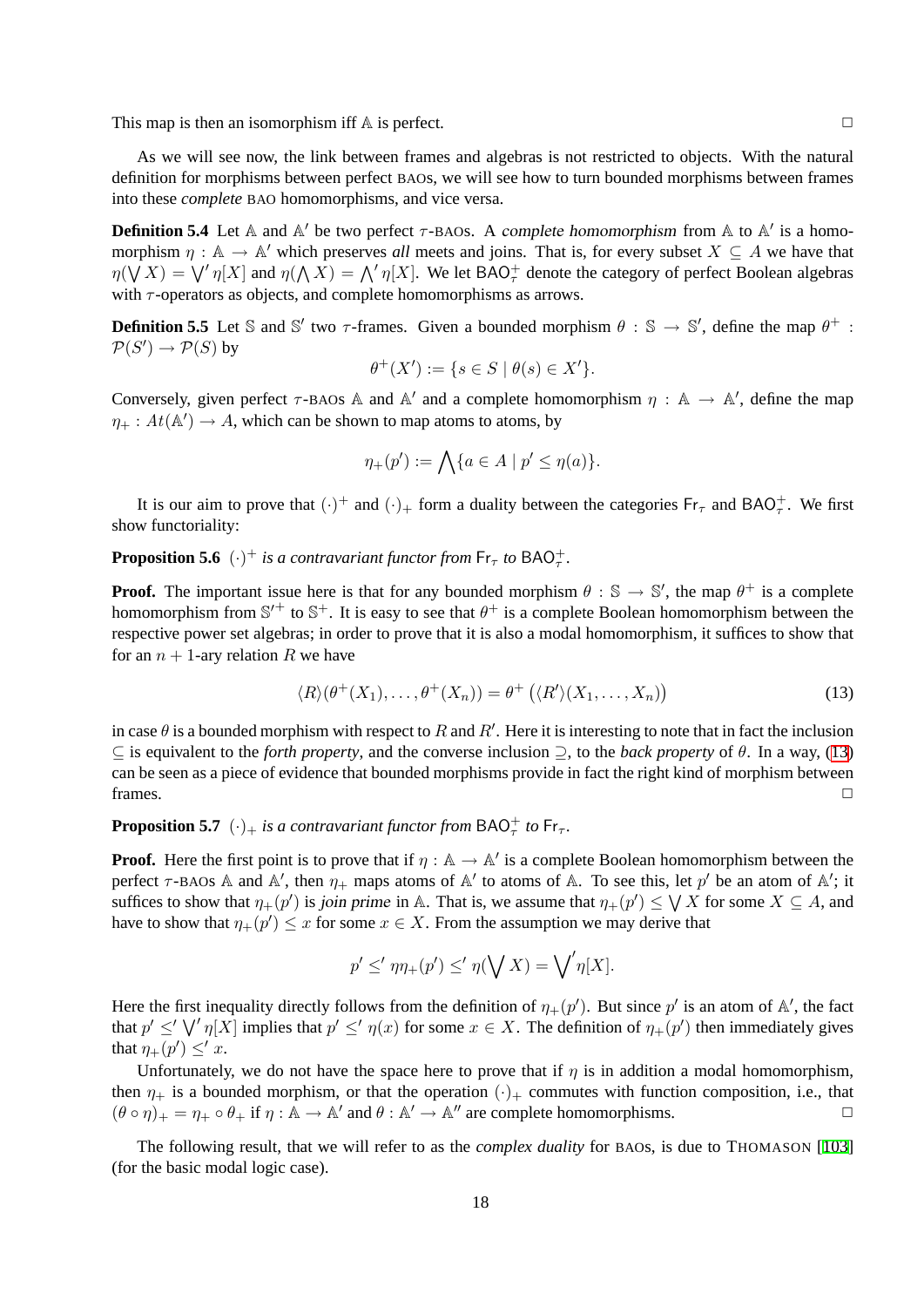# **Theorem 5.8** *The functors*  $(\cdot)^+$  *and*  $(\cdot)_+$  *constitute a dual equivalence between the categories*  $Fr_\tau$  *and*  $BAO_\tau^+$ *.*

**Proof.** Given the results already established, it suffices to prove that the isomorphisms  $\iota_S : S \to (S^+)_+$  and  $\epsilon_A : A \to (A_+)^+$ , defined in the proof of Proposition [5.3,](#page-16-1) are *natural*. For instance, concerning  $\epsilon$ , we have to prove that  $\epsilon_{A'} \circ \eta = (\eta_+)^+ \circ \epsilon_A$  for an arbitrary complete homomorphism  $\eta : A \to A'$ . The reader can easily verify this by a direct calculation.  $\Box$ 

# *5.3 Ultrafilter frames*

Now let us see how to remove the restriction to finite structures on the algebra side of [\(11](#page-15-1)); our first goal is to represent arbitrary (that is, not necessarily finite or even atomic) algebras by frames. But, given a BAO A, what to take as the points of a frame representing A? This problem of course already appears on the Boolean level, and its solution is provided by Stone's representation theorem. This celebrated piece of mathematics states that every Boolean algebra can be embedded in the set algebra over its *ultrafilters*; let us briefly review the basic facts concerning ultrafilters.

**Definition 5.9** Let  $\mathbb B$  be a Boolean algebra. An ultrafilter of  $\mathbb B$  is a proper filter u such that either a or  $-a$ belongs to u, for all  $a \in B$ . The collection of ultrafilters of  $\mathbb B$  is denoted as  $Uf(\mathbb B)$ . Given a set S, we sometimes refer to ultrafilters of the power set algebra of S as ultrafilters over S.

<span id="page-18-0"></span>**Example 5.10** Given a set S, and an element  $s \in S$ , define the principal ultrafilter  $\pi_s$  as the set  $\{X \subseteq S \mid$  $s \in X$ . It is straightforward to verify that this set is indeed an ultrafilter over S. More generally, if p is an atom of the BA B, then the principal filter  $p \uparrow = \{a \in B \mid p \leq a\}$  is in fact an ultrafilter; it is in this sense that ultrafilters form a generalization of atoms.

For an example of a non-principal ultrafilter, consider the Boolean algebra of finite and cofinite sets of some infinite set  $T$ ; the collection of cofinite subsets of  $T$  forms an ultrafilter of this algebra.

As a last example, ultrafilters can be seen to generalize the notion of a *maximal consistent set*. Consider the Lindenbaum-Tarski algebra  $\mathbb{F}_L$  of a modal logic L; it is easy to verify that  $\Phi$  is a maximal L-consistent set of formulas if and only if the set  $\{[\varphi]_L | \varphi \in \Phi\}$  is an ultrafilter of  $\mathbb{F}_L$ .

Ultrafilters can be characterized as the proper filters that are maximal with respect to the inclusion ordering; this identification provides the key tool for establishing the existence of ultrafilters, as the proof sketch of the following Theorem reveals.

# <span id="page-18-1"></span>**Theorem 5.11 (Ultrafilter Theorem)** *Any proper filter of a Boolean algebra* B *can be extended to an ultrafilter of* B*.*

**Proof.** Given a proper filter F, apply Zorn's Lemma to the collection C of proper filters that extend F, and obtain a proper filter  $u$  that is maximal in  $C$ . It is not hard to prove that  $u$  is in fact a maximal proper filter, and from this it is easily follows that u is an ultrafilter.  $\square$ 

Stone's representation theorem suggests to take the collection  $Uf(\mathbb{A})$  of a BAO  $\mathbb{A}$  as the *domain* of a frame that will represent A; for the accessibility relation on this ultrafilter frame we will (in the case of the basic modal similarity type) make the ultrafilter  $v$  visible from  $u$  if there is no explicit information preventing this; that is, if there is no  $a \in v$  with  $\diamond a \notin u$ . For an arbitrary similarity type we have the following definition.

**Definition 5.12** Given an *n*-ary operator f on the Boolean algebra  $\mathbb{B}$ , define its dual relation  $R_f$  as the  $n + 1$ ary relation on  $Uf(\mathbb{B})$  given by:

$$
R_f uu_1 \cdots u_n \iff f(a_1, \ldots, a_n) \in u \text{ for all } a_1 \in u_1, \ldots, a_n \in u_n.
$$

Now let A be a Boolean algebra with  $\tau$ -operators; then we define the *ultrafilter frame* or canonical structure of A as the structure

$$
\mathbb{A}_{\bullet} := \langle Uf(\mathbb{A}), \{ R_{\nabla^{\mathbb{A}}} \mid \nabla \in \tau \} \rangle.
$$

Given a class K of algebras, we let  $Cst(K)$  denote the class of ultrafilter frames of algebras in K.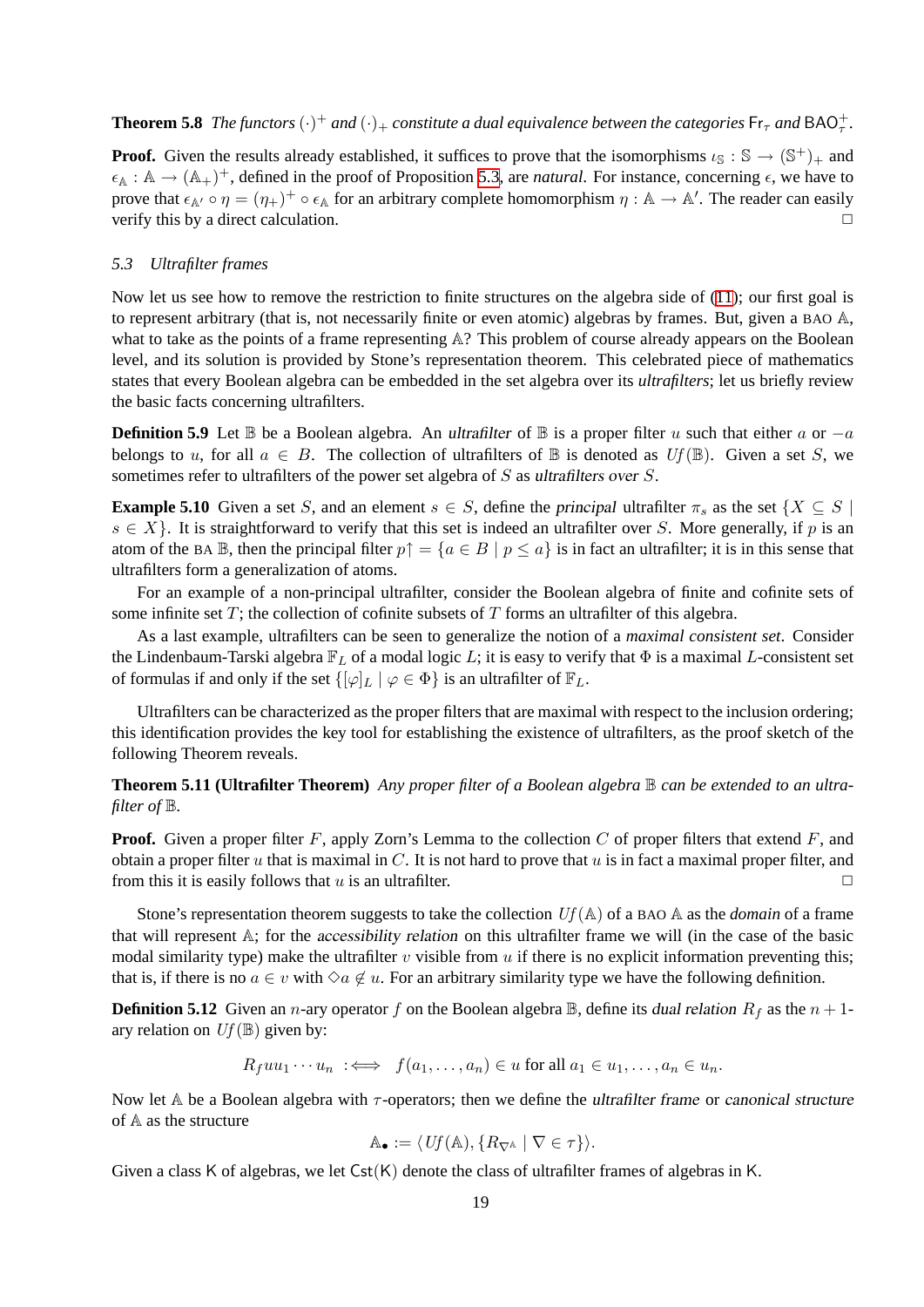<span id="page-19-4"></span>**Example 5.13** Recall from Chapter ?? of HBML that the canonical frame of a normal modal logic L is the structure  $\mathbb{C}_L = \langle C, R \rangle$  where C is the set of maximally L-consistent set of formulas, and (we confine ourselves to the basic modal similarity type) R is the canonical accessibility relation given by  $Ruv : \iff \Diamond \varphi \in u$  for all  $\varphi$  in v. Using the identification that we made in Example [5.10](#page-18-0) of maximal L-consistent sets with ultrafilters of the Lindenbaum-Tarski algebra  $\mathbb{F}_L$ , it is fairly obvious that the canonical frame for L is isomorphic to the ultrafilter frame of  $\mathbb{F}_L$ .

As a second example of the ultrafilter frame construction we mention that the *ultrafilter extension* ueS of a frame S (as defined in Chapter ?? of HBML) is nothing but the 'double dual'  $(\mathbb{S}^+)$  of S. Verifying this is simply a matter of unraveling the definitions.

Unlike the complex algebra functor, the ultrafilter frame construction is not injective.

<span id="page-19-0"></span>**Example 5.14** Let A be the collection of finite and cofinite subsets of N, and let B contain in addition those sets of natural numbers that differ in at most finitely many elements from either the set  $E$  of evens or the set  $O$  of odds. Both  $A$  and  $B$  are closed under the Boolean operations, and it is easy to see that  $A$  has exactly one non-principal ultrafilter, and  $B$ , exactly two: one containing the set  $E$ , and one the set  $O$ . Now suppose that we create algebras  $A$  and  $B$  by endowing  $A$  and  $B$  with some dummy operator, say, the identity map. Then we find that the respective ultrafilter frames  $A_{\bullet}$  and  $\mathbb{B}_{\bullet}$  are isomorphic: both have countably many points, and in both cases, the accessibility relation is simply the diagonal. But the algebras  $A$  and  $B$  are clearly not isomorphic.

As we will see further on, the following theorem from JÓNSSON  $&$  TARSKI [\[70\]](#page-84-1) is not only vital when it comes to applications of the algebraic approach in modal completeness theory. It is also a manifestation of a fundamental mathematical concept, namely that of a *representation* theorem stating that every abstract structure in an axiomatically defined class is in fact isomorphic to a concrete, 'intended' structure of the kind that the axioms try to capture.

<span id="page-19-3"></span>**Theorem 5.15 (Jonsson-Tarski Representation Theorem) ´** *Let* A *be a Boolean algebra with* τ *-operators. Then the Stone representation map*  $\hat{\cdot}$  :  $A \rightarrow \mathcal{P} Uf(\mathbb{A})$  *given by* 

<span id="page-19-2"></span>
$$
\widehat{a} := \{ u \in \text{Uf}(\mathbb{A}) \mid a \in u \} \tag{14}
$$

*is an embedding of*  $\mathbb A$  *into*  $(\mathbb A_{\bullet})^{+}$ *.* 

**Proof.** We omit details concerning the Boolean part of this theorem, which is of course nothing but Stone's representation theorem for Boolean algebras.

Concerning the additional operations, we restrict ourselves to the basic modal similarity type. So we consider a modal algebra  $\mathbb{A} = \langle A, \top, \bot, -, \wedge, \vee, \diamond \rangle$  and show that

<span id="page-19-1"></span>
$$
\widehat{\Diamond a} = \langle R_{\diamondsuit} \rangle \widehat{a}.\tag{15}
$$

First we consider an ultrafilter  $u \in \langle R_{\diamond} \rangle \hat{a}$ . It follows by the definition of  $\langle R_{\diamond} \rangle$  (see [3.5](#page-7-6)) that there is an ultrafilter v such that  $R_{\Diamond}uv$  and  $v \in \hat{a}$ , that is,  $a \in v$ . Then by definition of  $R_{\Diamond}$  it follows that  $\Diamond a \in u$ , and, hence, that  $u \in \widehat{\Im a}$ . This proves that  $\widehat{\Im a} \subseteq \langle R_{\diamond} \rangle \widehat{a}$ .

For the converse direction, take an arbitrary ultrafilter  $u \in \Im a$ ; that is,  $\diamond a \in u$ . We have to come up with an ultrafilter v such that (i)  $R_{\diamond}uv$  and (ii)  $v \in \hat{a}$ , or, equivalently,  $a \in v$ . We first reformulate the first condition:

$$
R_{\diamondsuit}uv \text{ iff } a \in v \text{ for all } a \text{ with } -\diamondsuit - a \in u. \tag{16}
$$

Hence, by the Ultrafilter Theorem [5.11](#page-18-1) it suffices to show that the set  $\{x \in A \mid -\Diamond - x \in u\} \cup \{a\}$  has the finite meet property, see Example [4.4.](#page-12-2) In order to prove this, first observe that the set  $\{x \in A \mid -\Diamond - x \in u\}$ is closed under taking meets — this easily follows from the additivity of  $\diamond$  and the fact that u is a filter.

But then it is left to show that  $x \wedge a > \perp$  for any  $x \in A$  with  $-\lozenge -x \in u$ . Suppose for contradiction that  $x \wedge a = \bot$ . We obtain  $a \leq -x$  so  $\diamond a \leq \diamond -x$  by monotonicity of  $\diamond$ , and so we find  $\diamond -x$  in u because  $\diamond a \in u$ . This gives the desired contradiction since we already had  $-\diamond -x$  in u.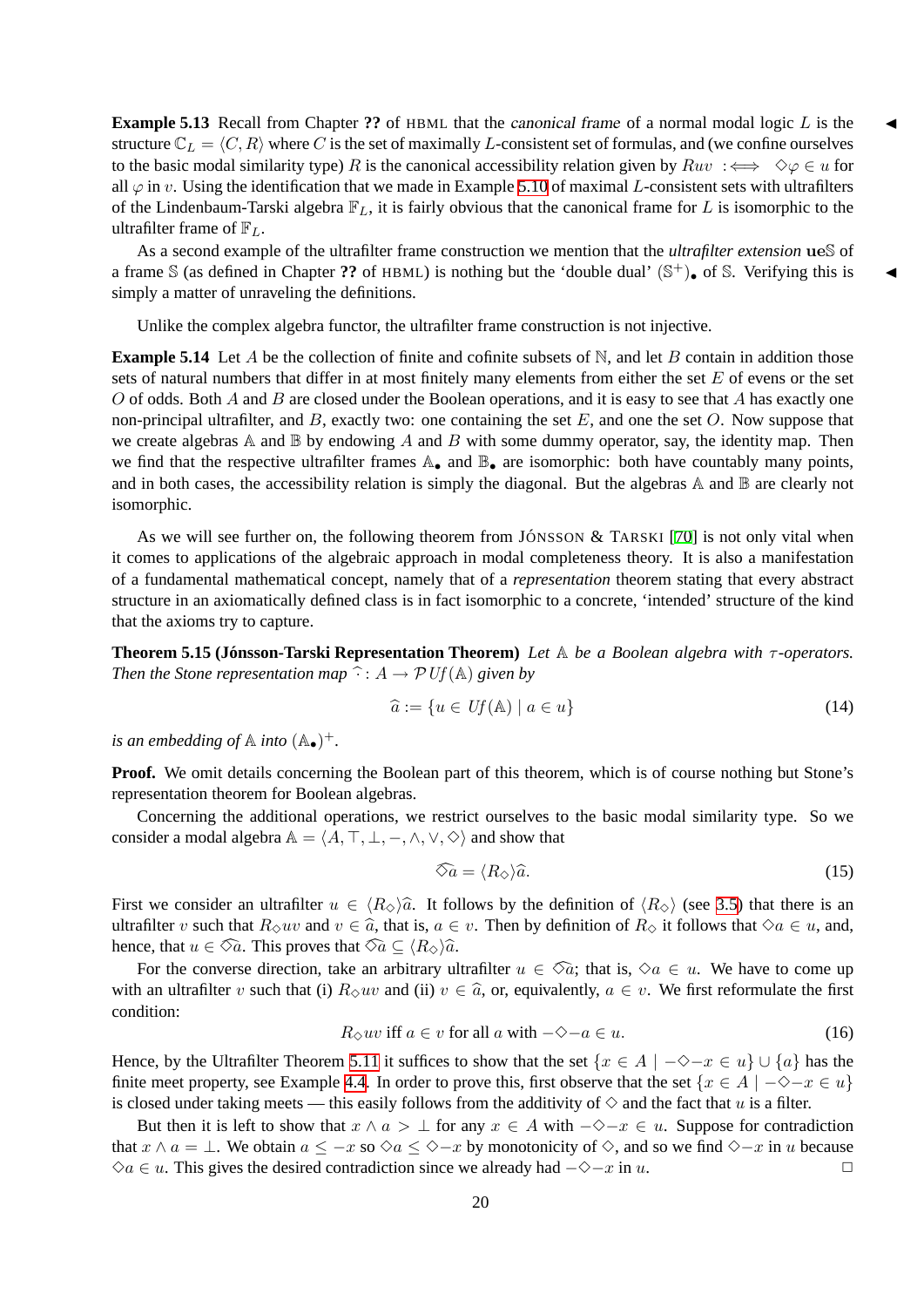**Definition 5.16** Given a Boolean algebra with  $\tau$ -operators A, the 'double dual' algebra  $(A_{\bullet})^+$  is known as the canonical embedding algebra of A, the canonical extension of A and the perfect extension of A; we will mainly use the second term, and usually denote the structure as  $A^{\sigma}$ .

The Jónsson-Tarski theorem thus states that the constructions  $(\cdot)^+$  and  $(\cdot)$ , interact well if we start with algebras:  $A \rightarrow (A_{\bullet})^{+}$  for every BAO A. Unfortunately, if we start with frames, then the return is less safe: for a  $\tau$ -frame S, the map  $s \mapsto \pi_s$  (assigning to points of S their associated principal ultrafilters) is an embedding of  $\mathbb S$  into  $(\mathbb S^+)$ , only if  $\mathbb S$  is *image finite*. (In fact, the condition of image-finiteness is also sufficient.) And if S contains a point from which paths of arbitrary finite length emanate, but no infinite path, then there is *no* bounded morphism from S to  $(S^+)$ , whatsoever. From this it follows that there is no way to extend the ultrafilter frame construction to a functor that is *adjoint* to that of taking complex algebras. This is a notable divergence of the case of Boolean algebras per se (that is, without operators) — the formation of the canonical extension  $\mathbb{B}^{\sigma}$  of a Boolean algebra  $\mathbb{B}$  is a *free* construction, see [[68\]](#page-84-5) for more information on these matters.

Nevertheless, the operation of taking ultrafilter frames can be extended to a functor, as follows.

**Definition 5.17** Let A and A' be two Boolean algebras with  $\tau$ -operators. Given a homomorphism  $\eta : A \to A'$ , we define the map  $\eta_{\bullet}: Uf \mathbb{A}' \to \mathcal{P}(A)$ , which can be shown to map ultrafilters to ultrafilters, by putting

$$
\eta_{\bullet}(u') := \{ a \in A \mid \eta(a) \in u \}. \tag{17}
$$

**Proposition 5.18**  $(\cdot)$  *is a contravariant functor from* BAO<sub> $\tau$ </sub> *to* Fr<sub> $\tau$ </sub>.

**Proof.** If  $\eta : \mathbb{A} \to \mathbb{A}'$  is a Boolean homomorphism, then it follows almost immediately that  $\eta_{\bullet}$  maps ultrafilters to ultrafilters, while it is not too hard either to prove that, for any modality  $\nabla$  of rank, say, n:

- $\eta_{\bullet}$  has the forth property for  $R_{\nabla}$  if  $\nabla'(\eta a_1, \dots, \eta a_n) \leq \eta(\nabla(a_1, \dots, a_n)),$
- $\eta_{\bullet}$  has the back property for  $R_{\nabla}$  if  $\nabla'(\eta a_1, \dots, \eta a_n) \geq \eta(\nabla(a_1, \dots, a_n)).$

This shows that  $\eta_{\bullet}$  is a bounded morphism from  $\mathbb{A}'_{\bullet}$  to  $\mathbb{A}_{\bullet}$  if  $\eta : \mathbb{A} \to \mathbb{A}'$  is a homomorphism. It is then left to show that  $(\cdot)$ , is functorial, and in particular, that  $(\eta \circ \theta)$ ,  $= \theta$ ,  $\circ \eta$ , for homomorphisms  $\theta : \mathbb{A} \to \mathbb{A}'$  and  $\eta : \mathbb{A}' \to \mathbb{A}''$ . This can be checked by a straightforward calculation which we leave for the reader.

### <span id="page-20-0"></span>*5.4 Topological duality*

In the previous subsection we encountered a problem of the functor  $(\cdot)_\bullet$ : in general, algebras cannot be retrieved from their ultrafilter frames. A very simple remedy is then to *add* this information to the frame by melting algebra and frame into one structure. Since this issue already pertains at the level of Boolean algebras (without additional operations), that is where we start the discussion.

**Definition 5.19** A field of sets is a pair  $\langle S, A \rangle$  with  $A \subseteq \mathcal{P}(S)$  being closed under all Boolean set-theoretic operations, or equivalently, with A such that  $\langle A, S, \emptyset, \sim_S, \cap, \cup \rangle$  is a subalgebra of PS. The elements of A are called the admissible subsets of S.

Given a Boolean algebra  $A = \langle A, \top, \bot, -, \wedge, \vee \rangle$ , put  $\widehat{A} := \{\widehat{a} \subseteq Uf(\mathbb{A}) \mid a \in A\}$ , with  $\widehat{\cdot}$  as in [\(15](#page-19-1)), and define  $A_* := \langle Uf \mathbb{A}, \hat{A} \rangle$  as the associated field of sets of A. Conversely, the associated Boolean algebra of a field of sets  $\mathbb{S} = \langle S, A \rangle$  is the structure  $\mathbb{S}^* := \langle A, S, \emptyset, \sim_S, \cap, \cup \rangle$ .

It will be clear that the Boolean algebras  $\mathbb A$  and  $(\mathbb A_*)^*$  will always be isomorphic; however, we will only have that  $\mathbb{S} \cong (\mathbb{S}^*)_*$  if  $\mathbb S$  has some special properties.

**Definition 5.20** A field of sets  $\mathcal{S} = \langle S, A \rangle$  is discrete if A contains all singletons of S, differentiated if for any two distinct points  $s \neq t$  of S there is a set  $a \in A$  such that  $s \in a$  and  $t \notin a$ , and full if  $A = \mathcal{P}(S)$ . S is compact if every subset of  $A$  with the finite intersection property has a non-empty intersection, and descriptive if it is both differentiated and compact.

In a descriptive field of sets, the points and the admissible sets are in *balance*: there are sufficiently many admissible sets to separate distinct points, while there are enough points to witness all the ultrafilters of the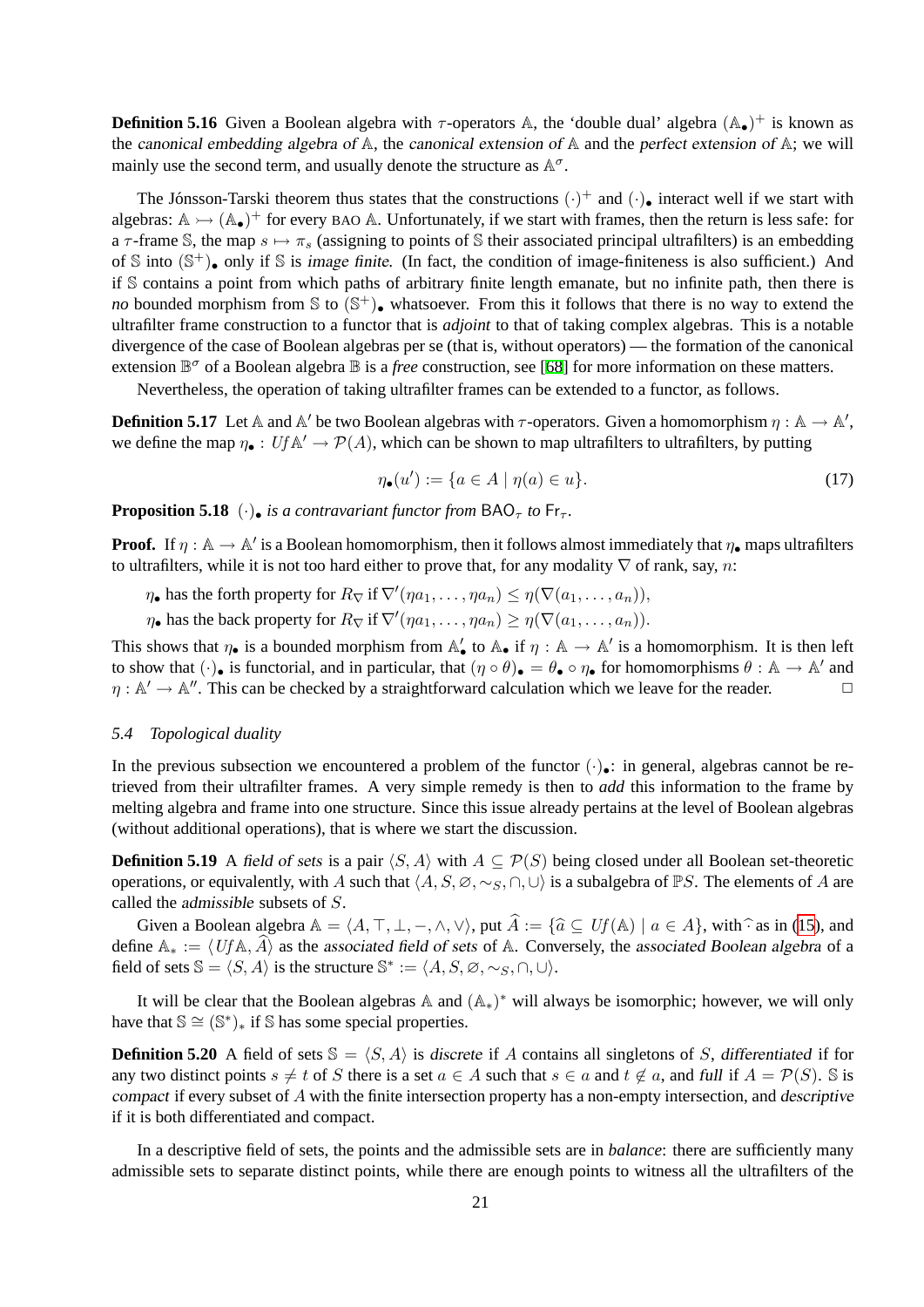algebra. More precisely, one can prove that for any field of sets  $\mathcal{S} = \langle S, A \rangle$ , the map

<span id="page-21-2"></span>
$$
s \mapsto \{a \in A \mid s \in a\} \tag{18}
$$

provides an bijection between  $\mathbb S$  and the collection of ultrafilters of  $\mathbb S^*$  iff  $\mathbb S$  is descriptive.

**Remark 5.21** Our terminology strongly suggests a topological connection. In order to make this explicit, note that the collection of admissible sets of a field of sets  $\mathcal{S} = \langle S, A \rangle$  forms a basis for a topology  $\sigma_A$ ; and that, conversely, we may take the set  $Clp(\mathbb{X})$  of *clopen* (that is, closed and open) elements of a topology  $\mathbb{X} = (X, \tau)$ as a collection of admissible sets. In accordance with this, we define a subset  $X \subseteq S$  to be open if it is a union of admissible sets, and closed if it is an intersection of admissible sets. Thus the study of fields of sets takes us into a rather specific branch of set-theoretic topology in which all spaces are zero-dimensional, that is, have a basis of clopens.

One may prove for any field of sets  $\mathbb{S} = \langle S, A \rangle$  that  $\mathbb{S}$  is descriptive iff  $\langle S, \sigma_A \rangle$  is a Stone space, that is,  $\sigma_A$ is a compact, Hausdorff and zero-dimensional topology. Basically then, descriptive fields of sets and Stone spaces are two ways of formulating the same mathematical objects; the difference is no more than a matter of focus, be it on the topology itself, or rather on its sets of clopens.

<span id="page-21-0"></span>The topological nature also comes out clearly when we discuss *morphisms*.

<span id="page-21-1"></span>**Definition 5.22** Given two fields of sets  $\mathbb{S} = \langle S, A \rangle$  and  $\mathbb{S}' = \langle S', A' \rangle$ , we call a map  $\theta : S \to S'$  continuous if the set

$$
\theta^*(a') := \{ s \in S \mid \theta(s) \in a' \}
$$
\n(19)

belongs to A for all  $a' \in A'$ .

We define the dual  $\eta_* : Uf \mathbb{A}' \to Uf \mathbb{A}$  of a morphism  $\eta : \mathbb{A} \to \mathbb{A}'$  between two Boolean algebras as the map  $\eta_*(u') := \{ a \in A \mid \eta(a) \in u' \}.$ 

Without further proof we mention (our reformulation of) the following seminal result from STONE [\[101\]](#page-85-3) (see JOHNSTONE [[68\]](#page-84-5) for an extensive discussion of its impact).

**Theorem 5.23 (Stone duality)** *The functors* (·)<sup>\*</sup> and (·)<sub>\*</sub> form a dual equivalence between the category of *Boolean algebras with homomorphism, and that of descriptive fields of sets with continuous maps.*

The duality for BAOs can now be developed by incorporating the ultrafilter functor  $(\cdot)$ . into the Stone duality: the dual object representing a Boolean algebra with operators will combine the BAO and its dual Kripke frame in one structure.

**Definition 5.24** A general  $\tau$ -frame is a structure  $\mathbb{G} = \langle G, R, A \rangle$ , where  $R = \{R_{\nabla} \mid \nabla \in \tau\}$  is a family of relations on G, such that (i)  $\langle G, R \rangle$  is a  $\tau$ -frame and (ii)  $\langle G, A \rangle$  is a field of sets such that (iii) A is closed under the operation  $\langle R_{\nabla} \rangle$  for each operation symbol  $\nabla \in \tau$ . The structure  $\langle G, R \rangle$  is called the underlying Kripke frame of G.

Given a general frame  $\mathbb{G} = \langle G, R, A \rangle$ , define  $\mathbb{G}^*$  as the subalgebra of  $\langle G, R \rangle^+$  with carrier A. Conversely, given a  $\tau$ -BAO A, define its dual general frame  $A_*$  as the structure  $\langle Uf(\mathbb{A}), \{R_{\nabla A} \mid \nabla \in \tau\}, \hat{A}\rangle$ .

As in the case of the duals of Boolean algebras, general frames of the form A<sup>∗</sup> are rather special, also with respect to the interaction between their relational and the topological side. We let notions like differentiatedness apply to a general frame  $\langle G, R, A \rangle$  as it applies to the underlying field of sets  $\langle G, A \rangle$ .

**Definition 5.25** A general frame  $\mathbb{G} = \langle G, R, A \rangle$  is tight if every tuple  $(s, s_1, \ldots, s_n)$  which is *not* in the relation  $R_{\nabla}$  (with  $\nabla$  an arbitrary relation symbol of arity n) is witnessed by admissible sets  $a_1, \ldots, a_n$  such that  $s_i \in a_i$  for each i, while  $s \notin \langle R_{\nabla} \rangle (a_1, \ldots, a_n)$ . G is refined if it is both differentiated and tight, and descriptive if it is both refined and compact.

**Remark 5.26** An easy proof shows that we may reformulate the property of tightness equivalently by requiring that (restricting to the basic modal language here)  $R[s] = \bigcap \{a \in A \mid s \in [R]a\}$  for each point s in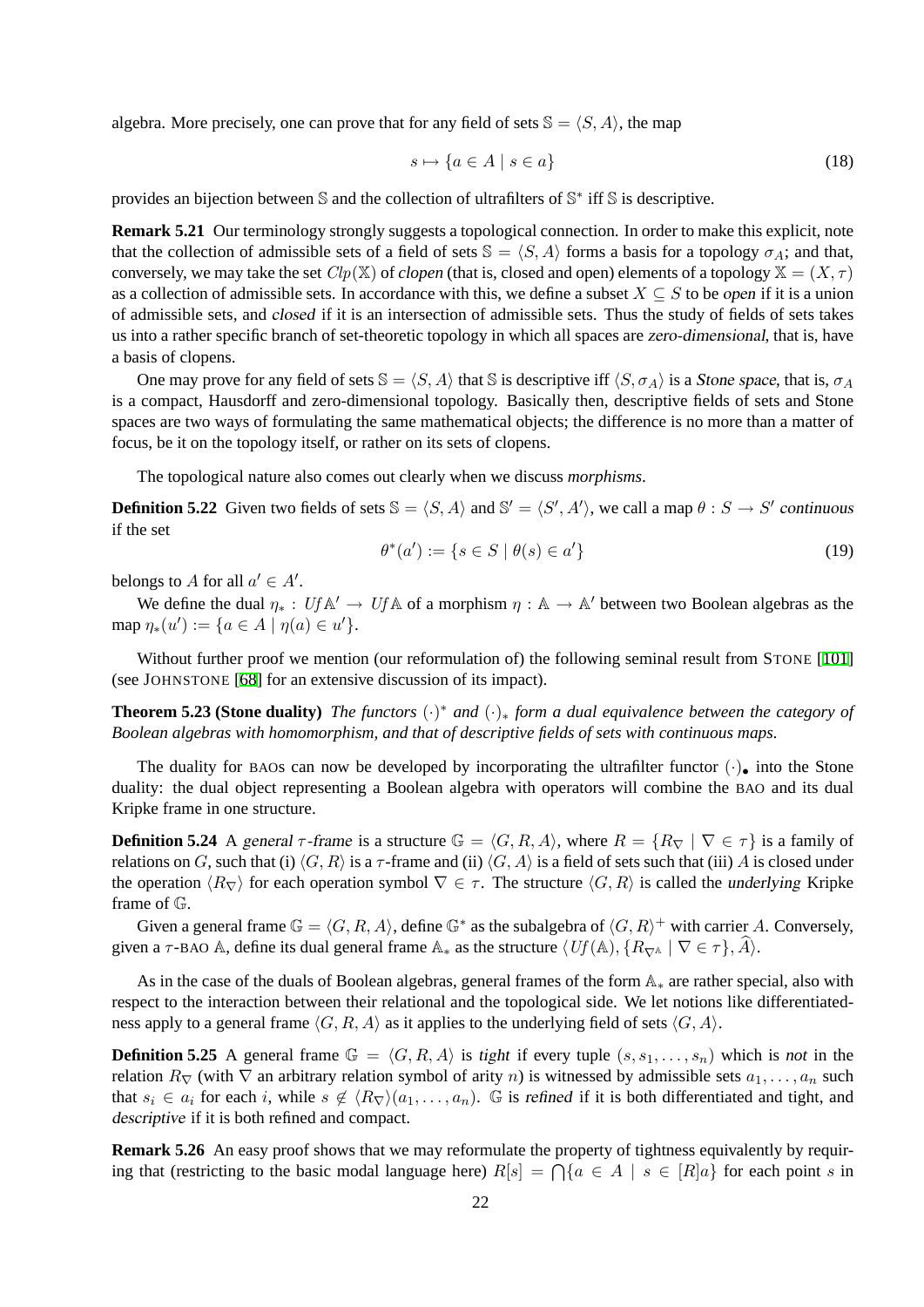$\mathbb{G} = \langle G, R, A \rangle$ . In other words, the relation R is point-closed, since each point of  $\mathbb{G}$  has a *closed* successor set — closed in the induced topology  $\sigma_A$ , that is. Thus from a topological perspective, descriptive general frames can be identified with point-closed relational Stone spaces.

In order to turn the constructions  $(\cdot)^*$  and  $(\cdot)_*$  into functors we have to introduce morphisms between (descriptive) general frames as well. Again, we combine modal and topological aspects in the natural way.

**Definition 5.27** Given two general frames  $\mathbb{G} = \langle G, R, A \rangle$  and  $\mathbb{G}' = \langle G', R', A' \rangle$ , a map  $\theta : G \to G'$  is called a continuous bounded morphism if it is both a bounded morphism from  $\langle G, R \rangle$  to  $\langle G', R' \rangle$  and a continuous map from  $\langle G, A \rangle$  to  $\langle G', A' \rangle$ . The category of descriptive general  $\tau$ -frames with continuous bounded morphisms is denoted as  $\mathsf{DGF}_{\tau}$ .

Now let us see how  $(\cdot)^*$  and  $(\cdot)_*$  operate on morphisms. For the definition of  $\theta^*$  for  $\theta$  a continuous bounded morphism we refer to [\(19](#page-21-0)); conversely, given a homomorphism  $\eta : A \to A'$  between two  $\tau$ -BAOs, define  $\eta_*$ as in Definition [5.22](#page-21-1), that is:  $\eta_*(u') := \{a \in A \mid \eta(a) \in u\}$ . We have now arrived at the main result of this subsection, Theorem [5.28](#page-22-0) below, which is due to GOLDBLATT [[37,](#page-83-3)[39](#page-83-5)]. Independently, ESAKIA [\[23](#page-82-3)] came up with such a duality for a more specific variety of algebras.

<span id="page-22-0"></span>**Theorem 5.28** *The functors*  $(\cdot)^*$  *and*  $(\cdot)_*$  *constitute a dual equivalence between the categories* BAO<sub> $\tau$ </sub> *and*  $\mathsf{DGF}_{\tau}$ .

**Proof.** It is rather straightforward to verify that  $(\cdot)^*$  and  $(\cdot)_*$  are functors which form a dual adjunction between the categories DGF<sub>τ</sub> and BAO<sub>τ</sub>. It is then left to show that  $\mathbb{G} \cong (\mathbb{G}^*)_*$  for any descriptive general frame  $\mathbb{G}$ , and that  $A \cong (A_*)^*$  for any Boolean algebra with  $\tau$ -operators A. But both of these claims are easy to establish: for the first isomorphism, take the map of ([18\)](#page-21-2); and for the second isomorphism, simply take the Stone embedding  $\hat{\cdot}$  of [\(14](#page-19-2)). The proof details are left to the reader.  $\Box$ 

It is straightforward to derive from this duality that for any class C of general frames, the class of dual algebras algebraizes C (once we have properly defined all notions involved), but we leave the details for the reader.

### *5.5 Simplicity and Subdirect irreducibility*

As an application of these dualities, let us look at the frame counterparts of the notions of simplicity and subdirect irreducibility. In the complex duality of section [5.2,](#page-16-2) this question has a satisfactory answer, at least for subdirect irreducibility:

# <span id="page-22-1"></span>**Theorem 5.29** *Let* S *be a* τ *-frame. Then*

- <span id="page-22-2"></span>(i)  $\mathbb{S}^+$  *is simple only if each point is a root of*  $\mathbb{S}$ *;*
- (ii)  $\mathbb{S}^+$  *is subdirectly irreducible iff*  $\mathbb{S}$  *is rooted.*

**Proof.** Concerning subdirect irreducibility, the direction from right to left, first mentioned in GOLDBLATT [[39\]](#page-83-5), was already treated in Example [4.15.](#page-14-0) The proof of the converse implication appeared first in SAMBIN [[99\]](#page-85-4). For its details, suppose that  $\rho$  is a radix of the algebra  $\mathbb{S}^+$ , and consider an arbitrary point  $s \in S$ . Then by definition of radicality we find that  $\rho \subseteq \langle R_{\bullet} \rangle \{ s \}$  for some compound modality  $\bullet$ . It is easy to see that this implies  $R_{\blacklozenge}$  rs for each  $r \in \rho$ , so that each element of  $\rho$  is in fact a root of S. Hence, if S<sup>+</sup> is simple, then every point is a root of S, since every non-empty subset of S is a radix of  $\mathbb{S}^+$  by Theorem [4.16](#page-14-1). If  $\mathbb{S}^+$  is s.i., then by the same theorem it has at least one radix; rootedness of S thus follows from the fact that radical elements are non-empty by definition.  $\Box$ 

Perhaps contrary to the reader's expectation, the converse of Theorem [5.29](#page-22-1)[\(i](#page-22-2)) is not true.

**Example 5.30** Consider the frame  $\mathbb{Z} = (Z, R)$  for the basic modal similarity type, with Z as the set of integers and  $Rxy$  iff  $|x-y|=1$ . Then clearly every integer is a root of Z, while on the other hand,  $\mathbb{Z}^+$  is not simple. An easy way to see this is by proving that the only radical elements of  $\mathbb{Z}^+$  are the finite subsets of  $\mathbb{Z}$ .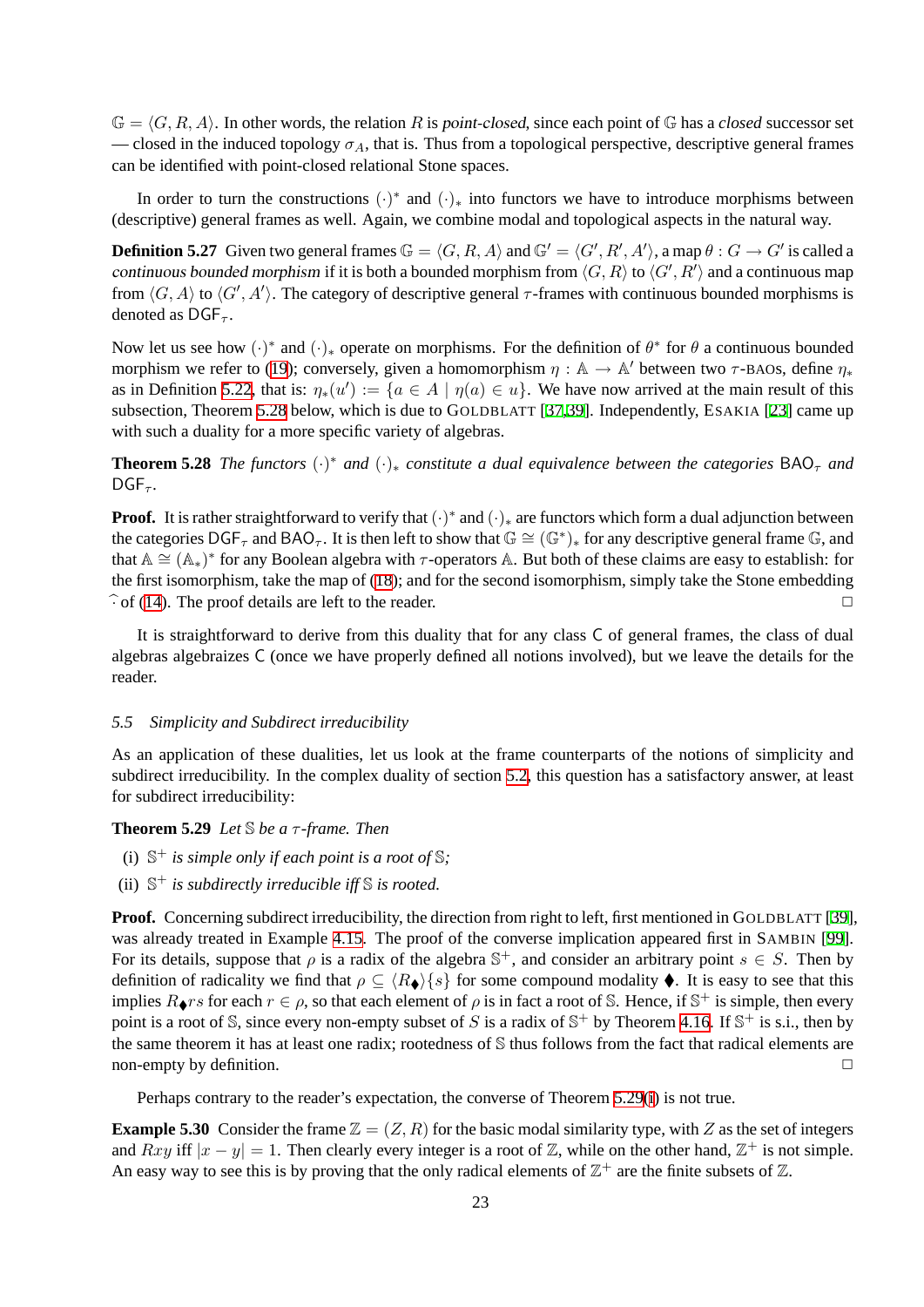In the topological duality of section [5.4,](#page-20-0) the correspondence between subdirect irreducibility and rootedness is not so nice either. In general, subdirect irreducibility of A neither implies rootedness of A∗, nor is it implied by it, as the following examples from SAMBIN [\[99](#page-85-4)] witness.

<span id="page-23-1"></span>**Example 5.31** For an example of the first kind, take the subalgebra  $\mathbb{A} \rightarrow \langle N, \rangle$ <sup>+</sup> based on the collection of finite and cofinite subsets of the set  $N$  of natural numbers. As we will see later on,  $A$  is not subdirectly irreducible. However, the frame  $\mathbb{A}_{\bullet}$  is rooted, since it adds one reflexive point  $\omega$  (corresponding to the ultrafilter of the cofinite sets) to  $\langle N, \rangle$ , in such a way that  $\omega$  sees all other points.

Conversely, consider the frame  $\mathbb Z$  of the previous example, and take its subalgebra  $\mathbb B$  based on the finite and cofinite sets. It is easy to see that  $\mathbb B$  is s.i.: simply note that every singleton is radical. However, the one reflexive point ∞ that B<sup>∗</sup> adds to Z is not related to any other point in B∗. Hence, B<sup>∗</sup> provides an example of an s.i. algebra of which the dual general frame has no roots at all.

These examples indicate that if we are looking for a characterization of the notion of subdirect irreducibility, it does not suffice to look at the dual Kripke frame alone: we have to take the topology into account. Our characterization will be in terms of so-called topological roots or, briefly, topo-roots. Recall that a *root* of a  $\tau$ -frame  $\mathbb{S} = \langle S, R \rangle$  is a point r of  $\mathbb{S}$  such that  $R^{\omega}[r] = S$ , where the relation  $R^{\omega}$  is given as the union of the accessibility relations of the compound diamonds. It is straightforward to verify that in a frame of the form  $\mathbb{A}_*$ this boils down to

<span id="page-23-0"></span>
$$
R^{\omega}uv \text{ iff there is a compound diamond } \blacklozenge \text{ with } \blacklozenge a \in u \text{ for all } a \in v. \tag{20}
$$

Our definition of the *topo*-reachability relation is obtained by swapping the universal and the existential quantifier in [\(20](#page-23-0)).

**Definition 5.32** Given a Boolean algebra with operators A, define the *topo-reachability* relation  $R^* \subseteq Uf \mathbb{A} \times$  $Uf$  A as follows:

$$
R^*uv
$$
 iff for all  $a \in v$  there is a compound diamond  $\blacklozenge$  with  $\blacklozenge a \in u$ . (21)

We let  $T_A$  denote the set of *topo-roots* of  $A_*$ ; that is, the collection of those ultrafilters u such that  $R^*[u] =$  $Uf$ Å.

The topological terminology will be clarified by the following alternative characterization of  $R^*$ .

**Proposition 5.33** Let  $\mathbb A$  be some Boolean algebra with  $\tau$ -operators, and u some ultrafilter of  $\mathbb A$ . Then  $R^{\star}[u]=0$  $\overline{R^{\omega}[u]}$ ; that is,  $R^{\star}[u]$  is the topological closure of  $R^{\omega}[u]$  in the Stone topology of  $\mathbb{A}_{*}$ .

As the following theorem from VENEMA [[108](#page-85-5)] witnesses, topo-roots provide the right tool for the characterization of the notions of simplicity and subdirect irreducibility.

<span id="page-23-2"></span>**Theorem 5.34** *Let* A *be a Boolean algebra with* τ *-operators. Then*

- (i) A *is simple iff*  $T_A = UfA$ ;
- (ii)  $\mathbb A$  *is subdirectly irreducible iff*  $T_{\mathbb A}$  *is open and non-empty.*

Unfortunately, we do not have the space for a proof or even a proof sketch. We confine ourselves to noting that the proof makes use of the correspondence between modal filters of A and closed, hereditary subsets of A∗.

**Example 5.35** It is now obvious why the algebra  $\mathbb A$  of Example [5.31](#page-23-1) is not s.i.: its dual frame does have a (single) root  $\omega$  but the set  $\{\omega\}$  of roots is not open in the topology of  $\mathbb{A}_*$ . The algebra  $\mathbb B$  of the same example on the other hand *is* s.i. Whereas its dual frame B• has no *roots* at all, almost every point of B<sup>∗</sup> is a topo-root.

As corollaries of the last theorem we obtain some (well-)known results showing that in many cases, nicer characterizations are indeed possible. We call a Boolean algebra with operators ω-transitive if it has a master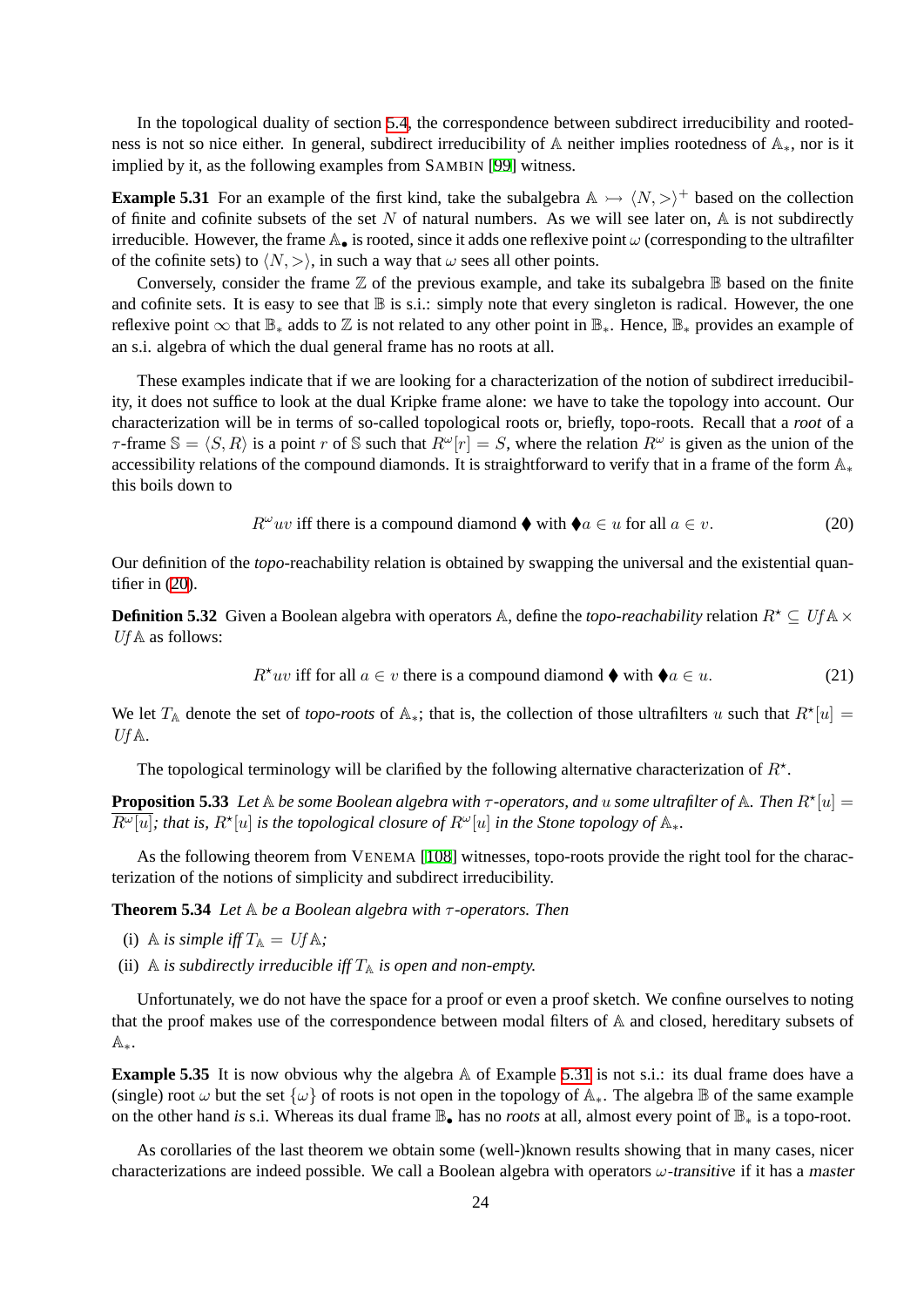modality, that is, a compound diamond  $\Diamond$  such that  $\blacklozenge a \le \Diamond a$  for all compound diamonds  $\blacklozenge$  and all a in A. (With some authors, this property goes under the name of *weak* transitivity). The following result is due to SAMBIN [\[99\]](#page-85-4) (whereas in the closely related field of intuitionistic logic, similar characterizations of s.i. Heyting algebras in terms of their dual structures had been known for some time, cf. ESAKIA [\[24](#page-82-8)]).

**Corollary 5.36** *Let* A *be an* ω*-transitive Boolean algebra with operators. Then* A *is subdirectly irreducible iff the collection of roots of*  $\mathbb{A}$ <sup>∗</sup> *is non-empty and open.* 

**Proof.** This follows from Theorem [5.34](#page-23-2) by the observation that if A is  $\omega$ -transitive, then  $R^* = R^{\omega} = R_{\varphi}$ (where  $\Diamond$  is the master modality of  $\Diamond$ ), whence the notions of root and topo-root coincide.

Results concerning the duals of *finite* BAOs are already covered by Theorem [5.29](#page-22-1), since for finite BAOs the complex and the topological dualities coincide.

### *5.6 Class operations*

While the functors  $(\cdot)^+$  and  $(\cdot)$ , do not form a duality, they do provide an interesting link between the categories  $Fr_{\tau}$  and BAO<sub> $\tau$ </sub>. We already discussed the role of the 'double duals', that is, the *canonical embedding algebra*  $\mathbb{A}^{\sigma} = (\mathbb{A}_{\bullet})^+$  of a BAO  $\mathbb{A}$ , and the *ultrafilter* extension  $(\mathbb{S}^+)_{\bullet}$  of a frame S. But there is also a wealth of results concerning the direct interaction of the mentioned functors with the more 'intrinsic' constructions on algebras and frames. We confine ourselves here to the algebraic operations of taking homomorphic images, subalgebras and products, and their frame counterparts of taking generated subframes, bounded morphic images, and disjoint unions. The results listed in Theorem [5.37](#page-24-0) are more or less direct consequences of the dualities established earlier on; therefore, we leave the proofs to the reader.

<span id="page-24-0"></span>**Theorem 5.37** Let S, S' and all S<sub>i</sub> with  $i \in I$  be  $\tau$ -frames, and let A, A' and all A<sub>j</sub> with  $j \in J$  be Boolean *algebras with* τ *-operators. Then*

- <span id="page-24-4"></span>(i)  $\theta : \mathbb{S} \rightarrowtail \mathbb{S}'$  only if  $\theta^+ : \mathbb{S}'^+ \rightarrowtail \mathbb{S}^+$ ;
- <span id="page-24-5"></span>(ii)  $\theta : \mathbb{S} \to \mathbb{S}'$  only if  $\theta^+ : \mathbb{S}'^+ \to \mathbb{S}^+$ ;
- <span id="page-24-7"></span>(iii)  $\eta : \mathbb{A} \rightarrowtail \mathbb{A}'$  only if  $\eta_{\bullet} : \mathbb{A}'_{\bullet} \rightarrowtail \mathbb{A}_{\bullet}$ ;
- <span id="page-24-1"></span>(iv)  $\eta : \mathbb{A} \to \mathbb{A}'$  only if  $\eta_{\bullet} : \mathbb{A}'_{\bullet} \to \mathbb{A}_{\bullet}$ ;
- <span id="page-24-6"></span>(v)  $\left(\sum_{i\in I} \mathbb{S}_i\right)^+ \cong \prod_{i\in I} \mathbb{S}_i^+;$
- (vi)  $\left(\prod_{i\in I}\mathbb{A}_i\right)_\bullet\cong\sum_{j\in J}(\mathbb{A}_j)_\bullet$  if *J* is finite.

In general it is not true that the ultrafilter frame  $(\prod_{j\in J}\mathbb{A}_i)_\bullet$  is isomorphic to the disjoint union  $\sum_{j\in J}(\mathbb{A}_j)_\bullet$ : the problem is that for infinite I, not every ultrafilter of the product can be linked to an ultrafilter of one of the factors. Fortunately, we do have the following 'second best' connection, essentially due to GEHRKE [[27\]](#page-82-9), which states that the ultrafilter frame of the product is isomorphic to the disjoint union of the ultrafilter frames of all *ultraproducts* of the original algebras over the index set.

<span id="page-24-3"></span>**Theorem 5.38** *Let*  $\{A_i \mid i \in I\}$  *be a family of Boolean algebras with*  $\tau$ -operators. Then

$$
\left(\prod_{i\in I}\mathbb{A}_i\right)_\bullet\cong\sum_{D\in\mathit{Uf}(I)}\left(\prod_{D}\mathbb{A}_i\right)_\bullet.
$$

**Proof.** Given an element a of  $\mathbb{A} := \prod_I \mathbb{A}_i$ , let  $d(a) := \{i \in I \mid a(i) \neq \bot\}$  be the support set of a. Then it is not hard to prove that  $d[u] := \{d(a) | a \in u\}$  is an ultrafilter over I for every  $u \in Uf(\mathbb{A})$ .

Now given an ultrafilter D over I, the natural homomorphism  $\nu^D : a \mapsto a/D$  is a surjective homomorphism from A onto  $\mathbb{A}_D := \prod_D \mathbb{A}_i$ . So by Theorem [5.37\(](#page-24-0)[iv](#page-24-1)), its dual  $\nu^D_{\bullet} : (\mathbb{A}_D)_{\bullet} \to \mathbb{A}_{\bullet}$  is a frame embedding. We now claim that

<span id="page-24-2"></span>Range 
$$
(\nu^D_{\bullet}) = \{ u \in Uf \mathbb{A} \mid d[u] = D \}.
$$
 (22)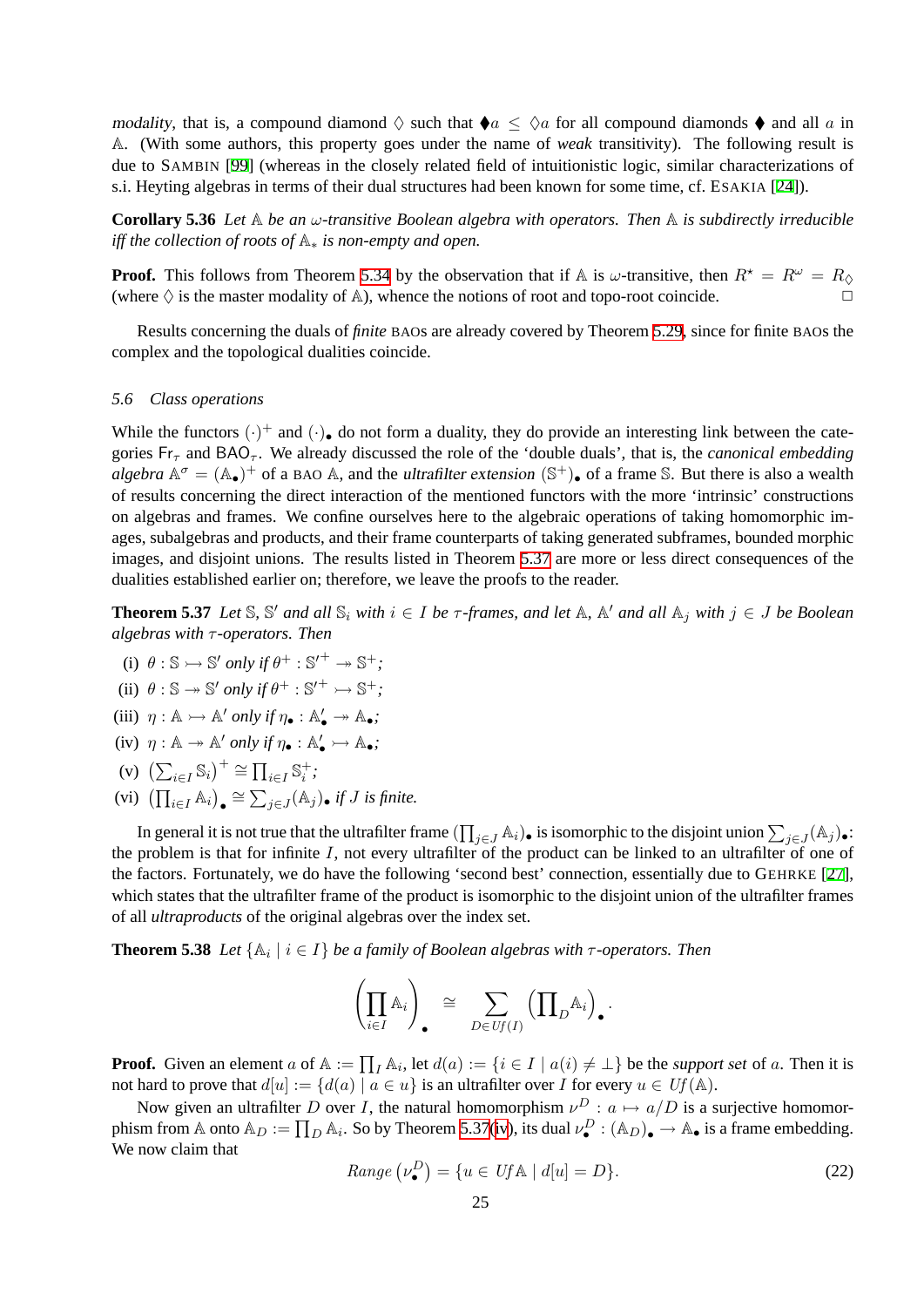For the inclusion  $\subseteq$ , take an arbitrary ultrafilter z of  $\mathbb{A}_D$ . For any  $a \in \nu^D_{\bullet}(z)$ , it holds by definition that  $\nu^D(a) = a/D$  belongs to z; but then  $a/D$  must be distinct from the bottom element of  $\mathbb{A}_D$ . Hence  $d(a) \in D$ by definition of d. Since this applies to arbitrary  $a \in \nu_{\bullet}^{D}(z)$  it follows that  $d[\nu_{\bullet}^{D}(z)] \subseteq D$ . But then we must have equality because both  $d[\overline{\nu}_{\bullet}^D(z)]$  and D are ultrafilters over I. For the converse inclusion, if  $u \in Uf$  A satisfies  $d[u] = D$ , then the set  $u_D := \{a/D \mid a \in u\}$  is easily seen to be an ultrafilter of  $A_D$  which satisfies  $\nu_{\bullet}^{D}(u_{D}) = u$ . This proves [\(22](#page-24-2)).

Clearly for each ultrafilter D over I,  $Range(\nu^D_{\bullet})$  is (the domain of) a generated subframe of  $\mathbb{A}_{\bullet}$ ; it now follows from the fact that  $d[u] \in Uf(I)$  and ([22\)](#page-24-2) that these subframes are mutually disjoint, but jointly cover the full domain  $Uf \mathbb{A}$  of  $\mathbb{A}_{\bullet}$ . From this the theorem is immediate.

On the basis of the Theorems [5.37](#page-24-0) and [5.38](#page-24-3) we may develop a 'calculus of class operations'. For instance, letting S<sub>f</sub> denote the operation of taking generated subframes, Theorem [5.37](#page-24-0)[\(i](#page-24-4)) can be read as stating 'CmS<sub>f</sub>  $\leq$ HCm', meaning that  $\text{CmS}_{f}(C) \subseteq \text{HCm}(C)$  for every frame class C. There are many constructions of either frames or algebras that have been investigated, and many results, similar to the Theorems [5.37](#page-24-0) and [5.38](#page-24-3), have been obtained. The interested reader is referred to work by GOLDBLATT, for instance [[40](#page-83-6)[,41](#page-83-7)].

Unfortunately, we have only space here for one further example (which will be used in the next section).

<span id="page-25-2"></span>**Proposition 5.39** *For any class*  $C$  *of frames,*  $PuCm(C) \subseteq S CmPu(C)$ *.* 

**Proof.** Let  $\{\mathbb{S}_i \mid i \in I\}$  be a family of  $\tau$ -frames, and let D be an ultrafilter over I. Define the map  $\eta$ :  $\prod_I \mathcal{P}(S_i)/D \to \mathcal{P}(\prod_I \bar{S}_i/D)$  by putting, for  $s/D$  in  $\prod_I \bar{S}_i/D$ :

$$
s/D \in \eta(a/D) \iff \{i \in I \mid s(i) \in a(i)\} \in D.
$$

We leave it for the reader to verify that this is a well-defined embedding of  $\prod_I \mathbb{S}_i^+ / D$  into  $(\prod_I \mathbb{S}_i / D)^+$ .  $\Box$ 

We will give one application of the Theorems [5.37](#page-24-0) and [5.38](#page-24-3) here, more use of these results will be made in the next sections. Theorem [5.40](#page-25-0) below, due to GOLDBLATT & THOMASON [[47\]](#page-83-8), can be read as a modal dual of Birkhoff's theorem identifying varieties with equational classes. For a definition of Birkhoff's theorem from a *coalgebraic* perspective, the reader is referred to section [14.](#page-71-0)

<span id="page-25-0"></span>**Theorem 5.40 (Goldblatt-Thomason Theorem)** *Let* C *be a class of* τ *-frames. Then*

- <span id="page-25-1"></span>(i) *if* C *is modally definable then it reflects ultrafilter extensions, and is closed under taking bounded morphic images, generated subframes and disjoint unions;*
- (ii) *the converse of ([i\)](#page-25-1) holds if* C *is closed under taking ultrapowers, (for instance, if* C *is elementary).*

**Proof.** First assume that C is modally definable; that is,  $C = Fr(\Gamma)$  for some set  $\Gamma$  of modal  $\tau$ -formulas (in fact, we may take  $\Gamma$  to the logic of C, but this is not relevant now). Now suppose that the frame S' is the bounded morphic image of some S in C. From S in C it follows that  $\mathbb{S} \Vdash \Gamma$  whence  $\mathbb{S}^+ \models \Gamma^{\approx}$ ; but at the same time we see that by Theorem [5.37](#page-24-0)([ii\)](#page-24-5),  $\mathbb{S}^{+}$  is a subalgebra of  $\mathbb{S}^{+}$ . Hence also  $\mathbb{S}^{+} \models \Gamma^{\approx}$ , so  $\mathbb{S}^{'} \models \Gamma$  which immediately implies that S' belongs to C. This shows that C is closed under taking bounded morphic images; the case of generated subframes and disjoint unions is proved similarly.

Now suppose that the ultrafilter extension  $\mathbf{u} \in \mathbb{S}^+$ ). belongs to C. Then  $((\mathbb{S}^+)_\bullet)^+ \models \Gamma^\approx$ , and so  $\mathbb{S}^+ \Vdash \Gamma^{\approx}$  since  $\mathbb{S}^+$  is a subalgebra of  $((\mathbb{S}^+)_\bullet)^+$  by the Jónsson-Tarski Theorem [5.15](#page-19-3). But from  $\mathbb{S}^+ \models \Gamma^{\approx}$  it follows that  $\mathbb{S} \Vdash \Gamma$  whence  $\mathbb{S}$  belongs to C. This shows that C reflects ultrafilter extensions, and thus proves part [\(i](#page-25-1)).

For the second part, assume that C enjoys all of the listed closure properties. In order to prove that  $C =$  $Fr(Log(C))$ , take an arbitrary frame S such that  $S \Vdash Log(C)$ . It suffices to show that S actually belongs to C.

It follows from  $\mathbb{S} \Vdash Log(C)$  that  $\mathbb{S}^+$  validates the equational theory of the class  $\mathsf{Cm}(C)$ , and so by Birkhoff's variety theorem  $\mathbb{S}^+$  belongs to the variety VarCm(C) generated by the class of complex algebras over C. Then by Tarski's HSP-theorem,  $\mathbb{S}^+$  belongs to HSPCm(C). That is, for some family  $\{\mathbb{F}_i \mid i \in I\}$  of frames in C, and some algebra A we have that

$$
\mathbb{S}^+ \leftarrow \mathbb{A} \rightarrowtail \prod_{I} \mathbb{F}^+_i.
$$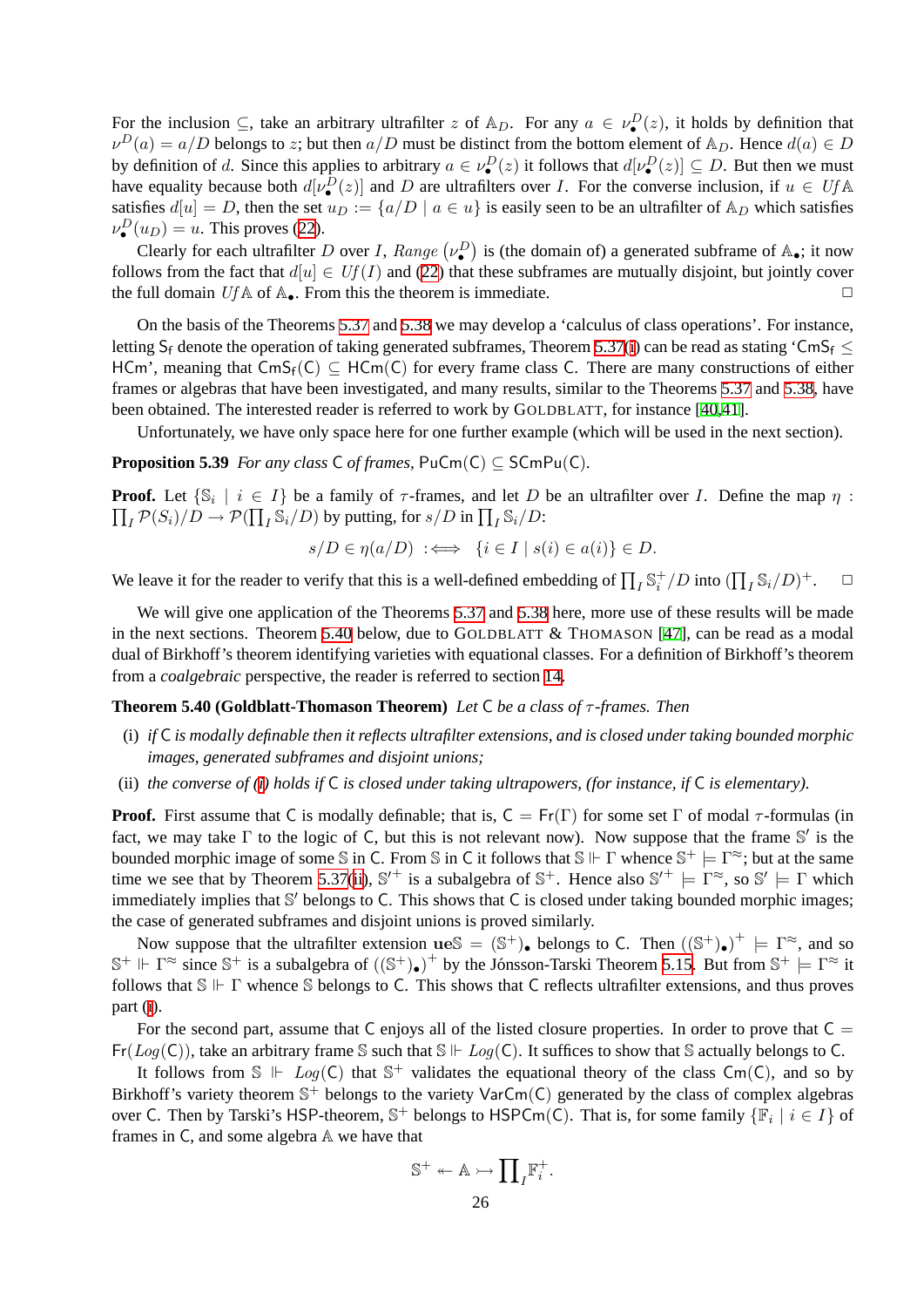Note that  $\prod_I \mathbb{F}_i^+ \cong (\sum_I \mathbb{F}_i)^+$  by Theorem [5.37\(](#page-24-0)[v\)](#page-24-6), and that  $\mathbb{F} := \sum_I \mathbb{F}_i$  belongs to C. Then using Theorem [5.37](#page-24-0)[\(iii\)](#page-24-7) and ([iv](#page-24-1)) we find that

$$
\left(\mathbb{S}^{+}\right)_{\bullet}\rightarrowtail\mathbb{A}_{\bullet}\twoheadleftarrow\left(\mathbb{F}^{+}\right)_{\bullet}.
$$

Now it follows by Theorem **??** in Chapter **??** of HBML that  $(\mathbb{F}^+)_{\bullet}$  is a bounded morphic image of some *ultrapower*  $\mathbb{F}^{J}/D$  of  $\mathbb{F}$ . Then by the various listed closure properties of C, we show that subsequently, each of the frames  $\mathbb{F}^{J}/D$ ,  $(\mathbb{F}^{+})_{\bullet}$ , A<sub>o</sub> and  $(\mathbb{S}^{+})_{\bullet}$  belong to C. Finally then, also S belongs to C since its ultrafilter extension  $(\mathbb{S}^+)$ .  $\Box$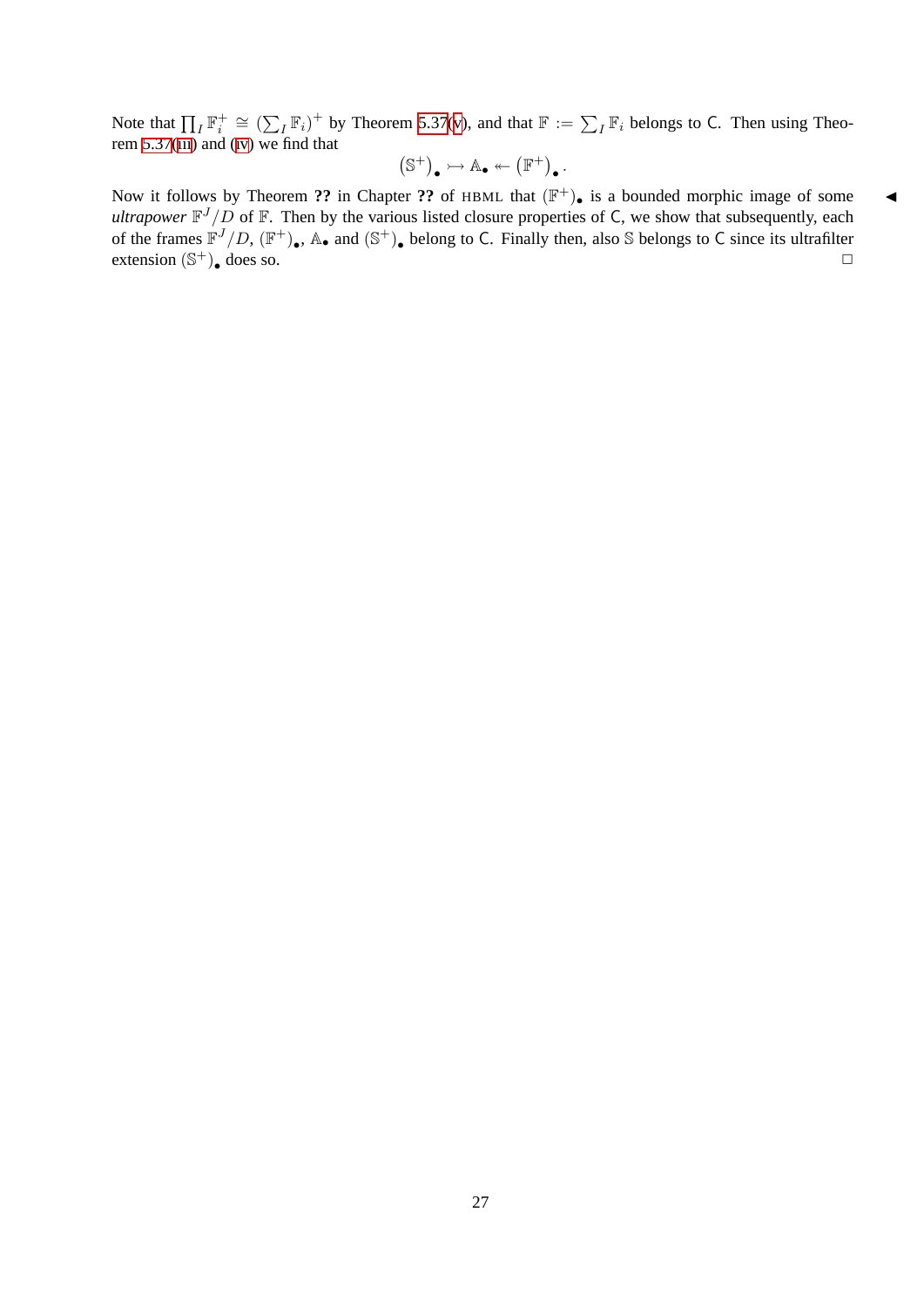### <span id="page-27-0"></span>**6 Logics and varieties**

This section, which forms the heart of the algebra part of this chapter, discusses the connection between normal modal logics (NMLs) and varieties of BAOs. The main part of the section consists in showing how standard properties of a logic turn up on the algebraic side of the picture, but we start with showing how the *lattice* of normal modal logics is dually isomorphic to that of the varieties of BAOs.

**Definition 6.1** Given a normal modal logic  $L$ , we say that a normal modal logic  $L'$  is a normal extension of L simply if  $L \subseteq L'$ . The lattice of normal extensions of L is denoted as  $NExt(L)$ .

We have already seen that with every normal modal  $\tau$ -logic we may associate a variety BAO<sub> $\tau$ </sub>(L) of  $\tau$ -BAOs. Conversely, every class of these algebras gives rise to a normal modal logic.

**Definition 6.2** Given a class K of Boolean algebras with  $\tau$ -operators, we define  $Log(K) := \{ \varphi \in Fma_{\tau} \mid \tau \in Fma_{\tau} \}$  $\mathsf{K}\models \varphi^{\approx}\}.$ 

The following theorem then describes the intimate connection between normal modal logics and varieties of BAOs. Similar results can be proved about arbitrary modal logics and varieties of BAEs, and about monotone modal logics and varieties of BAMs.

- <span id="page-27-1"></span>**Theorem 6.3** (i) *The maps*  $\text{BAO}_{\tau}(\cdot)$  *and*  $\text{Log}(\cdot)$  *form a Galois connection, in the sense that for every set* Γ *of*  $\tau$ -formulas, and every class K of Boolean algebras with  $\tau$ -operators,  $\Gamma \subseteq Log(K)$  *iff*  $K \subseteq BAO_{\tau}(\Gamma)$ *.*
- (ii) *The stable formula sets of this connection are precisely the normal modal* τ-*logics, while the stable classes of algebras are precisely the varieties of Boolean algebras with* τ *-operators.*
- (iii) *Hence, Log is a dual isomorphism between the lattice of subvarieties of*  $BAO_\tau$  *and the lattice*  $NExt(K_\tau)$ *of normal modal* τ *-logics*

**Proof.** It is not hard to see the Galois connection, since we have  $\Gamma \subseteq Log(K)$  iff  $A \models \gamma^{\approx}$  for all A in K and all  $\gamma \in \Gamma$  iff  $K \subseteq BAO_{\tau}(\Gamma)$ .

Now let Γ be a stable set of formulas of this connection, that is, suppose that  $\Gamma = Log(BAO<sub>\tau</sub>(\Gamma))$ ; one easily infers that such a  $\Gamma$  must be a normal modal logic. Conversely, if  $L$  is a normal modal logic, then  $L = Log(BAO<sub>\tau</sub>(L))$  by the Algebraization Theorem [3.13](#page-9-0).

At the other side of the connection, it is immediate from the definition that every class  $BAO<sub>\tau</sub>(\Gamma)$  is a variety. Conversely, assume that V is a variety of  $\tau$ -BAOs. Then clearly V ⊆ BAO<sub> $\tau$ </sub>(Log(V)) since this holds for any class; for the opposite inclusion, by Birkhoff's variety theorem it suffices to show that  $BAO<sub>\tau</sub>(Log(V))$  validates every equation of V. So suppose that  $V \models \varphi \approx \psi$ ; then  $V \models (\varphi \leftrightarrow \psi) \approx \top$  since V has a Boolean basis; from this it follows that  $\varphi \leftrightarrow \psi \in Log(V)$ , whence  $BAO_{\tau}(Log(V))$  validates the equation  $(\varphi \leftrightarrow \psi) \approx \top$ , by definition. But  $BAO_{\tau}(Log(V))$  also has a Boolean basis, so we find that  $BAO_{\tau}(Log(V)) \models \varphi \approx \psi$ , as required.

The last part of the theorem is then immediate by the general theory of Galois connections.  $\Box$ 

The dual isomorphism given by Theorem [6.3](#page-27-1), linking the lattice of normal modal logics to that of varieties of BAOs, has yielded a wealth of information on modal logics. For instance, universal algebraic theory on splitting algebras led algebraically minded modal logicians to strong results on the degree of Kripke incompleteness of a modal logic, see for instance BLOK [[15](#page-82-10)]. We will not discuss the lattice of modal logics any further in this chapter, referring the reader to the Chapters **??** and **??** of HBML. J

Instead we turn to the question, how standard logical phenomena fit in the algebraic framework presented so far. The answer to this question depends on the issue at stake, so let us consider a number of examples:

*completeness* is a property not so much of a single logic but rather of a pair of logics. For instance, Kripke completeness of a logic  $L$  means that  $L$  coincides with the logic of its frame class  $C$ . Algebraically, this corresponds to the fact that the variety  $BAO<sub>\tau</sub>(L)$  is generated by the class of complex algebras  $Cm(C)$ . More details will be provided in subsection [6.1](#page-28-0).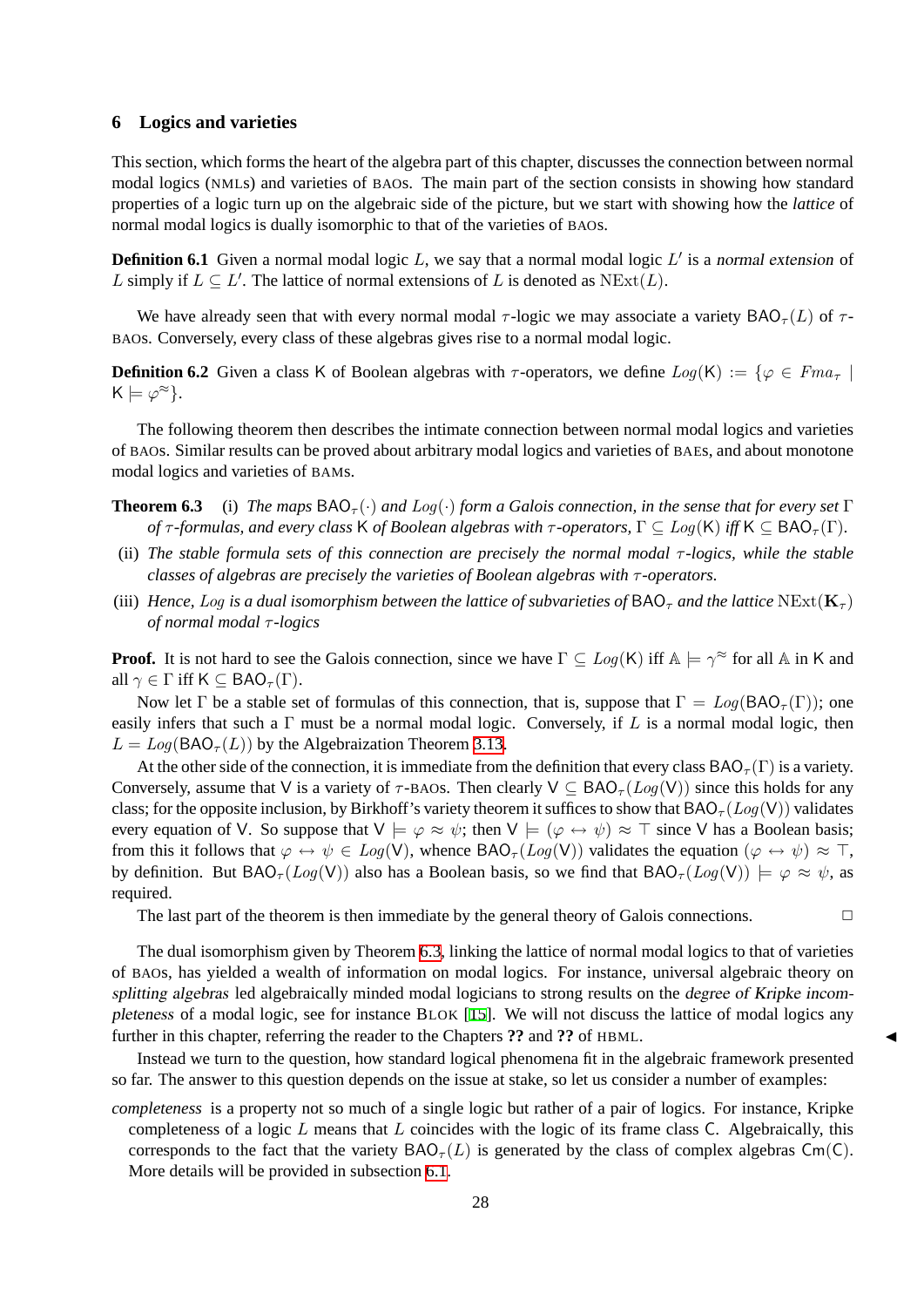- *canonicity* of a modal logic L has, as we will see in subsection [6.2,](#page-30-0) an algebraic counterpart in the property of a class of algebras being closed under taking canonical extensions.
- *correspondence* is more about formulas, or equations, than about logics, or varieties of algebras. Nevertheless, it has a clear algebraic meaning: We can say that an equation  $s \approx t$  corresponds, over a frame class C to a first-order formula  $\alpha$  in the language of frames, if, for all frames S in C, we have that  $\mathbb{S}^+ \models s \approx t$  iff  $\mathbb{S} \models \alpha$ .
- *interpolation* is a property of a normal modal logic. In subsection [6.3](#page-33-0) we will see that it corresponds to an amalgamation property on the algebraic side.

Let us now move to a more detailed discussion of some of these issues.

### <span id="page-28-0"></span>*6.1 Completeness*

As we mentioned already, Theorem [3.13](#page-9-0) can be read as a *general* algebraic completeness result. So in this respect the algebraic semantics behaves much better than the relational one: Classes of Kripke frames are generally not adequate for revealing all distinctions between normal modal logics, see HBML for the details. It clearly *means* something for a modal logic to be Kripke complete, so what about the associated algebraic variety? For an answer, recall the notion of a *perfect* BAO from Definition [5.1.](#page-16-0)

<span id="page-28-1"></span>**Theorem 6.4** *A normal modal*  $\tau$ -logic *L* is (*Kripke*) complete iff  $\text{BAO}_{\tau}(L)$  is generated by its perfect mem*bers.*

**Proof.** Straightforward by the observation that any variety  $\vee$  of BAOs is generated by its perfect members iff its equational theory coincides with that of the class  $\text{CmStr}(V)$ .

This inspires the following definition.

**Definition 6.5** A variety V of Boolean algebras with  $\tau$ -operators is called (Kripke) complete if V is generated by its perfect members.

The phenomenon of Kripke incompleteness of normal modal logics is thus algebraically reflected by the fact that many different varieties of BAOs may share the same class of perfect members.

The formulation of Theorem [6.4](#page-28-1) strongly suggests that Kripke completeness is only one of a *family* of properties pertaining to normal modal logics. In fact, one may wonder whether varieties of Boolean algebras with operators are generated by those of their members that meet any given constraint. For instance, we might consider varieties that are generated by their *finite* members. Since every finite BAO is perfect this gives a strong version of Kripke completeness that is known on the logical side as the *finite model property* of the logic.

In this respect it is also interesting to see what happens if we consider *weakenings* or *variations* of the notion of perfection. For instance, recall that perfection of a BAO is the conjunction of three properties: atomicity and completeness of the underlying Boolean algebra, and complete additivity of the operators. Hence, we may naturally ask which varieties of BAOs are generated by their atomic members, their complete and completely additive members, etc. Recent investigations have provided answers to some of these questions. First however, we mention a result of BUSZKOWSKI [[18\]](#page-82-11) which has been around for almost twenty years already, but which seems to have received little attention. Call a first-order formula or equation in the language of Boolean algebras with operators modally guarded if every variable occurs within the scope of a modality.

<span id="page-28-3"></span>**Theorem 6.6** *Let* V *be a variety of expanded Boolean algebras which is axiomatized by modally guarded equations. Then* V *is generated by its atomic members.*

**Proof.** Given two BAEs  $\mathbb A$  and  $\mathbb A'$ , call an embedding  $\eta : \mathbb A \rightarrow \mathbb A'$  guarded if for all guarded formulas  $\varphi(x_1,\ldots,x_k)$ , and all  $a_1,\ldots,a_k\in A$ , it holds that  $\mathbb{A}\models \varphi[a_1,\ldots,a_k]$  iff  $\mathbb{A}'\models \varphi[\eta a_1,\ldots,\eta a_k]$ . Then

<span id="page-28-2"></span>every BAE A has a guarded embedding into an atomic BAE. (23)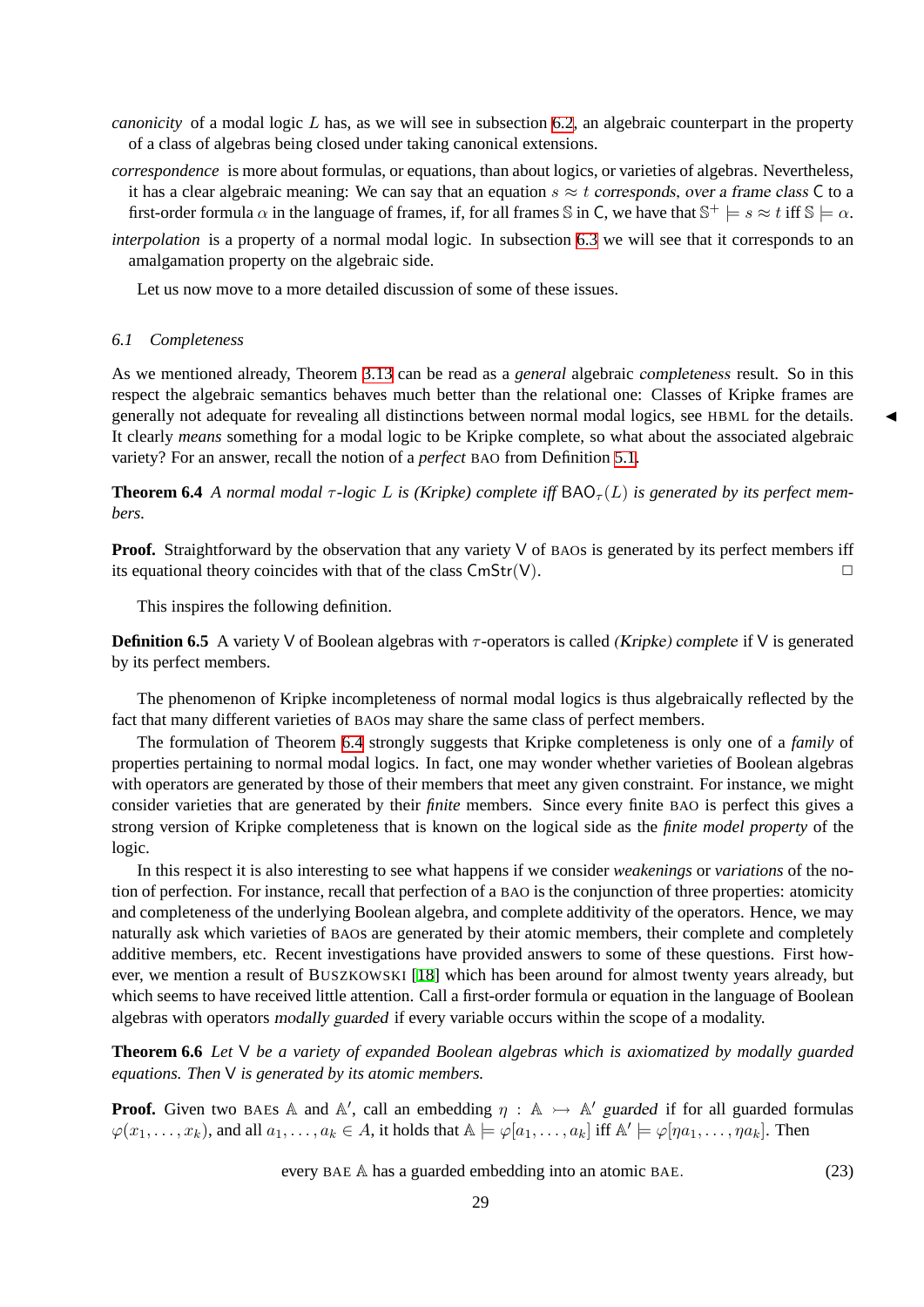It is straightforward to prove the theorem from ([23](#page-28-2)): Any algebra  $\mathbb A$  in V can be embedded into an atomic BAE B that satisfies the same guarded sentences as A, and thus in particular, also belongs to V.

For a proof of [\(23](#page-28-2)), let  $A$  be some  $\tau$ -expanded Boolean algebra. By the Stone representation theorem, we may assume that for some set X, A is of the form  $\langle A, X, \emptyset, \sim_X, \cup, \cap, \{ \nabla^{\mathbb{A}} \mid \nabla \in \tau \} \rangle$ . In fact, we may assume that every non-empty  $a \in A$  is an *infinite* subset of X. (Otherwise, replace X with the set  $X \times \omega$  and, using the natural embedding  $P \mapsto P \times \omega$  of the power set algebra of X into that of  $X \times \omega$ , continue with the image of  $A$  under this map.) Now let B be the collection of those subsets b of X that differ in at most finitely many elements from some element of  $A$ ; that is,

$$
B := \{ b \subseteq X \mid (a \cap \sim_X b) \cup (b \cap \sim_X a) \text{ is finite, for some } a \in A \}.
$$

It is not hard to see that for every  $b \in B$  there is in fact a *unique* element  $a \in A$  such that the symmetric difference  $(a \cap \sim_X b) \cup (b \cap \sim_X a)$  is finite; this element will be denoted as  $b^*$ .

One then easily proves that the structure  $\langle B, X, \emptyset, \sim_X, \cup, \cap \rangle$  is an atomic Boolean algebra, so if we define, for  $\nabla \in \tau$ :

$$
\nabla^{\mathbb{B}}(b_1,\ldots,b_n):=\nabla^{\mathbb{A}}(b_1^*,\ldots,b_n^*),
$$

we obtain a  $\tau$ -expanded Boolean algebra B. Finally, a straightforward induction on the complexity of guarded formulas shows that the identity map is the required guarded embedding of  $\mathbb A$  into  $\mathbb B$ . This proves ([23\)](#page-28-2).  $\Box$ 

However, the restriction to *guarded* axioms in Theorem [6.6](#page-28-3) is essential, as the following result of VEN-EMA [\[106\]](#page-85-6) implies that there are varieties of BAOs that have *no* atomic members.

**Theorem 6.7** *There are nontrivial varieties of Boolean algebras with operators of which all members are atomless.*

**Proof.** The basic idea underlying this proof is straightforward: construct a particular, nontrivial, BAO  $\mathbb{A}$ , and a unary term  $\pi(x)$  such that the formula  $\alpha \equiv \forall x (\perp \prec x \Rightarrow \perp \prec \pi(x) \prec x)$  holds in A. This shows not only that A is atomless, but that this atomlessness is witnessed by a *term function*.

Lacking the space for further details concerning the construction of A, we briefly sketch how to prove the theorem from here. Let K be the class of BAOs satisfying  $\alpha$ . Without loss of generality, assume that K has a global modality (see section [8.2\)](#page-47-0). It then follows that the class  $SP(K)$  is a variety, and thus, that the formula  $\alpha$ , being a universal Horn sentence, holds in every member of this variety. But then every such algebra is atomless, so the theorem follows if we can prove that K is nontrivial. But this is an immediate consequence of the existence of the algebra  $\mathbb A$ .  $\Box$ 

Regarding the order/lattice theoretic property of completeness, a similar result obtains, due to LITAK [[81\]](#page-84-6).

#### **Theorem 6.8** *There are nontrivial varieties of Boolean algebras with operators without complete members.*

**Proof.** Consider the similarity type of *tense logic*, as in section [8.1](#page-46-1). Let  $\mathbb{S} = \langle N, \langle \rangle$  be the bidirectional frame of the natural numbers with the standard ordering. That is, we interpret the diamonds  $\Diamond_F$  and  $\Diamond_P$  via the relations  $\lt$  and  $gt$ , respectively. Furthermore, let  $\mathbb A$  be the subalgebra of  $\mathbb S^+$  based on the collection of finite and cofinite subsets of N. We claim that  $\text{Var}(\mathbb{A})$ , the variety generated by  $\mathbb{A}$ , has no complete members. Suppose for contradiction that  $\mathbb C$  is a complete member of  $\text{Var}(\mathbb A)$ .

Each natural number n is, inside S, the unique point satisfying the variable free formula  $\varphi_n := \Diamond_p^n \top \wedge$  $\Box_p^{n+1} \bot$ . Observe that the inequalities  $\varphi_n \wedge \varphi_m \preceq \bot$  (for  $m \neq n$ ), and  $\varphi_n \preceq \Diamond_F \varphi_{n+1}$  hold in A, hence in  $\text{Var}(\mathbb{A})$ , and therefore, in  $\mathbb{C}$ . Define  $a_n := \varphi_{2n}^{\mathbb{C}}$  and  $b_n := \varphi_{2n+1}^{\mathbb{C}}$ . It is then immediate that  $a_n \leq \varphi_F b_n$ ,  $b_n \leq \Diamond_F a_{n+1}$ , and  $a_n \wedge b_m = \bot$ , for all  $m, n$  (we write  $\Diamond_F$  rather than  $\Diamond_F^{\mathbb{C}}$ ). But  $\mathbb{C}$  is complete, so it contains elements  $a = \bigvee_n a_n$  and  $b = \bigvee_n b_n$ , for which we easily derive that  $a \leq \Diamond_F b$ ,  $b \leq \Diamond_F a$ , and  $a \wedge b = \bot$ . Hence, from the fact that  $\mathbb{C} \models \Diamond_F \Diamond_F x \preceq \Diamond_F x$  it follows that  $a \leq \Diamond_F a \wedge \Diamond_F - a$ , whence  $a \wedge (\Box_F a \vee \Box_F - a) = \bot$ . Thus C refutes the inequality  $\diamond_{F} x \preceq \diamond_F (x \wedge \Box_F x \vee \Box_F - x)$ , while a straightforward proof shows this inequality to hold in A, and hence, in  $\text{Var}(\mathbb{A})$ . This provides the required contradiction.  $\Box$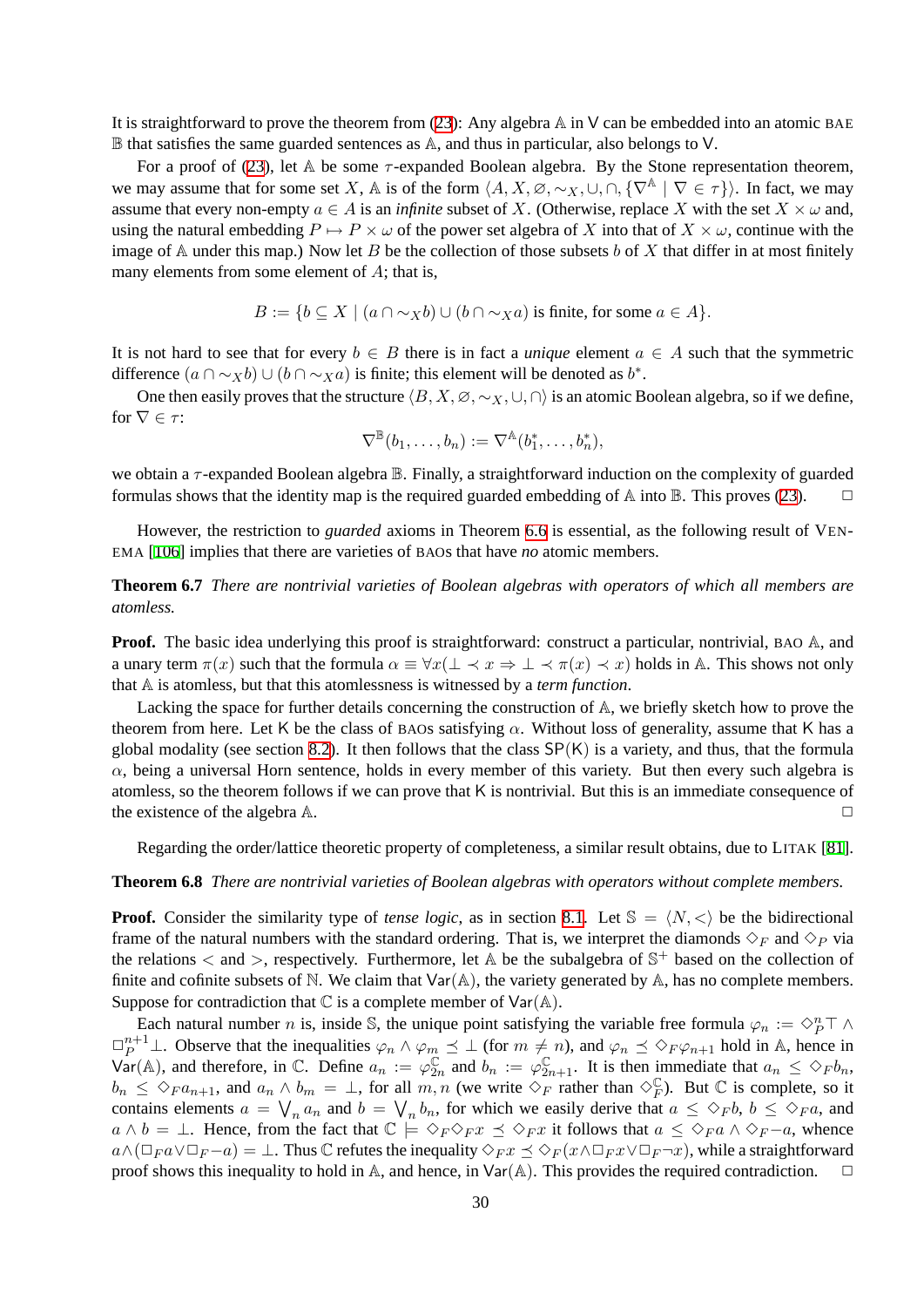For more information on such notions of incompleteness that are weaker than Kripke incompleteness, the reader is referred to LITAK [\[81](#page-84-6)]. To mention one open problem: it is not known whether an analogue of the previous two results can be proved for the notion of completely additivity.

### <span id="page-30-0"></span>*6.2 Canonicity*

In Chapter ?? of HBML, a normal modal logic L is defined to be canonical if  $\mathbb{C}_L$   $\Vdash L$ , where  $\mathbb{C}_L$  is the canonical frame for the logic L. In order to put this in an algebraic perspective, first note that  $\mathbb{C}_L \Vdash L$  is equivalent to the requirement that  $\mathbb{C}_L^+$  $L^+$   $\models$   $L^{\approx}$ . Also, recall from Example [5.13](#page-19-4) that the canonical frame for L is isomorphic to the ultrafilter frame of the Lindenbaum-Tarski algebra  $\mathbb{F}_L$ . Hence, we see that the issue is whether  $(\mathbb{F}_L)^\sigma = ((\mathbb{F}_L)_{\bullet})^+ \models L^\infty$ , whereas we know that  $\mathbb{F}_L \models L^\infty$ , cf. Theorem [3.17](#page-9-1). This inspires the following definition.

**Definition 6.9** A class of Boolean algebras with  $\tau$ -operators is canonical if it is closed under taking canonical embedding algebras. Accordingly, an equation  $\eta$  is called canonical if the variety BAO<sub> $\tau(\eta)$ </sub> is canonical, that is, if  $\mathbb{A} \models \eta$  only if  $\mathbb{A}^{\sigma} \models \eta$ , for all BAOs  $\mathbb{A}$ .

From the definition it is obvious that any normal modal logic is canonical if the variety  $BAO<sub>\tau</sub>(L)$  is canonical, but what about the converse implication? Here we need to be a bit more precise about the definition of the canonical frame; in particular, about the size of the set of variables. For, observe that the notion of *maximality* of an L-consistent set of formulas depends on the surrounding set of formulas, and hence, on the set X of variables. Thus the shape of the canonical frame  $\mathbb{C}_L$  depends on the *size* of the set X of variables; in order to make this dependence explicit, we will write  $\mathbb{C}_L(X)$  for the canonical frame in which the points are maximal L-consistent subsets of  $Fma(X)$ . A similarly convention applies to Lindenbaum-Tarski algebras. Taking this cardinal subtlety into account, we arrive at a sharpened definition of the logical concept of canonicity.

**Definition 6.10** A normal modal logic L is canonical if  $\mathbb{C}_L(X) \Vdash L$  for all sets X. A formula  $\varphi$  is called canonical if  $\mathbb{C}_L(X) \Vdash \varphi$  for all normal modal logics L containing  $\varphi$ .

Fortunately, we can prove that the logical and the algebraic notion of canonicity coincide.

**Theorem 6.11** *For any normal modal*  $\tau$ -logic L, L is canonical iff  $\text{BAO}_{\tau}(L)$  is a canonical variety.

**Proof.** Let A be an arbitrary algebra in BAO<sub> $\tau$ </sub>(L), and let X be a set containing a separate variable  $x_a$  for each  $a \in A$ . Then A is a homomorphic image of  $\mathbb{F}_L(X)$  by the fact that  $\mathbb{F}_L(X)$  is the free algebra for BAO<sub> $\tau$ </sub>(L) over the set  $[X]_L$ , see Theorem [3.18](#page-10-0) for the case of countable X. Now two applications of Theorem [5.37](#page-24-0) show that  $(\mathbb{F}_L(X))^{\sigma} \to \mathbb{A}^{\sigma}$ . But  $(\mathbb{F}_L(X))^{\sigma}$  belongs to BAO<sub> $\tau$ </sub>(*L*) by canonicity of *L*, and so  $\mathbb{A}^{\sigma}$  is in BAO<sub> $\tau$ </sub>(*L*) because varieties are closed under taking homomorphic images.

It is not known whether, for the variety  $BAO<sub>\tau</sub>(L)$  to be canonical, it suffices that the canonical frames for countable variable sets validate L. Leaving this question as an open problem, we turn to the logical motivation of the concept of canonicity. This lies in its applications in modal completeness theory, see Chapter **??** of HBML for details. Algebraically, these applications are connected to the following result. J

**Theorem 6.12** Let V be a variety of Boolean algebras with  $\tau$ -operators. If V is canonical, then V is complete.

**Proof.** If V is canonical then  $V \subseteq SCMCst(V)$  so clearly V is generated by its perfect members.

So where do we find canonical varieties? In general there seem to be two roads here, a syntactic and a model-theoretic one. The syntactic approach is the most important one for applications. Basically, the idea is to find out whether a logic is canonical on the basis of the syntactic shape of the axioms. Now in general it is *undecidable* whether a given formula  $\varphi$  is canonical (see KRACHT [[72\]](#page-84-7) for a proof). Fortunately, however, there are fairly large classes of canonical formulas that occur frequently in practice, and are easily recognized. We confine our attention here to Sahlqvist formulas — these are also discussed in the Chapters **??** and **??** of  $H$ BML.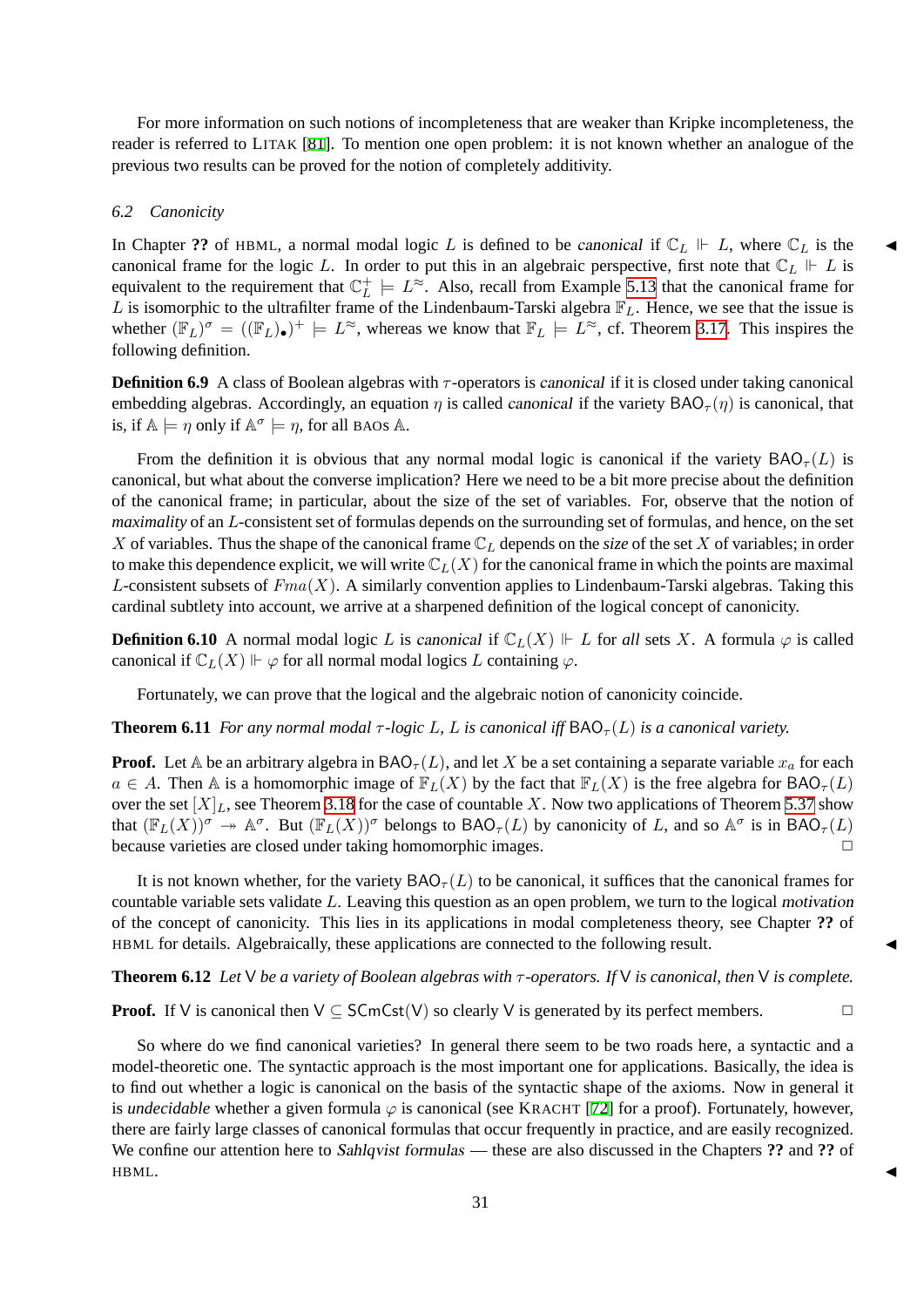In the sequel it will be convenient to assume that the primitive symbols of our language are, besides the Boolean connectives  $\top$ ,  $\bot$ ,  $\neg$ ,  $\wedge$  and  $\vee$ , and the modalities  $\{\nabla \mid \nabla \in \tau\}$ , also the implication symbol  $\rightarrow$ , and the dual modalities  $\{\Delta \mid \nabla \in \tau\}$ . Also, recall that boxes are the duals of diamonds, that is, of *unary* modal operators.

**Definition 6.13** Given a modal similarity type  $\tau$ , we define the following classes of terms/formulas. A boxed atom is a variable, possibly preceded by a string of boxes. A formula  $\pi$  is positive (negative) if all of its variables are in the scope of an even (odd, respectively) number of negation symbols. A Sahlqvist formula is a formula of the form  $\varphi \to \psi$ , where  $\varphi$  is built up from negative formulas, boxed atoms, and constants, using only modalities,  $\land$  and  $\lor$ , while  $\psi$  is a positive formula.

The following results are some of the most celebrated general results in modal logic. Theorem [6.14](#page-31-0) below, from SAHLQVIST [[98\]](#page-85-7), put the crown on the work of many contemporary modal logicians.

# <span id="page-31-0"></span>**Theorem 6.14 (Sahlqvist Canonicity)** *Every Sahlqvist formula is canonical.*

For the *proof*, the reader is referred to section [7](#page-36-0). As a corollary of this theorem and the *correspondence* result for Sahlqvist formulas (see Chapter **??** of HBML), we obtain the following. J

**Corollary 6.15** *Let*  $L = \mathbf{K}_{\tau}$ .  $\Sigma$  *be a normal modal logic axiomatized by a collection*  $\Sigma$  *of Sahlqvist axioms. Then* L *is sound and complete with respect to the class of frames defined by the first-order correspondents of the formulas of* Σ*.*

**Remark 6.16** Although the Sahlqvist canonicity theorem takes care of most of the canonical formulas that one encounters in practice, it certainly does not cover the concept completely. For instance, GORANKO & VAKARELOV [[49\]](#page-83-9) widen the class to that of so-called *inductive* formulas, see Chapter **??** of HBML for some J discussion. JÓNSSON  $[69]$  $[69]$  generalizes an example of FINE  $[25]$  $[25]$  to the result that for every positive formula  $\varphi(x)$ , the equation  $\varphi(x \vee y) \approx \varphi(x) \vee \varphi(y)$  is canonical. And of course, there are individual examples of canonical formulas, such as the conjunction of the transitivity axiom 4 and the McKinsey axiom  $\Box \Diamond x \leq \Diamond \Box x$ , cf. [[69](#page-84-4)] for an algebraic proof.

As we mentioned, a second way to arrive at canonical varieties of BAOs proceeds via a model-theoretic road. The basic idea here is that varieties are canonical if they can be generated in a certain way. A first and seminal result in this direction was the following.

# <span id="page-31-1"></span>**Theorem 6.17 (Fine)** *If* K *is an elementary class of frames, then* Log(K) *is a canonical normal modal logic.*

Algebraically, Theorem [6.17](#page-31-1) reads that elementary frame classes generate canonical varieties. This result points at an intriguing connection between elementary frame classes and canonical varieties. In particular, it has been an open problem for a long time whether the converse of Fine's theorem would hold as well, that is, whether every canonical variety would be generated by some elementary frame class. Recently however, this issue has been settled negatively in GOLDBLATT, HODKINSON & VENEMA [\[46](#page-83-10)].

### **Theorem 6.18** *There is a canonical variety that is not generated by any elementary frame class.*

**Proof.** The example that we give here is based on a famous graph-theoretic result due to Erdős. Here a graph is a pair  $\mathbb{G} = (G, E)$  with E an irreflexive, symmetric relation on G. A k-coloring of  $\mathbb{G}$  is a partition of G into k independent sets, i.e., sets containing no pair of neighboring vertices. The chromatic number  $\chi(\mathbb{G})$  of  $\mathbb{G}$  is the smallest number k for which it has a k-coloring, and  $\infty$  if it has no finite coloring. A cycle in  $\mathbb G$  is a path  $x_1Ex_2E \ldots Ex_nEx_1$  such that  $n \geq 3$  and  $x_1, \ldots, x_n$  are all distinct vertices; the length of this cycle is n.

Now intuitively, a lack of short cycles, indicating a certain 'looseness' of the graph, should make it easy to color a graph with few colors, but ERDŐS [[22\]](#page-82-13) reveals the existence of a sequence of finite graphs whose n-th member  $\mathbb{G}_n$  has chromaticity bigger than n while  $\mathbb{G}_n$  has no cycles of length  $\leq n$ . Fix such a sequence  $\{\mathbb{G}_n \mid n \geq 2\}$ , under the additional assumption that  $|\mathbb{G}_n| > |\mathbb{G}_m|$  if  $n > m$ . (Here  $|\mathbb{G}|$  denotes the number of vertices in  $\mathbb{G}$ .)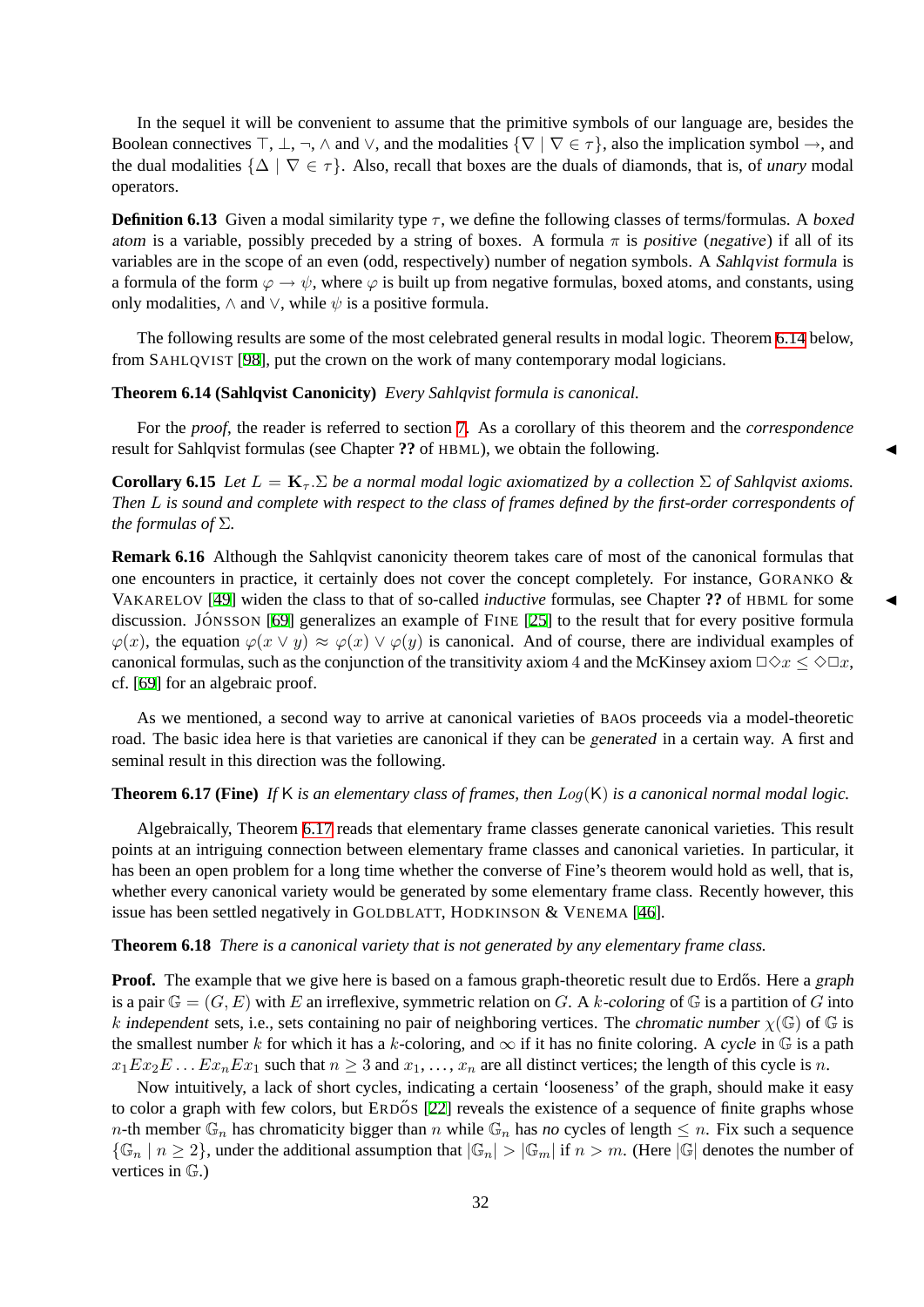The modal similarity type  $\epsilon$  of our variety EG will have two diamonds,  $\diamond$  and E. On a graph  $\mathbb{G}$ , the first of these will be interpreted through the edge relation, and the second, through the *global relation*  $\Upsilon_G$  $G \times G$ . That is, E is a *global modality*, cf. section [8.2.](#page-47-0) In the sequel we will blur the distinction between the structures  $\langle G, E, \Upsilon_G \rangle$  and  $\langle G, E \rangle$ , for instance calling  $\langle G, E, \Upsilon_G \rangle^+$  the complex algebra of G, and denoting it, accordingly, as  $\mathbb{G}^+$ .

For the definition of EG we extend the notion of chromaticity to arbitrary algebras. An element  $\alpha$  of an  $\epsilon$ -BAO A is called independent if  $a \wedge \Diamond a = \bot$ ; write  $\chi(A)$  for the chromatic number of A, that is, for the least k such that there are independent  $a_1, \ldots, a_k$  with  $a_1 \vee \cdots \vee a_k = \top$  and  $a_i \wedge a_j = \bot$  for  $i \neq j$ , putting  $\chi(A) = \infty$  if there is no finite such k. Note that this definition generalizes the one given earlier, in the sense that for any graph  $\mathbb{G}, \chi(\mathbb{G}) = \chi(\mathbb{G}^+).$ 

Now let  $\psi_{n,m}$  be the first order formula in this algebraic language stating that if A has at least  $2^n$  elements, then  $\chi$ ( $\mathbb{A}$ ) > m, and define

$$
\Psi := \{ \psi_{1,2} \} \cup \{ \psi_{|\mathbb{G}_n|, n} \mid n \ge 2 \},
$$
  

$$
\Gamma := \{ x \le \mathbb{E}x, \mathbb{E} \in \mathbb{E}x \le \mathbb{E}x, \mathbb{E} \neg \mathbb{E} \neg x \preceq x, \Diamond x \preceq \mathbb{E}x \}.
$$

Note that Γ is the set of equations defining E to be a global modality, cf. Definition [8.11](#page-48-0) for the logical incarnation of Γ. Let C denote the class of algebras satisfying the formulas  $\Psi \cup \Gamma$ , and let EG denote the variety generated by C. It follows from Theorem [8.15](#page-49-0) that  $EG = SP(C)$ .

We first show that EG is canonical. Note that since C is an elementary class, it suffices by Theorem [6.19](#page-32-0) below to prove that C itself is canonical. Take an arbitrary algebra A in C. If A is finite, then  $A^{\sigma} \cong A$  is in C by assumption. If A is infinite, then  $|A| > 2^{|{\mathbb{G}}_n|}$  for all  $n \geq 2$ , so by  $A \models \psi_{|{\mathbb{G}}_n|,n}$  we obtain that  $\chi(A) > n$  for all  $n \geq 2$ . Clearly then  $\chi(A) = \infty$ ; from this we may derive that the ultrafilter frame  $A_{\bullet}$  has a *reflexive* point, which implies that  $(A_{\bullet})^+$ , being the complex algebra of  $A_{\bullet}$ , has infinite chromaticity as well. But then we see that  $\mathbb{A}^{\sigma} \models \psi_{m,n}$  for all  $m, n$ , so we certainly have  $\mathbb{A}^{\sigma} \models \Psi$ . It is easily seen that the formulas  $\Gamma$  are canonical, so that we have proved that  $A^{\sigma}$  belongs to C.

It is left to prove that EG is not elementarily generated. Theorem 4.12 of GOLDBLATT [[40\]](#page-83-6) states that any variety V of BAOs which is elementarily generated, is generated by an elementary frame class K such that  $Cst(V) \subseteq K \subseteq Str(V)$ . Hence, for our purpose it suffices to come up with a family of frames in Cst(EG) that provide an ultraproduct outside Str(EG), and the obvious candidates for this are the Erdős frames  $\{\mathbb{G}_n \mid n \geq 1\}$ 2}. It is easy to check that  $\mathbb{G}_n^+ \models \Psi$  for each  $n \geq 2$ , so each  $\mathbb{G}_n^+$  belongs to C. But then all Erdős frames belong to Cst(C), because each  $\mathbb{G}_n$ , being finite, is isomorphic to  $(\mathbb{G}_n^+)$ . Now take a non-principal ultrafilter D over the set  $\omega \setminus \{0, 1\}$ . Observe that for each k, only finitely many of the  $\mathbb{G}_n$  have any cycles of length k; hence, by Łos' theorem, the ultraproduct  $\prod_D \mathbb{G}_n$  has no cycles at all, and hence, it is *2-colorable*.

This shows that  $\prod_D \mathbb{G}_n$  does not belong to C, since it follows from  $\mathsf{C} \models \psi_{1,2}$  that every nontrivial algebra in C has chromaticity at least three. But fairly direct proofs show that  $\chi(\prod_I \mathbb{A}_i) \geq \chi(\mathbb{A}_i)$  for all i, and that  $\chi(A) \ge \chi(A')$  if  $A \rightarrow A'$ . This implies that  $\chi(A) > 2$  for all A in SP(C), so by the fact that SP(C) = EG it follows that  $(\prod_D \mathbb{G}_n)^+$  does not belong to EG.

Nevertheless, the converse of Fine's theorem may fail be true in general, in many interesting cases it does hold — we refer to GOLDBLATT, HODKINSON & VENEMA [\[46](#page-83-10)] for a state of the art survey. Note that it is still an open problem whether every *finitely axiomatizable* canonical variety is elementarily generated.

Finally, recent work has put Fine's result in a wider algebraic context. We formulate the following theorem for Boolean algebras with operators, but in fact, it holds in a much wider setting, see for instance GEHRKE & HARDING [[28\]](#page-82-14).

<span id="page-32-0"></span>**Theorem 6.19** Let K be a class of Boolean algebras with τ-operators which is closed under taking ultraprod*ucts and canonical extensions. Then the variety generated by* K *is canonical.*

**Proof.** Let A be in the variety generated by K; we will show  $A^{\sigma}$  to belong to  $Var(K)$  as well. By Tarski's 'HSP'-theorem, there is a family  $\{\mathbb{B}_i \mid i \in I\} \subseteq K$ , and an algebra  $\mathbb{B}$  such that  $\mathbb{A} \leftarrow \mathbb{B} \rightarrow \prod_I \mathbb{B}_i$ . Then it follows from two times two applications of Theorem [5.37](#page-24-0) that  $\mathbb{A}^{\sigma} \leftarrow \mathbb{B}^{\sigma} \rightarrow (\prod_{I} \mathbb{B}_{i})^{\sigma}$ , so it suffices to show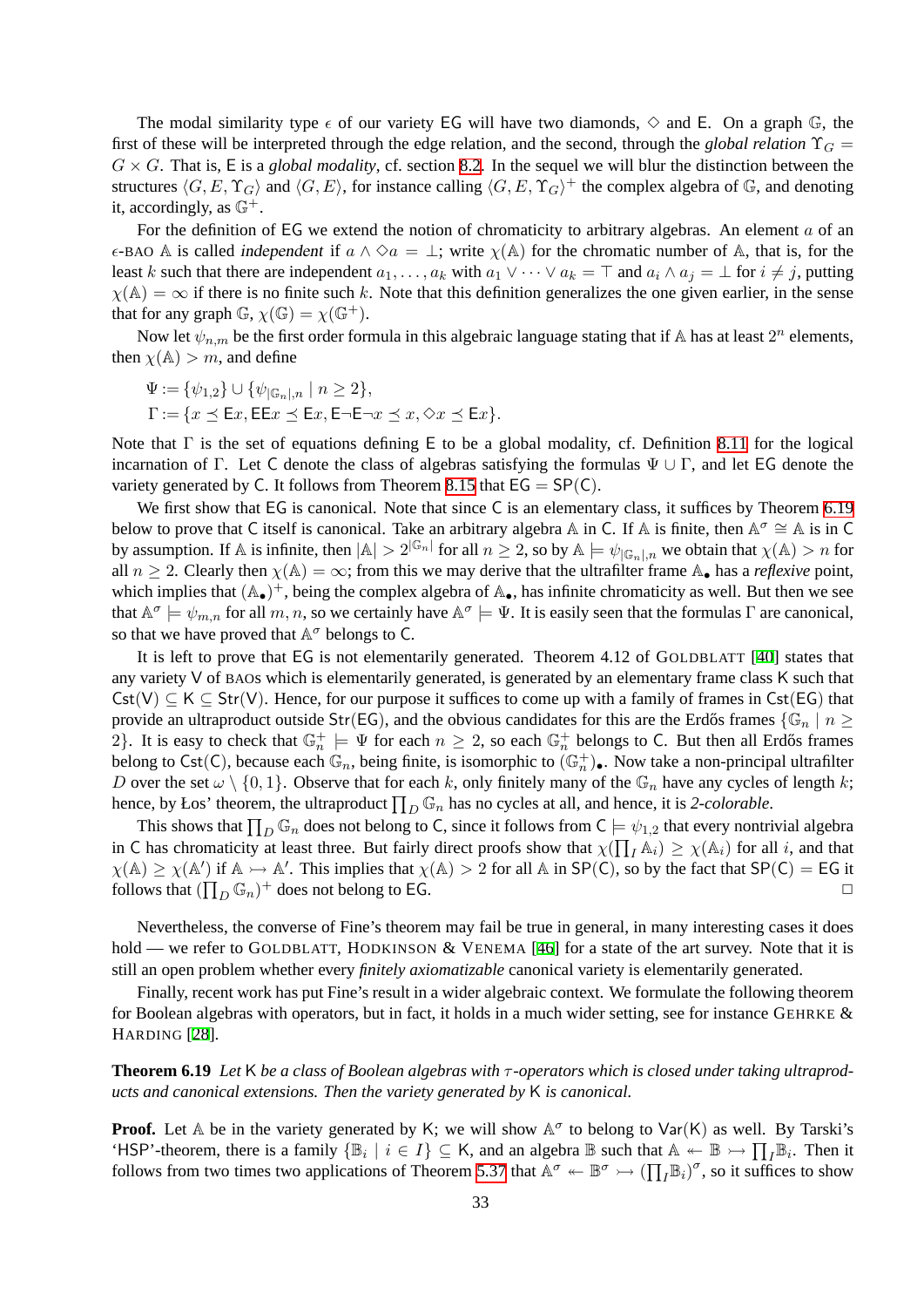that  $(\prod_I \mathbb{B}_i)^\sigma$  belongs to  $\text{Var}(K)$ . However, we may infer from Theorem [5.38](#page-24-3) and Theorem [5.37\(](#page-24-0)[v\)](#page-24-6) that

<span id="page-33-1"></span>
$$
\left(\prod_{I} \mathbb{B}_{i}\right)^{\sigma} \cong \prod_{D \in Uf(I)} \left(\prod_{D} \mathbb{A}_{i}\right)^{\sigma}.
$$
\n(24)

But by the assumptions on K, each algebra  $(\prod_D A_i)^\sigma$  belongs to K, and so the product [\(24\)](#page-33-1) is in P(K)  $\subseteq$  $Var(K)$ , as required.  $\square$ 

From the above result we can derive Fine's Theorem as follows. Suppose that C is a frame class, closed under taking ultraproducts; for instance, let C be elementary. Then consider the class SCm(C) of sub-complex algebras over C. This class can be shown to be closed under taking ultraproducts as a corollary of Proposi-tion [5.39,](#page-25-2) and closed under taking ultrafilter extensions as a corollary of Theorem ?? in HBML. Application of Theorem [6.19](#page-32-0) then yields the desired result.

### <span id="page-33-0"></span>*6.3 Interpolation*

In the last part of this section we discuss another fundamental property of logics: interpolation. Interpolation is important for applications because it allows reasoning systems to be set up in a modular way. Since we have confined our attention to logics in the form of sets of theorems, the version of interpolation that we will consider here is the following.

**Definition 6.20** A modal logic L has the local or Craig interpolation property if for every two formulas  $\varphi$  and  $\psi$  such that  $\vdash_L \varphi \to \psi$  there is an interpolant, that is, a formula  $\chi$  with  $\vdash_L \varphi \to \chi$  and  $\vdash_L \chi \to \psi$  and such that each variable of  $\chi$  occurs both in  $\varphi$  and in  $\psi$ .

The algebraic counterpart of interpolation involves the notion of *amalgamation*.

**Definition 6.21** Let K be a class of algebras.

A V-formation in K is a quintuple, presented as  $\mathbb{B}_1 \stackrel{e_1}{\leftarrow} \mathbb{B}_0 \stackrel{e_1}{\rightarrow} \mathbb{B}_2$ , and consisting of three algebras  $\mathbb{B}_0$ ,  $\mathbb{B}_1$  and  $\mathbb{B}_2$  in K, linked by two embeddings  $e_0$  and  $e_1$ . An amalgam of this V-formation is a formation  $\mathbb{B}_1 \stackrel{f_1}{\rightarrow} \mathbb{B}_{12} \stackrel{f_1}{\leftarrow} \mathbb{B}_2$  such that  $f_1 \circ e_1 = f_2 \circ e_2$ . Such a amalgam is a superamalgam if for all distinct i and j, and all  $b_i \in B_i$  and  $b_j \in B_j$ :  $f_i(b_i) \leq_{12} f_j(b_j)$  only if there is some  $b_0 \in B_0$  with  $b_i \leq_i e_i(b_0)$  and  $e_j(b_0) \leq_j b_j$ .



K is said to have the (super)amalgamation property if every V-formation in K has a (super)amalgam in K.

In words, an amalgam is a superamalgam if whenever a  $\mathbb{B}_i$ -element is smaller (in  $\mathbb{B}_{12}$ ) than a  $\mathbb{B}_i$ -element, then this is witnessed by a  $\mathbb{B}_0$ -element. The basic result connecting interpolation and amalgamation is from MAKSIMOVA [\[83](#page-84-8)].

**Theorem 6.22** *Let L be a normal modal*  $τ$ -logic. Then *L* has the local interpolation property if and only if  $BAO<sub>\tau</sub>(L)$  *has superamalgamation.* 

**Proof.** Fix L. In the proof of this theorem we will frequently consider Lindenbaum-Tarski algebras for L over various distinct sets of variables. Our notational convention will be that these sets of variables will always be called  $X_0, X_1, X_2$  and  $X_{12}$ , with  $X_0 = X_1 \cap X_2$  and  $X_{12} = X_1 \cup X_2$ ; that  $\mathbb{F}_i$  denotes the Lindenbaum-Tarski algebra over  $X_i$ ; that  $[\varphi]_i$  denotes the equivalence class of the formula  $\varphi$  under the L-equivalence relation  $\equiv_L$ *within* the set  $Fma(X_i)$ ; and, finally, if  $X_i \subseteq X_j$ , that  $\iota_{i,j}$  denotes the map given by  $[\varphi]_i \mapsto [\varphi]_j$ . We leave it for the reader to verify that  $\iota_{i,j}$  is an embedding of  $\mathbb{F}_i$  into  $\mathbb{F}_j$ .

It is not hard to prove that L has local interpolation iff for all sets  $X_1$  and  $X_2$  of variables, the formation  $\mathbb{F}_1 \stackrel{\iota_{1,12}}{\rightarrow} \mathbb{F}_{12} \stackrel{\iota_{2,12}}{\leftarrow} \mathbb{F}_2$  is a superamalgam of the V-formation  $\mathbb{F}_1 \stackrel{\iota_{0,1}}{\leftarrow} \mathbb{F}_0 \stackrel{\iota_{0,2}}{\rightarrow} \mathbb{F}_2$ . This observation already takes care of the direction from right to left of the theorem.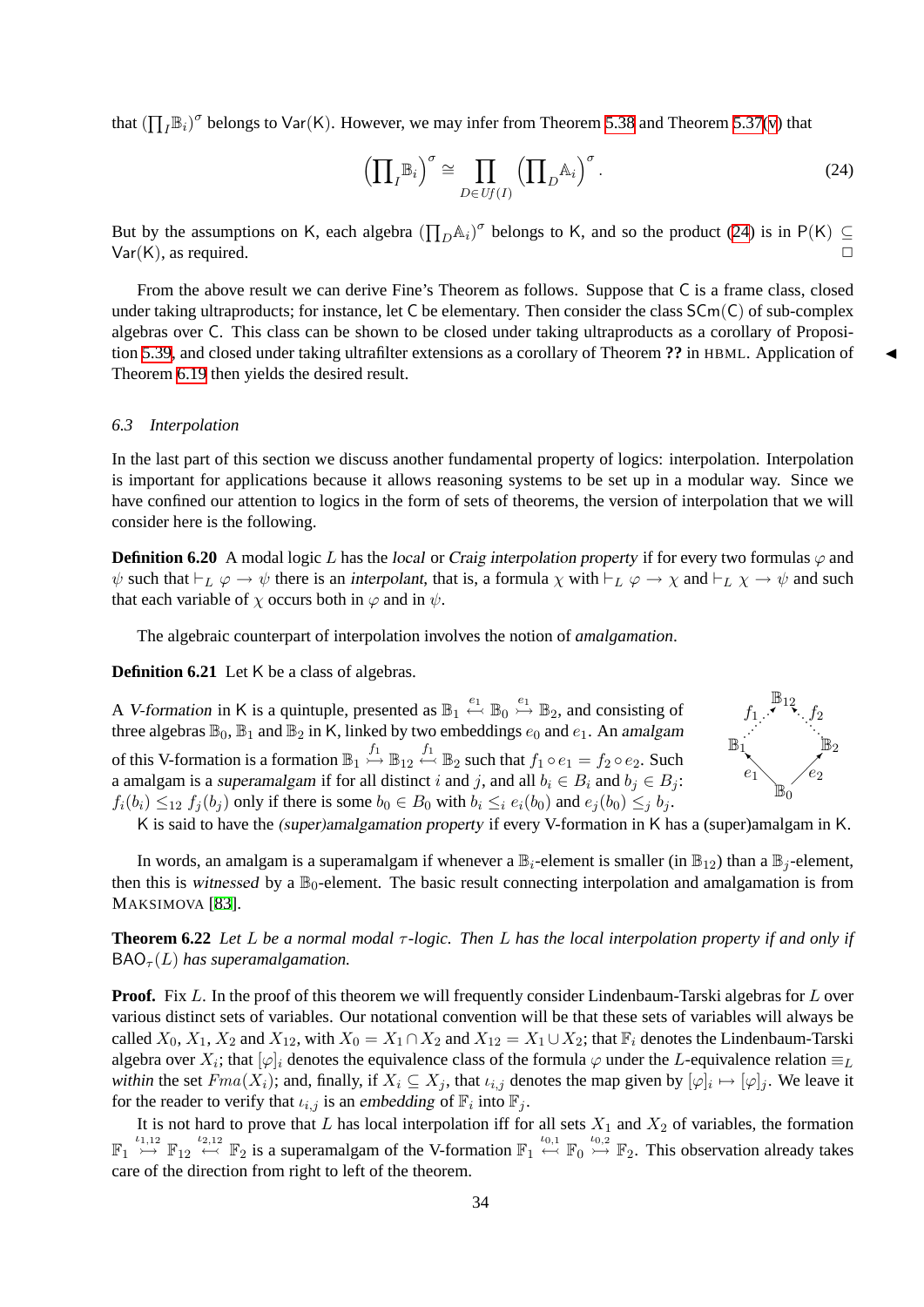For the other direction we have to work harder. Consider a V-formation  $\mathbb{B}_1 \stackrel{e_1}{\leftarrow} \mathbb{B}_0 \stackrel{e_1}{\rightarrow} \mathbb{B}_2$  in  $\mathsf{BAO}_\tau(L)$ . Without loss of generality we may assume that  $B_0 = B_1 \cap B_2$ . Wanting to use local interpolation of L to find a superamalgam of this V-formation, we translate the V-formation into syntax.

With  $X_i := \{x_b \mid b \in B_i\}$  for each  $i \in \{0, 1, 2\}$ , let  $\beta_i : \mathbb{F}_i \to \mathbb{B}_i$ be the unique homomorphism determined by the map  $[x_b] \mapsto b$ , cf. the picture. Clearly each  $\beta_i$  is surjective, whence by universal algebra, each  $\mathbb{B}_i$  is isomorphic to the algebra  $\mathbb{F}_i/\ker(\beta_i)$ . Let  $M_i$ be the modal filter of  $\mathbb{F}_i$  associated with the congruence  $\ker(\beta_i)$ (as in Theorem [4.6\)](#page-12-0), and let M be the modal filter of  $\mathbb{F}_{12}$  generated by the union of  $M_1$  and  $M_2$ , or, to be more precise, by the set  $\iota_{1,12}[M_1] \cup \iota_{1,12}[M_1]$ . We claim that the algebra  $\mathbb{F}_{12}/\Pi_M$  is the required superamalgam, with  $\Pi_M$  the congruence associated with  $M$ , again, as in Theorem [4.6](#page-12-0).



Proving this, the crucial observation is that  $[\varphi]_{12}$  belongs to M iff there are formulas  $\varphi_1 \in Fma(X_1)$  and  $\varphi_2 \in Fma(X_2)$  such that  $\vdash_L (\varphi_1 \wedge \varphi_2) \to \varphi$ , and  $[\varphi_i]_i \in M_i$  for  $i = 1, 2$ . From this, using local interpolation, it may be derived that for formulas  $\psi_1 \in Fma(X_1)$  and  $\psi_2 \in Fma(X_2)$ , we have  $[\psi_1 \to \psi_2]_{12} \in M$  iff there is a  $\chi \in Fma(X_0)$  such that  $[\psi_1 \to \chi]_1 \in M_1$  and  $[\chi \to \psi_2]_2 \in M_2$ . And from this the desired properties of  $\mathbb{F}_{12}/\Pi_M$  follow almost immediately.  $\square$ 

This theorem can be applied to obtain a fairly general interpolation result for *canonical* modal logics that define nice frame classes. We need the following definition.

**Definition 6.23** Let  $\mathbb{S}_1$  and  $\mathbb{S}_2$  be two  $\tau$ -frames. The direct product  $\mathbb{S}_1 \times \mathbb{S}_2$  of these frames is the frame based on the Cartesian product  $S_1 \times S_2$ , with the relations defined coordinate-wise (for instance, in the case of a binary relation R, we put  $R(s_1, s_2)(t_1, t_2)$  if  $R_1s_1t_1$  and  $R_2s_2t_2$ . A subframe  $\mathbb{Z}$  of  $\mathbb{S}_1 \times \mathbb{S}_2$  is called a zigzag product of  $\mathbb{S}_1$  and  $\mathbb{S}_2$  if Z is a hereditary subset of the product frame on which the projection maps are surjective.

Clearly then zigzag products are substructures of direct products. A different perspective is that zigzag products of  $\mathbb{S}_1$  and  $\mathbb{S}_2$  are given by those bisimulations Z between  $\mathbb{S}_1$  and  $\mathbb{S}_2$  that are *full*, i.e., have domain  $S_1$ and range  $S_2$ .

As an example of a zigzag product, consider two surjective bounded morphisms  $\theta_1, \theta_2$  with  $\theta_i : \mathbb{S}_i \to \mathbb{S}_0$ . Then the frame  $\mathbb{E}(\theta_1, \theta_2)$  based on the set  $\{(s_1, s_2) \in S_1 \times S_2 \mid \theta_1(s_1) = \theta_2(s_2)\}\)$  is a zigzag product of  $\mathbb{S}_1$ and  $\mathbb{S}_2$ . We call this the zigzag product induced by  $\theta_1$  and  $\theta_2$ .

The following theorem, which is a generalization from MARX  $[84]$  $[84]$  of a result by NÉMETI  $[87]$  $[87]$ , is useful for proving that a canonical logic has interpolation.

**Theorem 6.24** *Let* K *be a class of Boolean algebras with* τ *-frames, and* C *a class of* τ *-frames such that* Cst(K) ⊆ C*,* Cm(C) ⊆ K*, and* C *is closed under taking zigzag products. Then* K *has the superamalgamation property.*

**Proof.** Suppose that K and C have the listed properties, and consider a V-formation

<span id="page-34-1"></span><span id="page-34-0"></span>
$$
\mathbb{B} \stackrel{\alpha}{\leftarrow} \mathbb{A} \stackrel{\alpha'}{\rightarrow} \mathbb{B}'. \tag{25}
$$

It follows from Theorem [5.37](#page-24-0)[\(iii](#page-24-7)) that  $\mathbb{B}_{\bullet} \stackrel{\alpha_{\bullet}}{\twoheadrightarrow} \mathbb{A}_{\bullet} \stackrel{\alpha_{\bullet}'}{\twoheadrightarrow} \mathbb{B}_{\bullet}'$ . Now let  $\mathbb{E}$  be the zigzag product of  $\mathbb{B}_{\bullet}$  and  $\mathbb{B}_{\bullet}'$  induced by the bounded morphisms  $\alpha_{\bullet}$  and  $\alpha'_{\bullet}$ . Note that  $\mathbb E$  belongs to  $\mathbb C$  by the listed closure properties. Letting  $\pi$  and

π' be the (surjective!) bounded morphisms from  $\mathbb E$  onto  $\mathbb B_{\bullet}$  and  $\mathbb B'_{\bullet}$ , respectively, we see that  $\mathbb B_{\bullet} \stackrel{\pi}{\leftarrow} \mathbb E \stackrel{\pi'}{\rightarrow} \mathbb B'_{\bullet}$ . It then follows from Theorem [5.37](#page-24-0)([ii\)](#page-24-5) and Theorem [5.15](#page-19-3) that

$$
\mathbb{B} \stackrel{\widehat{\cdot}}{\rightarrow} \mathbb{B}^{\sigma} \stackrel{\pi^{+}}{\rightarrow} \mathbb{E}^{+} \stackrel{\pi'^{+}}{\leftarrow} \mathbb{B}'^{\sigma} \stackrel{\widehat{\cdot}}{\leftarrow} \mathbb{B}'
$$
 (26)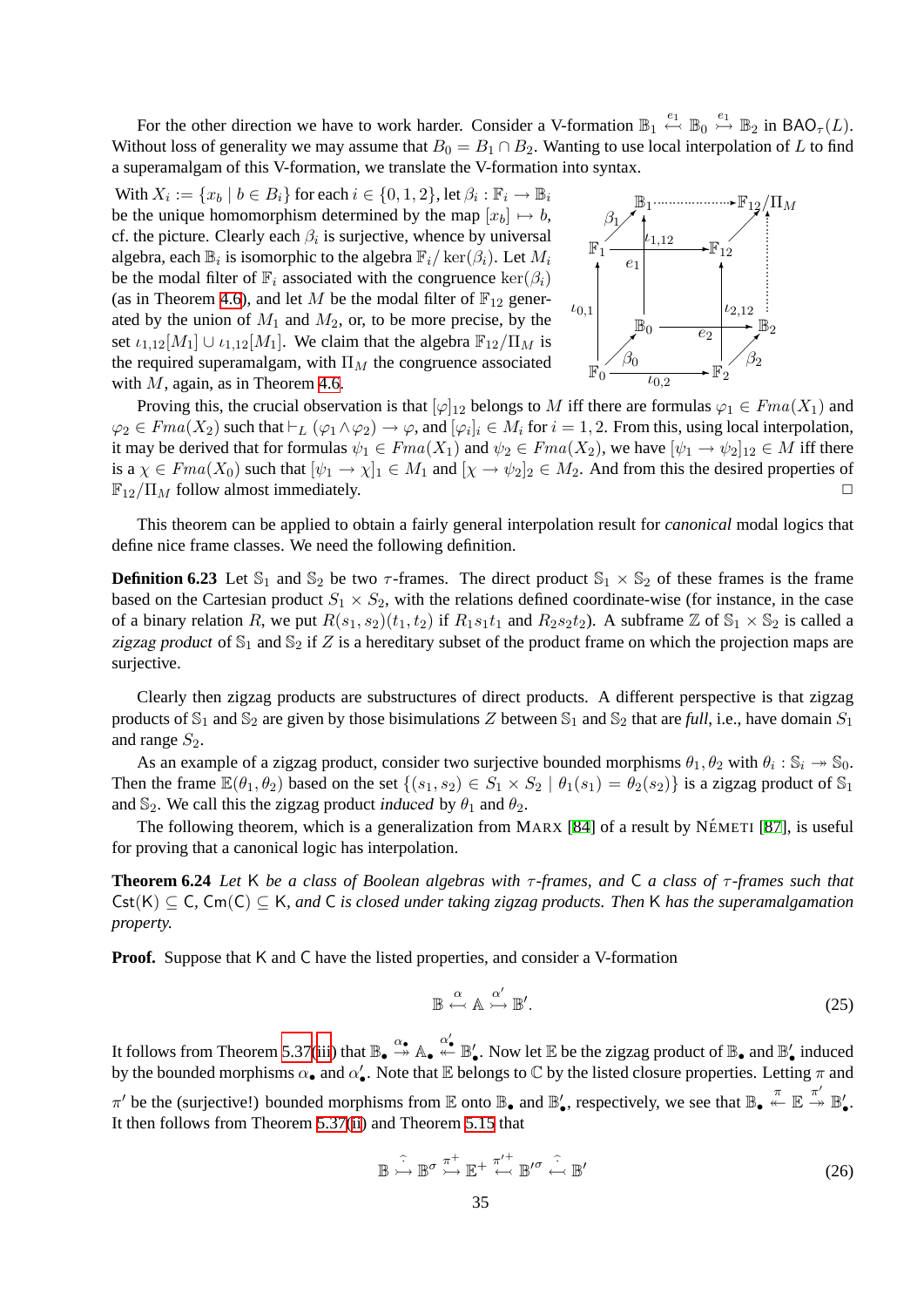We claim that in fact,  $(26)$  $(26)$  is a superamalgam of  $(25)$  $(25)$ , but leave further proof details for the reader.

As a corollary of this theorem, suppose that  $\Gamma$  is a set of canonical formulas defining an elementary frame class that is closed under taking direct products and substructures — for instance, Γ corresponds to a set of universal Horn sentences. Then  $\mathbf{K}_{\tau}$ . Γ has Craig interpolation.

Chapter ?? of HBML contains more information on interpolation. Related properties, such as Beth definability, also have algebraic characterizations; for details we refer to HOOGLAND [[59](#page-83-11)].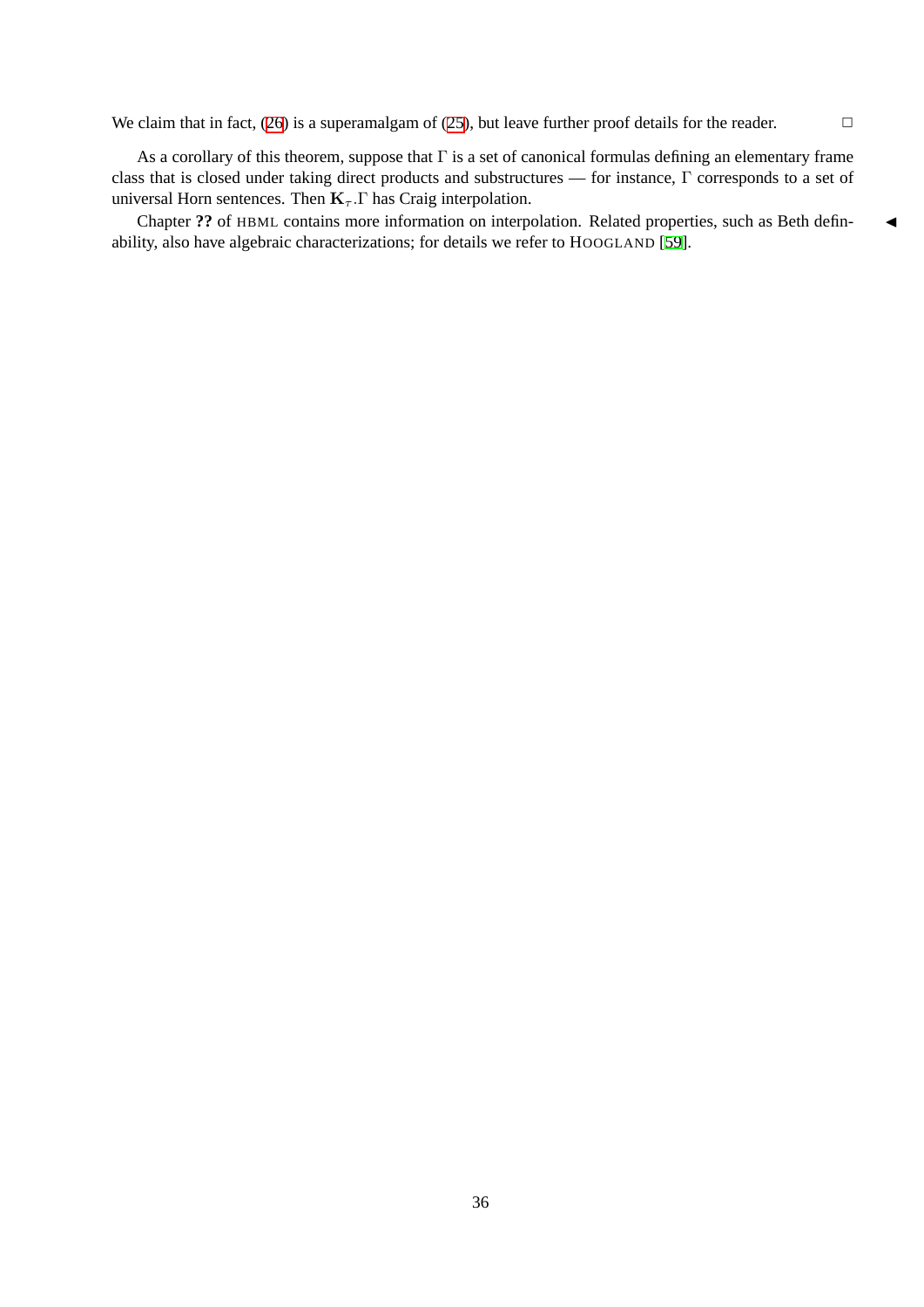# <span id="page-36-1"></span>**7 Case study: canonical equations**

## *7.1 Introduction*

In this section we address the question, which equations are *canonical*, that is, remain valid when we move from a BAO  $\mathbb A$  to its canonical embedding algebra  $\mathbb A^\sigma$ . In other words, we are interested in properties that move to certain *superalgebras*.

Earlier on we defined  $A^{\sigma}$  via a concrete construction, namely, as the 'double dual'  $(A_{\bullet})^{+}$ : the complex algebra of the ultrafilter frame of A. In this section we will take a rather more abstract approach in which we first consider the canonical extension  $\mathbb{B}^{\sigma}$  of the Boolean reduct  $\mathbb{B}$  of A; this  $\mathbb{B}^{\sigma}$  is not constructed but axiomatically characterized as the (modulo isomorphism) unique completion of B in which B is *dense* and *compact*. Then the property of density suggests a canonical way to extend the interpretation of the operators on  $\mathbb B$  to operations on  $\mathbb B^{\sigma}$ , thus providing the canonical extension  $\mathbb A^{\sigma}$  of  $\mathbb A$ .

This algebraic method originates with the original BAO paper JÓNSSON AND TARSKI [\[70\]](#page-84-0), but it differs from the duality-based approach of for instance SAMBIN & VACCARO [\[100\]](#page-85-0) that modal logicians usually take. In order to compare the two approaches, consider the following picture, introducing the four main characters of this story:

$$
\begin{array}{c|c}\n\mathbb{A} & \mathbb{A}_* \\
\hline\n\mathbb{A}^\sigma & \mathbb{A}_\bullet\n\end{array}
$$
\n(27)

In the duality-based approach, one compares the frame (frame-based) structures on the right hand side of the picture, cf. the discussion on the notion of *persistence* in Chapter **??** of HBML, while the algebraic method J stays purely on the left hand side, basically by encoding the relevant topological concepts into the algebraic framework. An advantage of the duality-based method is that it allows a treatment of canonicity in tandem with correspondence; on the other hand, the more abstract and 'duality-free' nature of the other approach enables its transportation to a much wider setting than that of canonical extensions of Boolean algebras with operators. In recent years, the algebraic approach has proven its use for lattices expanded with arbitrary operations, and has been applied to other kinds of completions than the perfect extension of Jónsson and Tarski.

Our exposition of this algebraic approach in the sections [7.2](#page-37-0) to [7.5](#page-42-0) is based on work by JÓNSSON  $[69]$  $[69]$ , GEHRKE & JÓNSSON [\[30](#page-83-0)[,31,](#page-83-1)[32\]](#page-83-2) and GEHRKE & HARDING [\[28](#page-82-0)], while the very similar approach by GHI-LARDI & MELONI [\[34](#page-83-3)] should also be mentioned here. In our presentation we try to be as general as possible while keeping the section self-contained, and staying within the framework of Boolean algebras. Almost all our formulations apply to lattice-ordered algebras as well, however; we will come back to this issue towards the end of the section when we discuss further generalizations of the theory presented here.

For an outline, recall that the validity of equations can be formulated using term functions:

<span id="page-36-0"></span>
$$
\mathbb{A} \models s \approx t \text{ iff } s^{\mathbb{A}} = t^{\mathbb{A}}.\tag{28}
$$

Hence, for the canonical extension of A, we find that

$$
\mathbb{A}^{\sigma} \models s \approx t \text{ iff } s^{\mathbb{A}^{\sigma}} = t^{\mathbb{A}^{\sigma}}.
$$
\n(29)

Now suppose that we have developed a canonical way to extend an n-ary map  $f : A^n \to A$  to an n-ary map  $f^{\sigma}: (A^{\sigma})^n \to A^{\sigma}$ ; it then immediately follows from [\(28\)](#page-36-0) that

$$
\mathbb{A} \models s \approx t \text{ only if } (s^{\mathbb{A}})^{\sigma} = (t^{\mathbb{A}})^{\sigma}.
$$
\n(30)

Hence, in case s and t are *stable* on A, that is, if  $(s^{\mathbb{A}})^{\sigma} = s^{\mathbb{A}^{\sigma}}$  and  $(t^{\mathbb{A}})^{\sigma} = t^{\mathbb{A}^{\sigma}}$ , then we may infer from  $A \models s \approx t$  that  $A^{\sigma} \models s \approx t$ . This motivates a careful analysis of the relation between the functions  $s^{A^{\sigma}}$ (the term function of s in  $\mathbb{A}^{\sigma}$ ) and  $(s^{\mathbb{A}})^{\sigma}$  (the extension to  $\mathbb{A}^{\sigma}$  of the term function  $s^{\mathbb{A}}$ ). This analysis crucially involves the question, which f and g satisfy  $(f \circ g)^\sigma = f^\sigma \circ g^\sigma$ . We will see that such cases of  $(\cdot)^\sigma$  distributing over function composition admit a satisfactory explanation in terms of 'matching continuity properties' of the maps  $f^{\sigma}$  and  $g^{\sigma}$ . For this purpose we will endow canonical extensions of Boolean algebras with topological structure.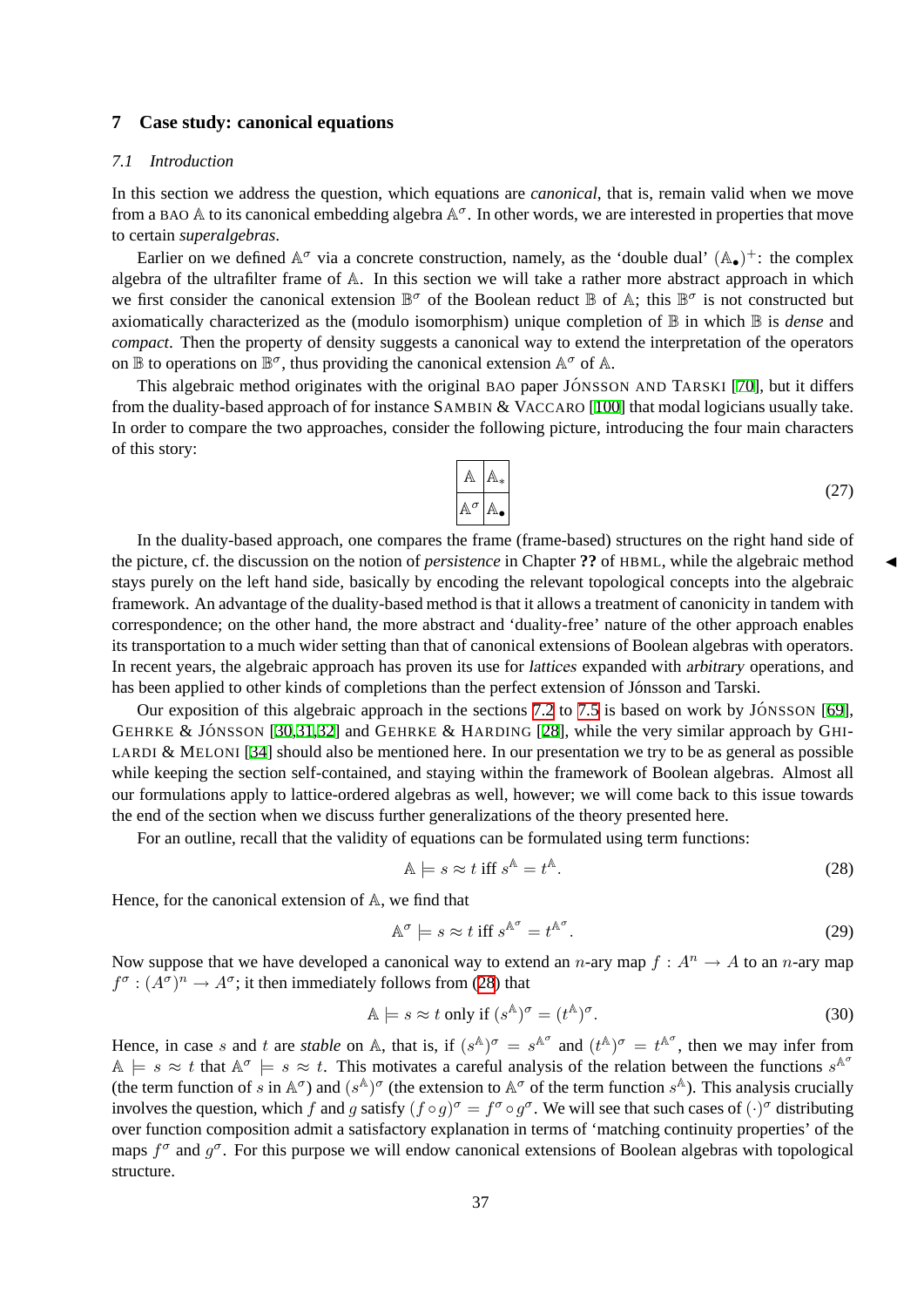#### <span id="page-37-0"></span>*7.2 Canonical extensions of Boolean algebras*

In this section we define the canonical extension of a Boolean algebra B as the unique *completion* of B in which  $\mathbb B$  is *dense* and *compact*. We introduce these notions one by one.

A Boolean algebra  $\mathbb C$  is a *completion* of a Boolean algebra  $\mathbb B$  if  $\mathbb C$  is complete and  $\mathbb B$  is a subalgebra of  $\mathbb C$ . If  $\mathbb C$  agrees with  $\mathbb B$  on *all* meets and joins, then we call  $\mathbb C$  a regular completion of  $\mathbb B$ , but in general we do not require completions to be regular. Thus the notation ∨ for finite joins is unambiguous, but not so for infinite joins. Our convention will be that  $\bigvee X$  always denotes  $\bigvee^{\mathbb{C}} X$ , that is, the join taken in the completion.

For an example of a completion, consider a field of sets  $\mathcal{S} = \langle S, A \rangle$  and note that the power set algebra PS is a completion of  $\mathbb{S}^*$ .

Before we define the concept of density, we introduce some preliminary notions. Given a completion C of the Boolean algebra  $\mathbb{B}$ , we call an element  $c \in C$  closed (open) if c is the meet (join, respectively) in  $\mathbb C$  of elements in B. We let  $K_{\mathbb{C}}(B)$  and  $O_{\mathbb{C}}(B)$  denote the collections of closed and open elements, respectively. Objects (such as the elements of  $B$ ) that are both closed and open are called *clopen*. This terminology is in accordance with the topological perspective on fields of sets as in Remark [5.21](#page-21-0). In the sequel, we may write  $K_{\mathbb{C}}$ ,  $K(B)$ , or even K, instead of  $K_{\mathbb{C}}(B)$ , if the suppressed details are clear from context; and similarly for the set  $O_{\mathbb{C}}(B)$ .

We say that  $\mathbb B$  is meet-dense in  $\mathbb C$  if  $K_{\mathbb C}(B) = C$ , join-dense if  $O_{\mathbb C}(B) = C$ , and dense if  $K_{\mathbb C}(O_{\mathbb C}(B)) =$  $O_{\mathbb{C}}(K_{\mathbb{C}}(B)) = C$ . In words, A is dense in  $\mathbb{C}$  if every element of C is both a meet of open elements, and a join of closed elements. As a simple example of join-density, note that a Boolean algebra is atomic iff the collection of atoms forms a join-dense set. Building on this, we leave it as an exercise for the reader to verify that a field of sets  $\mathcal{S} = \langle S, A \rangle$  is differentiated iff  $\mathcal{S}^*$  is dense in  $\mathbb{P}S$ .

Now we turn to the notion of compactness. Given a completion  $\mathbb C$  of the Boolean algebra  $\mathbb B$ , we say that B is *compact in*  $\mathbb C$  if for all sets X and Y of closed and open elements, respectively,  $\bigwedge X \leq \bigvee Y$  implies the existence of finite subsets  $X_0 \subseteq X$ ,  $Y_0 \subseteq Y$  such that  $\bigwedge X_0 \subseteq \bigvee Y_0$ . An alternative (but equivalent) characterization of compactness is that, for any closed  $p$  and open  $u$ ,

$$
p \le u
$$
 only if  $p \le b \le u$  for some  $b \in B$ ,

as can easily be verified. Also note that, again, our definition of compactness coincides with standard topological terminology; this easily follows from the observation that for any pair  $C, U$  of collections of subsets of a set S, we have  $\bigcap C \subseteq \bigcup U$  iff  $S \subseteq \bigcup U \cup \bigcup \{\sim_{S} c \mid c \in C\}.$ 

We are now ready to define canonical extensions.

**Definition 7.1** A completion  $\mathbb C$  of the Boolean algebra  $\mathbb B$  is called a *canonical extension of*  $\mathbb B$  if  $\mathbb B$  is both compact and dense in C.

It is in fact a rather strong property for one Boolean algebra to be the canonical extension of another. To start with, every Boolean algebra has a unique canonical extension.

<span id="page-37-1"></span>**Theorem 7.2** *Let* B *be some Boolean algebra. Then*

- (i) *(existence)* B *has a canonical extension;*
- (ii) *(unicity) Any two canonical extensions of* B *are isomorphic via a unique isomorphism that restricts to the identity on* B*.*

**Proof.** Recall from the topological duality that  $\mathbb{B}_* = \langle Uf \mathbb{B}, \widehat{B} \rangle$  is a differentiated and compact field of sets. By the comments made above it should be clear that  $\mathbb{P}(Uf \mathbb{B})$  is a canonical extension of  $\mathbb{B}$ .

For unicity, suppose that  $\mathbb C$  is a canonical extension of  $\mathbb B$ . We leave it as an exercise for the reader to verify that, by compactness, the map  $F \mapsto \bigwedge F$  forms a dual (that is, order-reversing) isomorphism between the lattice  $\langle Fi(\mathbb{B}), \subset \rangle$  and the induced ordering on the set  $K(B)$  of closed elements. Its inverse is given by the map  $p \mapsto \{a \in B \mid a \geq p\}$ . Similarly, there is a dual isomorphism between the lattice of ideals of  $\mathbb{B}$ , and the induced ordering of the open elements. Also, we have for p closed and u open, that  $p \leq u$  iff there is an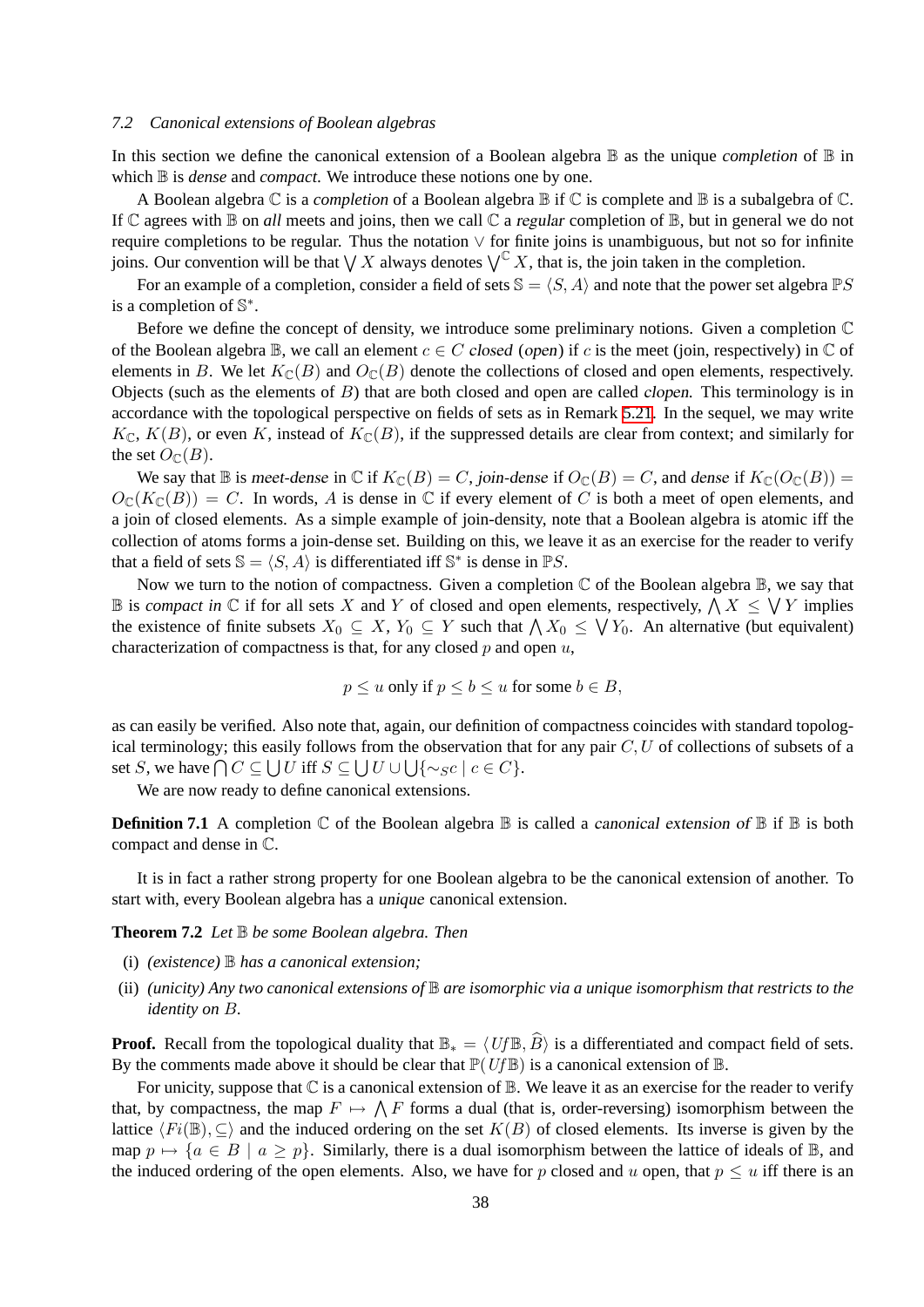$a \in B$  with  $p \le a \le u$ , and that  $u \le p$  iff  $a \le b$  for all a and b in A with  $a \le u$  and  $p \le b$ . In other words, by *compactness* the induced poset on the set  $K ∪ O$  of closed or open elements is completely determined by the ordering of  $\mathbb B$ . This suffices to prove the theorem, since by *density*, the elements of  $\mathbb C$  can be identified with the pairs  $(L, U)$  of subsets of C such that L is the collection of closed lower bounds of U, and U is the collection of open upper bounds of L. Summarizing, we see that together, compactness and density completely fix the order relation of the canonical extension.  $\Box$ 

The above theorem justifies our speaking of 'the' canonical extension of a Boolean algebra B; this algebra will be denoted as  $\mathbb{B}^{\sigma}$ . Furthermore, we need the following facts.

<span id="page-38-1"></span>**Proposition 7.3** *Let* C *be a canonical extension of the Boolean algebra* B*. Then*

- <span id="page-38-2"></span>(i)  $B = K(B) \cap O(B)$ ; that is, B coincides with the set of clopen elements of  $\mathbb{C}$ ;
- <span id="page-38-3"></span>(ii) *the set*  $K(B)$  *forms a sublattice of*  $\mathbb C$  *which is closed under taking infinitary meets;*
- <span id="page-38-0"></span>(iii)  $\mathbb C$  *is atomic and*  $At\mathbb C \subseteq K(B)$ ; that is, all atoms are closed.

We leave the proof of this proposition to the reader; note that by Theorem [7.2,](#page-37-1) it suffices to restrict attention to the double dual  $\mathbb{P}(Uf \mathbb{B})$  of  $\mathbb{B}$ . For instance, part ([iii\)](#page-38-0) follows almost immediately from the identification of atoms of  $\mathbb{P}(Uf \mathbb{B})$  with ultrafilters of  $\mathbb{B}$ .

As a last introductory remark, we note that canonical extensions interact well with finite products and order duals. Concerning the latter notion, recall that the order dual of a Boolean algebra  $\mathbb{B} = \langle B, \top, \bot, -, \wedge, \vee \rangle$  is the structure  $\mathbb{B}^{\partial} = \langle B, \bot, \top, -, \vee, \wedge \rangle$ . The fact, that  $\mathbb{B}^{\partial}$  is a Boolean algebra as well, enables us to shorten quite a lot of definitions and proofs by referring to the principle of order duality: Every fact concerning Boolean algebras remains valid after swapping  $\top$  with  $\bot$ ,  $\wedge$  with  $\vee$ , etc.

**Proposition 7.4** *Let*  $\mathbb{B}_1$ , ...,  $\mathbb{B}_n$  *be Boolean algebras. Then* 

- (i)  $(\mathbb{B}_1 \times \cdots \times \mathbb{B}_n)^\sigma \cong \mathbb{B}_1^\sigma \times \cdots \times \mathbb{B}_n^\sigma;$
- (ii)  $(\mathbb{B}^{\partial})^{\sigma} \cong (\mathbb{B}^{\sigma})^{\partial}$ ;

**Proof.** Both statements can be proved on the basis of Theorem [5.37](#page-24-0). As intermediate steps, one can prove facts like  $K(\mathbb{B}_1) \times \cdots \times \mathbb{B}_n) = K(\mathbb{B}_1) \times \cdots \times K(\mathbb{B}_n)$  and  $K(\mathbb{B}^{\partial}) = O(\mathbb{B})$ .

## *7.3 Extending maps to the canonical extension*

In the introduction to this section we saw that in order to investigate the canonicity of an equation  $s \approx t$ , it is useful to define extensions of the term functions on a BAO to maps on the canonical extension of the BAO. But in fact, there are canonical ways to extend an *arbitrary* map between two Boolean algebras A and  $\mathbb{B}$ , to a map between  $A^{\sigma}$  and  $B^{\sigma}$ . This general definition will be discussed at the end of this section — for the time being we will confine ourselves to extensions of monotone maps.

The easiest way to understand these definitions is to break them down in two steps. For a start, the definition of closed and open elements suggests the following extension of  $f : \mathbb{A} \to \mathbb{B}$  to a map  $\overline{f}$  defined on  $K(A) \cup$  $O(A)$ :

$$
\overline{f}(p) := \bigwedge \{ f(a) \mid p \le a \in A \} \text{ for } p \in K(A),
$$
  

$$
\overline{f}(u) := \bigvee \{ f(a) \mid u \ge a \in A \} \text{ for } u \in O(A).
$$
 (31)

Note that th[i](#page-38-2)s is a correct definition because  $K \cap O = A$  by Proposition [7.3\(](#page-38-1)i), that  $\overline{f}(a) = f(a)$  for  $a \in A$  by monotonicity of  $f$ , and that  $f$  itself is also order preserving.

Now for the second step of the construction. The fact that every element is both the join of the closed elements below it, and the meet of the opens above it, suggests *two* ways to proceed:

<span id="page-38-4"></span>
$$
f^{\sigma}(x) := \sqrt{\{f}(p) \mid x \ge p \in K(A)\},
$$
  

$$
f^{\pi}(x) := \sqrt{\{f}(u) \mid x \le u \in O(A)\}.
$$
 (32)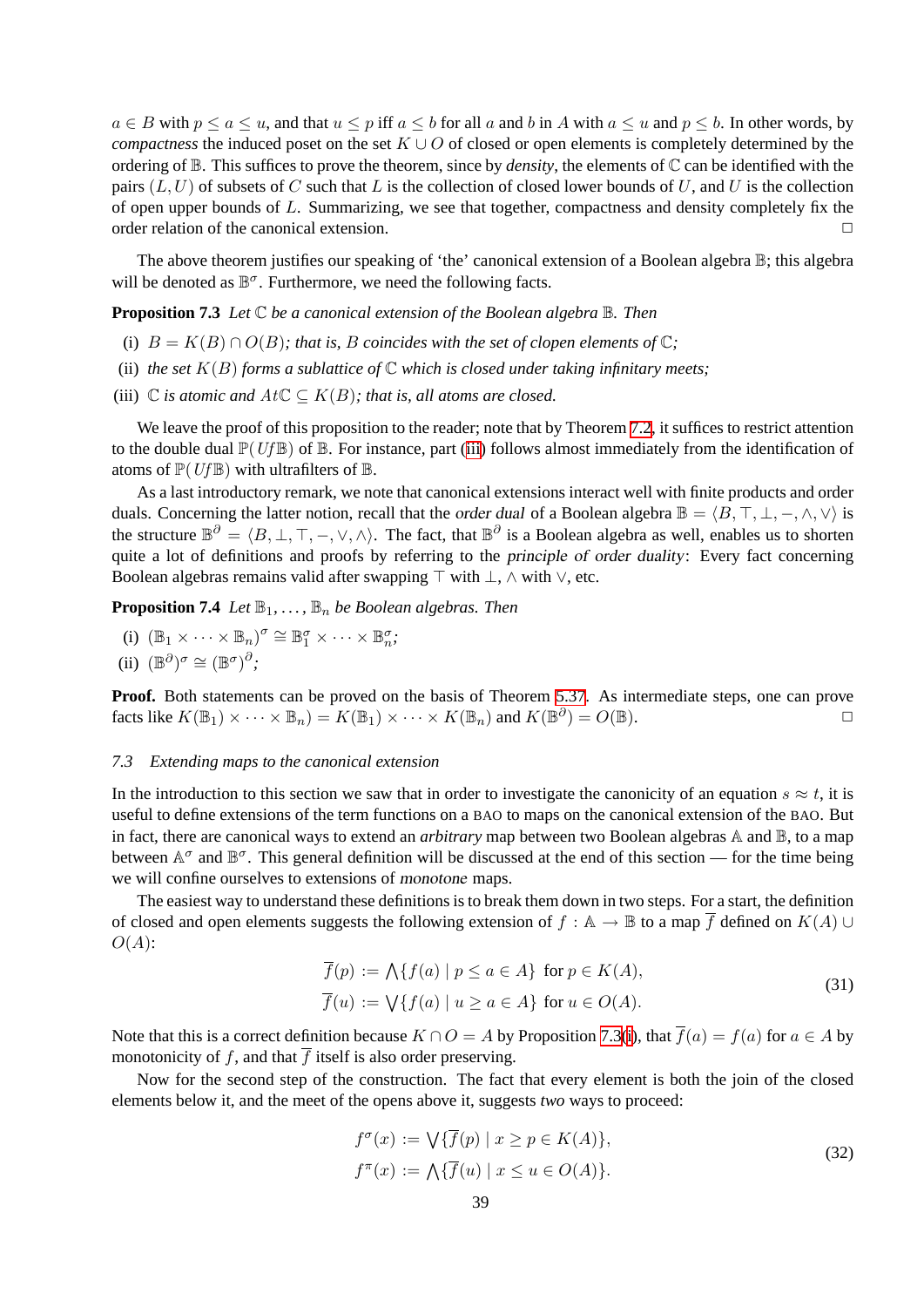The maps  $f^{\sigma}$  and  $f^{\pi}$  are called the lower and upper extension of f, respectively.

Let us first gather some basic facts concerning these definitions. The following proposition says that the names 'lower', 'upper', and 'extension' are well chosen.

<span id="page-39-1"></span>**Proposition 7.5** *Let*  $f : A \rightarrow B$  *be a monotone map between Boolean algebras. Then* 

- (i) *both*  $f^{\sigma}$  *and*  $f^{\pi}$  *extend*  $f$ *;*
- <span id="page-39-3"></span>(ii)  $f^{\sigma} \leq f^{\pi}$ , with equality holding on the closed and on the open elements.

**Proof.** The first statement is immediate by the definitions and the monotonicity of  $\overline{f}$ . For the second statement, take, for  $x \in A^{\sigma}$ , a closed  $p \leq x$  and an open  $u \geq x$ . By compactness there is an  $a \in [p, u] \cap A$ . This element satisfies  $\overline{f}(p) \le f(a) \le \overline{f}(u)$  by definition of  $\overline{f}$ ; hence  $f^{\sigma}(x) \le f^{\pi}(x)$  by definition of  $f^{\sigma}$  and  $f^{\pi}$ . Finally, for closed p we may derive from the first part of the proposition that  $f^{\pi}(p) \leq \overline{f}(p)$ , and from the monotonicity of  $\overline{f}$  that  $\overline{f}(p) = f^{\sigma}(p)$ . Thus we obtain the desired equality  $f^{\sigma} = f^{\pi}$  on K. The result for opens follows by  $\Box$  order duality.  $\Box$ 

Maps for which the lower and upper extension coincide are obviously of interest.

**Definition 7.6** A monotone map f between Boolean algebras is called *smooth* if  $f^{\sigma} = f^{\pi}$ .

<span id="page-39-5"></span>**Example 7.7** As a first example of a smooth operation, consider the *global modality* g on a Boolean algebra B, given by  $q(\perp) = \perp$  while  $q(b) = \top$  for  $b > \perp$ , see Definition [8.7.](#page-47-0) It is easy to see that  $\overline{q}$  satisfies these conditions as well, whence it is equally easy to infer that both  $g^{\sigma}$  and  $g^{\pi}$  coincide with the global modality of B σ ; smoothness is then immediate. Similarly, one can prove that the *meet* and *join* operations of B are smooth, and that their extensions coincide with the meet and the join of  $\mathbb{B}^{\sigma}$ , respectively.

For an operation that is not smooth, consider the composition of the global modality with the meet operation, i.e., the map  $f : B^2 \to B$  given by  $f(a, b) = \bot$  if  $a \wedge b = \bot$ , while  $f(a, b) = \top$  otherwise. Now if  $\mathbb B$ is infinite, then  $\mathbb{B}^{\sigma}$  must contain some element c which is closed but not open; a straightforward verification shows that for such a c, we have that  $f^{\sigma}(c, -c) = \bot$ , while  $f^{\pi}(c, -c) = \top$ . This shows that not even operators are smooth.

While it may not be the case that the lower and the upper extension agree in all cases, both kinds of extensions generally display good behavior; often they even improve on the original map. For the definitions of the notions mentioned in the theorem below, see Definition [3.11](#page-8-0) and [5.1.](#page-16-0)

<span id="page-39-2"></span>**Proposition 7.8** *Let*  $f : A \rightarrow B$  *be a map between Boolean algebras. Then* 

- (i) *if f* is monotone then so is  $f^{\sigma}$ ;
- <span id="page-39-4"></span>(ii) *if f* is an operator then  $f^{\sigma}$  is a complete operator;
- (iii) *if* f *is additive or multiplicative then* f *is smooth.*

**Proof.** The proof of the first statement is easy and hence omitted, while we postpone the proof of the last statement (it is in fact a rather straightforward consequence of the Propositions [7.13](#page-41-0) and [7.14](#page-41-1)). For the remaining part, we need to show that if f is normal and additive in each coordinate, then  $f^{\sigma}$  is normal and completely additive in each coordinate. Leaving the easy proof for normality as an exercise for the reader, concerning additivity, we will prove that if  $f : \mathbb{A}_0 \times \mathbb{A}_1 \to \mathbb{B}$  is additive in its first coordinate and monotone in its second, then  $f^{\sigma}$  preserves all non-empty joins in its first coordinate.

Fix elements  $x_0 \in A_0^{\sigma}$  and  $x_1 \in A_1^{\sigma}$ . By atomicity of  $\mathbb{B}^{\sigma}$ , and monotonicity of  $f^{\sigma}$ , it suffices to prove, for an arbitrary atom p of  $\mathbb{B}^{\sigma}$ :

<span id="page-39-0"></span>
$$
p \le f^{\sigma}(x_0, x_1) \text{ only if there is a } q \in At_0 \text{ with } p \le f^{\sigma}(q, x_1),
$$
\n(33)

where  $At_0$  denotes the set of atoms in  $\mathbb{A}_0^{\sigma}$  below  $x_0$ . Note that since  $f^{\sigma}(x_0, x_1) = \bigvee \{f^{\sigma}(c_0, c_1) \mid x_i \geq c_i \in$  $K(A_i)$  we may safely assume that both  $x_0$  and  $x_1$  are closed.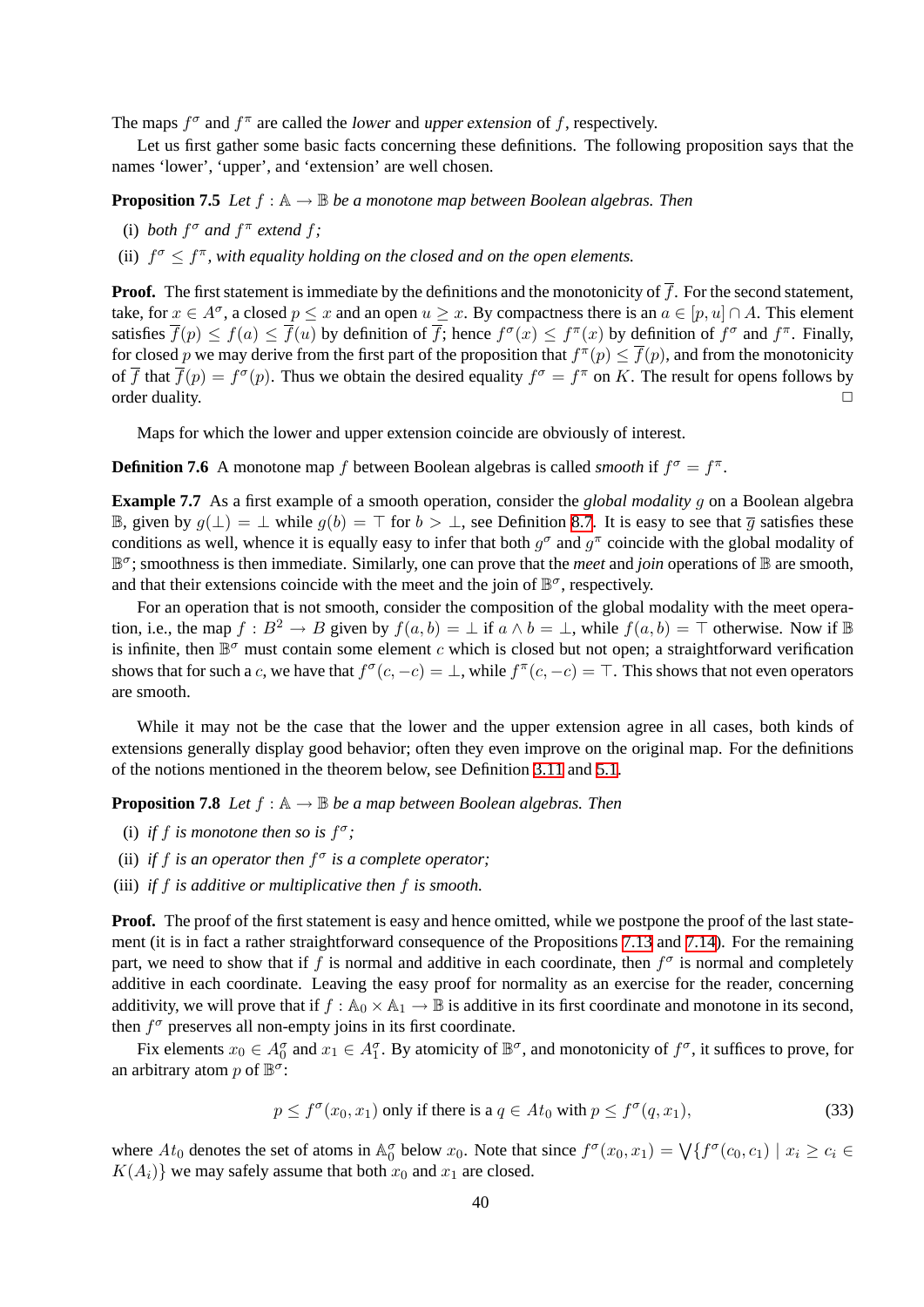Now suppose for contradiction that ([33\)](#page-39-0) fails. Then for some atom p of  $\mathbb{B}^{\sigma}$  we have  $p \leq f^{\sigma}(x_0, x_1)$ while for each  $q \in At_0$  there are, by definition of  $f^{\sigma}$ , elements  $a_{q,0} \in A_0$  above q and  $a_{q,1} \in A_1$  above  $x_1$ , such that  $p \nleq f^{\sigma}(a_{q,0}, a_{q,1})$ . It follows that  $x_0 = \bigvee At_0 \leq \bigvee \{a_{q,0} \mid q \in At_0\}$ , whence by compactness  $x_0 \le \bigvee \{a_{q,0} \mid q \in F\}$  for some *finite* set  $F \subseteq At_0$ .

Now observe that the join  $a_0 = \bigvee \{a_{q,0} \mid q \in F\}$  is in  $A_0$ , and the meet  $a_1 = \bigwedge \{a_{q,1} \mid q \in F\}$  is in  $A_1$ . Clearly  $p \nleq f^{\sigma}(a_{q,0}, a_1)$  for each  $q \in F$ ; since p is an atom this means  $p \nleq \sqrt{\{f^{\sigma}(a_{q,0}, a_1) \mid q \in F\}}$  $f(a_0, a_1)$ , where in the last identity we use the additivity of f in its first coordinate.

On the other hand, from  $x_0 \le a_0$  and  $x_1 \le a_1$  it follows that  $f^{\sigma}(x_0, x_1) \le f(a_0, a_1)$  which gives the desired contradiction.

In the proof above we already used the fact that complete additivity of  $f^{\sigma}$  means that it is completely determined by its values on the *atoms* of  $\mathbb{B}^{\sigma}$ . Now recall that (in the concrete representation of)  $\mathbb{B}^{\sigma}$ , the atoms are nothing but the *ultrafilters* of B. From this the following proposition is immediate.

**Proposition 7.9** *Let* A *be some Boolean algebra with* τ *-operators with underlying Boolean algebra* B*. Then*  $\mathbb{A}^{\sigma} := (\mathbb{A}_{\bullet})^{+}$  *is isomorphic to the algebra*  $\mathbb{B}^{\sigma}$  *expanded with the family*  $\{(\nabla^{\mathbb{A}})^{\sigma} | \nabla \in \tau\}$  *of complete operators.*

This proposition, which can be summarized as ' $\nabla^{A^{\sigma}} = (\nabla^{A})^{\sigma}$ ', will be used throughout the sequel, but always implicitly.

#### *7.4 Composite maps*

We now investigate the interaction between composing maps between Boolean algebras and taking their canonical extensions. That is, we will take a look at the relation between the maps  $(gf)^\sigma$  and  $g^\sigma f^\sigma$  for maps  $f: A \to A'$ , and  $g: A' \to A''$ . We are obviously eager to find cases in which we have  $(gf)^\sigma = g^\sigma f^\sigma$ , but also conditions under which one of the inequalities ( $\leq$  or  $\geq$ ) apply will turn out to be of interest. As we will see shortly, many of these conditions can naturally be described in *topological* terms.

For this purpose, we will introduce no less than six topologies on each set  $A^{\sigma}$ . Fortunately, these topologies can be neatly organized in two families, each consisting of an upper, a lower and a join topology. As a terminological convention, let us call a map between the algebras  $A^{\sigma}$  and  $B^{\sigma}$  ( $\rho$ ,  $\rho'$ )-continuous, if it is a continuous function between the topological spaces  $\langle A^{\sigma}, \rho \rangle$  and  $\langle B^{\sigma}, \rho' \rangle$ .

The first family is that of the Scott topologies. Although these can already be defined on arbitrary partial orders, here we will only consider topologies on canonical extensions of BAOs. Recall that a subset D of a partial order is called up-directed, if every pair of elements of  $D$  has an upper bound in  $D$ .

**Definition 7.10** Given a Boolean algebra  $\mathbb{B}$ , call a subset U of  $B^{\sigma}$  Scott open if U is an up-set such that  $U \cap D \neq \emptyset$  for every up-directed set D with  $\bigvee D \in U$ . The Scott topology is defined as the collection  $\gamma^{\uparrow}$  of Scott open sets; the topology  $\gamma^{\downarrow}$  is given by the principle of order duality, and we define  $\gamma := \{U \cap V \mid U \in$  $\gamma^{\uparrow}$ ,  $V \in \gamma^{\downarrow}$  as the join of  $\gamma^{\uparrow}$  and  $\gamma^{\downarrow}$  in the lattice of topologies over B.

In practice it is sometimes easier to work with the *closed* sets in the Scott topology; these are precisely the down-sets of C that are closed under taking up-directed unions. From this observation one easily derives the (well-known) fact that a map between partial orders is Scott continuous (that is,  $(\gamma^{\uparrow}, \gamma^{\uparrow})$ -continuous) iff it preserves up-directed joins. But this implies that a map is completely additive iff it is both additive and Scott continuous, which may help to explain the relevance of the Scott topologies for our purposes.

We now turn to the second family of topologies. Recall from Example [4.4](#page-12-0) that for an arbitrary element b of a Boolean algebra  $\mathbb B$ , the sets  $b\uparrow$  and  $b\downarrow$  are defined as  $b\uparrow = \{a \in B \mid b \leq a\}$  and  $b\downarrow = \{a \in B \mid a \leq b\}.$ 

**Proposition 7.11** *For any Boolean algebra*  $\mathbb{B}$ *, the sets*  $\sigma^{\uparrow} := \{p\uparrow \mid p \in K\}$  *and*  $\sigma^{\downarrow} := \{u\mid \mid u \in O\}$  *both form a topology on A<sup>* $\sigma$ *</sup>; and so does the set*  $\sigma := \{p\uparrow\cap u\downarrow\mid K\ni p\leq u\in O\}$ *, which is in fact identical to the*  $\int$ *join*  $\sigma^{\dagger} \vee \sigma^{\dagger}$  *in the lattice of topologies on*  $A^{\sigma}$ *.* 

In the sequel, we will write [p, u] for the interval between p and u, that is,  $[p, u] = p \uparrow \cap u \downarrow$ .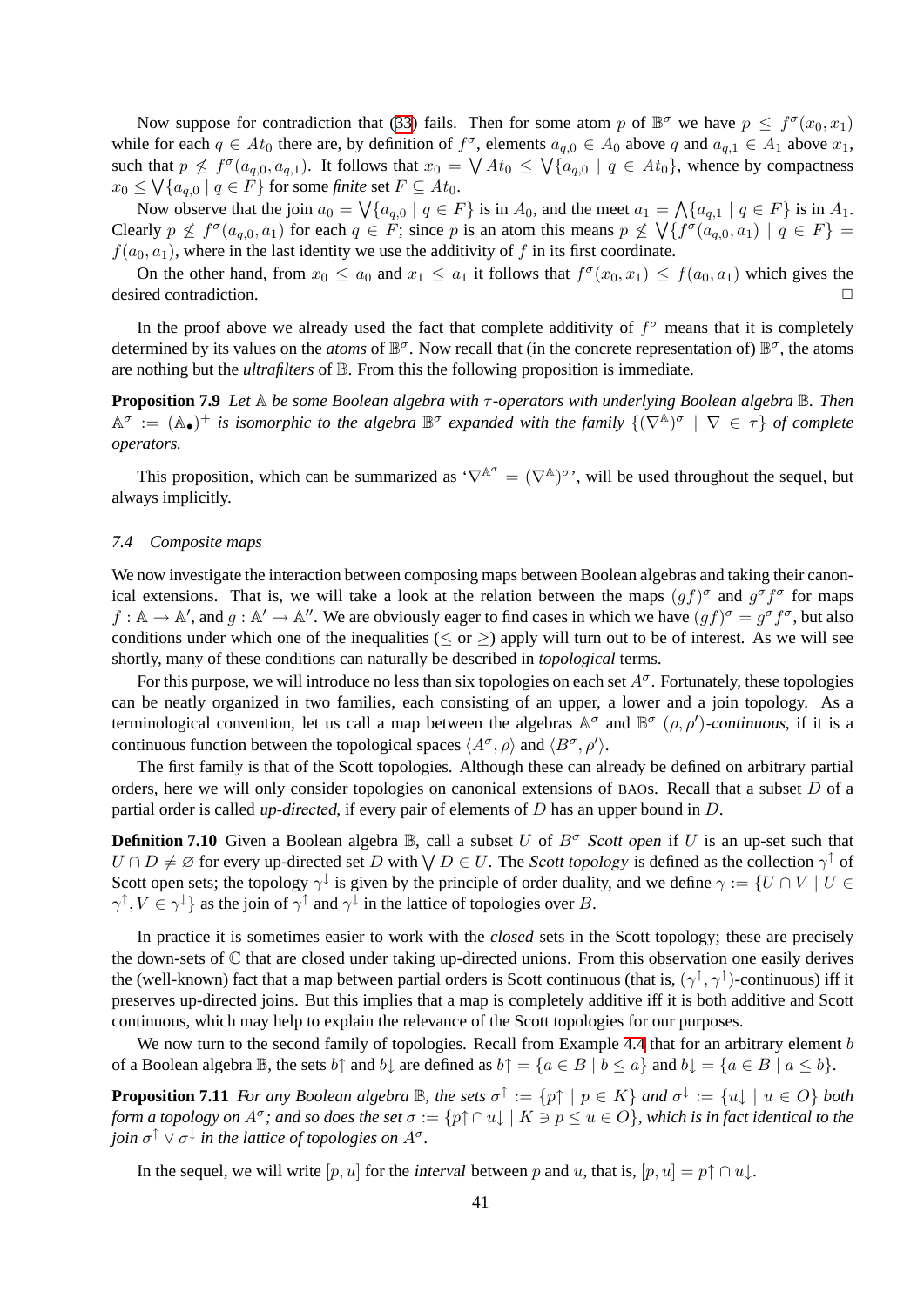**Proof.** The fact that  $\sigma^{\uparrow}$  is a topology follows from the fact that the set  $K(A)$  is closed under finitary joins and arbitrary meets of  $\mathbb{A}^{\sigma}$ , see Proposition [7.3\(](#page-38-1)[ii](#page-38-3)).

<span id="page-41-7"></span>**Remark 7.12** As suggested by notation, the topology  $\sigma$  is closely connected to the kind of inclusion of  $\mathbb{B}$  in  $\mathbb{B}^{\sigma}$ . Let us just mention a couple of salient facts here. First, it is easy to see that the set  $\{[a,b] \mid a,b \in B\}$  is a *basis* for  $\sigma$ . This reveals that the set B is topologically *dense* in  $\sigma$ , in the sense that every  $\sigma$ -open set contains an element of B. But also, B constitutes the collection of *isolated points* of  $\sigma$  — recall that a point x is isolated in a topology if the singleton  ${x}$  is open. It is the latter two properties that make it possible to extend arbitrary maps between Boolean algebras to their extensions; we will come back to this at the end of this section.

The following proposition, which links the two topological families, will be crucial when it comes to finding the 'matching continuities' mentioned in the introduction.

<span id="page-41-0"></span>**Proposition 7.13** *Let*  $\mathbb A$  *be a Boolean algebra. Then*  $\gamma^{\uparrow} \subseteq \sigma^{\uparrow}$ ,  $\gamma^{\downarrow} \subseteq \sigma^{\downarrow}$  *and*  $\gamma \subseteq \sigma$ .

**Proof.** Confining ourselves to the first claim, it suffices to prove that  $U = \bigcup \{p \uparrow | p \in U \cap K\}$  for an arbitrary Scott open set  $U \subseteq A^{\sigma}$ . The crucial observation here is that every  $u \in U$  is the *up-directed* join of the closed elements below it. Further proof details are left to the reader.  $\Box$ 

The following proposition is a first sign that these topologies can be useful.

<span id="page-41-1"></span>**Proposition 7.14** *Let*  $f : \mathbb{A} \to \mathbb{B}$  *be a monotone map between the Boolean algebras*  $\mathbb{A}$  *and*  $\mathbb{B}$ *. Then* 

- <span id="page-41-3"></span>(i)  $f^{\sigma}$  is the largest monotone  $(\sigma, \gamma^{\uparrow})$ -continuous extension of f;
- <span id="page-41-2"></span>(ii) *f* is smooth iff  $f^{\sigma}$  is  $(\sigma, \gamma)$ -continuous;
- <span id="page-41-4"></span>(iii) *if f* is an operator then  $f^{\sigma}$  is  $(\gamma^{\uparrow}, \gamma^{\uparrow})$ -continuous;
- <span id="page-41-5"></span>(iv) *if f* is additive then  $f^{\sigma}$  is  $(\sigma^{\downarrow}, \sigma^{\downarrow})$ -continuous.
- <span id="page-41-6"></span>(v) *if f* is multiplicative then  $f^{\sigma}$  is  $(\sigma^{\uparrow}, \sigma^{\uparrow})$ -continuous.

**Proof.** Concerning the first part of the proposition, we already know from Proposition [7.5](#page-39-1) that  $f^{\sigma}$  is an extension of f. Now for  $x \in A^{\sigma}$  take an arbitrary Scott open set  $V \subseteq B^{\sigma}$  with  $f^{\sigma}(x) \in V$ . That is,  $\bigvee \{ f^{\sigma}(p) \mid x \geq p \in K(A) \} \in V$ . Now it is easy to see that the collection  $Q := \{ f^{\sigma}(p) \mid x \geq p \in K(A) \}$  is up-directed, so  $Q \cap V \neq \emptyset$ . In other words, there is a closed  $p \leq x$  with  $f^{\sigma}(p) \in V$ . But then by monotonicity of  $f^{\sigma}$  we have that  $f^{\sigma}[p\uparrow] \subseteq V$ . Since  $x \in p\uparrow \in \sigma$  this suffices to prove that  $f^{\sigma}$  is  $(\sigma, \gamma^{\uparrow})$ -continuous, while by Proposition [7.8](#page-39-2) it is monotone.

In order to show that f is the largest such map, take a monotone  $(\sigma, \gamma^{\uparrow})$ -continuous extension  $g: A^{\sigma} \to B^{\sigma}$ of f, and suppose for contradiction that  $g(x) \not\leq f^{\sigma}(x)$  for some  $x \in A^{\sigma}$ . By atomicity of  $\mathbb{B}^{\sigma}$  there must be an *atom* p of  $\mathbb{B}^{\sigma}$  which lies below  $g(x)$ , but not below  $f^{\sigma}(x)$ . Because  $g(x) \in p \uparrow \in \gamma^{\uparrow}$ , the continuity of g provides us with a  $c \in K$  such that  $c \leq x$  and  $g[c] \subseteq p$ <sup> $\uparrow$ </sup>. In other words, we find that  $p \leq g(c)$  whence by monotonicity it follows that  $p \leq g(a)$  for all  $a \in A$  above c. But then by the fact that g extends f, and the definition of  $f^{\sigma}$ , we may infer that  $p \leq f^{\sigma}(c)$ . From this we obtain, as the required contradiction, that  $p \leq f^{\sigma}(x)$ .

For part [\(ii](#page-41-2)), it follows from part [\(i](#page-41-3)) by order duality that  $f^{\pi}$  is the smallest monotone  $(\sigma, \gamma^{\downarrow})$ -continuous extension of f. Hence if f is smooth, then  $f^{\sigma} = f^{\pi}$  is both  $(\sigma, \gamma^{\dagger})$ - and  $(\sigma, \gamma^{\dagger})$ -continuous, and hence,  $(\sigma, \gamma)$ continuous. Conversely, if  $f^{\sigma}$  is  $(\sigma, \gamma)$ -continuous, then it is, a fortiori,  $(\sigma, \gamma^{\downarrow})$ -continuous. This implies, again by the order dual of part [\(i](#page-41-3)), that  $f^{\pi} \leq f^{\sigma}$ ; but then we have equality because of Proposition [7.5\(](#page-39-1)[ii\)](#page-39-3).

Concerning part [\(iii](#page-41-4)), if  $f : \mathbb{A}^n \to \mathbb{A}$  is an operator then by Proposition [7.8](#page-39-2)([ii](#page-39-4)),  $f^{\sigma} : (\mathbb{A}^{\sigma})^n \to \mathbb{A}^{\sigma}$  is additive in each coordinate. From this it is straightforward to derive that  $f^{\sigma}$  preserves up-directed joins.

For part [\(iv](#page-41-5)), suppose that  $f : A \to \mathbb{B}$  is additive, and take an arbitrary  $\sigma^{\downarrow}$ -open subset  $u \downarrow$  of  $B^{\sigma}$ , that is,  $u \in O(B)$ . It follows by Proposition [7.8\(](#page-39-2)[ii\)](#page-39-4) that  $f^{\sigma}$  preserves all non-empty joins. From this one may derive that the set  $(f^{\sigma})^{-1}[u]$  is either empty, in which case it certainly belongs to  $\sigma$ , or else it is of the form  $v\downarrow$ , where  $v = \mathcal{V}(f^{\sigma})^{-1}[u]$  satisfies  $f^{\sigma}(v) = u$ . In order to show that  $v \downarrow$  is open in  $\sigma$ , it suffices to prove that v is an open element of  $\mathbb{A}^{\sigma}$ .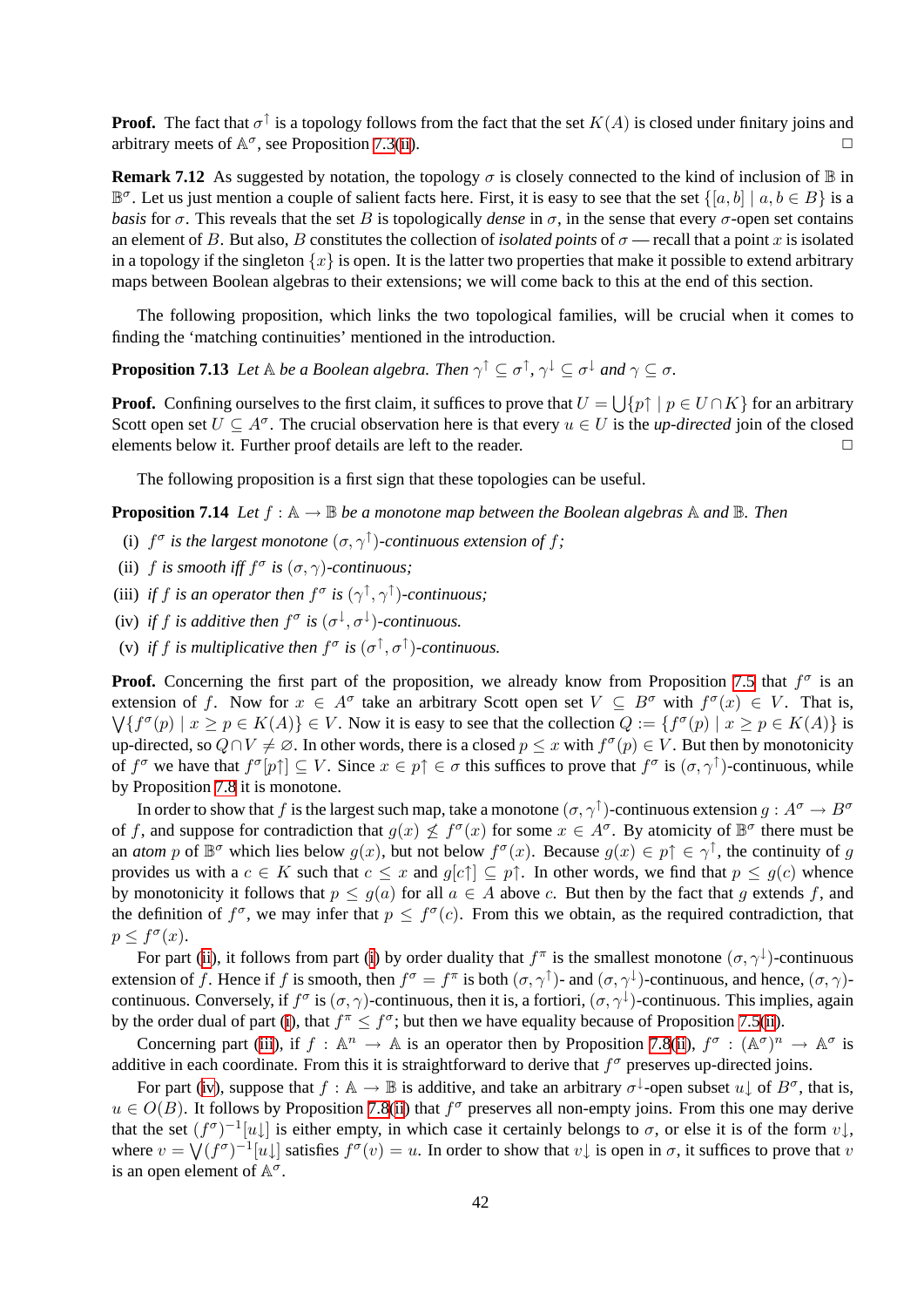Consider an arbitrary closed element  $p \leq v$ ; then  $\int f[p \uparrow \cap A] = f^{\sigma}(p) \leq f^{\sigma}(v) = u$ . Hence by compactness there is a finite set  $F \subseteq p \uparrow \cap A$  such that  $\bigwedge f[F] \leq u$ . Putting  $a_p := \bigwedge F$  we find that  $a_p \in A$ ,  $p \le a_p$  and  $a_p \le v$  since  $f(a_p) \le \bigwedge f[F]$ . Clearly then  $v = \bigvee \{p \mid v \ge p \in K\} \le \bigvee \{a_p \mid v \ge p \in K\} \le v$ which shows that *v* is *identical* to the second join, and hence, open.

Finally, part [\(v\)](#page-41-6) follows from part ([iv\)](#page-41-5) by order duality.  $\square$ 

As we announced already in the introduction to this section, the following properties will be crucial in proving canonicity results further on. The reason for this lies in the observation that for some terms  $t$ , we may apply Proposition [7.15](#page-42-1)[\(ii](#page-42-2)) by the fact that the term function  $t^{A^{\sigma}}$  in the canonical extension  $A^{\sigma}$  can be decomposed as  $t^{\mathbb{A}^{\sigma}} = g^{\sigma} \circ f^{\sigma}$  where  $g^{\sigma}$  is  $(\tau, \gamma^{\uparrow})$ -continuous and  $f^{\sigma}$  is  $(\sigma, \tau)$ -continuous, for some 'intermediate' topology  $\tau$ . This is the principle of *matching continuities* that we mentioned in the introduction.

<span id="page-42-1"></span>**Proposition 7.15** *Let*  $f : A \to B$  *and*  $g : B \to C$  *be monotone maps between the Boolean algebras* A, B *and* C*. Then*

- <span id="page-42-3"></span>(i)  $(gf)^\sigma \leq g^\sigma f^\sigma$ ;
- <span id="page-42-2"></span>(ii)  $(gf)^{\sigma} \geq g^{\sigma} f^{\sigma}$  whenever  $g^{\sigma} f^{\sigma}$  is  $(\sigma, \gamma^{\uparrow})$ -continuous.

**Proof.** Part ([ii\)](#page-42-2) of the proposition is an immediate consequence of Proposition [7.14](#page-41-1)([i\)](#page-41-3) since  $g^{\sigma} f^{\sigma}$  is an extension of gf (and gf is monotone). Concerning part ([i\)](#page-42-3), we first show that  $(gf)^\sigma(p) \leq g^\sigma f^\sigma(p)$  for closed p. Note that

$$
(gf)^{\sigma}(p) = \bigwedge \{ gf(a) \mid p \le a \in A \},
$$
  

$$
g^{\sigma} f^{\sigma}(p) = \bigwedge \{ g(b) \mid f^{\sigma}(p) \le b \in B \}.
$$

where the latter identity holds because  $f^{\sigma}(p)$  is closed in  $\mathbb{A}^{\sigma}$ . Now take a  $b \in B$  with  $f^{\sigma}(p) \leq b$ . As  $f^{\sigma}(p) = \bigwedge \{f(a) \mid p \le a \in A\}$  is a down-directed meet, compactness provides some  $a \in A$  with  $p \le a$  and  $f(a) \leq b$ . Then  $(gf)^\sigma(p) \leq gf(a) \leq gb$ ; and hence,  $(gf)^\sigma(p) \leq g^\sigma f^\sigma(p)$ .

Now we turn to arbitrary  $x \in A^{\sigma}$ . Note that

$$
(gf)^{\sigma}(x) = \bigvee \{ (gf)^{\sigma}(p) \mid x \ge p \in K(A) \},
$$
  

$$
g^{\sigma} f^{\sigma}(x) = \bigvee \{ g^{\sigma}(q) \mid f^{\sigma}(x) \ge q \in K(B) \}.
$$

Take an arbitrary  $p \in K(A)$  with  $p \leq x$ ; then  $(gf)^\sigma(p) \leq g^\sigma f^\sigma(p)$ , as we just saw. Since  $f^\sigma(x) \geq f^\sigma(p) \in$  $K(B)$ , this shows that every joinand  $(gf)^\sigma(p)$  of  $(gf)^\sigma(x)$  is below some joinand  $g^\sigma(q)$  of  $g^\sigma f^\sigma(x)$ . This suffices to prove the desired inequality.  $\Box$ 

## <span id="page-42-0"></span>*7.5 Canonical equations*

Time to harvest. The key idea for proving canonicity results for an equation  $s \approx t$  will be to use properties of the *term functions*  $s^{\mathbb{A}}$  and  $t^{\mathbb{A}}$ . Recall that for a term  $t(x_1,\ldots,x_n)$ , the term function  $t^{\mathbb{A}}$  :  $A^n \to A$  is inductively defined as follows:

$$
x_i^{\mathbb{A}} := \pi_i^n,
$$
  

$$
(\heartsuit(t_1, \ldots, t_n))^{\mathbb{A}} := \heartsuit^{\mathbb{A}} \circ \langle t_1^{\mathbb{A}}, \ldots, t_n^{\mathbb{A}} \rangle.
$$

where  $\pi_i^n : (a_1, \ldots, a_n) \mapsto a_i$  is the *i*-th projection function, and, for maps  $f_1, \ldots, f_n : X \to Y$ , the map  $\langle f_1, \ldots, f_n \rangle : X \to Y^n$  is given by  $\langle f_1, \ldots, f_n \rangle (x) = (f_1(x), \ldots, f_n(x)).$ 

In the context of canonical extensions the following definitions are crucial.

**Definition 7.16** A term t is expanding on an expanded Boolean algebra  $\mathbb{A}$  if  $(t^{\mathbb{A}})^\sigma \leq t^{\mathbb{A}^\sigma}$ , *contracting* if  $(t^{\mathbb{A}})^{\sigma} \geq t^{\mathbb{A}^{\sigma}}$ , and *stable* if  $(t^{\mathbb{A}})^{\sigma} = t^{\mathbb{A}^{\sigma}}$ . We let these properties apply to classes of algebras in case they apply to all members of the class.

<span id="page-42-4"></span>**Proposition 7.17** *Let* s *and* t *be two* τ *-terms, and* K *a class of* τ *-expanded Boolean algebras. If* s *is contracting and t is expanding on* K, then the inequality  $s \prec t$  is canonical on K.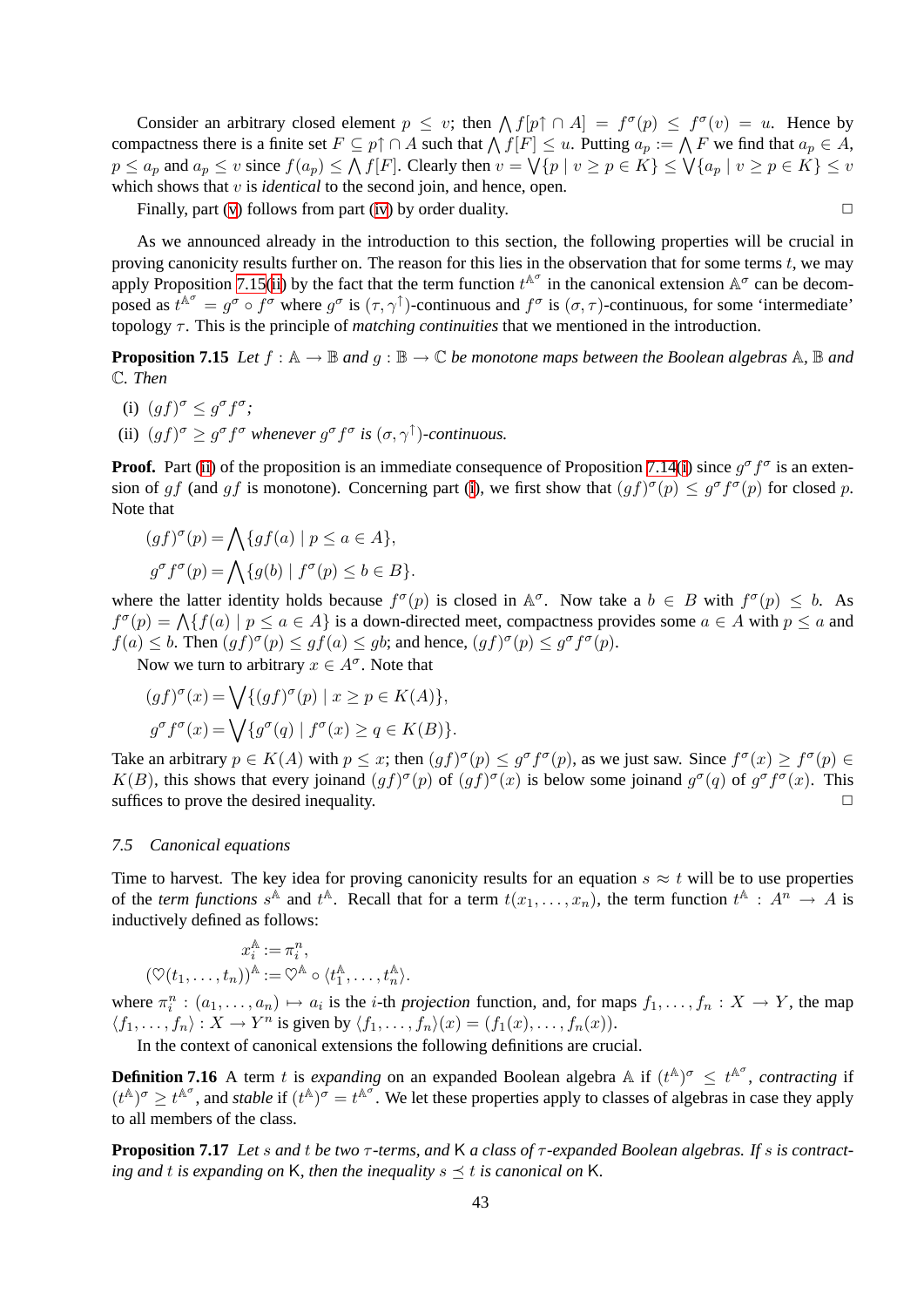**Proof.** Consider an algebra A in K such that  $A \models s \preceq t$ . In other words, we have  $s^A \leq t^A$ , so that  $(s^A)^\sigma \leq$  $(t^{\mathbb{A}})^{\sigma}$ . But then by the assumptions on s and t it follows that  $s^{\mathbb{A}^{\sigma}} \leq (s^{\mathbb{A}})^{\sigma} \leq (t^{\mathbb{A}})^{\sigma} \leq t^{\mathbb{A}^{\sigma}}$ , which shows that  $\mathbb{A}^{\sigma}$  $= s \leq t.$ 

So which terms are contracting, and which ones are expanding? Here the topologies prove their value. Before moving on to these results, we need to get one technicality out of the way. Basically, the following proposition states that the product map  $\langle f_1, \ldots, f_n \rangle$  behaves as well as one could hope for.

<span id="page-43-0"></span>**Proposition 7.18** *Let*  $f_1, \ldots, f_n$  *be monotone maps between the Boolean algebras*  $A$  *and*  $B$ *. Then* 

$$
\langle f_1,\ldots,f_n\rangle^\sigma=\langle f_1^\sigma,\ldots,f_n^\sigma\rangle,
$$

and for all  $\rho, \rho' \in \{\gamma^{\downarrow}, \gamma^{\uparrow}, \gamma, \sigma^{\downarrow}, \sigma^{\uparrow}, \sigma\}$  *it holds that* 

 $\langle f_1,\ldots,f_n\rangle^{\sigma}$  is  $(\rho,\rho')$ -continuous iff each  $f_i^{\sigma}$  is  $(\rho,\rho')$ -continuous.

We leave the rather tedious but not very difficult proof of this proposition to the reader, and move on to more interesting facts. First we associate topological properties with term functions.

**Proposition 7.19** *Let* A *be a* τ *-expanded Boolean algebra, and* t *a* τ *-term. Then*

- (i) If  $\mathbb A$  *interprets all connectives in t as operators, then*  $t^{\mathbb A^{\sigma}}$  *is*  $(\gamma^{\uparrow}, \gamma^{\uparrow})$ -continuous.
- (ii) If  $\mathbb A$  *interprets all connectives in t as additive maps, then*  $t^{\mathbb A^{\sigma}}$  *is*  $(\sigma^{\downarrow}, \sigma^{\downarrow})$ -continuous.
- (iii) If  $\mathbb A$  *interprets all connectives in t as multiplicative maps, then*  $t^{\mathbb A^\sigma}$  *is*  $(\sigma^\uparrow, \sigma^\uparrow)$ -continuous.

**Proof.** All three statements can be proved by a straightforward term induction, using the Propositions [7.14](#page-41-1) and [7.18](#page-43-0) for the induction step. For the induction base, note that the projection maps are both join- and meet preserving, and hence, their canonical extensions have all the continuity properties mentioned in the statements of this proposition.  $\Box$ 

Here we arrive at the core of the algebraic approach towards the canonicity of equations. On the basis of the syntactic shape of some terms we can see whether it is expanding or stable. In Theorem [7.20](#page-43-1) we give some sample results; observe that the key idea in the proof of part [\(iii](#page-43-2)) is the principle of 'matching continuities' as described before Proposition [7.15](#page-42-1).

<span id="page-43-1"></span>**Theorem 7.20** *Let* A *be a* τ *-expanded Boolean algebra, and* t *a* τ *-term. Then*

- <span id="page-43-3"></span>(i) *If* A *interprets all connectives in* t *as monotone maps, then* t *is expanding.*
- <span id="page-43-4"></span>(ii) *If* A *interprets all connectives in* t *as operators or dual operators, then* t *is stable.*
- <span id="page-43-2"></span>(iii) If t is of the form  $s(u_1, \ldots, u_n)$  such that  $\mathbb A$  interprets all connectives in s as operators, and all connec*tives in each of the* u<sup>i</sup> *as meet-preserving operations, then* t *is stable.*

**Proof.** Part [\(i](#page-43-3)) is proved by term induction. The base case is immediate from the definitions. For the inductive step, suppose that  $t \equiv \nabla(t_1, \ldots, t_n)$ , then

$$
(t^{\mathbb{A}})^{\sigma} = (\nabla^{\mathbb{A}} \circ \langle t_1^{\mathbb{A}}, \dots, t_n^{\mathbb{A}} \rangle)^{\sigma}
$$
  
\n
$$
\leq (\nabla^{\mathbb{A}})^{\sigma} \circ \langle t_1^{\mathbb{A}}, \dots, t_n^{\mathbb{A}} \rangle^{\sigma}
$$
  
\n
$$
= \nabla^{\mathbb{A}^{\sigma}} \circ \langle (t_1^{\mathbb{A}})^{\sigma}, \dots, (t_n^{\mathbb{A}})^{\sigma} \rangle
$$
  
\n
$$
\leq \nabla^{\mathbb{A}^{\sigma}} \circ \langle t_1^{\mathbb{A}^{\sigma}}, \dots, t_n^{\mathbb{A}^{\sigma}} \rangle
$$
  
\n
$$
= t^{\mathbb{A}^{\sigma}}.
$$

Here the first and last step are by definition, the second step is by Proposition [7.15](#page-42-1)([i\)](#page-42-3) and monotonicity, the third step is by definition of  $\nabla^{A^{\sigma}} = (\nabla^{A})^{\sigma}$  and by Proposition [7.18,](#page-43-0) and the fourth step is by the inductive hypothesis and the monotonicity of  $\nabla^{\mathbb{A}^{\sigma}}$ .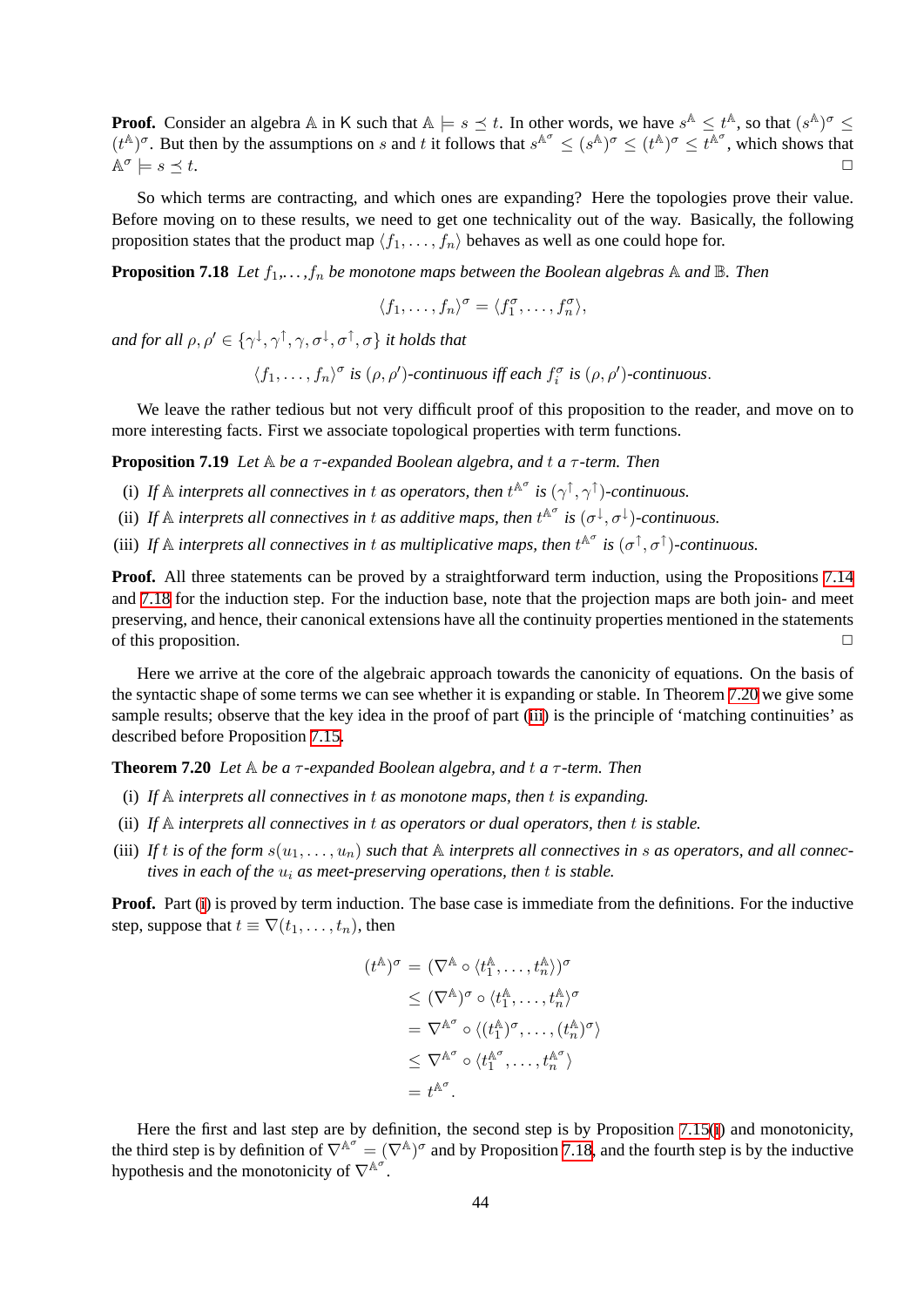For part [\(ii](#page-43-4)) and [\(iii](#page-43-2)) it suffices to prove that  $t^{A^{\sigma}} \leq (t^{A})^{\sigma}$ , since the opposite inequality holds by part [\(i](#page-43-3)). In the case of part ([ii\)](#page-43-4) this follows from a straightforward induction, whereas for part [\(iii](#page-43-2)) we need the principle of matching topologies.

Let t be as described in part [\(iii](#page-43-2)), then  $t^{A^{\sigma}} = s^{A^{\sigma}} \circ \langle u_1^{A^{\sigma}}, \dots, u_n^{A^{\sigma}} \rangle = (s^A)^{\sigma} \circ \langle (u_1^A)^{\sigma}, \dots, (u_n^A)^{\sigma} \rangle$ with the second identity holding by part [\(ii](#page-43-4)). Also, note that by Proposition [7.14](#page-41-1), the term function  $s^{\hat{A}^{\sigma}}$  is  $(\gamma^{\uparrow}, \gamma^{\uparrow})$ -continuous, and each  $u^{\mathbb{A}^{\sigma}}$  is  $(\sigma^{\uparrow}, \sigma^{\uparrow})$ -continuous. From this we infer by Proposition [7.18](#page-43-0) that the  $(\gamma^*, \gamma^*)$ -continuous, and each  $u_i$  is  $(\sigma^*, \sigma^*)$ -continuous. From this we fine by Froposition 7.16 that the map  $\langle (u_1^{\mathbb{A}})^\sigma, \ldots, (u_n^{\mathbb{A}})^\sigma \rangle = \langle u_1^{\mathbb{A}}, \ldots, u_n^{\mathbb{A}} \rangle^\sigma$  is  $(\sigma^{\uparrow}, \sigma^{\uparrow})$ -continuous as well continuous. Thus the  $(\gamma^{\uparrow}, \gamma^{\uparrow})$ -continuity of  $s^{\mathbb{A}^{\sigma}}$  matches with the  $(\sigma^{\uparrow}, \gamma^{\uparrow})$ -continuity of  $\langle u_1^{\mathbb{A}}, \dots, u_n^{\mathbb{A}} \rangle^{\sigma}$ . Hence, we may apply Proposition [7.15](#page-42-1)([ii\)](#page-42-2), and find that  $t^{A^{\sigma}} = (s^A)^{\sigma} \circ \langle u_1^{\hat{A}}, \dots, u_n^{\hat{A}} \rangle^{\sigma} \leq (s^{\hat{A}} \circ \langle u_1^{\hat{A}}, \dots, u_n^{\hat{A}} \rangle)^{\sigma} =$  $(t^{\mathbb{A}})^{\sigma}$ , as desired.  $\Box$ 

As a sample application, we show how Sahlqvist canonicity is an easy consequence of the previous theorem.

## **Corollary 7.21** *Sahlqvist equations are canonical over the class of all Boolean algebras with τ-operators.*

**Proof.** First we treat inequalities of the form  $\varphi(\beta_1, \ldots, \beta_n) \leq \psi$ , where  $\varphi$  only uses  $\wedge$ ,  $\vee$  and modalities, all  $\beta_i$  are boxed atoms, and  $\psi$  is positive. But then it is immediate by the previous proposition that  $\varphi(\beta_1, \ldots, \beta_n)$ is stable, while  $\psi$  is expanding. Hence the result follows from Proposition [7.17](#page-42-4).

Now consider an arbitrary Sahlqvist inequality. Without loss of generality we may assume that it is in fact an equation of the form

$$
\varphi(\beta_1,\ldots,\beta_n,\neg\psi_1,\ldots,\neg\psi_k)\approx \bot,\tag{34}
$$

where  $\varphi$  and the  $\beta$ 's are as before, while all  $\psi_i$  are positive formulas. It is easy to see that this equation is equivalent to the quasi-equation

<span id="page-44-0"></span>
$$
\left(\underset{1\leq i\leq n}{\mathcal{L}}x_i\leq \neg\psi_i\right)\ \Rightarrow\ \varphi(\beta_1,\ldots,\beta_n,x_1,\ldots,x_k)\approx \bot,
$$

which in its turn is equivalent to

$$
\left(\underset{1\leq i\leq n}{\mathcal{L}}x_i\wedge\psi_i\approx\bot\right)\;\Rightarrow\;\varphi(\beta_1,\ldots,\beta_n,x_1,\ldots,x_k)\approx\bot.
$$
\n(35)

Now suppose that we *add* a diamond E to the language, and interpret this diamond as the global modality on every algebra (see section [8.2\)](#page-47-1). Then clearly the quasi-equation ([35\)](#page-44-0) is equivalent to the formula

<span id="page-44-1"></span>
$$
\varphi(\beta_1,\ldots,\beta_n,x_1,\ldots,x_k) \preceq \bigvee_{1 \leq i \leq n} \mathsf{E}(x_i \wedge \psi_i).
$$
 (36)

(Note that this reduction of a quasi-equation to an equivalent equation is a specific example of Proposition [8.14.](#page-49-0))

The result then follows by the observation that ([36\)](#page-44-1) is a Sahlqvist inequality of the kind already treated, together with the fact that the canonical extension of the global modality is again the global modality (see Remark [7.7\)](#page-39-5).  $\square$ 

## *7.6 Further remarks*

The ideas described in this section allow for variations and generalizations in at least two directions.

To start with, the algebraic approach has already been put to work for a far wider class of structures than just Boolean algebras with operators. In particular, nothing in the theory crucially depends on the *Boolean* nature of the underlying order of the algebras. The notion of a canonical extension, with all the results in section [7.2](#page-37-0) pertaining to them, has been extended to (first distributive and then) arbitrary lattices, with work on partial orders under way.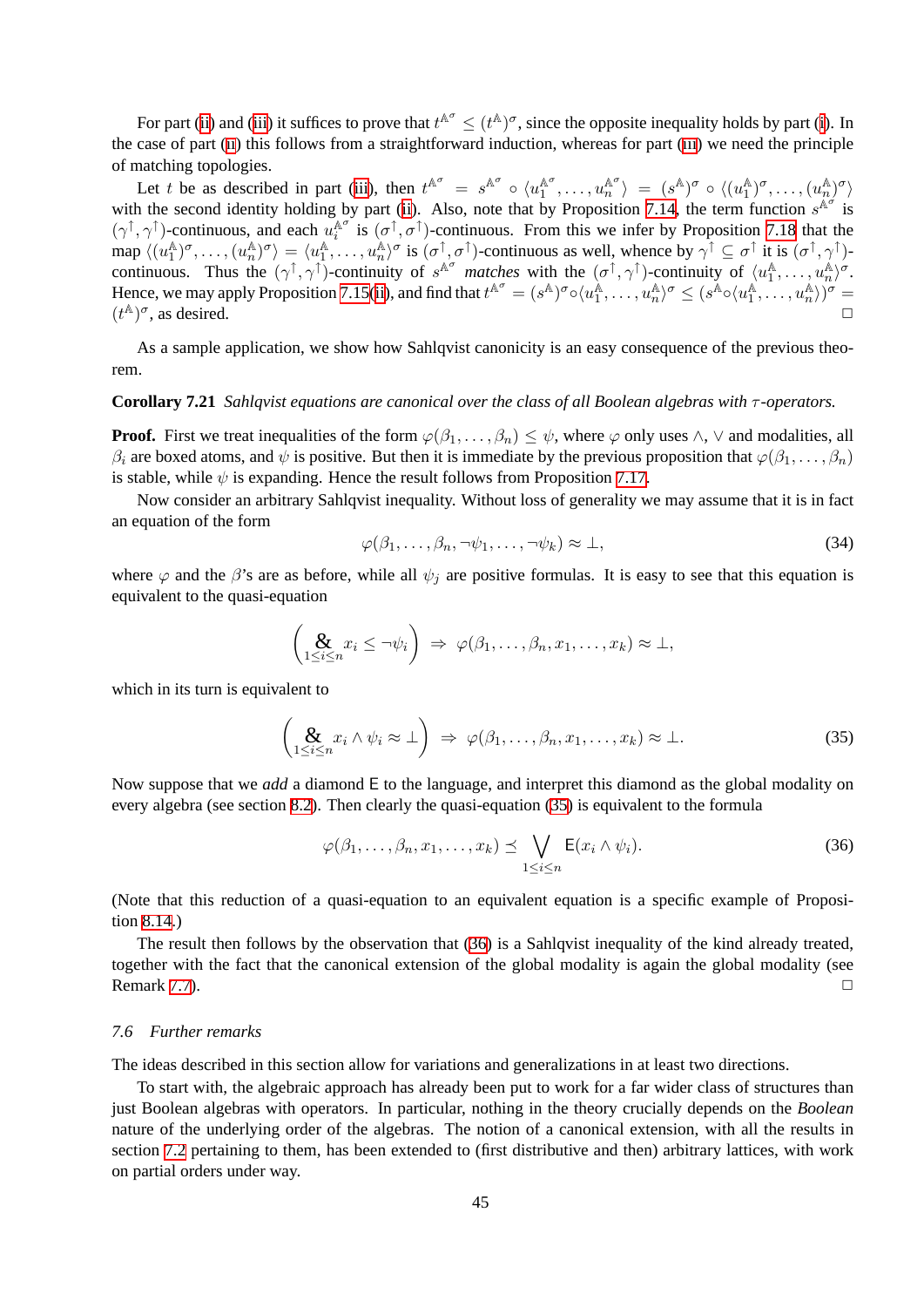<span id="page-45-0"></span>Furthermore, the restriction to monotone operations is not necessary either; *arbitrary* maps between lattices can be extended to maps between their canonical extensions. First suppose that we are dealing with a dense set X' in a topology  $\langle X, \rho \rangle$ , and let  $f : X' \to C$  be a map from X' to the carrier C of a complete lattice C. Then define

$$
f^{\sigma}(x) := \bigvee \{ \bigwedge f[U \cap X'] \mid x \in U \in \rho \},
$$
  

$$
f^{\pi}(x) := \bigwedge \{ \bigvee f[U \cap X'] \mid x \in U \in \rho \}.
$$
 (37)

In order to apply this definition for the canonical extension of a map  $f$  between two lattices  $\mathbb L$  and  $\mathbb M$ , note that (just like in the case for Boolean algebras, see Remark [7.12](#page-41-7)) the carrier L of  $\mathbb L$  forms a dense subset of the σ-topology over the carrier  $\mathbb{L}^{\sigma}$ . Also observe that  $f^{\sigma}$  and  $f^{\pi}$  are *extensions* of f because all elements of L are *isolated* points of f, and that for *monotone* f, [\(37](#page-45-0)) agrees with ([32\)](#page-38-4).

Finally, it is not just the definitions that translate to the more general setting of lattice expansions (that is, lattices with additional operations), the same holds for the theory. To mention just one example: one may prove that any equation  $s \approx t$  is canonical provided that all the primitive symbols (including the join operation  $\wedge$ ) occurring in s and t are interpreted as operators. Details can be found in for instance GEHRKE & HARDING [[28\]](#page-82-0).

The second generalization that we want to mention involves other ways of completing lattices and lattice expansions, such as the *MacNeille completion*, which generalizes Dedekind's construction of the reals from the rationals to arbitrary partial orders. For a characterization in the style of this section, one may start by proving that any lattice  $\mathbb L$  has a (modulo isomorphism) unique completion  $\mathbb L^{\mu}$ , its MacNeille completion, in which  $\mathbb L$  is both join- and meet dense. This way of extending lattices is obviously similar to that of the canonical extension, but a substantial difference is that the MacNeille completion agrees with the original lattices on *all* meets and joins, whereas the canonical extension only agrees on the *finite* ones.

In any case, it follows from join- and meet density, that any map between two lattices can be extended to a map between their MacNeille completions, in two ways. In the case of a *monotone* operation f between two lattices  $\mathbb L$  and  $\mathbb M$ , we define the lower extension  $\tilde f$  and the upper extension  $\tilde f$  by

$$
\check{f}(x) := \bigvee \{ f(a) \mid x \ge a \in L \}
$$

$$
\hat{f}(x) := \bigwedge \{ f(a) \mid x \le a \in L \}
$$

Clearly then, almost all questions concerning canonical extensions have an obvious counterpart for MacNeille completions. Generally speaking, MacNeille completions are less well-behaved than canonical extensions; for instances, unary operators (diamonds) are no longer smooth, and the variety of modal algebras is not closed under taking lower MacNeille completions. Probably for this reason, MONK [[85\]](#page-84-2) introduced the notion of the MacNeille completion of a BAO only for Boolean algebras with *complete* operators. On the other hand, in case the primitive operations are residuated (see Proposition [8.5\)](#page-46-0), the situation improves; for instance, GIVANT  $\&$ VENEMA [[36\]](#page-83-4) show that the validity of all Sahlqvist equations is preserved under taking MacNeille completions of *tense* algebras. As a final remark, there are interesting connections between the MacNeille completion and the canonical extension of a lattice expansion: for instance, GEHRKE, HARDING & VENEMA [\[29](#page-82-1)] prove that the canonical extension of lattice expansion A can be embedded in the MacNeille completion of some ultrapower of A. As a consequence, every variety of lattice expansions that is closed under taking MacNeille completions, is also canonical in the sense of canonical extensions.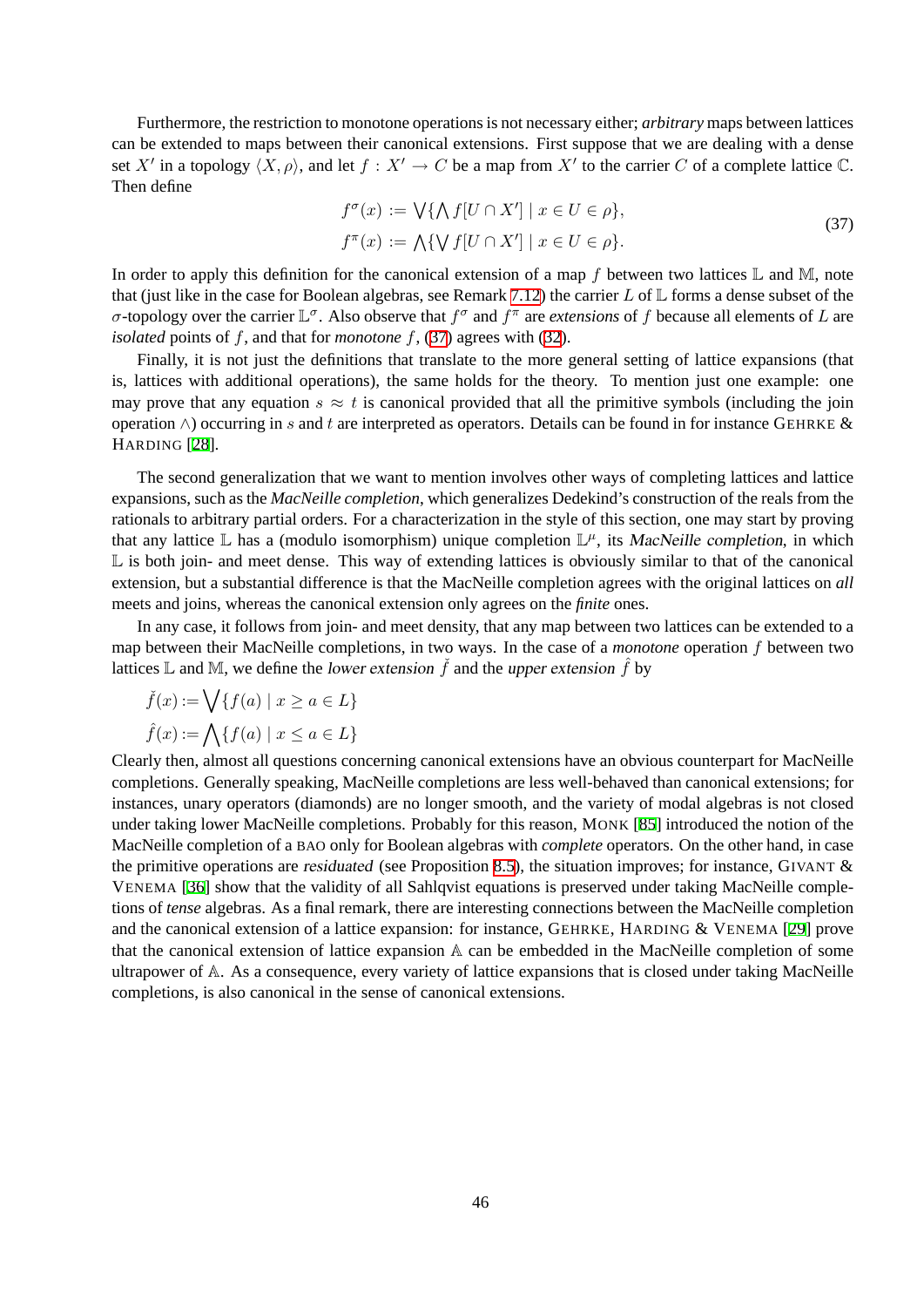## **8 Special algebraic topics**

In this final section on algebra we discuss the algebraic perspective on two further issues in modal logic.

#### <span id="page-46-3"></span>*8.1 Tense logic*

Our first example concerns *tense logic*; as its name already indicates, this branch of modal logic originates in the formal semantics of natural language, cf. Chapter **??** of HBML. J

**Definition 8.1** The modal similarity type  $\vartheta$  of tense logic is fixed by its two diamonds,  $\Diamond_F$  and  $\Diamond_P$ .

The letters  $\Diamond_F$  and  $\Diamond_P$  are mnemonic of future and **p**ast, respectively. This already indicates that the standard interpretation of this language is in frames representing a flow of time, such that  $\Diamond_F$  obtains the meaning 'sometime in the future', and dually  $\Diamond_P$  means 'sometime in the past'. Tense logic thus forms a rather simple example of *temporal* logic, cf. Chapter ?? of HBML. Here we abstract from the temporal interpretations of tense logics; what is then left is that in the intended frames for this language, the two diamonds of the language are interpreted along the two directions of a *single* binary relation.

**Definition 8.2** A  $\vartheta$ -frame  $\mathcal{S} = \langle S, R_F, R_P \rangle$  is called bidirectional if  $R_F$  and  $R_P$  are each other's converse.

This definition explains why a  $\vartheta$ -frame is often represented simply as the pair  $\langle S, R_F \rangle$ . Turning to logic, we define the following.

**Definition 8.3** A modal  $\vartheta$ -logic L is a tense logic if both formulas  $p \to \Box_F \Diamond_P p$  and  $p \to \Box_P \Diamond_F p$  are theorems of L; the minimal tense logic is denoted as  $\mathbf{K}_t$ . Algebraically, a tense algebra is a Boolean algebra expanded with monotone  $\vartheta$ -operations satisfying the corresponding equations  $x \prec \Box_F \Diamond_P x$  and  $x \prec \Box_P \Diamond_F x$ .

It is easy to see that  $\mathbb{S}^+$  is a tense algebra if and only if  $\mathbb S$  is a bidirectional frame. In the other direction, it is not a priori clear whether we can extract a useful frame from an arbitrary tense algebra: First we must show that tense algebras are Boolean algebras with operators. In fact, already JÓNSSON  $\&$  TARSKI [\[70](#page-84-0)] show something better.

<span id="page-46-2"></span>**Theorem 8.4** *Let*  $A = A = \langle A, \top, \bot, -, \wedge, \vee, \Diamond_F, \Diamond_P \rangle$  *be a tense algebra. Then* 

- <span id="page-46-1"></span>(i) the operations  $\Diamond_F$  and  $\Diamond_P$  are complete operators;
- (ii) the structure  $\mathbb{A}_{\bullet}$  is a bidirectional frame, and the algebra  $\mathbb{A}^{\sigma}$  is again a tense algebra.

**Proof.** For part [i](#page-46-1) of the Theorem, let  $a \in A$  be the least upper bound of some subset X of A. Then by monotonicity,  $\Diamond_F a$  is an upper bound of the set  $\Diamond_F[X]$ . Now suppose that b is also an upper bound of this set, that is,  $\Diamond_F x \leq b$  for all  $x \in X$ . From this it follows, for each  $x \in X$ , that  $x \leq \Box_P \Diamond_F x \leq \Box_P b$  (here we use monotonicity of  $\Box_P$ , which is easily proven). Thus we see that  $a \le \Box_P b$  by our assumption on a. But then by monotonicity of  $\Diamond_F$  we obtain that  $\Diamond_F a \leq \Diamond_F \Box_P b \leq b$ . This proves that  $\Diamond_F a$  is in fact the least upper bound of the set  $\Diamond_F[X]$ .

Concerning the second part of the theorem, that  $A^{\sigma}$  is a tense algebra is a special of the Sahlqvist Canonicity Theorem [6.14](#page-31-0); the bidirectionality of  $\mathbb{A}_{\bullet}$  is then immediate since  $\mathbb{A}^{\sigma} = (\mathbb{A}_{\bullet})$  $^+$ .  $\Box$ 

There is a lot more to say about the complete additivity of the diamonds in tense algebras. To start with, the definition of tense algebras can be reformulated using either of the algebraically more familiar notions of *conjugation* or *residuation*.

<span id="page-46-0"></span>**Proposition 8.5** *Let*  $A = \langle A, \top, \bot, -, \wedge, \vee, \Diamond_F, \Diamond_P \rangle$  *be a monotone*  $\vartheta$ -expanded Boolean algebra. Then the *following are equivalent:*

- (i) A *is a tense algebra,*
- (ii)  $\Diamond_F$  *and*  $\Diamond_P$  *are* conjugated *operations, that is, they satisfy the following:*

$$
\mathbb{A} \models \forall xy \, (x \land \Diamond_F y \approx \bot \Leftrightarrow y \land \Diamond_P x \approx \bot), \tag{38}
$$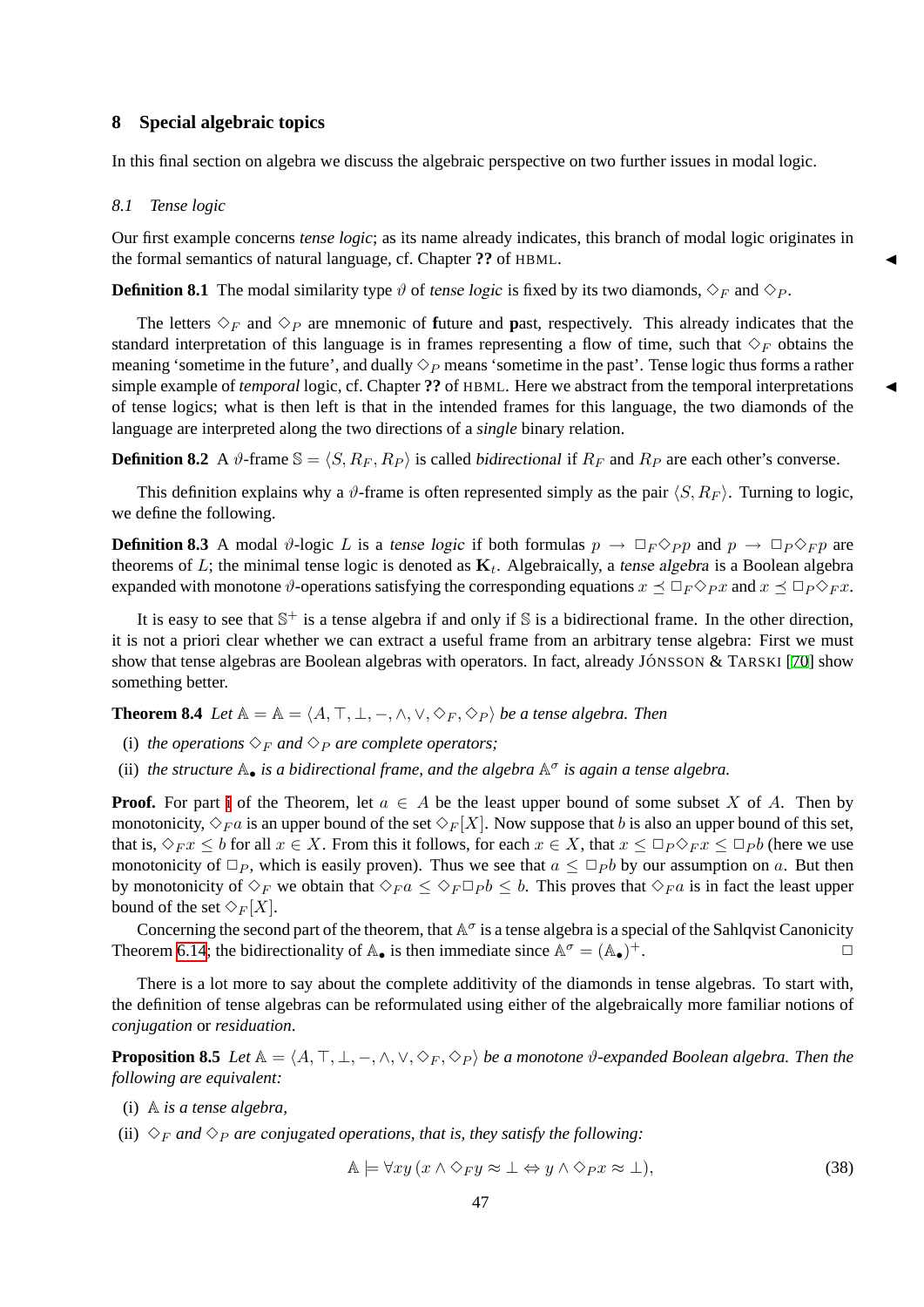(iii)  $\Diamond_F$  *and*  $\Box_P$  *form a residual pair, that is,* 

$$
\mathbb{A}\models \forall xy\ (\Diamond_F x \preceq y \Leftrightarrow x \preceq \Box_P y). \tag{39}
$$

This connection with residuation shows that from a general mathematical perspective, tense logic is not just *any* bimodal logic: It provides the modal logic manifestation of the fundamental category theoretic concept of *adjoint functors*. Theorem [8.4\(](#page-46-2)[i\)](#page-46-1) is thus a rather special case of the category theoretic fact that left adjoint functors preserve all (existing) colimits.

Another nice property of tense logic that should be mentioned here is that somehow, tense algebras are richer than ordinary Boolean algebras with operators. For instance, consider an atomic modal algebra A, and suppose that A satisfies some Sahlqvist equation  $\eta$ . Then it is *not* guaranteed that the atom structure  $A_{\bullet}$ (see Definition [5.2](#page-16-1)) satisfies the first-order correspondent  $c_n$  of  $\eta$ , not even if the diamond of A is completely additive. However, in case A is a tense algebra, it contains sufficient information to enforce this.

**Theorem 8.6** *Let* A *be an* atomic *tense algebra. Then for every Sahlqvist equation*  $\eta$ :  $A \models \eta$  *iff*  $A_+ \models c_n$  *iff*  $(A_{\bullet})^{+} \models \eta.$ 

**Proof.** Clearly, the equivalence of the last two statements follows from Sahlqvist correspondence theory. For the implication from right to left, it suffices to observe that A is a subalgebra of  $(A_{\bullet})^{+}$  because of the complete additivity of the operators. This follows from ([12\)](#page-16-2) in the proof of Proposition [5.3](#page-16-3).

The remaining implication is a special case of the preservation of Sahlqvist equations under taking (lower) MacNeille completions of tense algebras, see the end of section [7](#page-36-1) for some discussion, and GIVANT & VEN-EMA [\[36](#page-83-4)] for proofs.  $\square$ 

Finally, tense algebras play a role in other part of universal algebra as well. For instance, any lattice can be represented as the sublattice of a tense algebra that has the solution set of the equation  $x \approx \Box_P \Diamond_F x$ as its carrier. This idea basically goes back to BIRKHOFF [[12](#page-82-2)]; for more details, the reader is referred to HARDING [[56\]](#page-83-5).

Nevertheless, despite their rather special characteristics, just like all bimodal logics, tense logics can be *simulated* by monomodal ones; for details we refer to Chapter ?? of HBML.

#### <span id="page-47-1"></span>*8.2 Global modality & discriminator varieties*

Recent years have witnessed an increasing interest in formalisms that enhance the expressive power of standard modal languages, see for instance Chapter ?? of HBML. In such a pursuit, one naturally arrives at the global or universal modality E which has the global relation  $S \times S$  of a frame S as its (intended) accessibility relation, see GORANKO & PASSY [[48\]](#page-83-6). But also, a large number of standard logics come with an intended semantics in which the global relation interprets some more complex term of the language: as an example we mention the compound modality  $\Diamond_F \Diamond_P$  in the tense logic over any linear flow of time.

<span id="page-47-0"></span>**Definition 8.7** Algebraically, we define the global modality or unary discriminator over a Boolean algebra (with operators)  $\mathbb B$  as the function given by

$$
b \mapsto \begin{cases} \bot & \text{if } b = \bot, \\ \top & \text{if } b > \bot. \end{cases}
$$

The term  $\gamma(x)$  is called a global modality or unary discriminator term over an expanded Boolean algebra A if it is interpreted as the global modality on A.

This notion can be seen as the BAO manifestation of the well-known algebraic concept of a *discriminator*, see JIPSEN [[67\]](#page-84-3) for a first explicit discussion of the connections.

**Definition 8.8** We call a ternary term d a discriminator term over an algebra  $\mathbb{A}$  if it is interpreted as the discriminator function on A, that is, if  $d^{\mathbb{A}}(a, b, c) = a$  if  $a \neq b$ , and  $d^{\mathbb{A}}(a, b, c) = c$  if  $a = b$ . Any variety V generated by a class of algebras with a common discriminator term, is called a discriminator variety.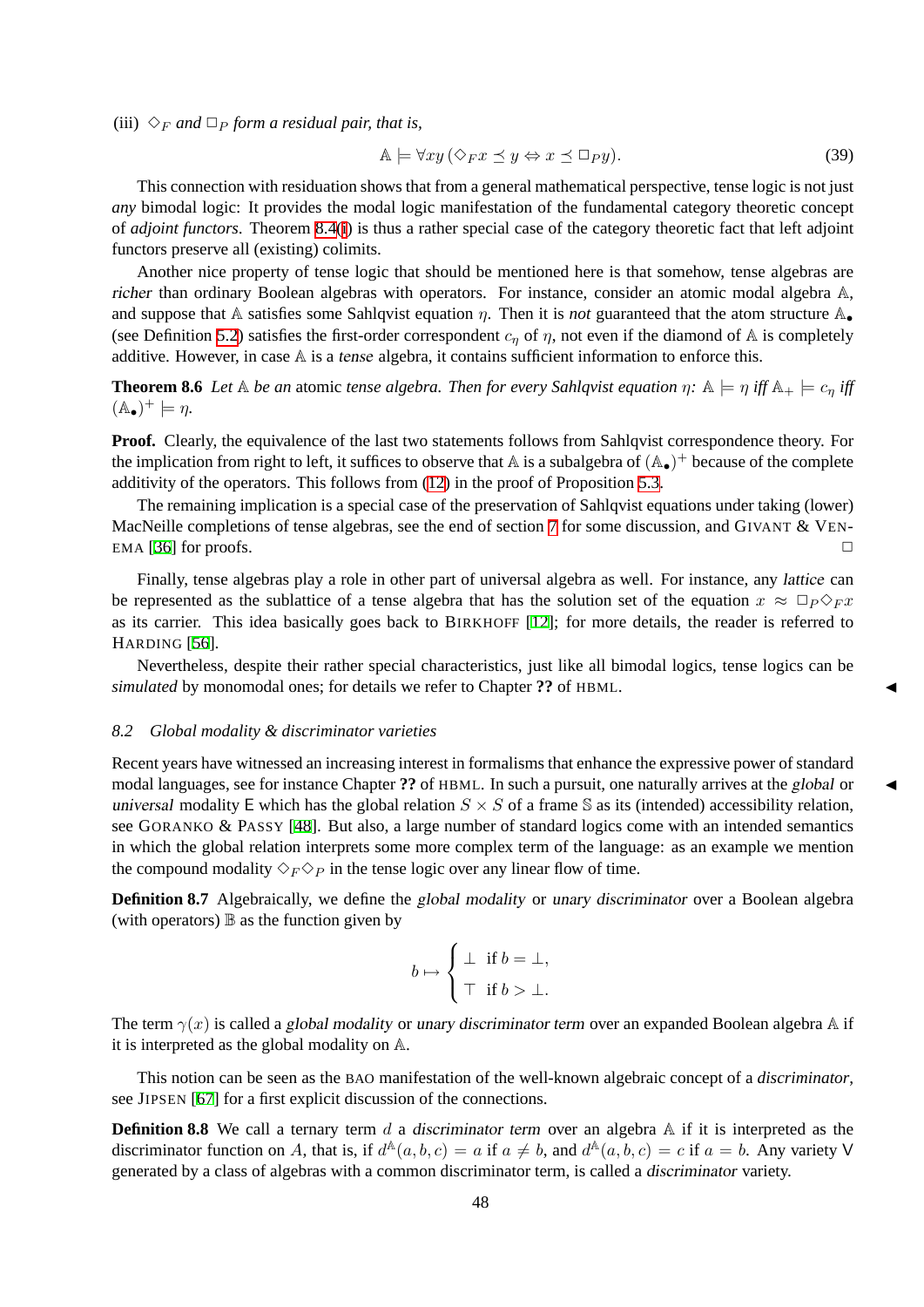**Proposition 8.9** *Let* A *be a* τ *-expanded Boolean algebra.*

- (i) *If*  $\gamma$  *is a global modality for* A, then the term  $(\gamma(\neg(x \leftrightarrow y)) \land x) \lor (\gamma(\neg(x \leftrightarrow y)) \land z)$  *is a discriminator term for* A*.*
- (ii) If  $d(x, y, z)$  *is a discriminator term for*  $\mathbb{A}$ *, then the term*  $\neg d(\bot, x, \top)$  *is a global modality for*  $\mathbb{A}$ *.*

Before going into further detail of the connection with the global modality, let us, for future reference, list some of the many nice properties that discriminator varieties have.

<span id="page-48-5"></span>**Theorem 8.10** *Let* K *be a class of algebras with a discriminator term* d*. Then*

- <span id="page-48-0"></span>(i) *all algebras in* K *are simple;*
- <span id="page-48-1"></span>(ii) Var(K) *is congruence-distributive and congruence-permutable;*
- <span id="page-48-3"></span>(iii) *all subdirectly irreducible algebras in* Var(K) *are simple, and vice versa;*
- <span id="page-48-2"></span>(iv) Var(K) *is* semi-simple*; that is, every algebra in* Var(K) *is a subdirect product of simple algebras.*
- (v) d *is a discriminator term for every simple algebra in* Var(K)*.*

**Proof.** For the first statement of the theorem, define the term  $s(x, y, u, v) := d(d(x, y, u), d(x, y, v), v)$ . It is easy to see that s is a so-called switching term for K; that is, for every  $\mathbb A$  in K, and for all  $a, b, c$  and  $d$  in  $\mathbb A$ :

$$
s^{\mathbb{A}}(a,b,c,d) = \begin{cases} c & \text{if } a = b, \\ d & \text{if } a \neq b. \end{cases}
$$

Now let  $\Theta \neq \Delta_A$  be a congruence of A; then there are two elements  $a \neq b$  with  $(a, b) \in \Theta$ . But then we find  $(c, d) = (s^{\mathbb{A}}(a, a, c, d), s^{\mathbb{A}}(a, b, c, d)) \in \Theta$  for every c and d in  $\Theta$ . In other words, such a  $\Theta$  must be the trivial congruence  $A \times A$ . But this clearly means that A is simple. Details of the proof of the second statement, which is similar to that of Theorem [4.2,](#page-11-0) are left to the reader.

For the third part of the theorem, it is not hard to verify that d is a discriminator term for  $SPu(K)$  as well, whence  $SPu(K)$  consists of simple algebras by part [\(i](#page-48-0)). So by definition of simplicity, we find that  $HSPu(K) = SPu(K)$ ; hence, all algebras in  $HSPu(K)$  are simple. However, by part [ii](#page-48-1) we may apply Jónsson's Lemma, which states that all s.i. members of  $Var(K)$  belong to  $HSPu(K)$ . Thus every s.i. algebra in  $Var(K)$  is simple.

Part ([iv](#page-48-2)) is immediate from part [\(iii](#page-48-3)) by Birkhoff's subdirect indecomposability theorem, while the final statement follows from the fact that every simple algebra belongs to  $SPu(K)$ , and thus shares the discriminator term of K.  $\Box$ 

In particular, since the notions of simplicity and subdirect irreducibility coincide in a discriminator variety, its subvarieties are completely determined by its simple members. Let us now see how these issues are axiomatized in normal modal logics.

<span id="page-48-4"></span>**Definition 8.11** A  $\tau$ -formula  $\gamma(x)$  is a global modality for a normal modal  $\tau$ -logic L if the formulas Γ

- $\nabla(x_1,\ldots,x_n) \to \gamma(x_i)$  for every  $\nabla \in \tau$ , and every  $i \in \{1,\ldots,n\}$ ;
- $x \to \gamma(x)$ ,  $\gamma(\gamma(x)) \to \gamma(x)$  and  $\gamma(\neg \gamma(\neg x)) \to x$ ;

are theorems of L.

That is, L defines a global modality iff there is a term  $\gamma(x)$  that satisfies the S5 axioms, plus the inclusion axiom  $\nabla^i x \to \gamma(x)$  for every induced diamond  $\nabla^i$ . It is not hard to derive that such an axiomatically defined global modality  $\gamma(x)$  also has  $\gamma(\neg \gamma(x)) \to \neg \gamma(x)$ , and  $\vdash_L \blacklozenge x \to \gamma(x)$  for all compound diamonds  $\blacklozenge$ .

The terminology of Definition [8.11](#page-48-4) is justified by the following Proposition, which is essentially taken from JIPSEN [\[67\]](#page-84-3).

<span id="page-48-6"></span>**Proposition 8.12** *Let* L *be a normal modal*  $\tau$ -logic, and  $\gamma(x)$  *a*  $\tau$ -formula. Then  $\gamma(x)$  is a global modality for L *if and only if*  $BAO<sub>\tau</sub>(L) = Var(K)$  *for some class* K *of algebras sharing*  $\gamma$  *as a global modality.*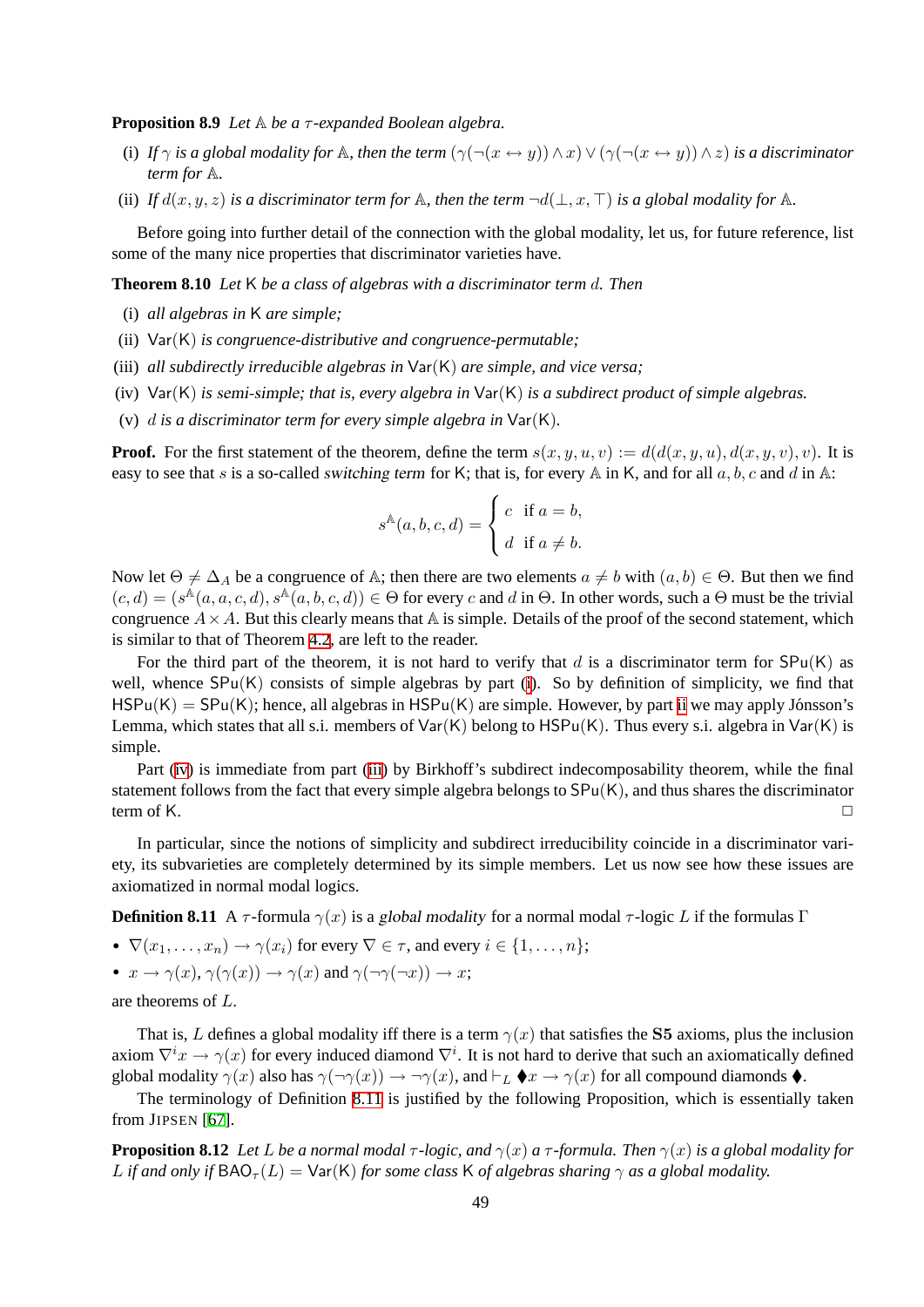**Proof.** The direction from right to left is immediate by the fact that any unary discriminator term satisfies all the formulas listed in Definition [8.11](#page-48-4).

For the other direction, by Theorem [4.11](#page-13-0) it suffices to show that  $\gamma$  is a unary discriminator term on subdirectly irreducible algebras in  $BAO<sub>\tau</sub>(L)$ . In order to prove this, suppose for contradiction that A has a radical element  $\rho$ , while  $\gamma^{\mathbb{A}}$  is not the global modality on A. That is, some  $a \in A$  satisfies  $a \neq \bot$  while  $\gamma^{\mathbb{A}}(a) \neq \top$ , whence  $-\gamma^{\mathbb{A}}(a) \neq \bot$ . Since  $\rho$  is radical in A there are compound diamonds  $\blacklozenge_1$  and  $\blacklozenge_2$  such that  $\rho \leq \blacklozenge_1 a$ and  $\rho \le \mathbf{\blacklozenge}_{2} - \gamma^{\mathbb{A}}(a)$ . However, from  $\rho \le \mathbf{\blacklozenge}_{1}a$  we obtain  $\rho \le \gamma^{\mathbb{A}}(a)$ , while from  $\rho \le \mathbf{\blacklozenge}_{2} - \gamma^{\mathbb{A}}(a)$  we may infer that  $\rho \le \gamma^{\mathbb{A}}(-\gamma^{\mathbb{A}}(a)) \le -\gamma^{\mathbb{A}}(a)$ . This contradicts the fact that  $\rho > \bot$ , and so we may conclude that  $\gamma$  is the global modality on  $A$ .

A very useful property of discriminators is that they allow the effective replacement of universal sentences with equations. In the case of BAOs, this works out as follows.

**Definition 8.13** Suppose that  $\gamma(x)$  is a global modality term for K. Inductively we define a function  $\lambda$  mapping quantifier-free formulas (in the first order language of BAOs) to  $\tau$ -terms:

$$
s \approx t \mapsto (s \wedge \neg t) \vee (\neg s \wedge t),
$$
  
\sim P \mapsto \neg \gamma(\lambda\_P),  
\nP \& Q \mapsto \lambda\_P \vee \lambda\_Q.

<span id="page-49-0"></span>**Theorem 8.14** *Let* K *be a class of Boolean algebras with* τ *-operators with a discriminator term* γ*. Then any*  $u$ niversal formula P is equivalent over K to the equation  $\lambda_{P'} \approx \bot$ , where P' is the quantifier-free part of P.

**Proof.** A straightforward induction shows that for any algebra A in K, any assignment  $\alpha$  on A and any quantifier-free formula  $P$  it holds that

$$
\mathbb{A}\models_{\alpha} P \text{ iff } \mathbb{A}\models_{\alpha} \lambda_P \approx \bot.
$$

From this, the statement of the theorem is immediate.  $\Box$ 

Working with discriminator classes has many advantages. For instances, if K is a discriminator class, then we may generate  $Var(K)$  from K just by taking products and subalgebras (that is, homomorphic images are not needed). The result in this generality is due to GIVANT [\[35](#page-83-7)].

**Theorem 8.15** *Let* K *be a class of Boolean algebras with a common global modality term*  $\gamma(x)$ *.* 

- (i) If  $Pu(K) \subseteq S(K)$ , then  $SP(K)$  is a variety and  $S(K)$  is the universal class of simple algebras in  $SP(K)$ .
- (ii) *If* K *is axiomatized by a set*  $\Phi$  *of universal formulas, then* SP(K) *is axiomatized by the set*  $\{\lambda_P \approx \bot \}$  $P \in \Phi$ , together with the set  $\Gamma$  of Definition [8.11](#page-48-4).

**Proof.** Assume that  $Pu(K) \subseteq S(K)$ , then it is easy to see that the class  $S(K)$  is closed under taking ultraproducts and subalgebras. It then follows by standard universal algebra, see [\[17](#page-82-3), Theorem 2.20], that S(K) is a universal class, that is, an elementary class axiomatized by universal formulas.

By assumption, the algebras in K have a common discriminator term, and, hence, we find, reasoning as in the proof of Theorem [8.10\(](#page-48-5)[iii](#page-48-3)), that  $SivVar(K) = SPu(K)$ , where  $SivVar(K)$  denotes the class of s.i. members in Var(K). Thus by the assumption we find that  $SirVar(K) = S(K)$  and therefore,  $S(K)$  is the class of simple algebras in  $\text{Var}(K)$ , since the notions of simplicity and subdirect irreducibility coincide. Finally then, by Birkhoff's and Jónsson's theorems, the variety  $\text{Var}(K)$  is the class of subdirect products of algebras in HSPu(K) =  $S(K)$ ; a straightforward calculation then will show that  $Var(K) = SP(K)$ .

Part two of the theorem is a straightforward consequence of Proposition [8.12](#page-48-6) and Theorem [8.14](#page-49-0). □

Finally, for more information on the global modality, the reader is referred to Chapter **??** of HBML.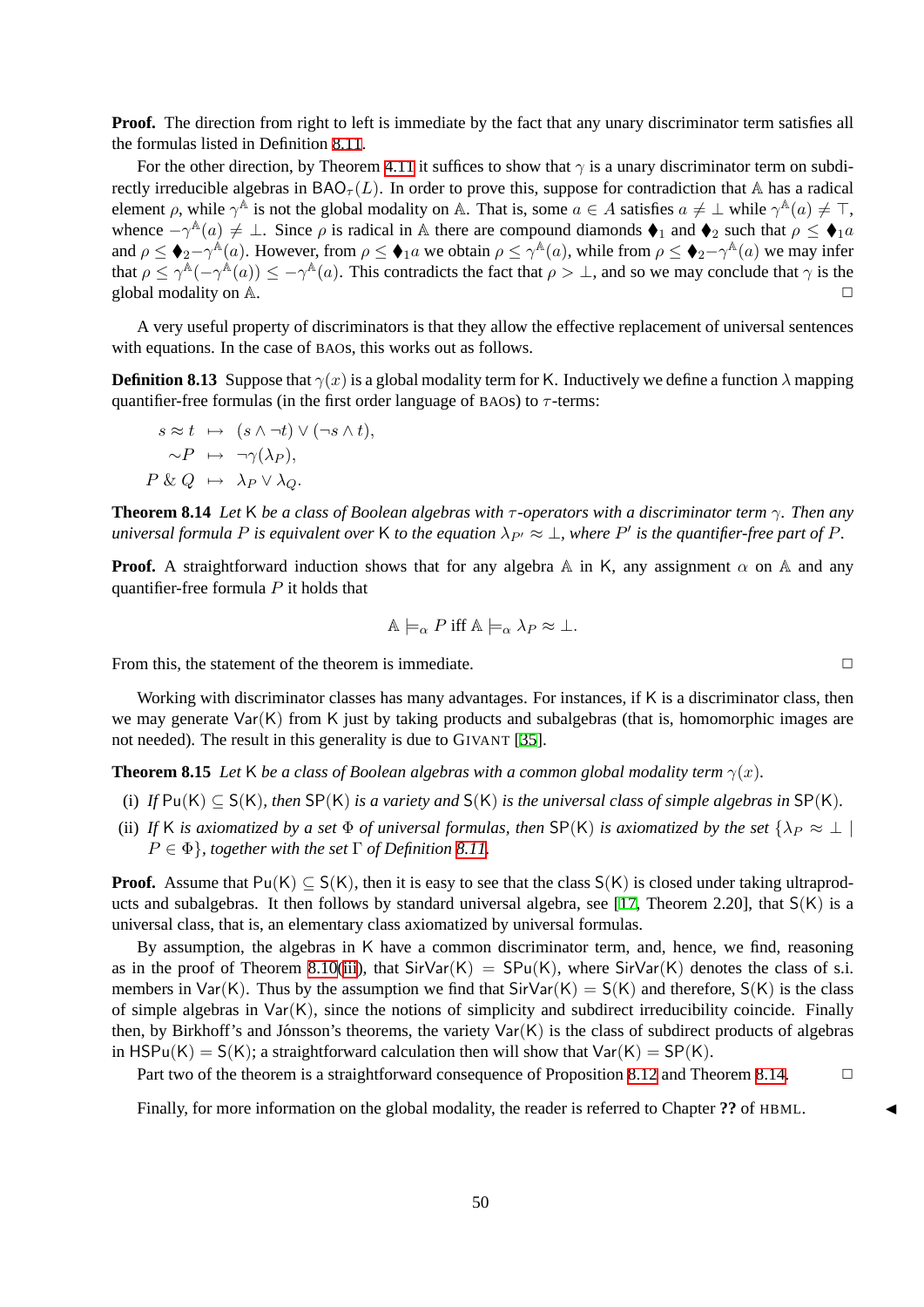## **9 Coalgebras: an introduction**

This section forms a brief introduction to the field of *Coalgebra*. While certain kinds of coalgebras had already been studied in the sixties, the field really took off after it was realized that coalgebra can be conceived as a general and uniform theory of dynamic systems, taken in a broad sense.

Many structures in mathematics and theoretical computer science can naturally be represented as coalgebras. Probably the first example was provided by ACZEL [[2](#page-82-4)], who models transition systems and non-wellfounded sets as coalgebras. On the basis of Aczel's work, BARWISE & MOSS [[11\]](#page-82-5) discuss a wide range of phenomena involving the notions of circularity and self-reference, with applications ranging from theoretical economics to the semantics of natural language. A second paradigmatic specimen of coalgebras in computer science is given by (deterministic) automata, see RUTTEN [\[96\]](#page-85-1). Further important examples include the representation of infinite data structures, and the formal modeling of objects and classes in object oriented programming, see REICHEL [[92\]](#page-85-2) or JACOBS [[61\]](#page-84-4). But for modal logicians, it will be Kripke frames and models that provide the prime examples of coalgebras; this link goes back to at least ABRAMSKY [\[1\]](#page-82-6). In fact, the model theory of modal logic is coalgebraic in nature, so modal logicians entering the field will have much the same experience as group theorists learning about universal algebra, in that they will recognize many familiar notions and results, lifted to a higher level of generality and abstraction.

For readers that want to learn more about coalgebras, the literature harbors some well written introductions and surveys (although at the time of writing there is no text book or monograph available). We refer the reader to JACOBS & RUTTEN [[65\]](#page-84-5) for a very accessible introduction, and to RUTTEN [[97](#page-85-3)] or GUMM [\[50](#page-83-8)] for comprehensive surveys. IHRINGER [\[60\]](#page-84-6) has an appendix on coalgebras by Gumm. For more details on the connection between coalgebra and modal logic, the reader may consult KURZ [\[75](#page-84-7)] or PATTINSON [\[90](#page-85-4)].

What then are coalgebras? The most concrete, state-based specimens, called systems, simply consist of a set S endowed with some kind of transition, formally modeled as some map  $\sigma$  from S to another set  $\Omega S$ . Here Ω is some functor constituting the *type* or *signature* of the coalgebra at stake. The transition map provides some kind of structure on S, but whereas *algebraic* operations are ways to *construct* complex objects out of simple ones, coalgebraic operations, going *out of* the carrier set, should be seen as ways to *unfold* or *observe* objects. This explains the central role of the notion of *behavior* in the theory of coalgebras.

More generally, given an endofunctor  $\Omega$  on some base category C, an  $\Omega$ -coalgebra is a pair  $\mathbb{C} = \langle C, \gamma \rangle$ , with C an arbitrary object in C, and  $\gamma$  a C-arrow from C to  $\Omega C$ . The full functorial power of  $\Omega$  comes in when we turn  $\Omega$ -coalgebras into a category Coalg( $\Omega$ ) by introducing morphisms: A homomorphism from  $\langle C, \gamma \rangle$  to  $\langle C', \gamma' \rangle$  is an arrow  $f : C \to C'$  such that  $\gamma' \circ f = (\Omega f) \circ \gamma$ . This set-up enables the canonical definition of two notions of equivalence between coalgebras, namely, bisimulation and behavioral equivalence. As we will see as well, the definitions make the concept of a coalgebra very similar to that of an algebra. However, if one makes this connection mathematically precise, it turns out that coalgebras over the base category C are *dual* to algebras over the *opposite* category C<sup>op</sup>. This explains not only the name 'coalgebra', but, as we will see, also many of the peculiarities of *universal coalgebra*, that is, the general coalgebraic theory of systems.

Given the nature of coalgebra as a very general model of state-based dynamics, there is a natural place for *modal logic* as a formalism for reasoning about behavior. It was MOSS [[11,](#page-82-5)[86](#page-84-8)] who realized that one may generalize the concept of modal logic from Kripke frames and models to coalgebras over arbitrary set functors. Over subsequent years, the development and study of modal languages for the specification of properties of coalgebras has been actively pursued and studied by various authors, including Jacobs [\[62](#page-84-9)[,64](#page-84-10)], Kurz [\[77](#page-84-11),[76\]](#page-84-12), PATTINSON [\[88](#page-85-5)[,89\]](#page-85-6), and RÖSSIGER [[95\]](#page-85-7). In fact, as we will see, the link between modal logics and coalgebra is so tight, that one may even claim that modal logic is the natural logic for coalgebras — just like equational logic is that for algebra.

We now turn to the technical development of the topic, starting with the definition of a *coalgebra*.

**Definition 9.1** Given an endofunctor  $\Omega$  on a category C, an  $\Omega$ -coalgebra is a pair  $\mathbb{A} = (A, \alpha)$ , where A is an object of C called the carrier of A, and  $\alpha$  :  $A \to \Omega A$  is an arrow in C, called the transition map of A. In case  $\Omega$ is an endofunctor on Set,  $\Omega$ -coalgebras may also be called  $\Omega$ -systems; a pointed  $\Omega$ -system is a triple  $\langle A, \alpha, \alpha \rangle$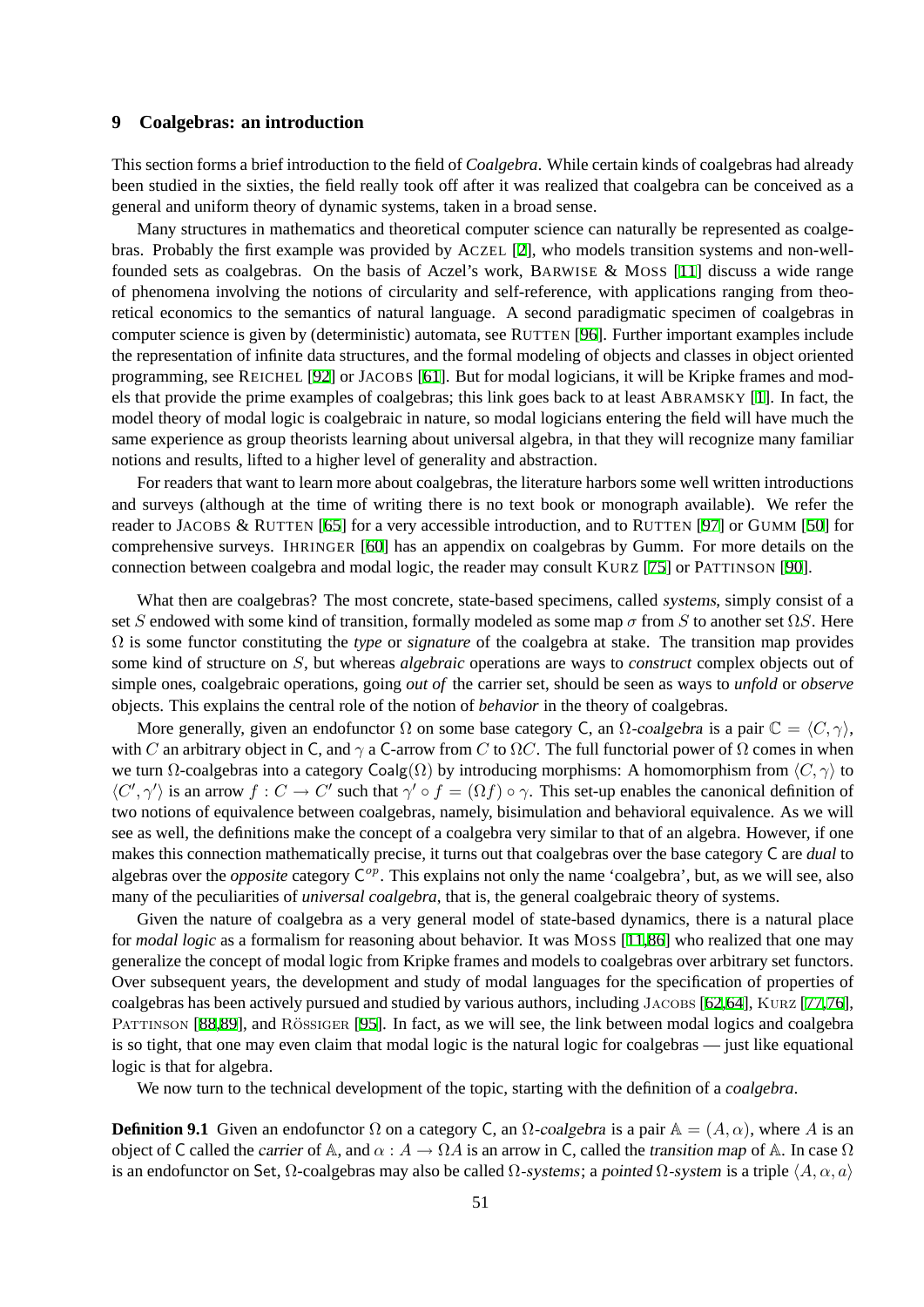such that  $\langle A, \alpha \rangle$  is an  $\Omega$ -system, and a is a state in A, that is, an element of A.

As we mentioned already, the action of the functor Ω on the *arrows* of the category C will be needed when we introduce, in Definition [9.9](#page-53-0) below, homomorphisms between  $\Omega$ -coalgebras. First we consider some examples of systems.

<span id="page-51-0"></span>**Example 9.2** Probably the simplest example of a system is that of an C-colored set, that is, a pair  $\langle S, \gamma : S \rightarrow \rangle$  $C$ . No matter where we start, this system can only display the color of the current state, and halt after doing so.

A slightly more interesting example is provided by a black box machine which may be prompted to display a value, or color, from  $C$ , and to move on to a next state. These states are internal to the machine, that is, invisible to an outside observer. Such a machine can abstractly be modeled as a coalgebra  $\mu : M \to C \times M$ , with  $\pi_0(\mu(s)) \in C$  denoting the current value of the machine, and  $\pi_1(\mu(s)) \in M$  representing the machine's next internal state. (Here  $\pi_0$  :  $C \times M \to C$  and  $\pi_1$  :  $C \times M \to M$  are the projection functions.)

<span id="page-51-1"></span>**Example 9.3** For our second example, we turn to automata theory. Recall that *deterministic automata* are usually modeled as quintuples  $A = \langle A, a_I, C, \delta, F \rangle$  such that A is the state space of the automaton A,  $a_I \in A$ is its initial state, C its alphabet,  $\delta: A \times C \to A$  its transition function and finally,  $F \subseteq A$  its collection of accepting states.

Now observe that we may represent F by its characteristic map  $\chi_F : A \to 2$  (with 2 denoting the set  $\{0, 1\}$ ) which maps  $a \in A$  to 1 if  $a \in F$ , and to 0 if  $a \notin F$ . Furthermore, we can and will view  $\delta$  as a map from  $A \to A^C$ , where  $A^C$  denotes the collection of maps from C to A. Thus we see that we may represent a deterministic automaton over the alphabet C as a pointed system over the functor  $S \mapsto 2 \times S^C$ .

<span id="page-51-2"></span>**Example 9.4** Our third example provides the crown witness when it comes to the connection between coalgebra and modal logics: We will now see that *frames* and *models* are in fact coalgebras in disguise. The crucial observation is here that a binary relation  $R \subseteq S \times S$  can be represented by the function  $R[\cdot] : S \to \mathcal{P}(S)$ mapping a point s to the collection  $R[s]$  of its successors. Thus frames for the basic modal similarity type correspond to coalgebras over the covariant power set functor  $P$ . (This functor maps a set  $S$  to its power set  $\mathcal{P}(S)$  and a function  $f : S \to S'$  to the image map  $\mathcal{P}f$  given by  $(\mathcal{P}f)(X) := f[X] = \{f(x) \mid x \in X\}$ .

Similarly, a ternary relation  $T \subseteq S^3$  can be modeled as the function  $T[\cdot] : S \to \mathcal{P}(S^2)$  given by  $T[s] =$  $\{(t_1, t_2) \in S^2 \mid Tst_1t_2\}$ . Thus for any modal similarity type  $\tau$ , we can represent  $\tau$ -frames as coalgebras for the functor  $S \mapsto \prod_{\nabla \in \tau} \mathcal{P}(S^{ar(\nabla)})$ . Also note that *image finite frames*, that is, frames in which  $R[s]$  is a finite set for all points s, correspond to coalgebras over the finitary power set functor  $\mathcal{P}_{\omega}$ .

Concerning models, in this section we let Prop denote the set of propositional variables. It is easy to see that a valuation V : Prop  $\rightarrow \mathcal{P}(S)$  on a frame  $\mathbb{S} = \langle S, R \rangle$  could equivalently have been defined as a  $\mathcal{P}(\mathsf{Prop})$ -coloring of S, that is, as the map sending a state s to the collection  $V^{-1}[s] = \{p \in \mathsf{Prop} \mid s \in V(p)\}$ of proposition letters holding at s. Thus models for the basic modal similarity type can be identified with coalgebras of the functor  $\Omega$  given by  $X \mapsto \mathcal{P}(\mathsf{Prop}) \times \mathcal{P}(X)$ .

<span id="page-51-3"></span>**Example 9.5** For our last example, let  $\tilde{P}$  denote the *contravariant* power set functor. This functor agrees with the covariant power set functor on objects, while on arrows  $\overrightarrow{p}$  takes *inverse* images. That is, for  $f : A \to A'$ , the function  $\tilde{\mathcal{P}}f: \mathcal{P}A' \to \mathcal{P}A$  is given by  $(\tilde{\mathcal{P}}f)(X') := f^{-1}[X'] (= \{x \in A \mid f(x) \in X'\})$ . Note that  $\tilde{\mathcal{P}}$  is not a functor from Set to Set, and thus does not produce coalgebras. Its composition with itself, however, *is* an endofunctor on Set, so that we may consider  $\tilde{\mathcal{P}} \circ \tilde{\mathcal{P}}$ -coalgebras. Because the transition function  $\sigma$  of such a coalgebra  $\langle S, \sigma \rangle$  is a function  $\sigma : S \to \mathcal{PP}S$ , the structure  $\langle S, \sigma \rangle$  may also be seen as a *neighborhood frame*.

Some variants of the functor  $\tilde{\mathcal{P}} \circ \tilde{\mathcal{P}}$  are of interest as well — we discuss the examples  $\mathcal{U}_{\tilde{\mathcal{P}}}$  and  $\mathcal{F}_{\tilde{\mathcal{P}}}$ . Recall that  $\tilde{\mathcal{P}} \circ \tilde{\mathcal{P}}(S) = \mathcal{PP}(S)$  is the set of *all* collections of subsets of S.  $\mathcal{U}_{\tilde{\mathcal{P}}}(S)$  denotes the set of all *upward closed* collections of subsets of S, while  $\mathcal{F}_{\phi}(S)$  denotes the set of all *filters* of S. On arrows, these functors coincide with  $\check{\mathcal{P}} \circ \check{\mathcal{P}}$ ; more precisely, for  $f : S \to S'$ , we set  $\mathcal{U}_{\check{\mathcal{P}}} f$  and  $\mathcal{F}_{\check{\mathcal{P}}} f$  as the restrictions of  $(\check{\mathcal{P}} \circ \check{\mathcal{P}}) f$  to  $\mathcal{U}_{\breve{\mathcal{D}}} S$  and  $\mathcal{F}_{\breve{\mathcal{D}}} S$ , respectively.

It is not hard to show that  $\mathcal{U}_{\phi}$  and  $\mathcal{F}_{\phi}$  are indeed functors Set  $\rightarrow$  Set. The reader may in fact be fa-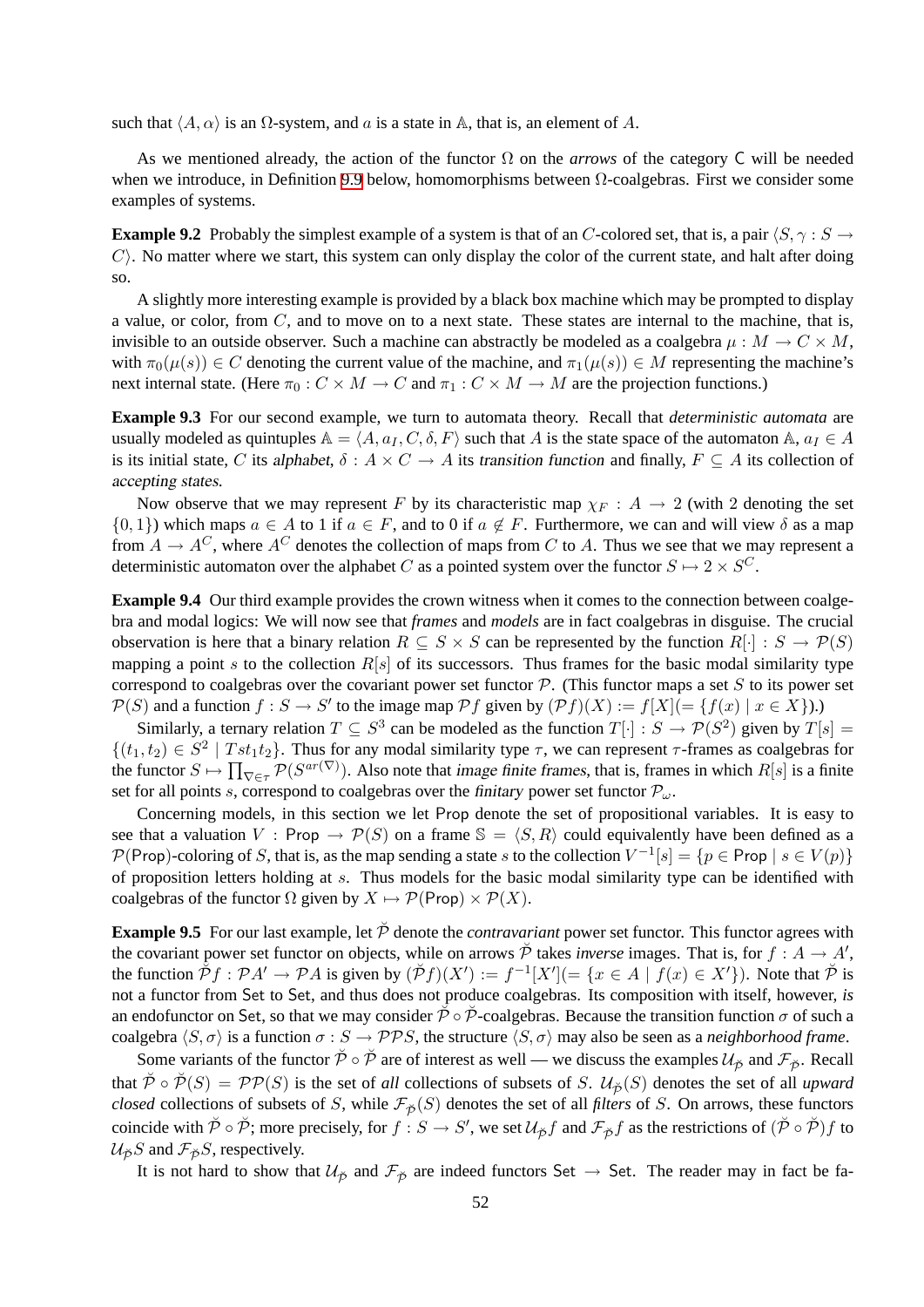miliar with (some) coalgebras for these functors. The  $\mathcal{U}_{\phi}$ -coalgebras correspond exactly to the *monotonic neighborhood frames*, as can easily be verified. Prime examples of  $\mathcal{F}_{\phi}$ -coalgebras are the topological spaces. To see this, represent the topology  $\sigma$  on the set S by the function mapping a point  $s \in S$  to the collection  ${U \in \sigma \mid s \in U}$  of its neighborhoods.

**Example 9.6** For each set functor  $\Omega$ , the empty set  $\varnothing$ , with the unique map from  $\varnothing$  to  $\Omega\varnothing$ , provides an Ω-coalgebra.

The functors mentioned in the Examples [9.2](#page-51-0), [9.3](#page-51-1) and [9.4](#page-51-2), are examples of so-called *Kripke polynomial functors* which share some pleasant properties as we will see further on.

**Definition 9.7** The collection of polynomial functors is inductively defined as follows:

<span id="page-52-0"></span>
$$
K ::= \mathcal{I} | C | K_0 + K_1 | K_0 \times K_1 | K^D.
$$
 (40)

Here I denotes the identity functor on the category Set; C the constant functor  $X \mapsto C$ ;  $K_0 + K_1$  the coproduct functor  $X \mapsto K_0(X) + K_1(X)$ ;  $K_0 \times K_1$  the product functor; and  $K^D$  denotes the exponent functor  $X \mapsto K(X)^D$ .

Similarly, the collection of Kripke polynomial functors is given by

$$
K ::= \mathcal{I} | C | K_0 + K_1 | K_0 \times K_1 | K^D | \mathcal{P} K,
$$
\n(41)

where  $\mathcal{P}K$  is the composition of K with the power set functor  $\mathcal{P}$ . Replacing  $\mathcal{P}$  with the finite power set functor  $\mathcal{P}_{\omega}$ , and demanding the exponent D in  $K^D$  to be finite, we obtain the collection of finitary Kripke polynomial functors.

In each of these cases, the set  $InqK$  of ingredient functors of a (Kripke) polynomial functor K is defined by an obvious induction, with clauses  $Ing(\mathcal{I}) := \{\mathcal{I}\}\$ ,  $Ing(\mathcal{P}K) := \{\mathcal{P}K\} \cup Ing(K)$ , etc.

With the notation of this definition, Example [9.2](#page-51-0) provides examples of coalgebras for the functors C and  $\mathcal{I} \times C$ . Deterministic automata over the alphabet C are  $2 \times \mathcal{I}^C$ -coalgebras. Kripke frames are P*I*-coalgebras, and Kripke models are coalgebras for the functor  $\mathcal{P}$ Prop  $\times \mathcal{PI}$ . (Note that in the format ([41\)](#page-52-0), the power set functor as such is not a Kripke polynomial functor: It has to be represented as the functor  $\mathcal{PI}$ . In the sequel, we will keep working with Kripke frames as  $P$ -coalgebras, unless explicitly mentioned otherwise.)

After Set, the base category for coalgebras that carries most interest to modal logicians, is probably that of *Stone spaces*.

<span id="page-52-1"></span>**Example 9.8** Recall from Remark [5.21](#page-21-0) that a Stone space is pair  $\mathbb{S} = (S, \sigma)$  such that  $\sigma$  is a compact Hausdorff space with a basis of clopens. Let Stone denote the category with Stone spaces as objects, and continuous maps as arrows. We will show that *descriptive general frames* can be viewed as Stone-coalgebras for the socalled Vietoris functor  $V$  — for details on this observation, which is due to ABRAMSKY [[1](#page-82-6)], see KUPKE, KURZ & VENEMA [\[74](#page-84-13)].

This functor, which forms the topological counterpart of the power set functor, is defined as follows. Given a topological space  $\mathcal{S} = \langle S, \sigma \rangle$ , let  $K(\mathcal{S})$  denote the collection of closed subsets of S, and let  $\ni \subseteq K(\mathcal{S}) \times S$ denote the converse membership relation. Then (in accordance with our earlier notation), we define, for any subset  $U \subseteq S$ , the sets  $\langle \exists \rangle U = \{F \in K(\mathbb{S}) \mid F \cap U \neq \emptyset\}$  and  $[\exists U = \{F \in K(\mathbb{S}) \mid F \subseteq U\}$ . The topology on  $K(\mathbb{S})$ , generated by taking the collection  $\{\{\ni\}U, [\ni]U \mid U \in \sigma\}$  as a subbasis, is called the Vietoris topology of  $\sigma$ , and the resulting space, the Vietoris space  $\mathcal{V}(\mathbb{S})$  associated with  $\mathbb{S}$ .

The Vietoris construction preserves several properties of topological spaces; in particular, if  $\mathbb S$  is a Stone space, then so is  $V(\mathbb{S})$ . Also, we may extend it to a functor, by defining, for a continuous map  $f : \mathbb{S} \to \mathbb{S}'$ , the function  $\mathcal{V}f$  as the image map given by  $(\mathcal{V}f)(X) := f[X]$ . Here we omit the proof that  $\mathcal{V}f$  is indeed an arrow in the category Stone, i.e., that it is a *continuous* map from  $V(\mathbb{S})$  to  $V(\mathbb{S}^{\prime})$ .

Now let  $\mathbb{G} = \langle G, R, A \rangle$  be a descriptive general frame (cf. Definition [5.25\)](#page-21-1), with associated Stone space  $\sigma_A$ . Recall from Remark [5.26](#page-21-2) that the map  $R[\cdot]$  mapping a point in G to the collection of its successors, is a function from G to  $K(\langle G, \sigma_A \rangle)$ . It is not too hard to prove that this is in fact a *continuous* map from  $\langle G, \sigma_A \rangle$ to its Vietoris space. Thus we may represent G as the Stone coalgebra  $\langle \langle G, \sigma_A \rangle, R[\cdot] \rangle$ .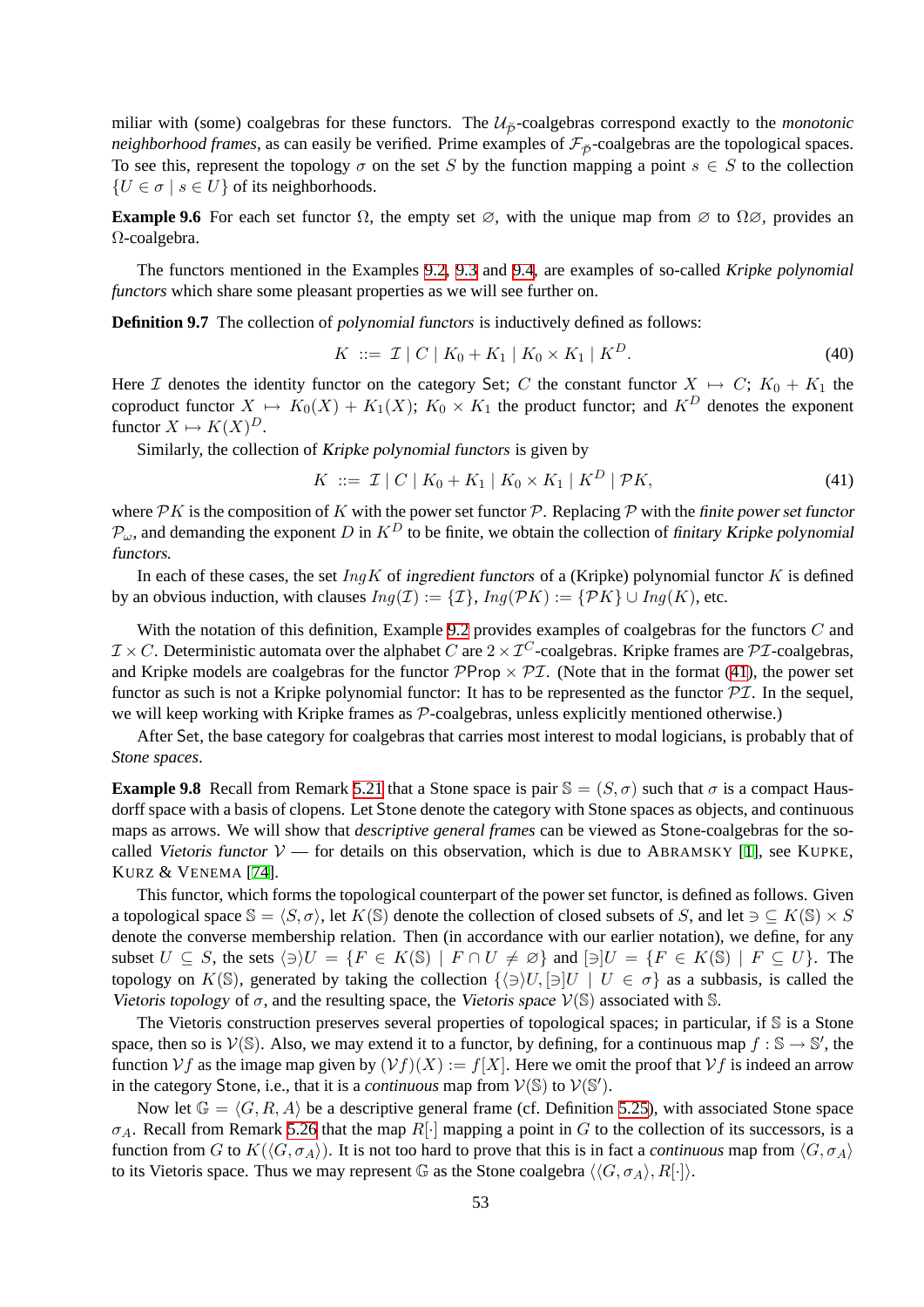Obviously, coalgebras are not studied in isolation; the following definition provides a natural notion of a map between coalgebras that preserves the transition structure.

<span id="page-53-0"></span>**Definition 9.9** Let  $\mathbb{A} = \langle A, \alpha \rangle$  and  $\mathbb{A}' = \langle A', \alpha' \rangle$  be two coalgebras for the functor  $\Omega : \mathbb{C} \to \mathbb{C}$ . Then a homomorphism from  $\mathbb A$  to  $\mathbb A'$  is an arrow  $f : A \to A'$  for which the following diagram commutes:



<span id="page-53-1"></span>**Example 9.10** The homomorphisms for P-coalgebras coincide with the bounded morphisms between Kripke frames. To see this, let  $\mathbb{S} = \langle S, R \rangle$  and  $\mathbb{S}' = \langle S', R' \rangle$  be two frames (for the basic modal similarity type), and consider their respective coalgebraic representations  $\langle S, \sigma \rangle$  and  $\langle S', \sigma' \rangle$ , as in Example [9.4](#page-51-2).

Now consider a map  $f : S \to S'$ . It is straightforward to show that

f satisfies the forth condition iff  $(\mathcal{P}f) \circ \sigma(s) \subseteq \sigma' \circ f(s)$  for all  $s \in S$ ,

f satisfies the back condition iff  $(\mathcal{P}f) \circ \sigma(s) \supseteq \sigma' \circ f(s)$  for all  $s \in S$ .

This shows that f is a bounded morphism from  $S$  to  $S'$  if and only if it is a coalgebra homomorphism from  $\langle S, \sigma \rangle$  to  $\langle S', \sigma' \rangle$ , and provides perhaps the most convincing argument that the notion of a bounded morphism is a natural one.

**Example 9.11** Let X and X' be two topological spaces, represented as coalgebras  $X = \langle X, \xi \rangle$  and  $X' = \langle X, \xi \rangle$  $\langle X', \xi' \rangle$  for the filter functor  $\mathcal{F}_{\phi}$  of Example [9.5.](#page-51-3) We leave it for the reader to check that a map  $f : S \to S'$  is an  $\mathcal{F}_{\vec{p}}$ -coalgebra homomorphism iff f is continuous and open (i.e., not only do we require  $f^{-1}[U']$  to be open in  $X$  if U' is open in  $X'$ , but also  $f[U]$  must be open in  $X'$  for all  $X$ -open U).

Likewise, one can prove that the coalgebraic notion of a homomorphism between monotone neighborhood frames, represented as coalgebras for the functor  $\mathcal{U}_{\phi}$ , corresponds to that of a bounded morphism for these structures as defined in section [2](#page-3-0).

It is easy to check that the collection of coalgebra homomorphisms contains all identity arrows and is closed under arrow composition. Hence, the  $\Omega$ -coalgebras with their homomorphisms form a category.

**Definition 9.12** For any functor  $\Omega : \mathsf{C} \to \mathsf{C}$ , we let Coalg( $\Omega$ ) denote the category with  $\Omega$ -coalgebras as objects and the corresponding homomorphisms as arrows. The category C is called the base category of  $Coalg(\Omega)$ .

The reader will already be familiar with a number of (isomorphic copies of) these categories. For instance, Example [9.10](#page-53-1) shows in fact that the category Fr (of frames with bounded morphisms) is *isomorphic* to the category  $Coalg(\mathcal{P})$  of  $\mathcal{P}$ -coalgebras. Likewise, elaborating Example [9.8](#page-52-1), one can prove that the category DGF (of descriptive general frames with continuous bounded morphisms, see Definition [5.27\)](#page-22-0) is isomorphic to the category of Stone coalgebras for the Vietoris functor. Of course, it is these isomorphisms that justify our classification of modal structures as coalgebras, not so much the simple fact that the objects in isolation can be presented in coalgebraic format.

**Remark 9.13** Recall that an *algebra* over a signature  $\Omega$  is a set A with an  $\Omega$ -indexed collection  $\{f^{\mathbb{A}}\}$  $A^{ar(f)} \to A$  of operations. These operations may be combined into a single map  $\alpha : \sum_{f \in \Omega} A^{ar(f)} \to A$ , where  $\sum_{f \in \Omega} A^{ar(f)}$  denotes the *coproduct* (or sum, or disjoint union) of the sets  $\{A^{ar(f)} \mid f \in \Omega\}$ . It is not hard to verify that a map  $g : A \to A'$  is an algebraic homomorphism between the algebras  $A = \langle A, \alpha \rangle$  and  $A' = \langle A', \alpha' \rangle$  iff the following diagram commutes:

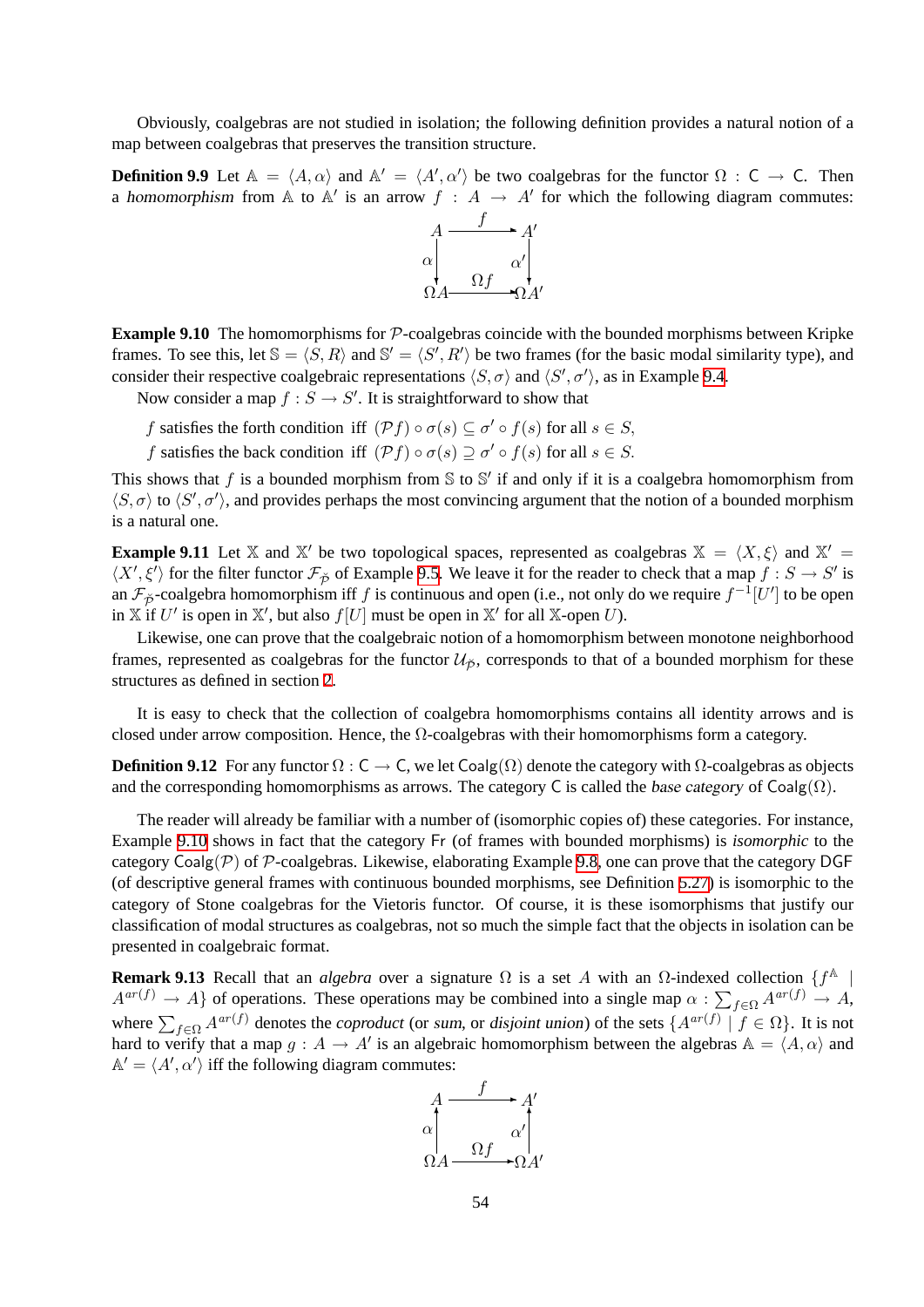where we now view the signature  $\Omega$  as the polynomial set *functor*  $\sum_{f \in \Omega} \mathcal{I}^{ar(f)}$ . That is,  $\Omega$  operates as well on functions between sets. This naturally suggests the following generalization.

Given an endofunctor  $\Omega$  on a category C, an  $\Omega$ -algebra is a pair  $\mathbb{A} = \langle A, \alpha \rangle$  where  $\alpha : \Omega A \to A$  is an arrow in C. A homomorphism from an  $\Omega$ -algebra A to an  $\Omega$ -algebra A' is an arrow  $f : A \to A'$  such that  $f \circ \alpha = \alpha' \circ (\Omega f)$ . The induced category is denoted as Alg( $\Omega$ ).

Now the obvious similarities between the notions of algebra and coalgebra can be made very precise. The basic observation, which also explains the name 'coalgebra', is that a coalgebra  $\mathbb{C} = \langle C, \gamma : C \to \Omega C \rangle$  over a base category C can also be seen as an algebra in the *opposite* category  $C^{op}$  — we will come back to this issue in section [15.](#page-75-0) Note however, that universal coalgebra, dealing with arbitrary set functors, is more general than (what is usually called) universal algebra, which involves only polynomial functors.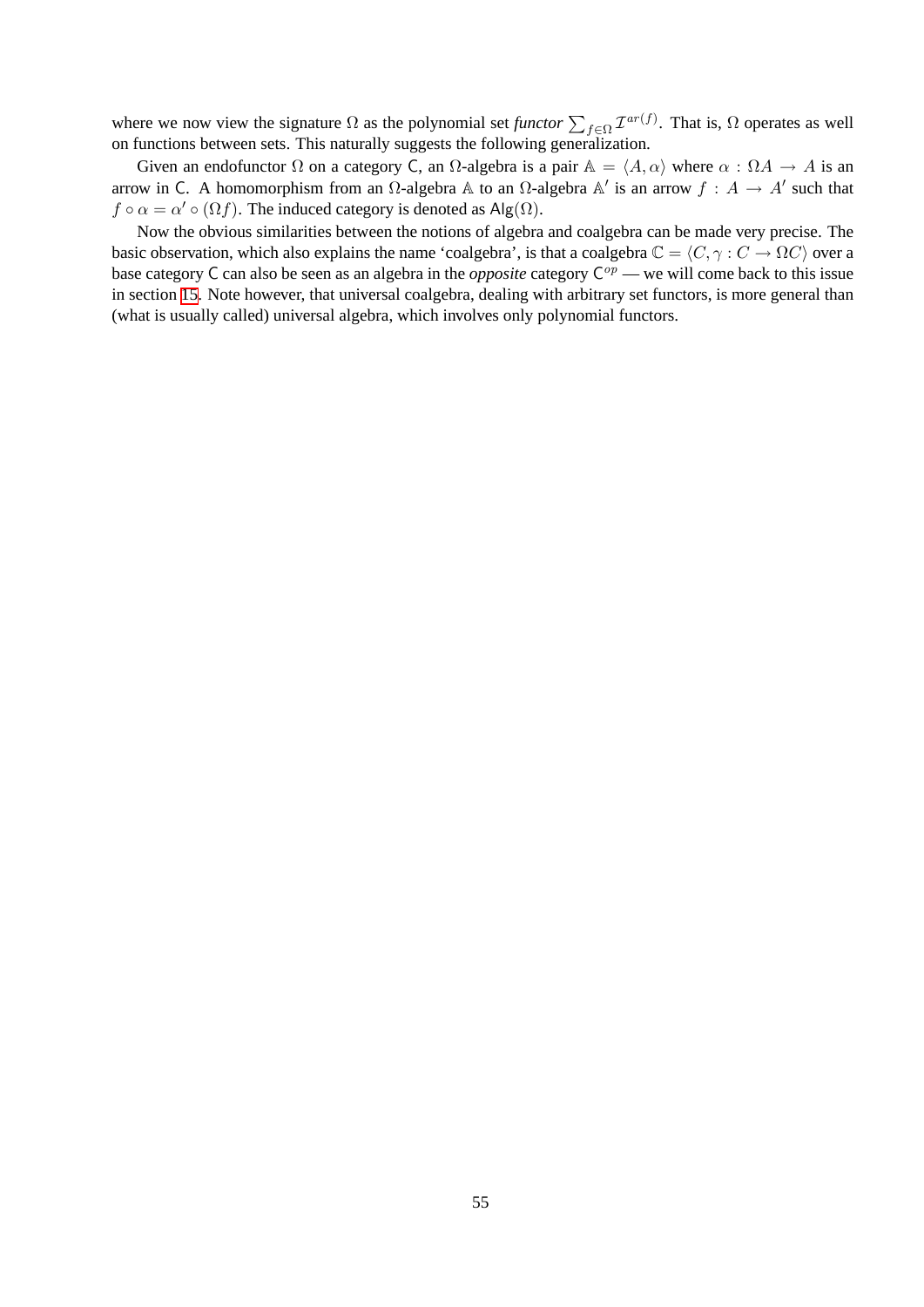## **10 Final coalgebras**

**Definition 10.1** A functor  $\Omega : \mathsf{C} \to \mathsf{C}$  is said to admit a final or terminal coalgebra if the category Coalg( $\Omega$ ) has a final object, that is, a coalgebra  $\mathbb Z$  such that from every coalgebra A in Coalg( $\Omega$ ) there is a unique homomorphism  $!_A : A \rightarrow \mathbb{Z}$ .

Functors admitting a final coalgebra are of special interest. In the case of state-based coalgebras, one reason for this is that final coalgebras often provide an intuitive encoding of the notion of *behavior*. And in fact, many interesting and well-known mathematical objects can be naturally associated with the final coalgebra of some functor.

<span id="page-55-0"></span>**Example 10.2** Consider a black box machine  $M = \langle M, \mu \rangle$  as in Example [9.2.](#page-51-0) Starting from, say, state  $x_0$ , the machine makes a transition  $\mu(x_0) = (c_0, x_1)$  and continues with  $\mu(x_1) = (c_1, x_2)$ ,  $\mu(x_2) = (c_2, x_3)$ , etc. Since the states  $x_0, x_1, \ldots$  are internal to the machine, the only observable part of this dynamics is the infinite sequence or stream  $beh(x_0) = (c_0, c_1, c_2, \ldots) \in C^{\omega}$  of values in the data set C.

The collection  $C^{\omega}$  of all infinite words over C forms itself a system for the functor  $C \times \mathcal{I}$ . Simply endow the set  $C^{\omega}$  with the transition structure  $\gamma$  splitting an infinite stream  $u = c_0c_1c_2 \dots$  into its head  $h(u) = c_0$  and its tail  $t(u) = c_1c_2c_3...$  Putting  $\gamma(u) = (h(u), t(u))$ , one easily proves that the behavior map  $x \mapsto beh(x)$ is the unique homomorphism from M to this coalgebra  $\langle C^{\omega}, \gamma \rangle$ . This shows that  $\langle C^{\omega}, \gamma \rangle$  is the final object in the category  $Coalg(C \times \mathcal{I}).$ 

<span id="page-55-1"></span>**Example 10.3** For a second example, consider again the coalgebraic representation of a deterministic automaton over the alphabet C as a  $2 \times \mathcal{I}^C$ -coalgebra. Now we will see that the collection  $\mathcal{P}(C^*)$  of all *languages* over C provides (the carrier of) the final coalgebra. We can turn this set  $\mathcal{P}(C^*)$  into a coalgebra by imposing on it the following transition function  $\lambda : \mathcal{P}(C^*) \to 2 \times \mathcal{P}(C^*)^C$ . Writing  $\lambda(L) = (\lambda_0(L), \lambda_1(L))$ , we define  $\lambda_0(L) := 1$  iff the empty string belongs to L, and  $\lambda_1(L)(c) := \{w \in C^* \mid cw \in L\}$ . (The latter set is sometimes called the  $c$ -derivative of  $L$ .)

We leave it for the reader to verify that with this definition, the structure  $\langle \mathcal{P}(C^*), \lambda \rangle$  forms the final object in Coalg $(2 \times \mathcal{I}^C)$ . Given a  $2 \times \mathcal{I}^C$ -coalgebra A, the unique homomorphism  $!_A : A \to \langle \mathcal{P}(C^*), \lambda \rangle$  maps a state  $a \in A$  to the language that is accepted by the automaton that we obtain by taking a as initial state of A.

**Example 10.4** An interesting example in modal logic is provided by the final coalgebra for the Vietoris functor  $V$  of Example [9.8.](#page-52-1) The existence of a final  $V$ -coalgebra is in fact an immediate consequence of the isomorphism Coalg(V)  $\cong$  DGF, and the duality between DGF and MA (the category of modal algebras with homomorphisms). MA has an initial object (namely, the Lindenbaum-Tarski algebra generated by the empty set of variables, or, equivalently, the free modal algebra over zero generators), and so by duality,  $Coalg(V)$  must have a final object. In fact, the *canonical* descriptive general frame, based on the set of maximal consistent closed formulas, fulfills this role — a nice and perhaps quite unexpected application of this construction.

An important application of final coalgebras is provided by the principle of *coinduction*, which is one of the fundamental coalgebraic notions. There are two sides to this principle: it serves both as an important proof tool and as an elegant means of providing definitions. As a definition principle, coinduction is based on the existence of unique homomorphisms into the final  $\Omega$ -system  $\mathbb{Z} = \langle Z, \zeta \rangle$ . For, suppose that we can endow a set S with an  $\Omega$ -coalgebra map  $\sigma : S \to \Omega S$ , thus obtaining the  $\Omega$ -system S. Then there is a unique function  $f_{\sigma} = \xi \colon S \to Z$  which is consistent with the coalgebra specification  $\sigma$ , in the sense that it is a coalgebraic homomorphism from  $\langle S, \sigma \rangle$  to Z. Thus the function  $f_{\sigma}$  is defined by coinduction from (the specification)  $\sigma$ .

**Example 10.5** For instance, take the function that merges two streams by taking elements from either stream in turn. For a coinductive definition of this map, define the transition map  $\sin : C^{\omega} \times C^{\omega} \to C \times (C^{\omega} \times C^{\omega})$ as follows:

$$
zip(u, v) := (h(u), (v, t(u))),
$$

where h and t are the head and tail maps of Example [10.2](#page-55-0). Then by finality there is a unique homomorphism  $f_{zip}: C^{\omega} \times C^{\omega} \to C^{\omega}$ . One may verify that this indeed defines the map that zips two streams together.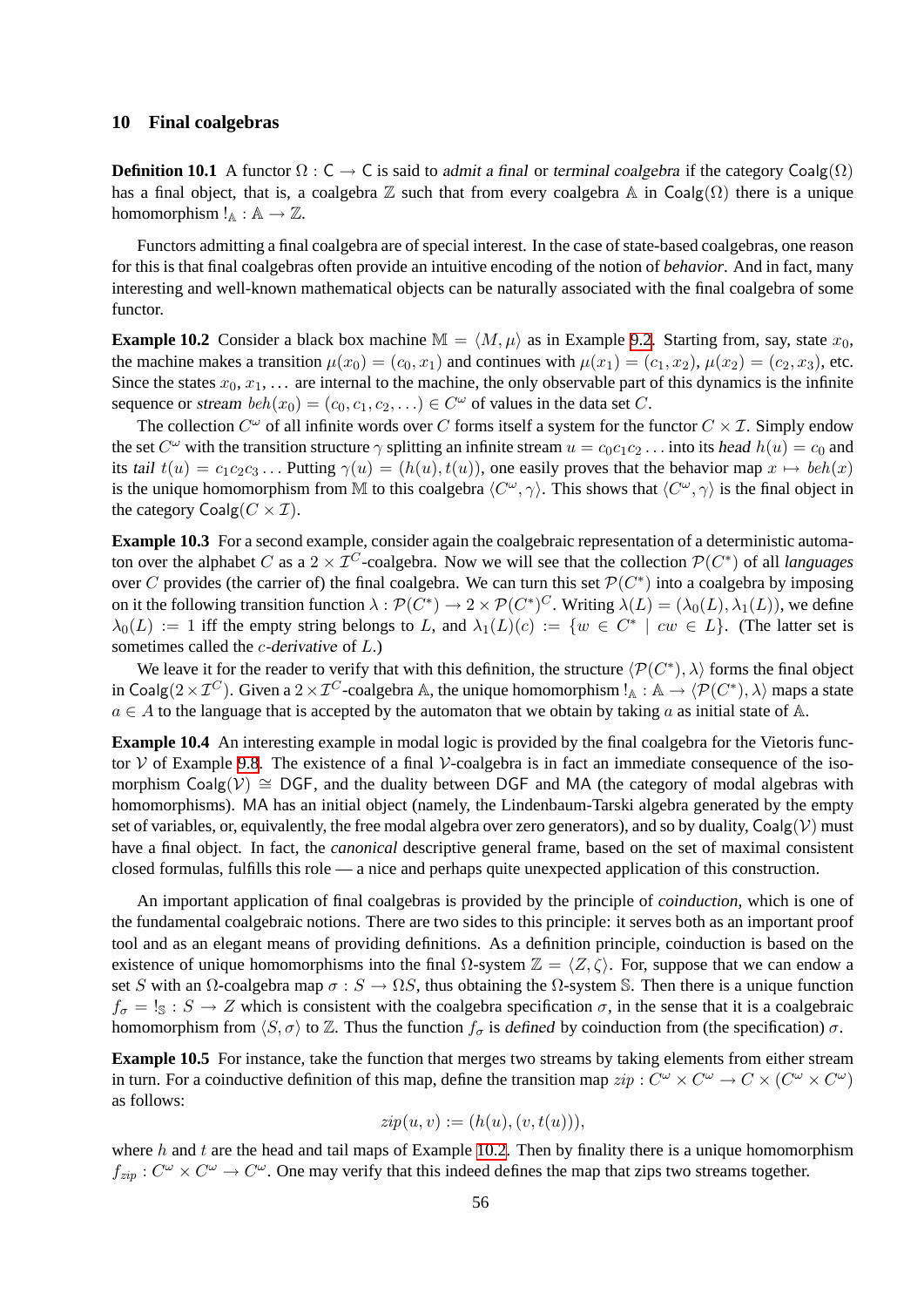The previous example is fairly typical in that it uses coinduction to define a function from a product of the final system to itself. It should also be noted that coinduction works particularly well for structures that combine algebraic and coalgebraic features, such as streams of data objects which are subject themselves to algebraic operations.

Unfortunately, final coalgebras do not exist for every functor  $\Omega$ . For instance, Set-endofunctors involving the power set functor in a nontrivial way, will generally not admit a final coalgebra; in particular, there is no final Kripke frame or model. By Cantor's theorem, these results are immediate consequence of the following proposition, which is due to Lambek [\[79](#page-84-14)].

<span id="page-56-2"></span>**Proposition 10.6** *Let*  $\Omega$  :  $C \to C$  *be some functor admitting a final system*  $\mathbb{Z} = \langle Z, \zeta \rangle$ *. Then*  $\zeta$  *is an isomorphism (in* C*) between* Z *and* ΩZ*.*

**Proof.** Suppose that  $\mathbb{Z} = \langle Z, \zeta \rangle$  is the final object of Coalg( $\Omega$ ). It can easily be verified that  $\zeta$  is in fact a coalgebra homomorphism from Z to  $\mathbb{Z}_2 := \langle \Omega Z, \Omega \zeta \rangle$ . But then the composition  $!_{\mathbb{Z}_2} \circ \zeta$  is a coalgebra homomorphism from  $\mathbb Z$  to itself, just like the identity arrow  $id_Z$  on  $Z$ . Thus by uniqueness it follows that  $!_{\mathbb{Z}_2} \circ \zeta = id_Z$ . For the reverse composition  $\zeta \circ !_{\mathbb{Z}_2}$  we have, by the fact that  $!_{\mathbb{Z}_2}$  is a homomorphism, that  $\zeta \circ \mathfrak{l}_{\mathbb{Z}_2} = \Omega \mathfrak{l}_{\mathbb{Z}_2} \circ \Omega \zeta = \Omega(\mathfrak{l}_{\mathbb{Z}_2} \circ \zeta) = \Omega(id_Z) = id_{\Omega Z}$ . From this the result is immediate.

So which functors admit final coalgebras? Some good sufficient conditions are known.

**Definition 10.7** Let  $\Omega$  be some set functor, and  $\kappa$  some cardinal. Call  $\Omega$   $\kappa$ -small if

$$
\Omega(S) = \bigcup \{ (\Omega \iota)[\Omega(A)] \mid \iota : A \hookrightarrow S, |A| < \kappa \},
$$

for all sets  $S \neq \emptyset$ .  $\Omega$  is small if it is small for some cardinal  $\kappa$ .

In words, the definition requires every element of  $\Omega(S)$  to be in the range of  $\Omega\iota$  for an appropriate inclusion map  $\iota: A \to S$ . In case  $\Omega$  is a *standard* functor (meaning that  $\Omega$  maps inclusions  $\iota: A \hookrightarrow B$  to inclusions  $(\Omega \iota) : \Omega A \hookrightarrow \Omega B$ ), the definition boils down to the requirement that  $\Omega(S) = \bigcup \{ \Omega(A) \mid A \subseteq S, |A| < \kappa \}.$ The notion of smallness is easily seen to be equivalent to the instantiation in Set of the more general notion of *accessibility*, and it is also equivalent to the concept of *boundedness*, cf. ADÁMEK & PORST [\[6\]](#page-82-7) for details.

Examples of small functors abound; for instance, whenever we replace, in a Kripke polynomial functor, the power set functor by a bounded variant such as the finite power set functor, the result is a small functor. For instance, the finite power set functor  $\mathcal{P}_{\omega}$  is  $\omega$ -small. The following result, due to ACZEL & MENDLER [\[3\]](#page-82-8) and BARR [[9](#page-82-9)], witnesses the importance of the notion.

<span id="page-56-0"></span>**Fact 10.8** *Every small set functor admits a final coalgebra.*

As one of the immediate corollaries of this fact, the categories of image finite frames and image finite models, which can be represented as coalgebras for the functor  $\mathcal{P}_{\omega}$ , and  $\mathcal{P}$ Prop  $\times \mathcal{P}_{\omega}$ , respectively, have final objects.

<span id="page-56-1"></span>**Remark 10.9** For Set-based functors that do not admit a final coalgebra, one may *create* a final coalgebra — at least, if one is willing to allow coalgebras with a class rather than a set as their carrier. Let SET be the category that has classes as objects, and set-continuous functions as arrows. These are functions  $f : C \to C'$  between classes with the property that  $f(C) = \bigcup \{ f(S) \mid S \subseteq C \text{ and } S \text{ is a set} \}.$  An endofunctor on SET is *set-based* if for each class C and each  $c \in \Omega(C)$  there is a set  $S \subseteq C$  such that  $c \in (\Omega \cup [\Omega(S)])$ , where  $\iota : S \to C$  is the inclusion map. (If the set functor is standard, this boils down to requiring that  $\Omega$  is a set-continuous map on objects.) Now ACZEL & MENDLER [[3](#page-82-8)] proved that every set-based endofunctor  $\Xi$  : SET  $\rightarrow$  SET admits a final coalgebra. The similarity to Fact [10.8](#page-56-0) is no coincidence: BARR [[9](#page-82-9)] showed that the result of Aczel & Mendler can in fact be reformulated as Fact [10.8](#page-56-0).

This fact can be used as follows. Given an endofunctor Ω on Set, there is a *unique* way to extend Ω to a set based endofunctor  $\Omega^+$  on SET. (On objects, simply put  $\Omega^+(C) := \bigcup \{(\Omega \iota) | \Omega(S) | \iota : S \hookrightarrow C, S \text{ a set}\}.$ ) The theorem of Aczel & Mendler then guarantees the existence of a final object  $\mathbb Z$  in Coalg( $\Omega^+$ ). This coalgebra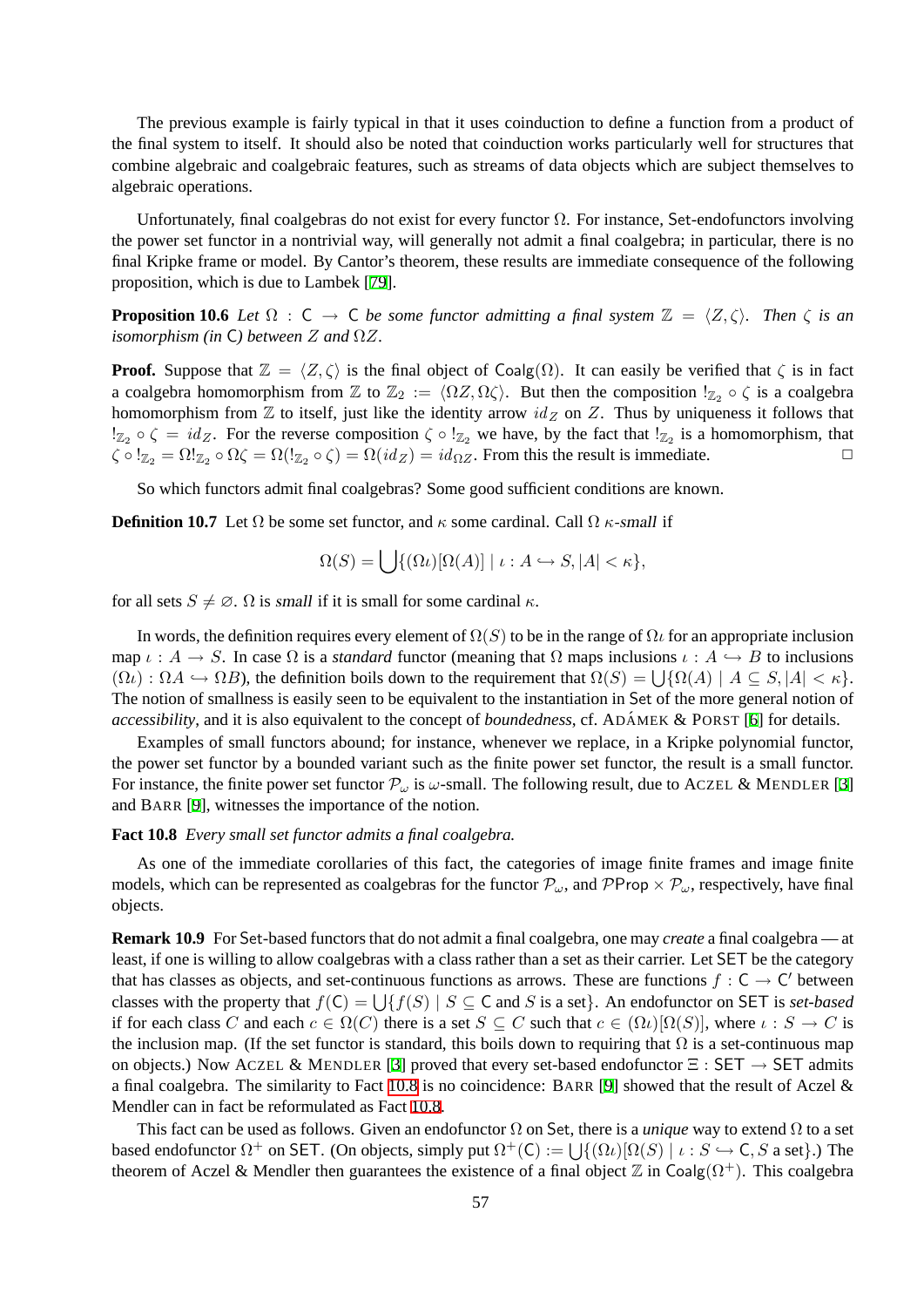will be class-based if  $\Omega$  does not admit a final coalgebra, but it will be final, not only with respect to the set-based coalgebras in Coalg( $\Omega^+$ ), but also with respect to the class-based ones. As an important instance of this idea, ACZEL [\[2\]](#page-82-4) showed that the class of non-well-founded sets provides the final coalgebra for (the SET-based extension of) the power set functor.

<span id="page-57-0"></span>**Remark 10.10** Whether the functor admits a final coalgebra or not, one may always (try to) approximate it. The final or terminal sequence associated with a given set functor  $\Omega$ , is an ordinal indexed sequence of objects  $\langle Z_{\alpha} \rangle$  with maps  $p^{\alpha}_{\beta} : Z_{\alpha} \to Z_{\beta}$  for  $\beta \leq \alpha$ , such that (i)  $Z_{\alpha+1} = \Omega Z_{\alpha}$  and  $p^{\alpha+1}_{\beta+1} = \Omega p^{\alpha}_{\beta}$ , (ii)  $p^{\alpha}_{\alpha} = id_{Z_{\alpha}}$  and  $p_{\gamma}^{\beta} \circ p_{\beta}^{\alpha} = p_{\gamma}^{\alpha}$ , (iii) if  $\lambda$  is a limit ordinal, then  $Z_{\lambda}$  with  $\{p_{\alpha}^{\lambda} \mid \alpha < \lambda\}$  is a limit of the diagram with objects  ${Z_\alpha \mid \alpha < \lambda}$  and arrows  ${p^\alpha_\beta \mid \alpha, \beta < \lambda}$ . (In particular, taking 0 to be a limit ordinal, we find that  $Z_0 = 1$  is some initial object 1 of the category Set.) It is not hard to prove that, modulo isomorphism, the final sequence is uniquely determined by these conditions.

Intuitively, it can be seen as an approximation of the final coalgebra for Ω. That is, where elements of the final coalgebra represent 'complete' behavior, elements of  $Z_\alpha$  represent behavior that can be performed in  $\alpha$ steps. To make this precise and formal, observe that for any Ω-coalgebra S there is a *unique* ordinal-indexed class of functions  $!_{\alpha}: S \to Z_{\alpha}$  such that  $!_0$  is fixed by the finality of  $Z_0$  in Set,  $!_{\alpha+1} = (\Omega I_{\alpha}) \circ \sigma$ , and for limit  $\lambda$ ,  $!_{\lambda}$  is given as the unique map  $!_{\lambda}$  :  $S \to Z_{\lambda}$  such that  $!_{\lambda} = p_{\alpha}^{\lambda} \circ !_{\alpha}$  for all  $\alpha < \lambda$ . It is not hard to prove that, for instance,  $\mathbb{S}, s \equiv_{\Omega} \mathbb{S}', s'$  implies that  $\mathbb{I}_{\alpha}(s) = \mathbb{I}_{\alpha}(s')$  for all  $\alpha$ .

The relation with final coalgebras can be made precise, as follows. On the one hand, if the final sequence converges, in the sense that some arrow  $p_{\alpha}^{\alpha+1}$  is a bijection, then the coalgebra  $\langle Z_{\alpha}, (p_{\alpha}^{\alpha+1})^{-1} \rangle$  is a final coalgebra for  $\Omega$ . And conversely, under some constraints on  $\Omega$ , ADAMEK & KOUBEK [\[5\]](#page-82-10) proved that if  $\Omega$ admits a final coalgebra, then the final sequence converges to it. More information on the final sequence of set functors can be found in WORRELL [\[109](#page-85-8)].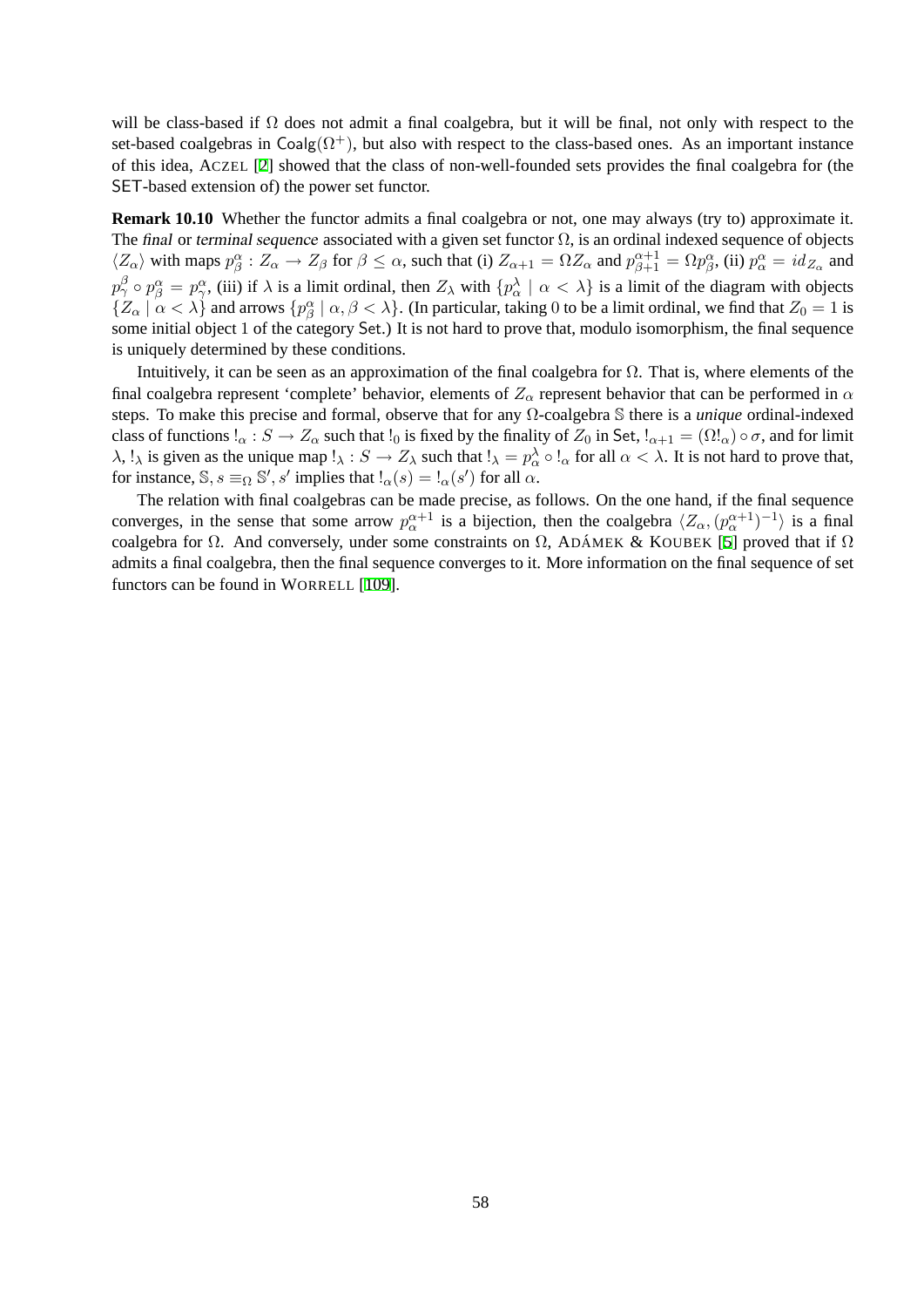## <span id="page-58-2"></span>**11 Bisimulation & behavioral equivalence**

In this section we discuss the most important notions of equivalence between systems: behavioral equivalence and bisimulation. Both of these generalize the concept of a bisimulation between two Kripke models.

Probably the most intuitive notion of equivalence between systems is that of *behavioral*, or *observational*, equivalence. The idea here is to consider two states to be similar if we cannot distinguish them by observations, because they display the same behavior. For instance, we call two deterministic automata (pointed  $2 \times \mathcal{I}^C$ coalgebras) equivalent if they recognize the same language. In case the functor  $\Omega$  admits a final coalgebra  $\mathbb Z$ , this idea is easily formalized by making state  $s_0$  in coalgebra  $\mathbb S_0$  equivalent to state  $s_1$  in coalgebra  $\mathbb S_1$  if  $!_{S_0}(s_0) = 1_{S_1}(s_1)$ . In case the functor does not admit a final coalgebra, we generalize this demand as follows.

**Definition 11.1** Let  $\mathbb{S} = \langle S, \sigma \rangle$  and  $\mathbb{S}' = \langle S', \sigma' \rangle$  be two systems for the set functor  $\Omega$ . Then  $s \in S$  and  $s' \in S'$ are behaviorally equivalent, notation: S,  $s \equiv_{\Omega} S', s'$  if there is an  $\Omega$ -system  $X = \langle X, \xi \rangle$  and homomorphisms  $f : \mathbb{S} \to \mathbb{X}$  and  $f' : \mathbb{S}' \to \mathbb{X}$  such that  $f(s) = f'(s')$ .

**Remark 11.2** It is easily checked that in case  $\Omega$  admits a final coalgebra, then indeed  $\mathbb{S}, s \equiv_{\Omega} \mathbb{S}', s'$  iff  $\lg(s) = \lg(s')$ . In the case that  $\Omega$  does not admit a final coalgebra, then one may show that behavioral equivalence is captured in the same way by the final coalgebra of the extension  $\Omega^+$  of  $\Omega$  to the category SET, see Remark [10.9](#page-56-1).

**Remark 11.3** As a variation of behavioral equivalence, the final sequence can be used to study behavior, in a way that is not unlike modal logic. For instance, call two pointed  $\Omega$ -systems (S, s) and (S', s')  $\alpha$ -equivalent if  $\ell_{\alpha}(s) = \ell_{\alpha}(s')$ . In the case of Kripke models, this notion coincides with that of bounded bisimilarity, see Chapter **??** of HBML. One may prove that behavioral equivalence itself coincide with the intersection of  $\alpha$ -equivalence for all ordinals  $\alpha$ .

In almost all cases of interest, behavioral equivalence can be characterized via the equally fundamental concept of *bisimilarity*, which is due to ACZEL & MENDLER [[3](#page-82-8)]. The definition of bisimilarity and bisimulations may not be so intuitive at first sight, but, as we will see, these notions have some rather elegant mathematical properties.

<span id="page-58-1"></span>**Definition 11.4** Let  $\mathbb{S} = \langle S, \sigma \rangle$  and  $\mathbb{S}' = \langle S', \sigma' \rangle$  be two systems for the set functor  $\Omega$ . A relation  $B \subseteq S \times S'$ is called a bisimulation between S and S', if we can endow it with a coalgebra map  $\beta : B \to \Omega B$ , in such a way that the two projections  $\pi : B \to S$  and  $\pi' : B \to S'$  are homomorphisms from  $\langle B, \beta \rangle$  to S and S', respectively:

| $\mathbf{C}$ |             |         | $\varsigma'$ |
|--------------|-------------|---------|--------------|
|              |             |         |              |
|              |             |         |              |
| $\Omega S$   | $\Omega\pi$ | $2\pi'$ | $C^{\prime}$ |

If there exists a bisimulation B with  $(s, s') \in B$ , we say that s and s' are bisimilar, notation: S,  $s \Leftrightarrow S'$ , s' (or  $B : \mathbb{S}, s \hookrightarrow \mathbb{S}', s'$  in case we want to make the bisimulation B explicit).

Finally, if  $\mathbb{S} = \mathbb{S}'$  we say that B is a bisimulation on  $\mathbb{S}$ ; if this B happens to be an equivalence relation, we call it a bisimulation equivalence on S.

**Remark 11.5** Intuitively, bisimulation equivalences correspond to *congruences* in universal algebra. To make this analogy somewhat more precise, call a relation  $R \subseteq A_0 \times A_1$ , linking the carrier sets of two  $\Omega$ -algebras A<sub>0</sub> and A<sub>1</sub>, substitutive if there exists an *algebraic structure*  $\rho : \Omega R \to R$ , such that the two projections  $\pi_i: R \to A_i$  are (algebraic) homomorphisms. This is clearly an algebraic analogue (rather than a dual version) of a bisimulation, so that the correspondence between congruences and bisimulation equivalences obtains through the observation that a congruence is nothing but a substitutive equivalence relation.

<span id="page-58-0"></span>**Example 11.6** Let  $\mathbb{S}_0 = \langle S_0, \sigma_0 \rangle$  and  $\mathbb{S}_1 = \langle S_1, \sigma_1 \rangle$  be two coalgebras over the functor PProp×P. That is,  $\mathbb{S}_0$ and  $\mathbb{S}_1$  are Kripke models in coalgebraic shape; write  $\sigma_i(s) = (\lambda_i(s), R_i[s])$ , where  $\lambda_i(s)$  is the collection of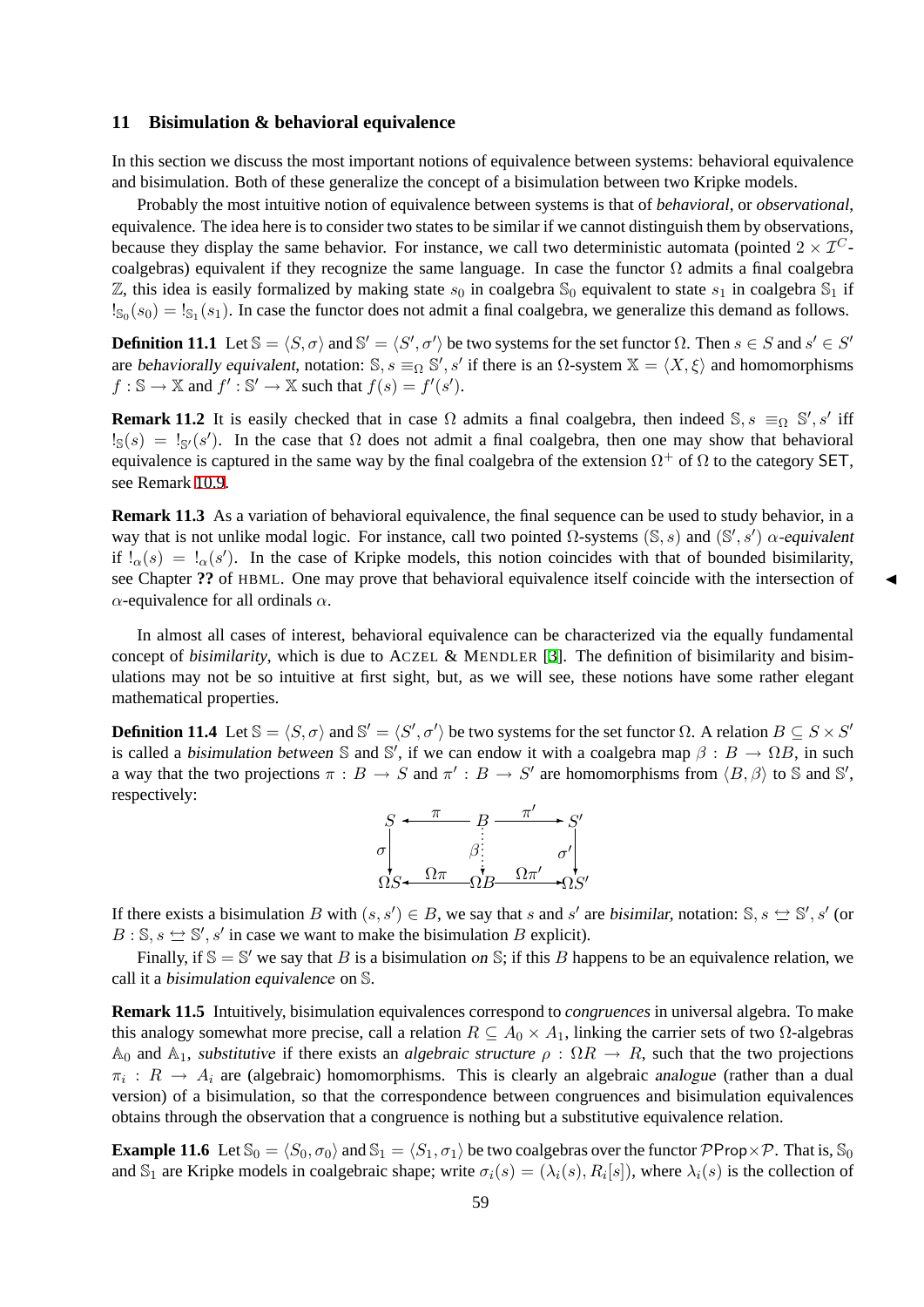proposition letters true at s in  $\mathbb{S}_i$ , and  $R_i[s]$  is the successor set of s in  $\mathbb{S}_i$ , as in the examples [9.4](#page-51-2) and [9.10](#page-53-1). Now consider an arbitrary relation  $B \subseteq S_0 \times S_1$ . It is a very instructive exercise to check that B is a bisimulation in the coalgebraic sense if and only if it is a bisimulation in the sense of Kripke models. Recall that the latter property means that for any pair  $(s_0, s_1) \in B$ :

*(atom)*  $p \in \lambda_0(s)$  iff  $p \in \lambda_1(s)$ , for all  $p \in \text{Prop}$ ;

*(forth)* for all  $t_0 \in R_0[s_0]$  there is some  $t_1 \in R_1[s_1]$  with  $(t_0, t_1) \in B$ ;

*(back)* for all  $t_1 \in R_1[s_1]$  there is some  $t_0 \in R_0[s_0]$  with  $(t_1, t_0) \in B$ .

One way to prove this equivalence uses the fact that bounded morphisms coincide with coalgebra morphisms, cf. Example [9.10.](#page-53-1) Details are left to the reader.

**Example 11.7** Recall from Example [9.3](#page-51-1) that deterministic automata over an alphabet C can be represented as  $2 \times \mathcal{I}^C$ -coalgebras. Now let  $\mathbb{A} = (A, o, \nu)$  and  $\mathbb{A}' = (A', o', \nu')$  be two such automata. We leave it for the reader to verify that  $B \subseteq A \times A'$  is a bisimulation between A and A' iff every pair  $(s, s') \in B$  satisfies (i)  $o(s) = o'(s')$  and (ii)  $(v(s)(c), v'(s')(c)) \in B$  for every  $c \in C$ . In this case it is easy to see that bisimilar states are also behaviorally equivalent.

**Example 11.8** For an arbitrary set functor  $\Omega$ , it is easy to see that for any coalgebra S, the diagonal relation  $\Delta_S$  is a bisimulation equivalence on S. Furthermore, the converse of a bisimulation is again a bisimulation. However, the collection of bisimulations is not in general closed under taking relational composition.

Finally, homomorphisms can be seen as functional bisimulations. To be more precise, let  $f : S_0 \to S_1$ be a function between the carriers of two  $\Omega$ -coalgebras  $\mathcal{S}_0$  and  $\mathcal{S}_1$ . Recall that the graph of f is the relation  $G_f := \{(s, f(s)) \mid s \in S\}$ . Then it holds that

<span id="page-59-0"></span>
$$
f \text{ is a coalgebraic homomorphism iff its graph is a bisimulation.} \tag{42}
$$

In order to see why this is so, first suppose that  $G_f : \mathbb{S}_0 \hookrightarrow \mathbb{S}_1$ . Since the projection map  $\pi_0 : G_f \to S_0$  is a bijective homomorphism, its inverse  $\pi_0^{-1}$  is also a homomorphism. But then  $f = \pi_1 \circ \pi_0^{-1}$ , as the composition of two homomorphisms, is also a homomorphism. For the other direction, suppose that  $f$  is a homomorphism; then it is straightforward to verify that the map  $(\Omega \pi_0)^{-1} \circ \sigma \circ \pi_0$  equips the set  $G_f$  with the required coalgebraic structure.

Bisimulations admit an elegant alternative characterization which involves the notion of *relation lifting*. As an example, consider the power set functor P. Recall that  $B \subseteq S_0 \times S_1$  is a bisimulation between  $\mathbb{S}_0 = \langle S_0, R_0[\cdot] \rangle$  and  $\mathbb{S}_1 = \langle S_1, R_1[\cdot] \rangle$  iff B satisfies the conditions *(back)* and *(forth)* of Example [11.6.](#page-58-0) Now suppose that we define, for an arbitrary relation  $R \subseteq S_0 \times S_1$ , the relation  $\overline{\mathcal{P}}(R) \subseteq \mathcal{P}(S_0) \times \mathcal{P}(S_1)$  by putting

<span id="page-59-1"></span>
$$
\overline{\mathcal{P}}(R) := \{ (Q_0, Q_1) \mid \forall q_0 \in Q_0 \, \exists q_1 \in Q_1. (q_0, q_1) \in R \text{ and } \forall q_1 \in Q_1 \, \exists q_0 \in Q_0. (q_0, q_1) \in R \}. \tag{43}
$$

In other words, we *lift* the relation R to the level of the power sets of  $S_0$  and  $S_1$ . The definition of a bisimulation between P-coalgebras can now be nicely characterized as follows:

$$
B: \mathbb{S}_0 \Leftrightarrow \mathbb{S}_1 \text{ iff } (R_0[s_0], R_1[s_1]) \in \overline{\mathcal{P}}(B) \text{ for all } (s_0, s_1) \in B.
$$

This nice way of characterizing bisimulation via relation lifting is not limited to the power set functor — it applies in fact to *every* set functor.

**Definition 11.9** Let  $\mathbb{S}_0$  and  $\mathbb{S}_1$  be two coalgebras for some set functor  $\Omega$ . Given a relation  $R \subseteq S_0 \times S_1$ , consider the following diagram, where  $\pi_i: R \to S_i$  and  $p_i: \Omega S_0 \times \Omega S_1 \to \Omega S_i$  denote the projection maps.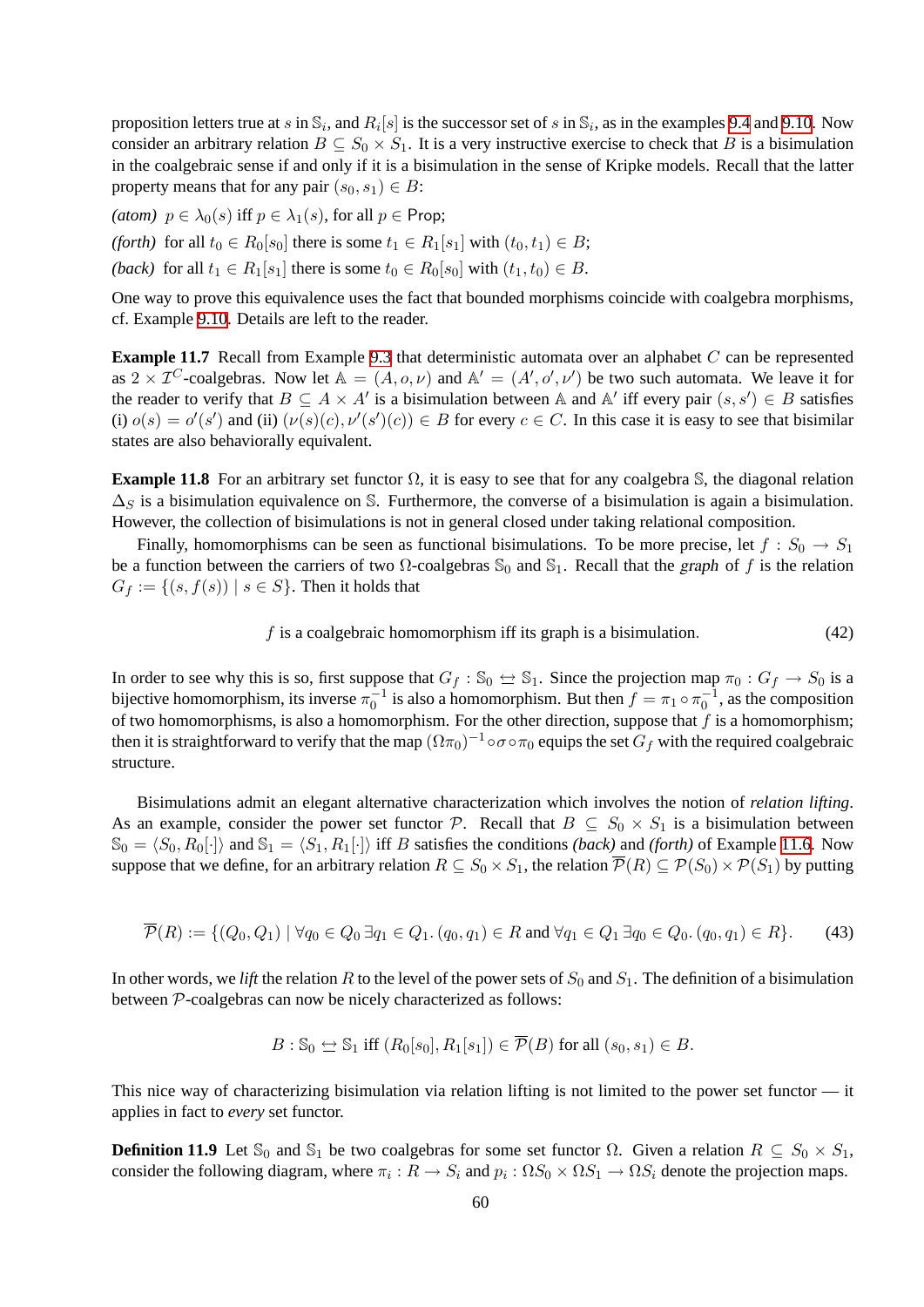

It follows from the category theoretic properties of the product  $\Omega S_0 \times \Omega S_1$  that there is a unique map  $\rho_R =$  $\langle \Omega \pi_0, \Omega \pi_1 \rangle$  from  $\Omega R$  to  $\Omega S_0 \times \Omega S_1$  such that  $p_i \circ \rho_R = \Omega \pi_i$  for  $i = 0, 1$ . We define the relation lifting of R as the relation

$$
\overline{\Omega}R := \{((\Omega \pi_0)(u), (\Omega \pi_1)(u)) \mid u \in \Omega R\},\tag{44}
$$

that is,  $\overline{\Omega}R$  is the image of  $\Omega R$  under  $\rho_R$ .

The results listed in the following theorem, which summarize the most important properties of bisimulations, basically date back to ACZEL & MENDLER [\[3\]](#page-82-8).

<span id="page-60-4"></span>**Theorem 11.10** *Let*  $\mathbb{S}_0$  *and*  $\mathbb{S}_1$  *be two coalgebras for some set functor*  $\Omega$ *.* 

- <span id="page-60-2"></span>(i)  $B: \mathbb{S}_0 \hookrightarrow \mathbb{S}_1$  *iff*  $(\sigma_0(s_0), \sigma_1(s_1)) \in \overline{\Omega}(B)$  *for all*  $(s_0, s_1) \in B$ *.*
- <span id="page-60-1"></span>(ii) *The collection of bisimulations between*  $\mathbb{S}_0$  *and*  $\mathbb{S}_1$  *forms a complete lattice under the inclusion order, with joins given by unions.*
- <span id="page-60-3"></span>(iii) *The bisimilarity relation*  $\hookrightarrow$  *is the largest bisimulation between*  $\mathbb{S}_0$  *and*  $\mathbb{S}_1$ *.*

**Proof.** The first part of the theorem is an almost immediate consequence of the definitions, so we leave the details to the reader.

The crucial observation in the proof of the other two parts is that

<span id="page-60-0"></span>
$$
\overline{\Omega}: \mathcal{P}(S_0 \times S_1) \to \mathcal{P}(\Omega S_0 \times \Omega S_1) \text{ is a monotone operation.}
$$
 (45)

For a proof, let  $R \subseteq R'$  be two relations between  $S_0$  and  $S_1$ , with  $\iota : R \to R'$  denoting the inclusion map. By definition of  $\overline{\Omega}$ , we may without loss of generality represent an arbitrary element of  $\overline{\Omega}(R)$  as a pair  $\rho_R(u) = ((\Omega \pi_0)(u), (\Omega \pi_1)(u))$  for some  $u \in \Omega R$ . Define  $u' := (\Omega u)(u)$ , then u' belongs to  $\Omega R'$ , and for each i we find that  $(\Omega \pi)$  $\chi'_i(a') = (\Omega \pi'_i)$  $\mathcal{L}'_i \circ \Omega \iota$ ) $(u) = (\Omega(\pi'_i))$  $i_i' \circ \iota_i(u) = (\Omega \pi_i)(u)$ . That is,  $\rho_R(u) = \rho_{R'}(u')$ , which shows that  $\rho_R(u)$  belongs to  $\overline{\Omega}R'$ . This proves [\(45](#page-60-0)).

Now for the proof of part [ii](#page-60-1), recall that a partial order is a complete lattice if it closed under arbitrary joins. Hence, it suffices to prove that the union B of a collection  ${B_i | j \in J}$  of bisimulations is again a bisimulation. Take an arbitrary pair  $(s_0, s_1) \in B$ . Then  $(s_0, s_1)$  belongs to  $B_j$  for some  $j \in J$ . Hence, by part [i,](#page-60-2) we find  $(s_0, s_1)$  in  $\overline{\Omega}(B_i)$ , so  $(s_0, s_1) \in \overline{\Omega}(B)$  by the monotonicity of  $\overline{\Omega}$ . But then B is a bisimulation by part [i](#page-60-2).

Finally, for part [iii,](#page-60-3) note that it is an immediate consequence of part [ii](#page-60-1) that  $\Rightarrow$ , being the union of all bisimulations between  $\mathbb{S}_0$  and  $\mathbb{S}_1$ , is a bisimulation itself. Hence, by definition, it is the greatest bisimulation between  $\mathcal{S}_0$  and  $\mathcal{S}_1$ . In fact, it follows by the Knaster-Tarski theorem (on fixed points of monotone operations on complete lattices), that  $\hookrightarrow$  is in fact the greatest fixed point of the map  $\Lambda : R \mapsto \{(s_0, s_1) | (\sigma_0(s_0), \sigma_1(s_1)) \in$  $\overline{\Omega}(R)\}.$ 

In the case of Kripke polynomial functors, relation lifting can be characterized using *induction* on the construction of the functor, cf. JACOBS [[63\]](#page-84-15).

**Proposition 11.11** Let S and S' be two sets, and  $R \subseteq S \times S'$  a binary relation between S and S'. Then the  $f$ ollowing induction defines the relation lifting  $\overline{K}(R)\subseteq KS\times KS'$ , for each Kripke polynomial functor  $K$ :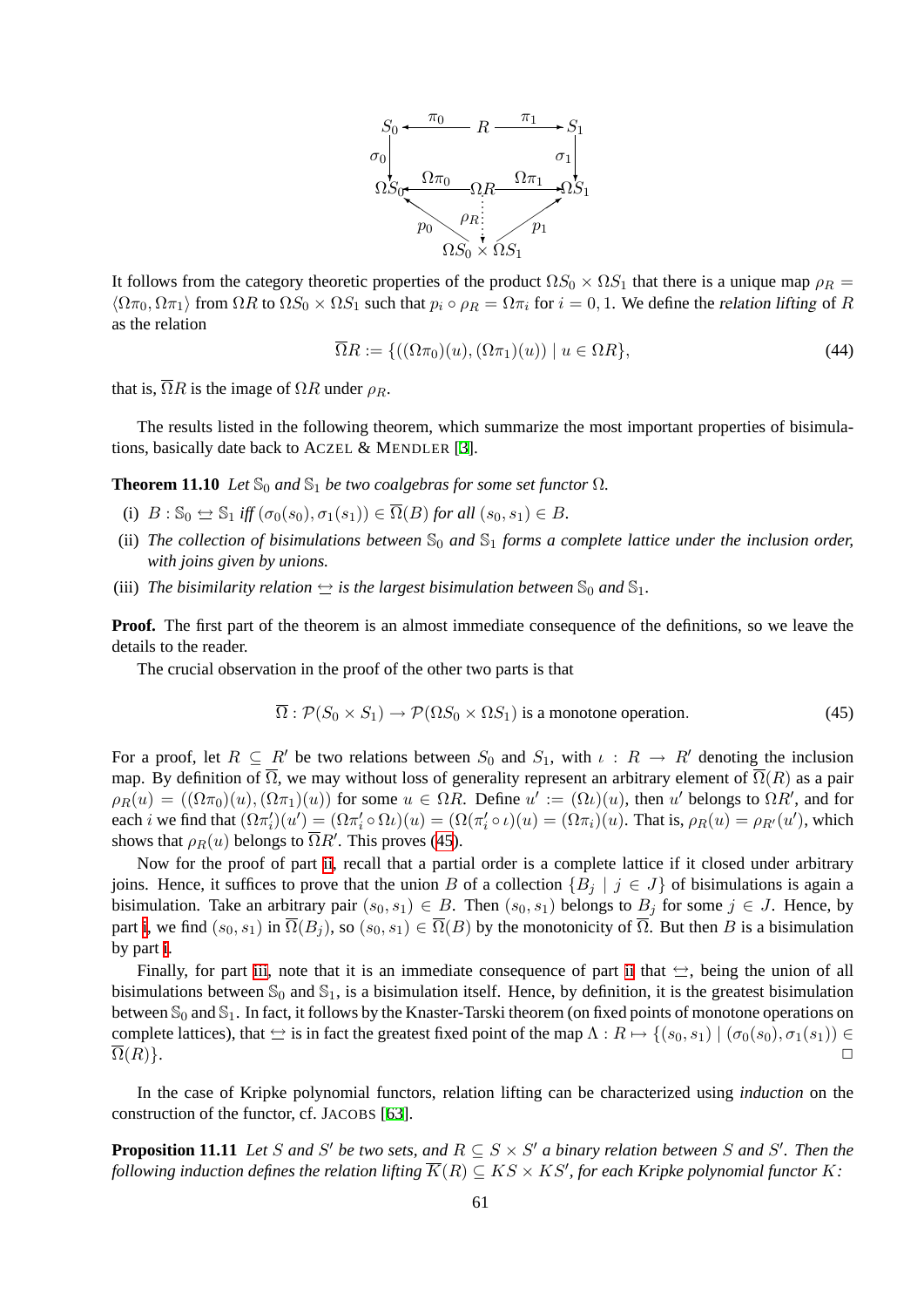$$
\overline{\mathcal{I}}(R) := R,
$$
\n
$$
\overline{C}(R) := \Delta_C,
$$
\n
$$
\overline{K_0 \times K_1}(R) := \{((x_0, x_1), (x'_0, x'_1)) \mid (x_0, x'_0) \in \overline{K_0}(R) \text{ and } (x_1, x'_1) \in \overline{K_1}(R)\},
$$
\n
$$
\overline{K_0 + K_1}(R) := \{(\kappa_0 x_0, \kappa_0 x'_0) \mid (x_0, x'_0) \in \overline{K_0}(R)\} \cup \{(\kappa_1 x_1, \kappa_1 x'_1) \mid (x_1, x'_1) \in \overline{K_1}(R)\},
$$
\n
$$
\overline{K^D}(R) := \{(\mathbf{f}, \mathbf{f}') \mid (\mathbf{f}(d), \mathbf{f}'(d)) \in \overline{K}(R) \text{ for all } d \in D\},
$$
\n
$$
\overline{\mathcal{P}K}(R) := \{(\mathbf{Q}, \mathbf{Q}') \mid \forall q \in Q \exists q' \in Q'. (q, q') \in \overline{K}(R) \text{ and } \forall q' \in Q' \exists q \in Q. (q, q') \in \overline{K}(R)\}.
$$

Now that we have defined these two notions of equivalence between coalgebras, the obvious question is how they relate to each other. One direction is clear: bisimilarity is a sufficient condition for behavioral equivalence.

<span id="page-61-0"></span>**Proposition 11.12** *Let*  $\Omega$  : Set  $\to$  Set *be some functor, and let*  $s_0$  *and*  $s_1$  *be states of the*  $\Omega$ *-coalgebras*  $S_0$  *and*  $\mathbb{S}_1$ *, respectively. Then*  $\mathbb{S}_0$ *, s*<sub>0</sub>  $\hookrightarrow$   $\mathbb{S}_1$ *, s*<sub>1</sub> *implies*  $\mathbb{S}_0$ *, s*<sub>0</sub>  $\equiv$ <sub>Ω</sub>  $\mathbb{S}_1$ *, s*<sub>1</sub>*.* 

Proof. The proof of this proposition is, in the general case, similar to the one of Theorem [11.15](#page-62-0) below (with an application of pushouts instead of pullbacks), so we omit details.

In the special case that  $\Omega$  admits a final coalgebra, a very simple proof obtains. Assume that  $B : \mathbb{S}_0 \hookrightarrow \mathbb{S}_1$ , and let  $\beta: B \to \Omega B$  be a coalgebra map witnessing this. It follows from the definitions that both  $!_{\mathbb{S}_0} \circ \pi_0$ and  $!_{S_1} \circ \pi_1$  are coalgebraic homomorphisms from  $\langle B, \beta \rangle$  to the final coalgebra, so from finality it follows that  $!_{S_0} \circ \pi_0 =!_{S_1} \circ \pi_1$ . From this it is immediate that  $B \subseteq \equiv_{\Omega}$ . Hence in particular, since  $\hookrightarrow$  is itself a bisimulation, we see that  $\leq \subseteq \subseteq \Omega$ .

In general however, bisimilarity is a strictly stronger notion than behavioral equivalence. For instance, the definition of bisimilarity presented in HBML for monotone neighborhood frames really corresponds to J behavioral equivalence for the functor  $\mathcal{U}_{\phi}$ . One can give a fairly simple example of such a relation between two structures that is *not* a  $\mathcal{U}_{\phi}$ -bisimulation in the sense of Definition [11.4](#page-58-1), see HANSEN & KUPKE [[55\]](#page-83-9) for the details. In order to guarantee that the two notions do coincide, consider the following constraint on the functor.

**Definition 11.13** A weak pullback of two arrows  $f_0: A_0 \rightarrow B$ ,  $f_1: A_1 \rightarrow B$  in a category C is a pair of arrows  $p_0: W \rightarrow A_0$ ,  $p_1: W \to A_1$  such that (i)  $f_0 \circ p_0 = f_1 \circ p_1$ , while (ii) for every pair  $p_0$  $\delta_0^{'}\,:\,W'\,\to\,A_0,\,p'_1$  $\chi'_1$  :  $W' \rightarrow A_1$  that also satisfies  $f_0 \circ p'_0 = f_1 \circ p'_1$  $U_1$ , there is a mediating arrow  $w': W' \to W$  such that  $p_0 \circ w' = p'_0$  $v'_0$  and  $p_1 \circ w' = p'_1$  $\frac{1}{1}$ 

A functor  $\Omega : \widetilde{C} \to C'$  preserves weak pullbacks if for any weak pullback  $(p_0, p_1)$  of any  $(f_0, f_1)$  in C, the pair  $(\Omega p_0, \Omega p_1)$  is a weak pullback of  $(\Omega f_0, \Omega f_1)$  in C'.



Note that the mediating arrow  $w'$  need not be unique: adding this requirement to the definition would give the more familiar, and stronger, notion of a pullback. The category Set has pullbacks: for  $f_0: A_0 \rightarrow B$  and  $f_1: A_1 \to B$ , we can take the projections to  $A_0$  and  $A_1$  from the set  $pb(f_0, f_1) := \{(a_0, a_1) \in A_0 \times A_1 \mid$  $f_0(a_0) = f_1(a_1)$ .

Many but not all endofunctors on Set in fact preserve weak pullbacks.

# **Proposition 11.14** *All polynomial functors preserve pullbacks, and all Kripke polynomial functors preserve weak pullbacks.*

This prima facie rather exotic property is of great importance in the theory of universal coalgebra. The main reason for this is that  $\Omega$  preserving weak pullbacks is equivalent to  $\overline{\Omega}$  commuting with relational composition, that is, satisfying  $\overline{\Omega}(R \circ R') = \overline{\Omega}(R) \circ \overline{\Omega}(R')$ . In fact, one may show that any set functor  $\Omega$  preserves weak pullbacks if and only if  $\overline{\Omega}$  is an endofunctor on the category with sets as objects and binary relations as arrows. This result is often attributed to CARBONI, KELLY & WOOD [\[19](#page-82-11)], but it already follows from earlier work by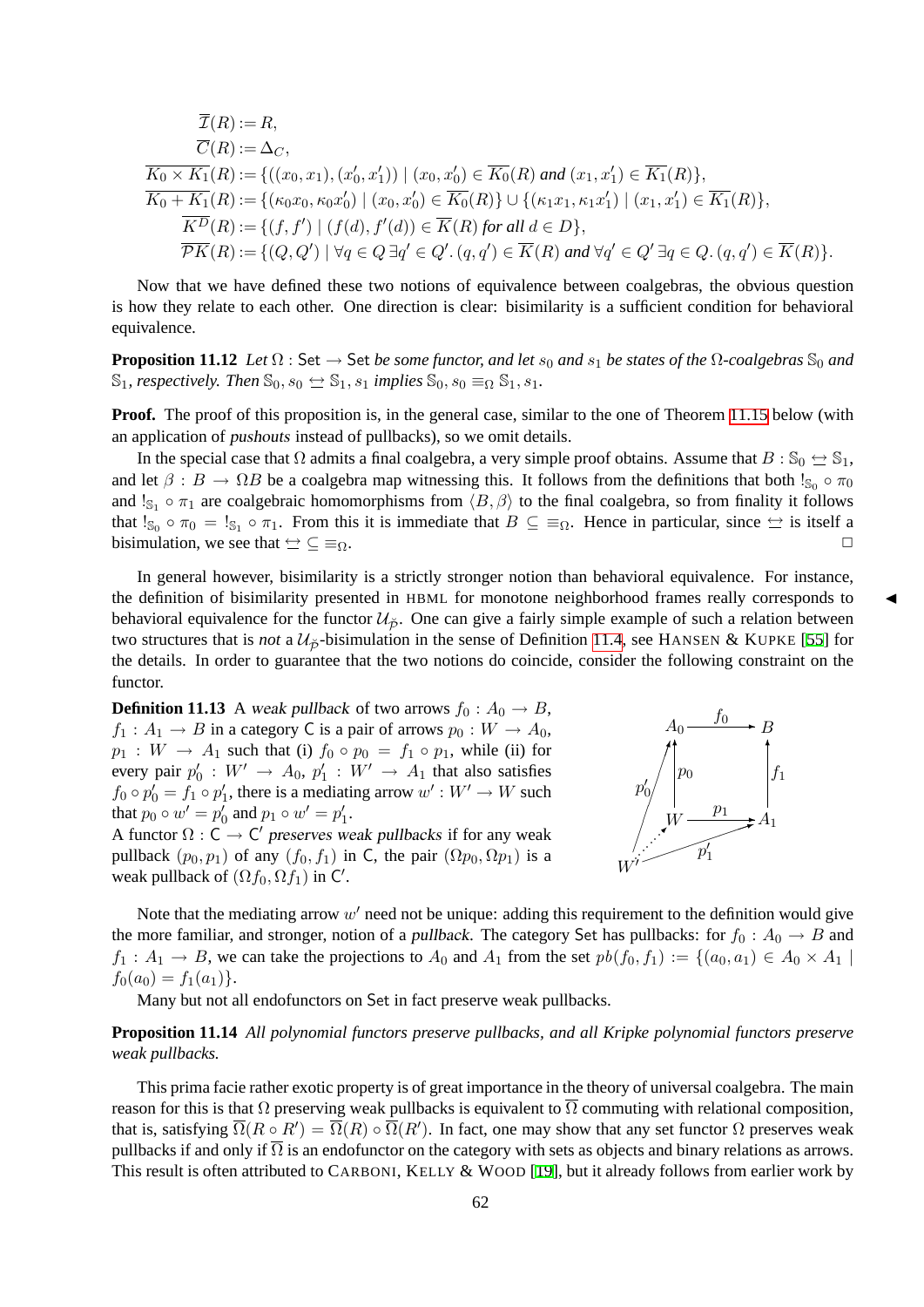Trnková [[104](#page-85-9),[105](#page-85-10)] and Barr [\[10](#page-82-12)]. In any case, the importance of the notion in the theory of coalgebras lies in the results from RUTTEN [\[97](#page-85-3)] that are given in the next theorem.

<span id="page-62-0"></span>**Theorem 11.15** *Assume that the functor*  $\Omega$  : Set  $\rightarrow$  Set *preserves weak pullbacks. Then the collection of bisimulations is closed under taking relational composition, and the notions of bisimilarity and behavioral equivalence coincide.*

**Proof.** We leave the proof of the first statement as an exercise for the reader, and concentrate on the second statement. Let  $s_0$  and  $s_1$  be states of the  $\Omega$ -coalgebras  $\mathbb{S}_0$  and  $\mathbb{S}_1$ , respectively. We need to prove that  $\mathbb{S}_0$ ,  $s_0 \leftrightarrow$  $\mathbb{S}_1$ ,  $s_1$  iff  $\mathbb{S}_0$ ,  $s_0 \equiv_{\Omega} \mathbb{S}_1$ ,  $s_1$ . Because of Proposition [11.12](#page-61-0) it suffices to prove the direction from right to left.

Let  $f_0 : \mathbb{S}_0 \to \mathbb{X}$  and  $f_1 : \mathbb{S}_1 \to \mathbb{X}$  be two homomorphisms such that  $f_0(s_0) = f_1(s_1)$ . Then in Set, the set  $B := \{(s_0, s_1) \in S_0 \times S_1 \mid f_0(s_0) = f_1(s_1)\}\$ , together with the projection functions  $\pi_0 : B \to S_0$  and  $\pi_1 : B \to S_1$  constitutes a pullback of  $f_0$  and  $f_1$ , cf. the square in the foreground of the picture. Because  $\Omega$ preserves weak pullbacks, the diagram in the background of the picture is a weak pullback diagram in Set. Now consider the two arrows  $\sigma_i \circ \pi_i : B \to \Omega(S_i)$ . First observe

that  $\Omega f_i \circ \sigma_i = \xi \circ f_i$  for each *i*, because each  $f_i$  is a coalgebra homomorphism. Hence, chasing the diagram we find that

$$
\Omega f_0 \circ \sigma_0 \circ \pi_0 = \xi \circ f_0 \circ \pi_0 = \xi \circ f_1 \circ \pi_1 = \Omega f_1 \circ \sigma_1 \circ \pi_1.
$$

Since  $\Omega \pi_0$  and  $\Omega \pi_1$  form a weak pullback of  $\Omega f_0$  and  $\Omega f_1$ , this implies the existence of a mediating function  $\beta : B \to \Omega B$  such that  $\Omega \pi_i \circ \beta = \sigma_i \circ \pi_1$ . In other words,  $\mathbb{B} := \langle B, \beta \rangle$  is an Ω-coalgebra, and the projection maps  $\pi_0$  and  $\pi_1$  are homomorphisms from  $\mathbb B$  to  $\mathbb S_0$  and  $\mathbb S_1$ , respectively.



 $\Box$ 

We finish the section with a brief discussion of *coinduction* as a coalgebraic proof principle. This principle states, for a system S, that  $\Rightarrow \subseteq \Delta_S$ ; or equivalently, that every bisimulation is a subset of the diagonal  $\Delta_S$ . The importance of this principle is that, when applicable to S, in order to prove the identity of two states in S, it suffices to show that they are linked by some bisimulation. It is not hard to prove that *final coalgebras*, if existing, satisfy the principle of coinduction. This principle has surprisingly powerful applications. For instance, since the class of non-well-founded sets is (in  $Coalg(\mathcal{P}^+)$ , cf. Remark [10.9\)](#page-56-1) the final coalgebra of the power set functor, bisimilarity may serve as a notion of identity between sets, see ACZEL [\[2\]](#page-82-4). As a second example, RUTTEN [\[96](#page-85-1)] is a presentation of the theory of deterministic automata and (regular) languages in which coinduction on the final coalgebra of Example [10.3](#page-55-1) is the basic proof principle.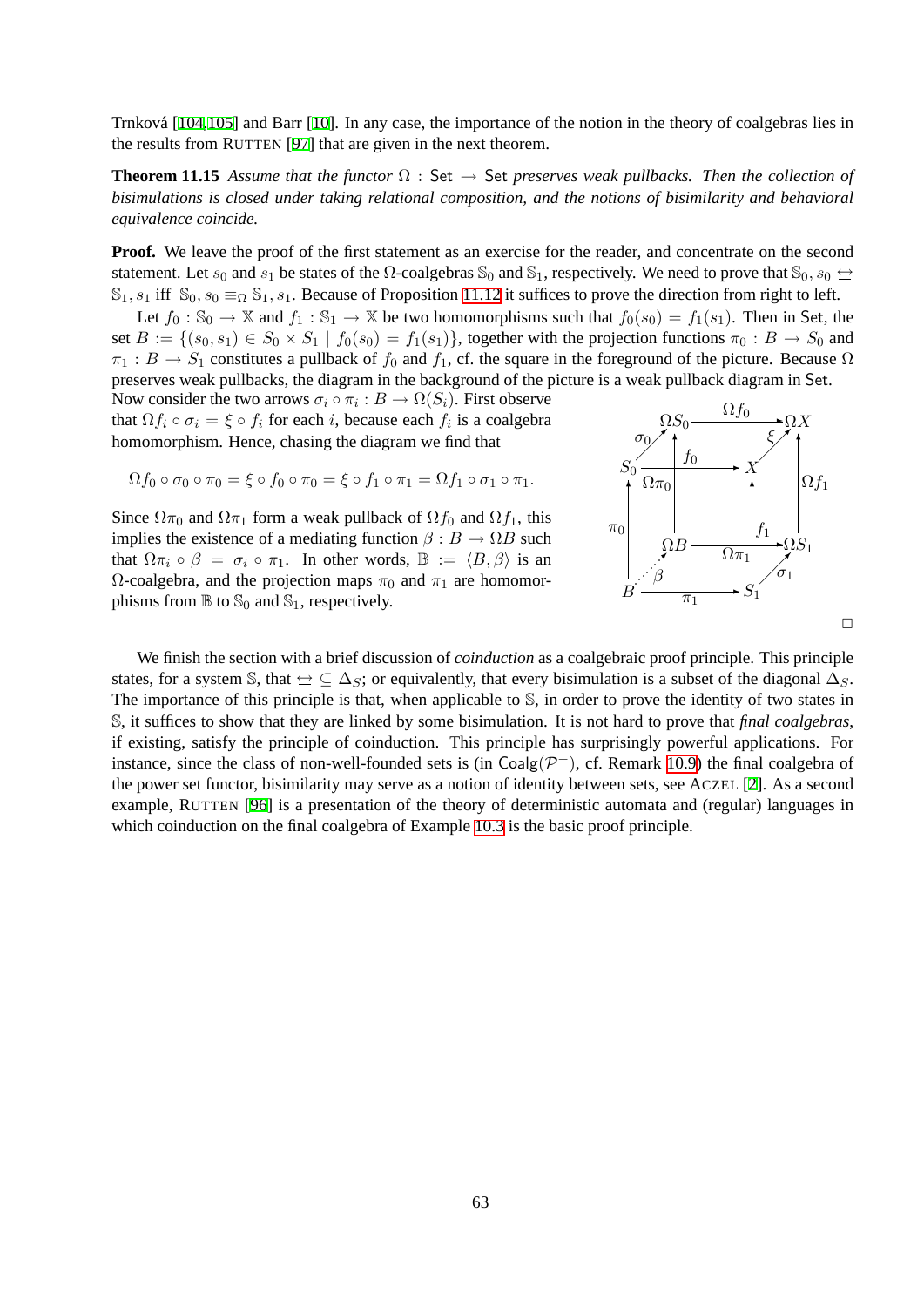## **12 Covarieties**

What is the coalgebraic analog of a variety? In other words, what are natural closure operations on classes of coalgebras? We start with homomorphic images.

**Definition 12.1** Let  $\Omega$  be some endofunctor on Set. If  $\varphi : \mathbb{A} \to \mathbb{B}$  is a surjective homomorphism between the  $\Omega$ -coalgebras A and  $\mathbb{B}$ , then we say that  $\mathbb{B}$  is a homomorphic image of A.

In universal algebra, one finds a one-one correspondence between homomorphic images and congruences. Something similar applies here, but the analogy is perfect only in the case of functors that preserve weak pullbacks.

**Proposition 12.2** *Let*  $\mathbb{S} = \langle S, \sigma \rangle$  *be an*  $\Omega$ *-coalgebra for some set functor*  $\Omega$ *. Then* 

- <span id="page-63-0"></span>(i) *Given a bisimulation equivalence* E *on* S*, there is a unique coalgebra structure* σ <sup>0</sup> *on* S/E *such that the quotient map*  $\nu : S \to S/E$  *is a homomorphism.*
- (ii) If  $\Omega$  preserves weak pullbacks, then  $\ker(\varphi)$  is a bisimulation equivalence for any homomorphism  $\varphi$ :  $\mathbb{S} \to \mathbb{S}'$ .

**Proof.** For part [i](#page-63-0), the coalgebra map  $\sigma'$  can be defined by putting  $\sigma'([s]_E) := (\Omega \nu) \circ \sigma(s)$ . Further proof details can be found in RUTTEN [\[97](#page-85-3)]. For the second part of the proposition, observe that ker( $\varphi$ ) is the relational composition of the graph of  $\varphi$  with its converse. The result then follows from Theorem [11.15](#page-62-0).  $\Box$ 

The next class operation that we consider is that of taking subcoalgebras.

<span id="page-63-2"></span>**Definition 12.3** Let  $A = \langle A, \alpha \rangle$  and  $\mathbb{S} = \langle S, \sigma \rangle$  be two  $\Omega$ -coalgebras, such that S is a subset of A. If the inclusion map  $\iota : S \to A$  is a homomorphism from  $\langle S, \sigma \rangle$  to  $\langle A, \alpha \rangle$ , then we say that S is open with respect to A, and we call the structure  $\langle S, \alpha \rceil_S \rangle$  a subcoalgebra of A.

Interestingly enough, the transition map of a subcoalgebra is completely determined by the underlying open set:

**Proposition 12.4** *Let*  $\mathbb{S}_0 = \langle S, \sigma_0 \rangle$  *and*  $\mathbb{S}_1 = \langle S, \sigma_1 \rangle$  *be two subcoalgebras of the coalgebra* A*. Then*  $\sigma_0 = \sigma_1$ *.* 

**Proof.** The case of S being empty is trivial, so suppose otherwise. Then from the assumption that  $\mathbb{S}_0$  and  $\mathbb{S}_1$ are subcoalgebras of A, we may infer that  $(\Omega_{\ell}) \circ \sigma_0 = \alpha \circ \iota = (\Omega_{\ell}) \circ \sigma_1$ , where  $\iota$  is the inclusion map of S into A. It follows from the functoriality of  $\Omega$  that  $\Omega$ *i* is an injection, so that we may conclude that  $\sigma_0 = \sigma_1$ .  $\Box$ 

Some further observations concerning subcoalgebras are in order. First of all, the topological terminology is justified by the following proposition.

<span id="page-63-1"></span>**Proposition 12.5** *Given a coalgebra* A *for some set functor*  $\Omega$ *, the collection*  $\tau$ <sub>A</sub> *of* A-*open sets forms a topology.*

**Proof.** Closure of  $\tau_A$  under taking (arbitrary) unions follows from Theorem [11.10,](#page-60-4) together with the observation that

 $S \subseteq A$  is open with respect to A iff  $\Delta_S$  is a bisimulation on A, (46)

which in its turn is an immediate consequence of ([42](#page-59-0)). We skip the proof of the fact that the *intersection* of two opens is open, since it requires a little more work. We refer the reader to GUMM  $\&$  SCHRÖDER [[54\]](#page-83-10) for the details.  $\Box$ 

It follows from the Proposition above that, given a subset S of (the carrier of) a coalgebra  $\mathbb A$ , there is a largest subcoalgebra of  $A$  (of which the carrier is) contained in S: Its universe is given as the union of all open subsets of S. It also follows from Proposition [12.5](#page-63-1) that the collection  $\tau_A$  of open subsets of A forms a *complete* lattice under set inclusion. Hence, given a subset S of A, there is an open set  $U \subseteq A$  which is the *meet* of the collection  $\{Q \in \tau_A \mid S \subseteq Q\}$ . However, there is no guarantee that U is also the *intersection* of this collection,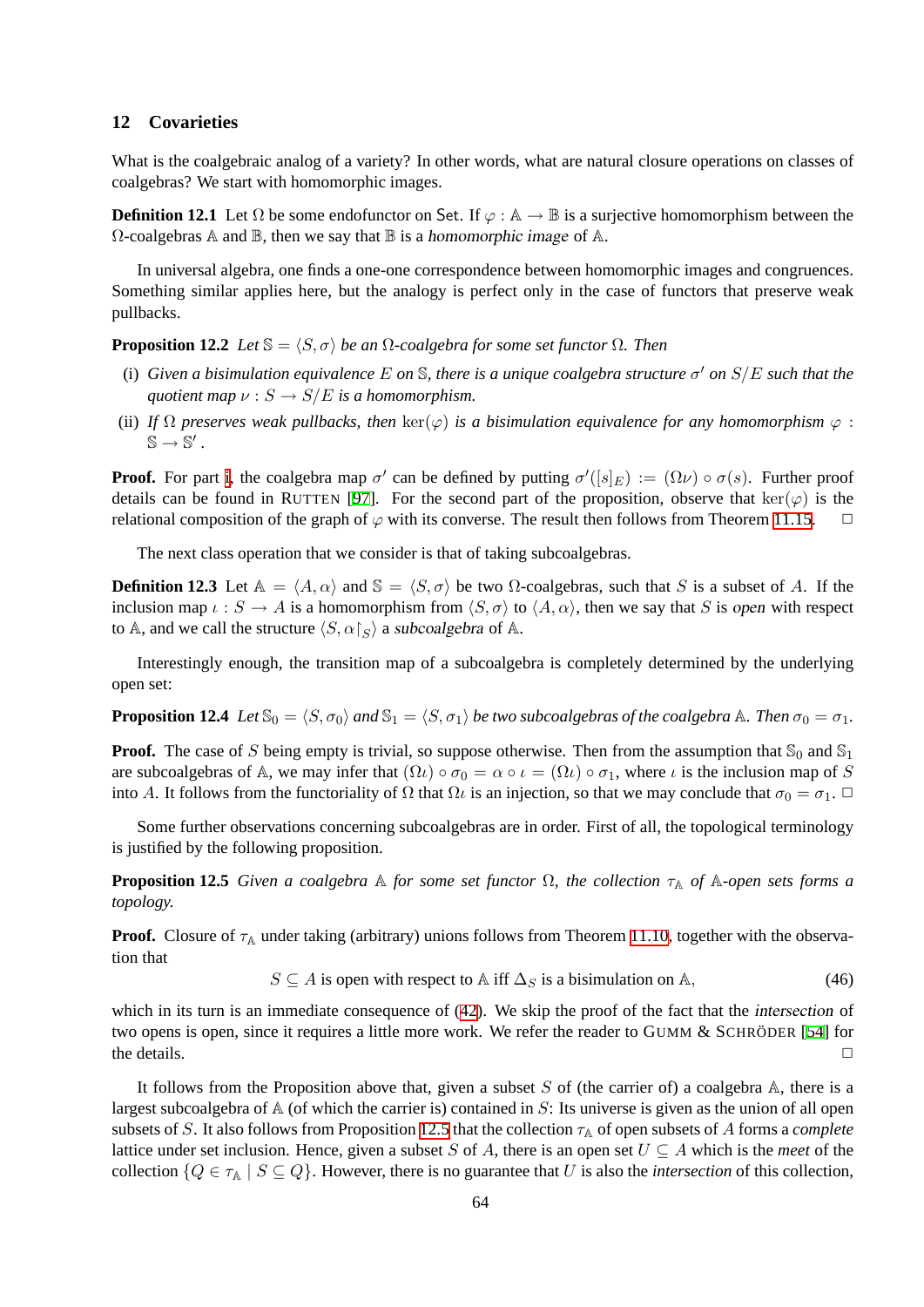or, indeed, that  $S$  is actually a subset of  $U$ . Thus we may not in general speak of the smallest subcoalgebra containing a given subset, as the following example from GUMM [\[50\]](#page-83-8) witnesses.

<span id="page-64-0"></span>**Example 12.6** Consider the standard Euclidean topology on the real numbers, seen as a coalgebra for the filter functor  $\mathcal{F}_{\phi}$ , cf. Example [9.5.](#page-51-3) One can show, that a set S of reals is open in the topological sense iff it is open in the sense of Definition [12.3](#page-63-2) — in fact, this holds for any topology. Now take an arbitrary point r in  $\mathbb{R}$ . Obviously, we have that the *meet* of all open neighborhoods containing r is the empty set.

Before we turn to further coalgebraic constructions, consider the following natural link between homomorphic images and subcoalgebras.

**Proposition 12.7** *Given a coalgebraic homomorphism*  $\varphi : \mathbb{A} \to \mathbb{B}$ *, there is a (unique) subcoalgebra*  $\varphi[\mathbb{A}]$  *of*  $\mathbb B$  *such that*  $\varphi : \mathbb A \to \varphi[\mathbb A]$  *is a surjective homomorphism.* 

**Proof.** For a proof of this proposition, let  $S := \varphi[A]$  be the (set-theoretic) image of A under  $\varphi$ , and let  $f : S \to A$  be a right inverse of  $\varphi$ , that is,  $\varphi(f(s)) = s$  for all  $s \in S$ . Now define  $\sigma : S \to \Omega S$  by  $\sigma := \Omega \varphi \circ \alpha \circ f$ . It can be shown that the resulting structure S is always a subcoalgebra of B, and that  $\varphi : \mathbb{A} \to \mathbb{S}$  is a surjective homomorphism; for details the reader is referred to RUTTEN [\[97](#page-85-3)].

Our last example of a coalgebraic construction concerns the straightforward generalization of the disjoint union of Kripke models and frames. The idea is as follows. Recall that in Set, a concrete representation of the coproduct of a collection  $\{A_i \mid i \in I\}$  of sets is given by the disjoint union  $\biguplus_i A_i$ , together with the inclusions/embeddings  $e_i$ :  $A_i \rightarrow \biguplus_I A_i$ . Hence, the defining property of coproducts provides the key ingredient of the coalgebraic notion of a coproduct, or sum of a family of coalgebras.

**Definition 12.8** The sum  $\prod_I \mathbb{A}_i$  of a family  $\{\mathbb{A}_i \mid i \in I\}$  of coalgebras for some set functor  $\Omega$ , is defined by endowing the disjoint union  $A := \biguplus_I A_i$  with the unique map  $\alpha : A \to \Omega A$  which turns all embeddings  $e_i: A_i \to A$  into homomorphisms.

We have now gathered all the basic class operations needed to define the notion of a covariety, which was introduced in RUTTEN [[97\]](#page-85-3) as the natural dual of a variety in universal algebra.

**Definition 12.9** Let  $\Omega$  be some endofunctor on Set. A class of  $\Omega$ -coalgebras is a covariety if it closed under taking homomorphic images, subcoalgebras and sums. The smallest covariety containing a class K of  $Ω$ coalgebras is called the covariety generated by  $K$ , notation:  $Covar(K)$ .

As in the case of universal algebra, in order to obtain a more succinct characterization of the covariety generated by a class of coalgebras, one may develop a calculus of class operations.

**Definition 12.10** Let H, S and  $\Sigma$  denote the class operations of taking (isomorphic copies of) homomorphic images, subcoalgebras, and sums, respectively.

On the basis of these (and other) operations one may investigate the validity of 'inequalities' like  $HS \leq SH$ (meaning that  $HS(K) \subseteq SH(K)$  for all classes K of coalgebras). Results of these kind lead to the following coalgebraic analog of Tarski's HSP-theorem in universal algebra, due to GUMM  $&$  SCHRÖDER [\[53](#page-83-11)].

**Theorem 12.11** *Let* K *be a class of*  $\Omega$ -coalgebras for some set functor  $\Omega$ . Then Covar(K) = SH $\Sigma$ (K).

Proof. It is straightforward to prove the theorem on the basis of the idempotency of the class operations H, S and  $\Sigma$ , together with the following three 'inequalities': HS  $\le$  SH,  $\Sigma$ S  $\le$  S $\Sigma$ , and  $\Sigma$ H  $\le$  H $\Sigma$ . For proofs of these (and more) inequalities, the reader is referred to GUMM & SCHRÖDER [\[53\]](#page-83-11).

As in the case of varieties, one may wonder about the basic building blocks of varieties. Dualizing the notion of subdirect irreducibility, we arrive at the following definition. It uses the notion of a conjunct sum, which is known, in the case of Kripke frames, under the name of *bounded union*.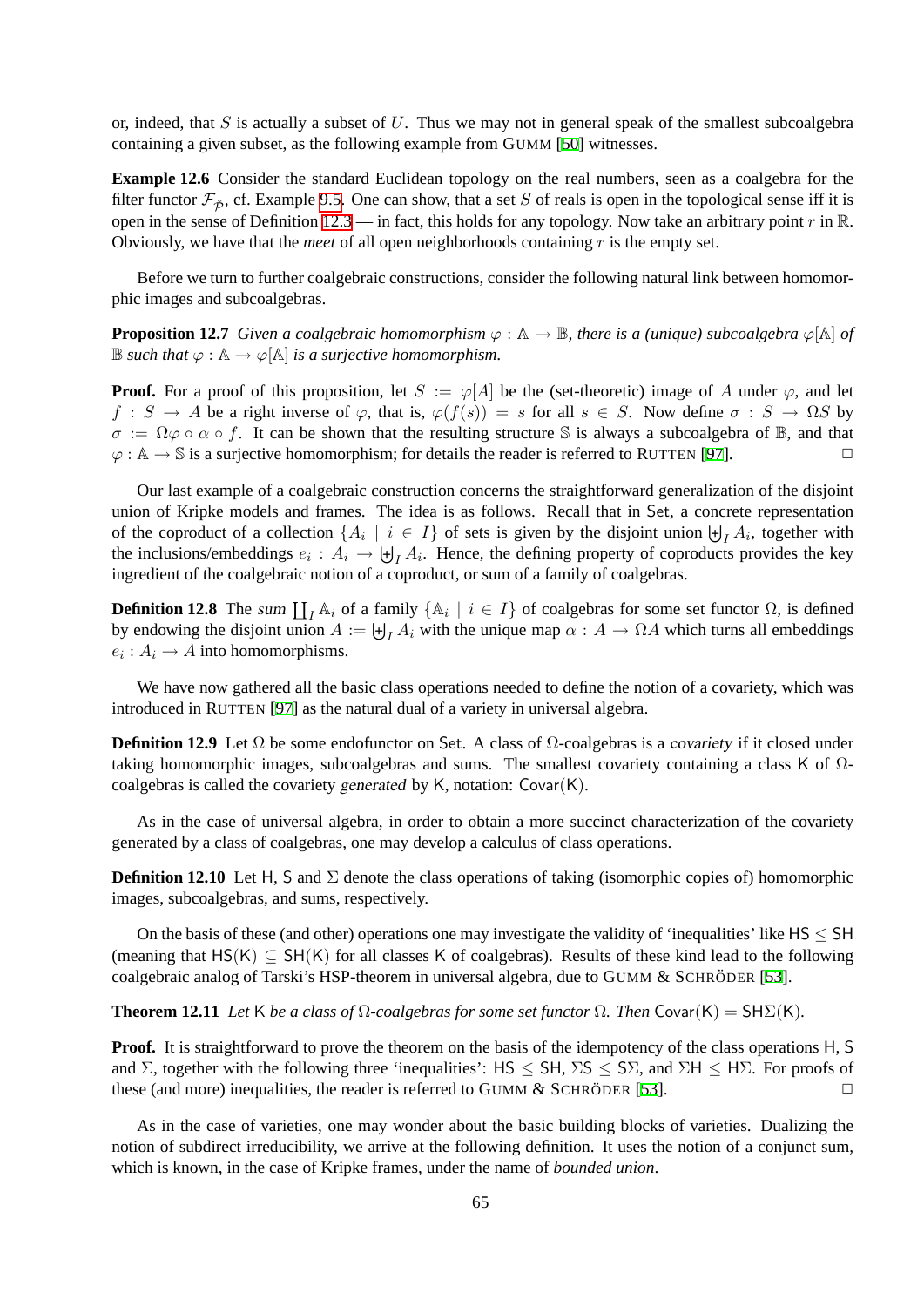**Definition 12.12** Let A be some  $\Omega$ -coalgebra for some set functor  $\Omega$ . A conjunct representation A by a family  $\{A_i \mid i \in I\}$  of coalgebras is a family of embeddings  $\{e_i : A_i \to A \mid i \in I\}$  such that  $A = \bigcup_{i \in I} e_i[A_i]$ . In this case we call A a conjunct sum of the  $A_i$ . A coalgebra A is called conjunctly irreducible if each of its conjunct representations is trivial in the sense that one of the embeddings is an isomorphism.

Covarieties are easily seen to be closed under taking conjunct sums — we will use this fact without further notice.

Given the results on dualizing the notion of subdirect irreducibility in section [5](#page-15-0), in particular, Theorem [5.29](#page-22-1), one would expect that conjunct irreducibility can be explained in terms of roots. Call a state s of a system S a *root* of S if S itself is the only subcoalgebra of S that contains s. It is then fairly easy to prove that a coalgebra is conjunctly irreducible if and only if it has a root. However, GUMM [\[50](#page-83-8)] proves that there is no analog of Birkhoff's s.i. theorem here, at least not for an arbitrary functor. For instance, expanding Example [12.6,](#page-64-0) one easily shows that a topological coalgebra will generally not be a conjunct sum of rooted coalgebras.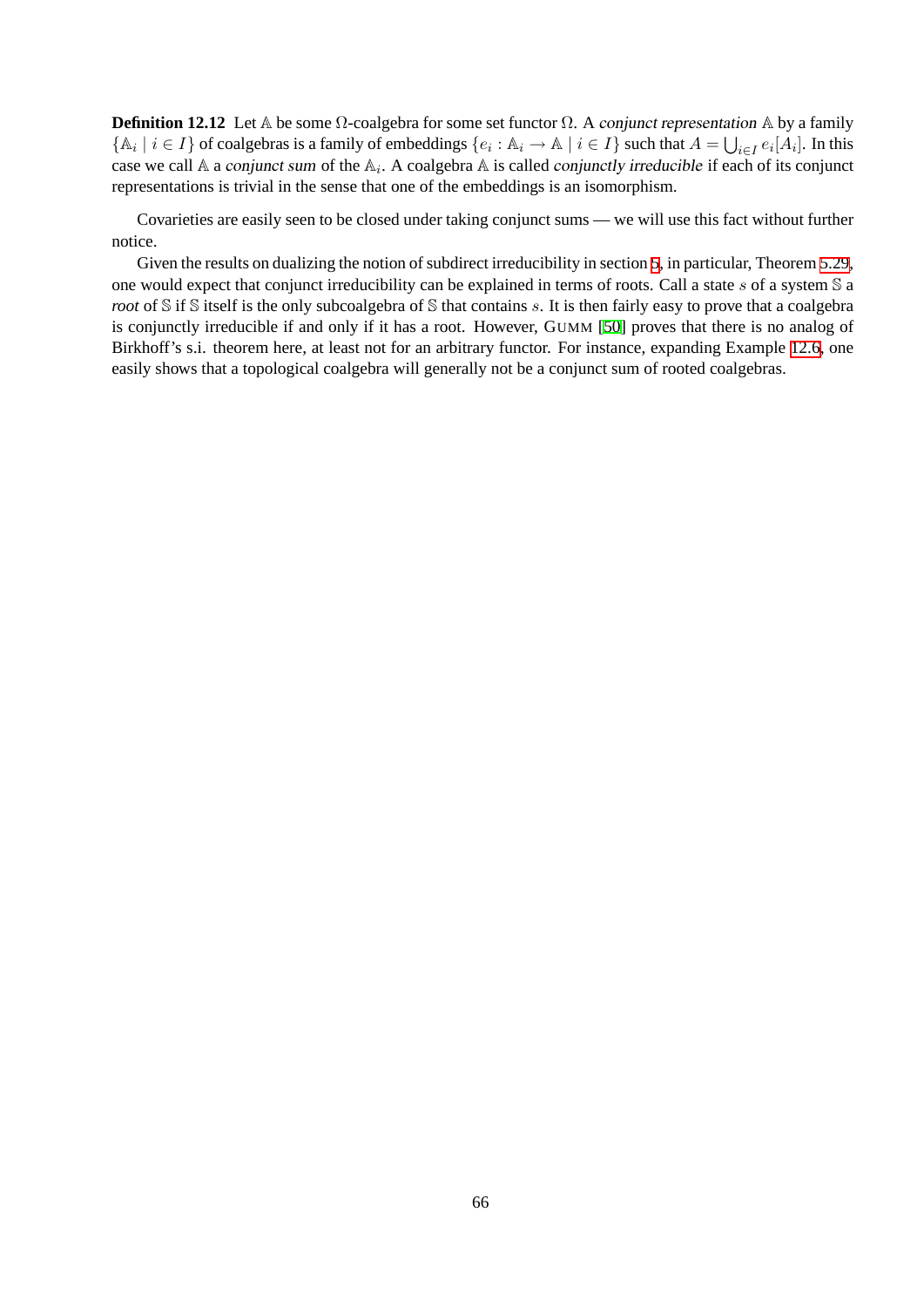## **13 Modal logic and coalgebras**

If coalgebras are mathematical structures that represent the essence of dynamics, then there is an obvious need for logics to represent and reason about properties of such structures. This is of particular importance for computer scientists who are interested in the formal specification and verification of the behavior of a system. The *kind* of properties that one wants to describe formally may differ from one application to another, but it seems natural to restrict attention to properties that are invariant under behavioral equivalence. MOSS [\[11,](#page-82-5)[86\]](#page-84-8) was the first to realize that such properties can be conveniently formalized in a version of *modal logic*, properly generalized from Kripke structures to systems for an arbitrary set functor. This connection between modal logic and coalgebra has provided a quite active research area. At the time of writing, quite a few proposals for coalgebraic modal logics are around; most of them are roughly based on one of the approaches to be discussed in this section.

We start with Moss' original approach, which is also the most general. In order to introduce his formalism, we first put ordinary modal logic in a slightly different perspective by introducing a new connective ∇. The meaning of this modality, which takes a set of formulas as its argument, can be summarized by presenting the formula  $\nabla \Phi$ , with  $\Phi$  a set of formulas, as the following abbreviation:

<span id="page-66-0"></span>
$$
\nabla \Phi := \Box \bigvee \Phi \wedge \bigwedge \Diamond \Phi,\tag{47}
$$

where  $\Diamond \Phi$  denotes the set  $\{\Diamond \varphi \mid \varphi \in \Phi\}$ , and  $\Diamond$  and  $\Diamond$  denote disjunction and conjunction. We do not want to exclude the possibility that  $\Phi$  is an infinite set — coalgebraic logic is generally of an infinitary nature. The operator  $\nabla$  pops up in a number of areas in modal logic, cf. HBML. We may also decide to treat this  $\nabla$  as a *primitive* connective. As long as we keep  $\vee$  and  $\top$  in our language, both the standard diamond and box connective are definable in terms of  $\nabla$ , since we have the following equivalences:

$$
\diamond \varphi \equiv \nabla {\varphi, \top},
$$
  
\n
$$
\Box \varphi \equiv \nabla \varnothing \vee \nabla {\varphi},
$$

so that we may in fact *replace* the diamond and box with this new modality.

Spelling out the truth definition of ∇Φ, we see that it can in fact be expressed in terms of the *relation lifting* that we defined in section [11](#page-58-2). For, let  $\mathcal{S} = \langle S, \lambda, R[\cdot] \rangle$  be a modal model in coalgebraic shape. Then it is straightforward to verify that  $\mathbb{S}, s \Vdash \nabla \Phi$  if and only if the pair  $(R[s], \Phi)$  belongs to the relation lifting  $\overline{\mathcal{P}}(\Vdash_{\mathcal{S}})$  of the satisfaction relation  $\Vdash_{\mathcal{S}} \subseteq S \times \Phi$ : Every  $\varphi \in \Phi$  must hold at some successor  $t \in R[s]$ , and at every successor t of s some  $\varphi \in \Phi$  must hold, see [\(43](#page-59-1)). This fundamental insight paves the way for Moss' development of *coalgebraic logic*, in which the same principle is applied to an arbitrary (but fixed) set functor  $\Omega$ . Basically, the idea is to have

$$
\mathbb{S}, s \Vdash_{\mathbb{S}} \nabla P \text{ iff } (P, \sigma(s)) \in \overline{\Omega}(\Vdash_{\mathbb{S}}).
$$

Note that in this perspective, the satisfaction relation is much like a bisimulation between a language and a coalgebra; this observation was first made and exploited in BALTAG [[8](#page-82-13)].

In order to provide a more precise definition, recall from Remark [10.9](#page-56-1) that we may uniquely extend  $\Omega$  to a set based endofunctor  $\Omega^+$  on the category SET that has classes as objects, and set-continuous functions as arrows. For convenience, we follow MOSS [[86\]](#page-84-8) in that we confine our attention to *standard* set functors, that is, functors that map inclusions to inclusions.

**Definition 13.1** Let  $\Omega$  : Set  $\rightarrow$  Set be a standard set functor that preserves weak pullbacks. Then  $\mathcal{L}_{\Omega}$ , the language of coalgebraic formulas for  $\Omega$ , is defined as the least class C such that (i)  $\overline{\bigwedge} \Phi \in \mathcal{L}_{\Omega}$  if  $\Phi \subseteq \mathcal{L}_{\Omega}$  is a *set* of formulas, and (ii)  $\nabla P \in \mathcal{L}_{\Omega}$  for any  $P \in \Omega^+(\mathcal{L}_{\Omega})$ .

Categorically,  $\langle L_{\Omega}, \Lambda, \nabla \rangle$  can be characterized as the *initial algebra* of the functor  $(P+\Omega)^+$ . This explains our move to the category SET: if we want to guarantee the *existence* of such a structure, for reasons similar as given in the discussion following Proposition [10.6,](#page-56-2) we need to allow class-based algebras.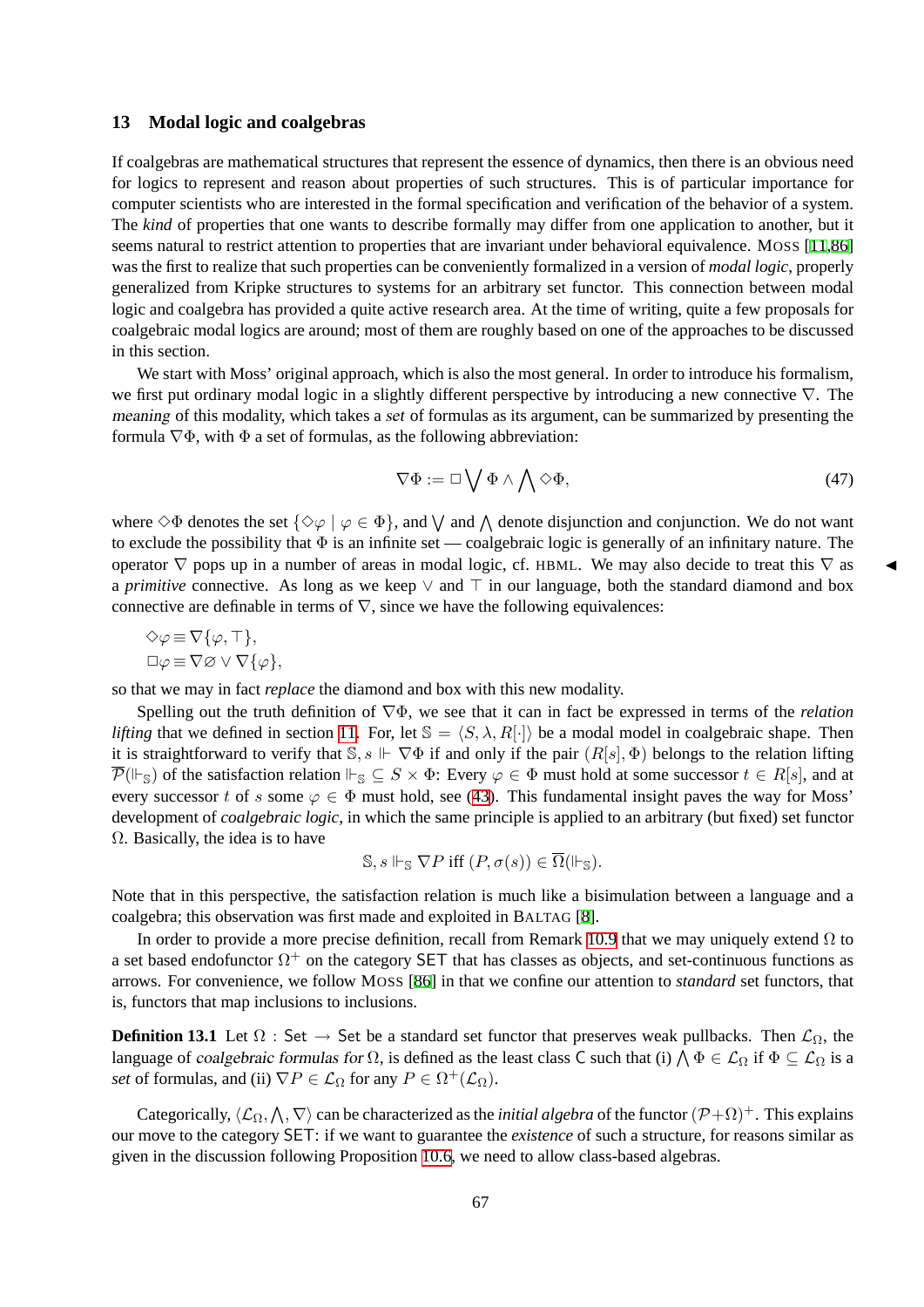**Definition 13.2** Let  $\Omega$  : Set  $\rightarrow$  Set preserve weak pullbacks. Given an  $\Omega$ -coalgebra  $\mathbb{S} = \langle S, \sigma \rangle$ , define  $\Vdash_{\mathbb{S}} \subseteq S \times \mathcal{L}_{\Omega}$  as the least relation satisfying

$$
s \Vdash_{\mathbb{S}} \bigwedge \Phi \text{ if } s \Vdash_{\mathbb{S}} \varphi \text{ for all } \varphi \in \Phi,
$$
  

$$
s \Vdash_{\mathbb{S}} \nabla P \text{ if } (P, \sigma(s)) \in \overline{\Omega}(W) \text{ for some set } W \subseteq \Vdash_{\mathbb{S}}.
$$

**Example 13.3** Consider the functor  $\mathcal{P}$ Prop  $\times \mathcal{P}$  of Kripke models. Unraveling the definitions, we find that an arbitrary element of  $\Omega^+(\mathcal{L}_{\Omega})$  must be of the form  $(A, \Phi)$  with  $A \subseteq$  Prop a set of proposition letters, and  $\Phi \subseteq \mathcal{L}_{\Omega}$  a set of formulas. It is not hard to verify that

$$
\mathbb{S}, s \Vdash \nabla(A, \Phi) \text{ iff } \mathbb{S}, s \Vdash \bigwedge A \land \bigwedge \neg (\mathsf{Prop} \setminus A) \land \Box \bigvee \Phi \land \bigwedge \Diamond \Phi,
$$

where  $\bigwedge \neg (Prop \setminus A)$  denotes the formula  $\bigwedge \{\neg p \mid p \in P \setminus A\}$ . It is instructive to observe the difference between this and [\(47](#page-66-0)) which displays an arbitrary ∇-formula for the functor P of Kripke frames as opposed to models.

**Example 13.4** For another example, an arbitrary element of the class  $\Omega^+(\mathcal{L}_{\Omega})$ , where  $\Omega$  is now the functor  $\mathcal{I} \times \mathcal{I}$ , must be a *pair* of formulas, say,  $(\varphi_0, \varphi_1)$ . Clearly then we have

$$
\mathbb{S}, s \Vdash \nabla(\varphi_0, \varphi_1) \text{ iff } \mathbb{S}, \pi_0(\sigma(s)) \Vdash \varphi_0 \text{ and } \mathbb{S}, \pi_1(\sigma(s)) \Vdash \varphi_1.
$$

This in fact implies that *all* formulas are true at *all* states of *all* coalgebras; in other words, in the absence of propositions, the language  $\mathcal{L}_{\Omega}$  may be rather uninteresting.

Obviously, many variations of this language exist, or may be defined. For instance, it is easy to develop finitary versions of the language, while independently of this, one may add Boolean connectives like negation or (infinitary) disjunction. Interestingly,  $\mathcal{L}_{\Omega}$  on its own is already powerful enough to characterize behavior. Theorem [13.5](#page-67-0) below shows that it has the *Hennessy-Milner property* (cf. Chapter **??** of HBML): non-bisimilarity J of two points is witnessed by some formula in the language.

<span id="page-67-0"></span>**Theorem 13.5** *Let* Ω : Set → Set *preserves weak pullbacks, and let* S *and* S <sup>0</sup> *be two* Ω*-coalgebras. Then for* any pair of states  $s \in S$ ,  $s' \in S'$ :

 $\mathbb{S}, s \hookrightarrow \mathbb{S}', s'$  iff s and s' satisfy the same  $\mathcal{L}_F$ -formulas.

**Proof.** The direction from left to right is proved by induction on the complexity of formulas. That is, we define  $\Theta$  to be the class of formulas on which all bisimilar points in S and S' agree. Then we prove that  $\Theta = \mathcal{L}_{\Omega}$  by showing that  $\Theta$  is closed under  $\Lambda$  and  $\nabla$  (in the sense that  $\Lambda \Phi \in \Theta$  for all subsets  $\Phi \subseteq \Theta$ , and that  $\nabla P \in \Theta$ for all  $P \in \Omega(\Theta)$ ). We leave the fairly straightforward details as an exercise for the reader.

The proof for the other direction is analogous to that of Karp's Theorem for modal logic (see Chapter **??**), so we confine ourselves to a brief sketch here. Given an  $\Omega$ -system S, by ordinal induction we define a family  $\varphi_{\alpha}^{\mathbb{S}} : S \to \mathcal{L}_{\Omega}$  as follows (we omit the superscript):

$$
\varphi_0(s) := \top
$$
  
\n
$$
\varphi_{\alpha+1}(s) := \nabla(\Omega \varphi_\alpha)(\sigma(s)),
$$
  
\n
$$
\varphi_\lambda(s) := \bigwedge \{ \varphi_\alpha(s) \mid \alpha < \lambda \}.
$$

One approach to the proof would then be to show that the relation  $\equiv_{\varphi}$ , defined via  $s \equiv_{\varphi} t$  if  $\varphi_{\alpha}(s) = \varphi_{\alpha}(t)$ for all  $\alpha$ , is itself a bisimulation.

Moss' definition provides powerful languages, of which syntax and semantics uniformly depend on the coalgebraic signature, but his systems are not very welcoming to our intuitions on modal languages as extensions of propositional logic with diamonds and boxes that are interpreted via accessibility relations. BAL-TAG [\[8\]](#page-82-13) introduces variants of Moss' language in which the connectives  $\Box \bigvee \Phi$  and  $\Lambda \Diamond \Phi$  of ([47\)](#page-66-0) are (separately) generalized from Kripke frames to arbitrary functors, but also his formalism is far too abstract for practical purposes. It therefore seems worthwhile to develop more 'concrete' and practical alternatives to  $\mathcal{L}_{\Omega}$ .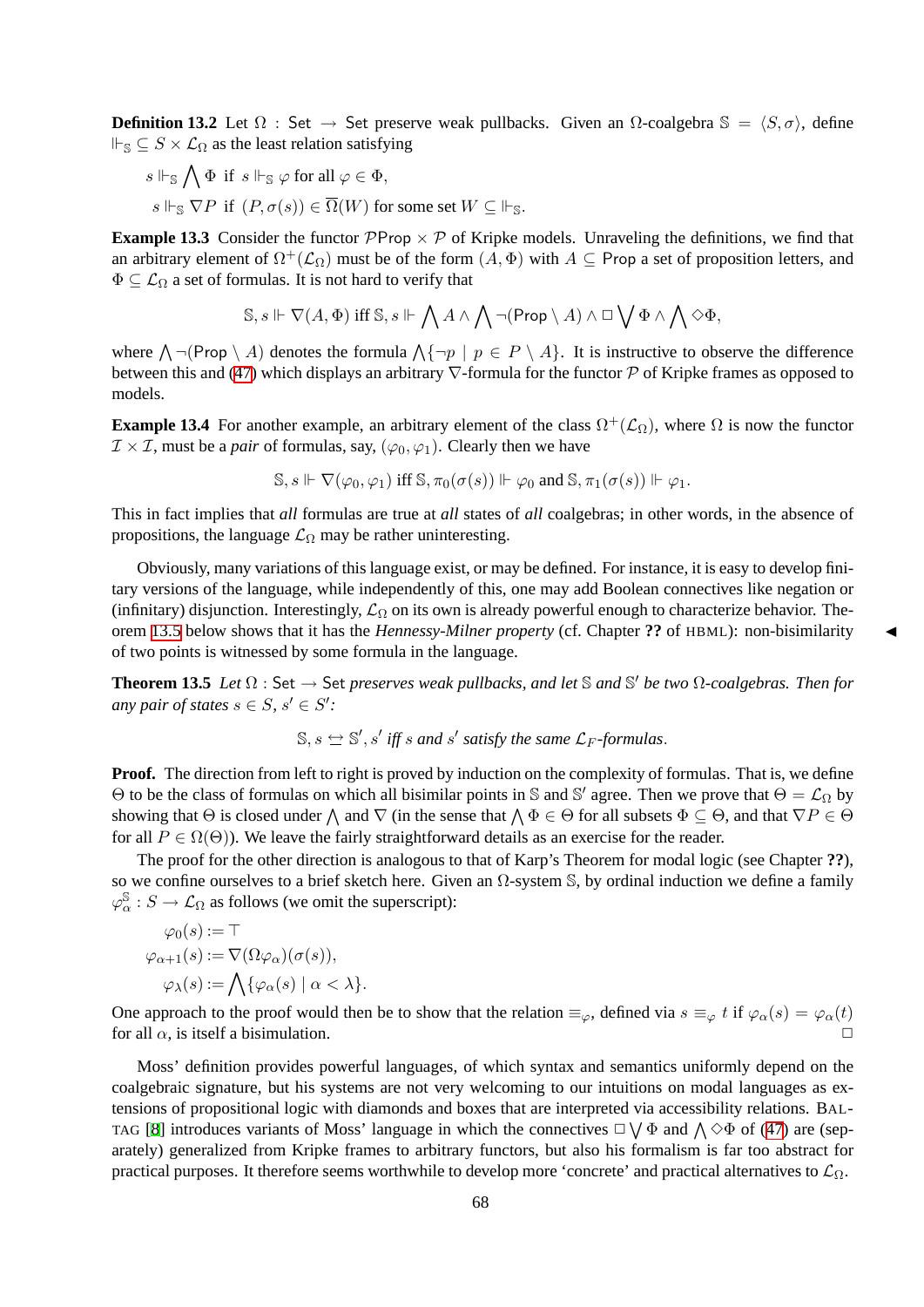In the case of Kripke polynomial functors, the concrete, inductive definition of the functor allows for more down to earth modal languages, as was first observed by KURZ [\[77\]](#page-84-11). Here we present a formalism that was introduced in ROESSIGER [\[95\]](#page-85-7), and studied by JACOBS [\[62](#page-84-9)]. From the perspective of modal logic, its only non-standard feature is that both its syntax and semantics are *sorted* by the set IngK of ingredient functors of K.

<span id="page-68-0"></span>**Definition 13.6** Fix a Kripke polynomial functor K. We define the language  $Fma_K = \bigcup_{\Lambda \in Ing(K)} Fma_K(\Lambda)$ of K-sorted modal formulas, by the following induction. (All functors appearing in the definition below are supposed to be ingredient functors of  $K$ .)

- $\bot \in Fma_K(\Lambda)$  for every  $\Lambda \in Inq(K);$
- if  $\varphi, \psi \in Fma_K(\Lambda)$  then  $\neg \varphi, \varphi \lor \psi \in Fma_K(\Lambda)$ ;
- if  $c \in C$  then  $c \in Fma<sub>K</sub>(C)$ ;
- if  $\varphi \in Fma_K(\Lambda_i)$  then  $\diamondsuit_{\kappa_i} \varphi \in Fma_K(\Lambda_0 + \Lambda_1);$
- if  $\varphi \in Fma_K(\Lambda_i)$  then  $\Diamond_{\pi_i} \varphi \in Fma_K(\Lambda_0 \times \Lambda_1);$
- if  $\varphi \in Fma_K(\Lambda)$  then  $\Diamond_d \varphi \in Fma_K(\Lambda^D)$  for all  $d \in D$ ;
- if  $\varphi \in Fma_K(\Lambda)$  then  $\Diamond_{\exists} \varphi \in Fma_K(\mathcal{P}\Lambda)$ ;
- if  $\varphi \in Fma_K(K)$  then  $\odot \varphi \in Fma_K(\mathcal{I})$ .

We say that  $\varphi$  is of sort  $\Lambda$  if  $\varphi \in Fma_K(\Lambda)$  — note that this sort need not be unique.

How do we interpret these formulas in coalgebras? Intuitively, with each K-coalgebra S, we associate a multi-sorted frame based on the set  $\bigcup_{\Lambda \in Ing(K)} \Lambda(S)$ . The accessibility relations of this frame (which we will not make explicit) are completely determined by the shape of the functor. For instance, to link the set  $(\Lambda_0 + \Lambda_1)(S)$  to  $\Lambda_0(S)$ , we lay down the relation  $R_{\kappa_0} = \{(\kappa_0 s_0, s_0) \mid s_0 \in \Lambda_0(S)\}\.$  Likewise, the converse membership relation  $\Rightarrow$  provides the accessibility relation from  $\mathcal{P}\Lambda(S)$  to  $\Lambda(S)$ .

<span id="page-68-1"></span>**Definition 13.7** Let  $\mathbb{S} = \langle S, \sigma \rangle$  be a K-coalgebra for some Kripke polynomial functor K. By formula induction we define a sorted satisfaction relation  $\Vdash = \bigcup_{\Lambda \in \text{Ing}(K)} \Vdash_{\Lambda}$ , with  $\Vdash_{\Lambda} \subseteq \Lambda(S) \times \text{Fma}_K(\Lambda)$ :

$$
s \Vdash_{\Lambda} \bot : \text{ never},
$$
  
\n
$$
s \Vdash_{\Lambda} \neg \varphi \text{ if } s \Vdash_{\Lambda} \varphi \text{ (but } s \in \Lambda(S)),
$$
  
\n
$$
s \Vdash_{\Lambda} \varphi \lor \psi \text{ if } s \Vdash_{\Lambda} \varphi \text{ or } s \Vdash_{\Lambda} \psi,
$$
  
\n
$$
s \Vdash_{\Lambda_0 + \Lambda_1} \Diamond_{\kappa_i} \varphi \text{ if } s = \kappa_i(t) \text{ for some } t \in \Lambda_i(S) \text{ with } t \Vdash_{\Lambda_i} \varphi,
$$
  
\n
$$
s \Vdash_{\Lambda_0 \times \Lambda_1} \Diamond_{\pi_i} \varphi \text{ if } s = (s_0, s_1) \text{ and } s_i \Vdash_{\Lambda_i} \varphi,
$$
  
\n
$$
s \Vdash_{\Lambda^D} \Diamond_d \varphi \text{ if } s(d) \Vdash_{\Lambda} \varphi,
$$
  
\n
$$
s \Vdash_{\mathcal{P}\Lambda} \Diamond_{\ni} \varphi \text{ if there is some } t \in s \text{ with } t \Vdash_{\Lambda} \varphi,
$$
  
\n
$$
s \Vdash_{\mathcal{P}} \Diamond \varphi \text{ if } \sigma(s) \Vdash_{K} \varphi.
$$

Furthermore we employ the usual terminology concerning validity, etc.

**Example 13.8** Consider the functor  $\Omega = \mathcal{P}$ Prop $\times \mathcal{P}(\mathcal{I} \times \mathcal{I})$  corresponding to Kripke models based on frames with a ternary accessibility relation  $T$ . In the standard modal language for such models, we would be working with a binary modality  $\Diamond$ , whereas here, we are dealing with four unary modalities:  $\Diamond$ ,  $\Diamond$ <sub>7</sub>,  $\Diamond$ <sub>π1</sub> and  $\Diamond$ <sub>π2</sub>. We leave it for the reader to verify that the modal formula  $\varphi_1 \Diamond \varphi_2$  in the first language can be rendered as  $\odot \odot_3(\odot_{\pi_0}\varphi_1 \wedge \odot_{\pi_1}\varphi_2)$  in the second. That is, we have

 $\mathbb{S}, s \models \odot \Diamond_{\exists} (\Diamond_{\pi_0} \varphi_1 \land \Diamond_{\pi_1} \varphi_2)$  iff there are  $t_1, t_2$  with  $Tst_1t_2$  and  $\mathbb{S}, t_i \Vdash \varphi_i$ .

Bisimulation invariance of this language is easily proved: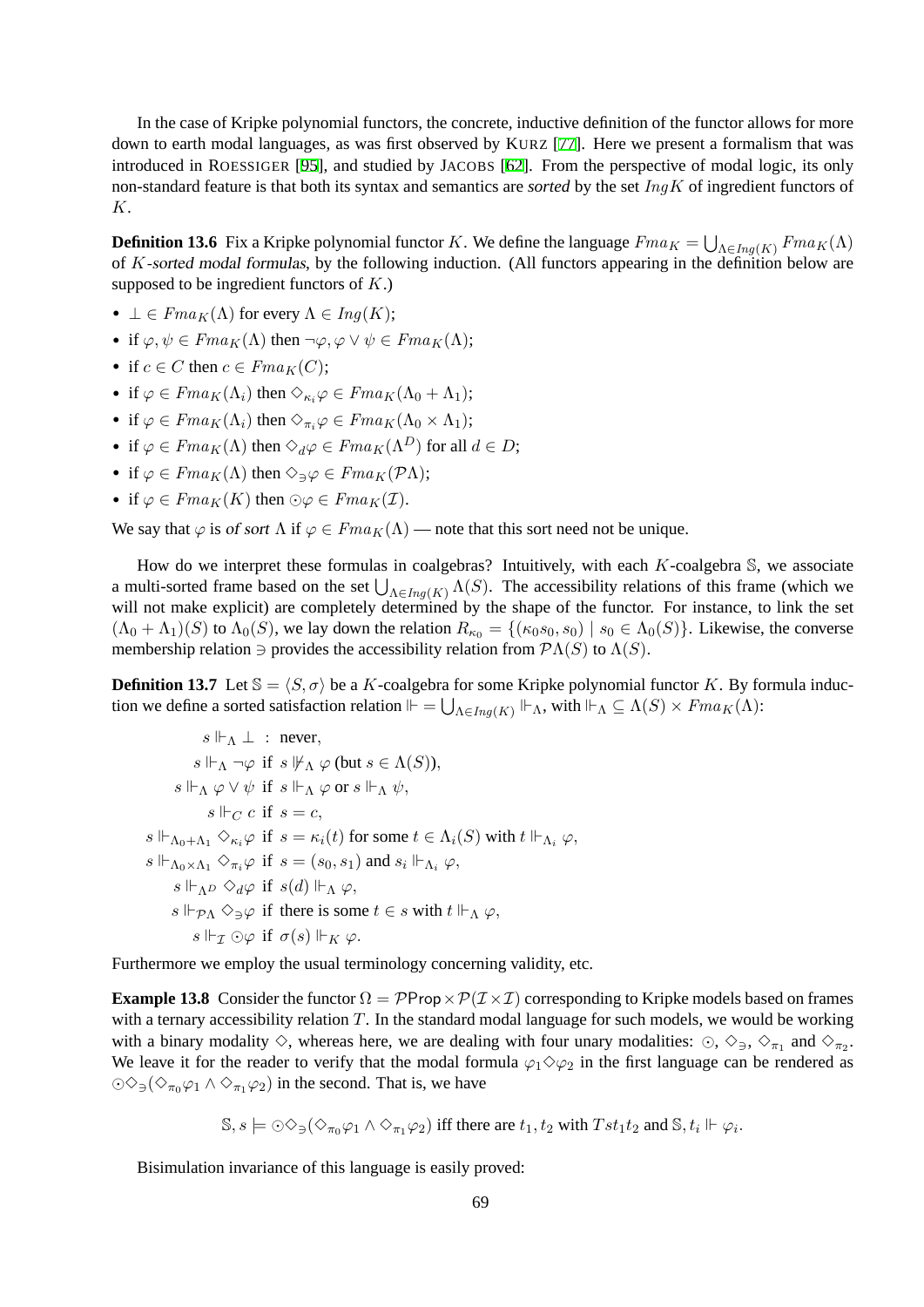**Proposition 13.9** *Assume that* K *is some Kripke polynomial functor, and let* S *and* S <sup>0</sup> *be two* K*-coalgebras. Then for any pair of states*  $s \in S$ ,  $s' \in S'$ :

 $\mathbb{S}, s \hookrightarrow \mathbb{S}', s'$  only if s and s' satisfy the same formulas in  $Fma_K$ .

**Proof.** Fix a bisimulation B between S and S'. We claim that for any formula  $\varphi$  of type  $\Lambda \in \text{Ing}(K)$ , it holds for any pair  $(s, s') \in \Lambda(S) \times \Lambda(S')$  that

$$
\mathbb{S}, s \Vdash_{\Lambda} \varphi \text{ iff } \mathbb{S}', s' \Vdash_{\Lambda} \varphi,
$$

provided that  $(s, s')$  belong to the relation lifting  $\overline{\Lambda}(B)$  of B. The proof is by a straightforward formula  $induction.$ 

The basic modal theory of this formalism has been developed. For instance, analogous to Theorem **??** of HBML, one may prove that if K is a *finitary* Kripke polynomial functor, then the language  $Fma_K$  has the Hennessy-Milner property. Also, results concerning completeness and decidability are known. The interested reader is referred to RÖSSIGER [\[95](#page-85-7)] and JACOBS [[62\]](#page-84-9).

We now move to the third approach towards coalgebraic modal logic. PATTINSON [\[89](#page-85-6)] combines the generality of the first formalism with the concreteness of the second. That is, the approach applies to arbitrary set functors, but provides languages with standard diamonds and boxes. First we present a simplified version, which is based on the idea to extract diamonds out of the natural transformations from the coalgebra functor  $\Omega$  to the power set functor P. Recall that a natural transformation  $\lambda : \Omega \to \mathcal{P}$  provides an arrow  $\lambda_S : \Omega(S) \to$  $P(S)$  for each set S, in such a way that for each function  $f : S \to S'$ , the following diagram commutes:



Thus if we have an  $\Omega$ -coalgebra  $\mathbb{S} = \langle S, \sigma \rangle$ , we may define a relation  $R_\lambda \subseteq S \times S$  for such a  $\lambda$  by putting  $R_\lambda$ st if  $t \in \lambda_S(\sigma(s))$ . We may then introduce a diamond  $\diamondsuit_\lambda$  which takes this  $R_\lambda$  as its accessibility relation. Natural transformations  $\lambda : \Omega \to \mathcal{P}$  thus literally transform Ω-coalgebras into P-coalgebras, that is, Kripke frames.

Similarly, if we want to have *atomic propositions* in our language, consider any natural transformation ν from  $\Omega$  to the constant functor Prop. We then make  $p \in$  Prop true at s depending on whether p is an element of the set  $\nu_S(\sigma(s))$  or not. It is as if we add the valuation  $V_\nu$  to S given by  $V_\nu(p) := \{s \in \mathbb{S} \mid p \in \nu_S(\sigma(s))\}.$ 

<span id="page-69-0"></span>**Definition 13.10** Let  $\Omega$  : Set  $\rightarrow$  Set be some functor,  $\nu$  :  $\Omega$   $\rightarrow$  Prop some natural transformation, and  $\Lambda$ some collection of natural transformations  $\Omega \to \mathcal{P}$ . Then  $\mathcal{L}_{\nu,\Lambda}$  is the standard modal language we obtain by taking Prop as the collection of propositional variables, and  $\tau_{\Lambda} := \{ \diamond_{\lambda} \mid \lambda \in \Lambda \}$  as the modal similarity type.

It will now be obvious how these formulas are interpreted in Ω-coalgebras. We confine ourselves to the following clauses of the inductive truth definition:

$$
\mathbb{S}, s \Vdash p \text{ if } p \in \nu(\sigma(s)),
$$
  

$$
\mathbb{S}, s \Vdash \Diamond_{\lambda} \varphi \text{ if } \mathbb{S}, t \Vdash \varphi \text{ for some } t \in \lambda_S(\sigma(s)).
$$

In other words, an  $\Omega$ -coalgebra S is treated as the Kripke model  $\langle S, \{R_{\lambda} | \lambda \in \Lambda\}, V_{\nu}\rangle$ . The reason to require the transformations to be *natural* is to guarantee invariance under behavioral equivalence.

**Proposition 13.11** *Let* Ω*,* ν *and* Λ *be as in Definition [13.10](#page-69-0). Then for any pair* S*,* S <sup>0</sup> *of* Ω*-coalgebras, and any*  $pair \space of \space states \space s \in S, \space s' \in S'.$ 

$$
\mathbb{S}, s \equiv_{\Omega} \mathbb{S}', s'
$$
 only if s and s' satisfy the some  $\mathcal{L}_{\nu,\Lambda}$ -formulas.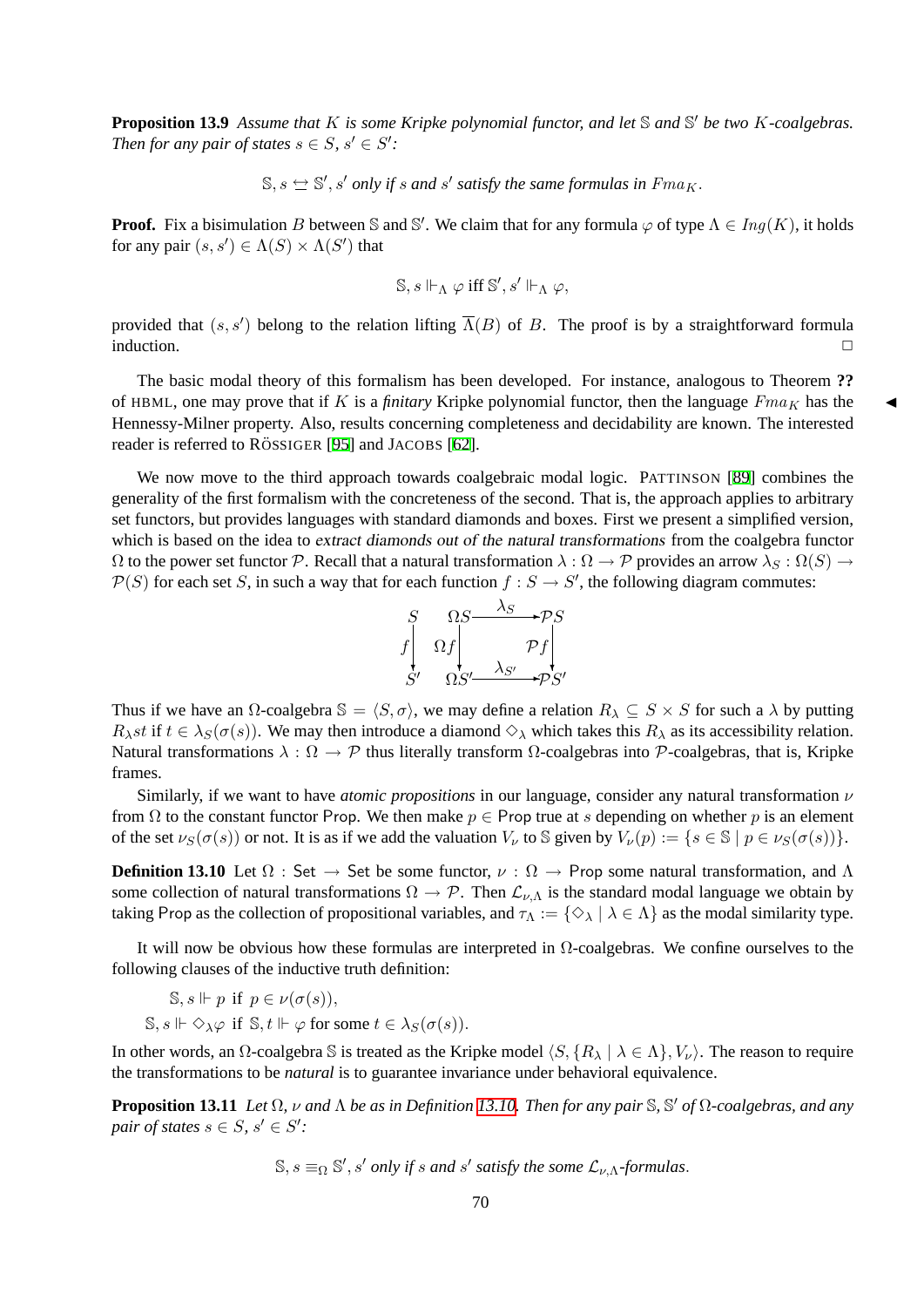**Proof.** It suffices to prove that for any coalgebraic homomorphism  $f : \mathbb{S} \to \mathbb{S}'$ , each state s in  $\mathbb{S}$  satisfies the same  $\mathcal{L}_{\nu,\Lambda}$ -formulas as  $f(s)$  in S'. This inductive proof is in fact straightforward, the crucial observation being that the naturality of the transformations guarantees that  $f$  is a bounded morphism between the Kripke models associated with S and S' .  $\Box$ 

For the more general picture, Pattinson uses *predicate liftings* (from PS to PΩS) to obtain modal operators. In order to introduce these, note that the semantics of the modal operator  $\diamondsuit_\lambda$  could have been expressed as follows:

$$
\mathbb{S}, s \Vdash \diamondsuit_{\lambda} \varphi \text{ iff } \sigma(s) \in \mu_S^{\lambda}(\llbracket \varphi \rrbracket),
$$

where  $\mu_S^{\lambda} : \mathcal{P} S \to \mathcal{P} \Omega S$  is given by  $A \mapsto {\{\Gamma \in \Omega S \mid \lambda_S(\Gamma) \cap A \neq \emptyset\}}$ , and  $[\![\varphi]\!]$  denotes the extension of  $\varphi$ in S. In fact, it can be shown that  $\mu^{\lambda}$  is a natural transformation from the contravariant power set functor  $\check{\mathcal{P}}$  to the functor  $\tilde{\mathcal{P}} \circ \Omega$ . Generalizing this, we arrive at the following definition.

**Definition 13.12** A predicate lifting for a set functor  $\Omega$  is a natural transformation  $\mu : \check{\mathcal{P}} \to \check{\mathcal{P}} \circ \Omega$ . With each predicate lifting we can associate a modal operator  $\diamond_{\mu}$ , with the following semantics:

$$
\mathbb{S}, s \Vdash \Diamond_{\lambda} \varphi \text{ iff } \sigma(s) \in \mu_{S}(\llbracket \varphi \rrbracket).
$$

And as before, it is the naturality of the transformation that ensures that this language is invariant under behavioral equivalence.

In order to finish this section, a number of remarks are in order. First, the above mentioned versions of coalgebraic logic are open for the standard expressive enhancements that we know from extended modal logic. As examples we mention JACOBS [\[64](#page-84-10)], who adds past operators (as in section [8.1](#page-46-3)) to a variant of the formalism defined in the Definitions [13.6](#page-68-0) and [13.7](#page-68-1), and VENEMA [\[107\]](#page-85-11), who develops a finitary fixed point version of Moss' logic.

Second, it should be mentioned that for certain *polynomial* functors, coalgebraic specification languages have been developed of an *equational* rather than modal nature. Very roughly, the idea is that coalgebras for such a polynomial functor  $K$  can be represented by a structured collection of partial functions on the carrier of the coalgebra. From the perspective of Definition [13.7,](#page-68-1) this can be explained by the observation that in the absence of the power set functor, each and every accessibility relation of the multi-sorted frame is in fact (the graph of) a partial function. Lacking the space for an appropriate survey of this more equational perspective, we only mention one interesting idea which adds some *modal flavor* to equational logic. In coalgebraic approaches towards specification theory, such as that of *hidden algebra*, a state equation  $t_1 \simeq t_2$ holds of a state s in a coalgebra S if  $t_1^{\mathbb{S}}(s)$  and  $t_2^{\mathbb{S}}(s)$  evaluate to *bisimilar* (rather than identical) states in S. We refer the reader to GOLDBLATT [[42,](#page-83-12)[43](#page-83-13)] and ROŞU [[94\]](#page-85-12) for more details; in particular, GOLDBLATT [[43\]](#page-83-13) contains a clear discussion of this overlap area between modal and equational logic.

Third, KURZ & PATTINSON [\[78](#page-84-16)] establish a link between coalgebraic predicates and the *final sequence*, see Remark [10.10](#page-57-0): they argue that finitary predicates correspond to subsets of some set  $Z_n$  (*n* finite) occurring in the final sequence. This work is in fact closely related to that of GHILARDI [\[33](#page-83-14)], even though the word 'coalgebra' is not mentioned in the latter work.

Finally, there is an interesting connection between Hennessy-Milner results and final coalgebras: Gold-blatt [[45\]](#page-83-15) proves that a set functor  $\Omega$  admits a final coalgebra iff there is a coalgebraic modal language for  $\Omega$ , which has the Hennessy-Milner property and is based on a *set* (rather than a proper class) of formulas.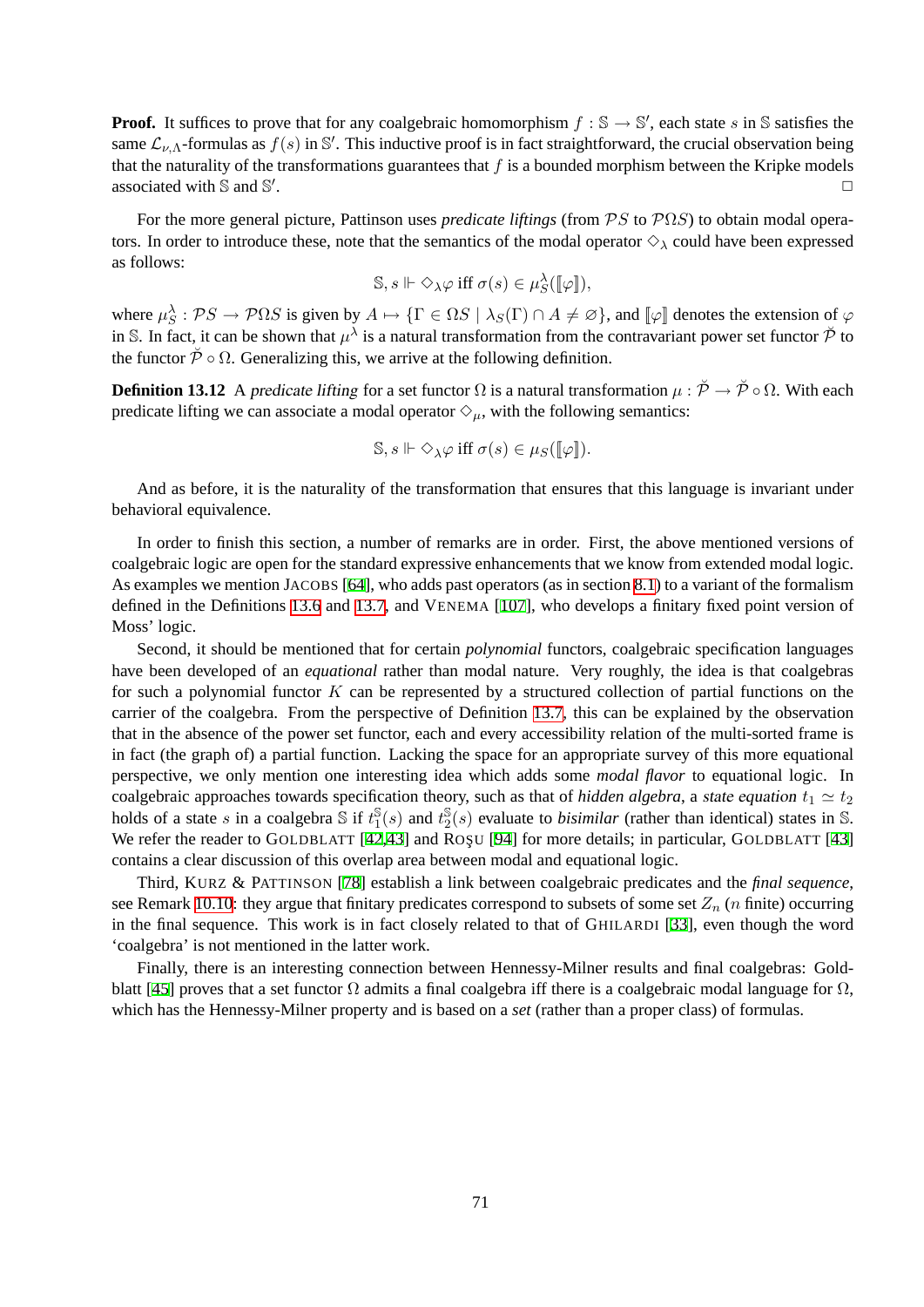# **14 Co-Birkhoff theorems and cofree coalgebras**

In order to give the reader some impression of universal coalgebra at work, we discuss one result, or better, one cluster of results, in some detail. The topic that we have chosen concerns the coalgebraic version of Birkhoff's variety theorem; recall that this result in universal algebra states that a class C of algebras is a *variety*, (that is, closed under the class operations H, S and P), if and only if it is equationally definable. Thus in essence, Birkhoff established a link between two different ways of characterizing algebraic classes: a logical one, in terms of the validity of certain formulas, and a structural one, in terms of certain class operations.

If we are after a co-Birkhoff result, two roads seem open to us. Since we have already developed the concept of a covariety, the most obvious thing to do would be to try and find out what corresponds to it, logically. An alternative approach would be to investigate the structural counterpart of the logical languages developed in the previous section. Here we follow the first road, but interestingly, it leads us to (very natural generalizations of) modal languages! This provides justification for our earlier claim that modal logic is dual to equational logic.

In the proof of Birkhoff's theorem, *free* algebras play a key role; thus it will come as no surprise that we will be looking at *cofree* coalgebras here. However, these structures do not serve as proof tools only, they have a quite intuitive meaning as well. To explain this, first note that many set functors provide coalgebraic structures that come with a notion of *output*. For instance, the black box machines of Example [9.2](#page-51-0) may be prompted to display some value, the states of the automata of Example [9.3](#page-51-1) output 0 or 1 depending on whether they are final or not, and the states of a Kripke model satisfy some set of propositional variables. For a general functor  $\Omega$  : Set  $\rightarrow$  Set, such a notion of output may not be available. However, nothing prevents us from *adding* an extra output feature to the functor.

**Definition 14.1** Let  $\Omega$  be some set functor, and C a set of objects that we will call colors. A C-coloring of an  $\Omega$ -coalgebra  $\mathbb{A} = \langle A, \alpha \rangle$  is a map  $\gamma : A \to C$ ; the structure  $\langle A, \alpha, \gamma \rangle$  will be called the coalgebra  $\mathbb A$  colored by  $\gamma$ .

As a prime example, Kripke models can be seen as PProp-colored Kripke frames. In general, C-colored  $Ω$ -coalgebras may be identified with  $Ω<sub>C</sub>$ -coalgebras, where  $Ω<sub>C</sub>$  is the functor  $C \times Ω$ ; this provides us with a category of C-colored  $\Omega$ -coalgebras. Spelling it out,  $f : S \to S'$  is a morphism from  $\langle S, \sigma, \gamma \rangle$  to  $\langle S', \sigma', \gamma' \rangle$  if f is an  $\Omega$ -coalgebra homomorphism from  $\langle S, \sigma \rangle$  to  $\langle S', \sigma' \rangle$  such that  $\gamma(s) = \gamma'(fs)$  for all  $s \in S$ .

Colors can be seen as the coalgebraic duals of variables, colorings as the duals of assignments. This brings us to the definition of a cofree coalgebra, which is the formal dual of the notion of a free algebra. We recall the latter notion, for the purposes of the present context, as follows. Let  $\Omega$  : Set  $\rightarrow$  Set be some set functor, X a set of variables, and  $T = \langle T, \tau : \Omega T \to T \rangle$  some  $\Omega$ -algebra such that  $e : X \to T$  is some kind of injection. (Here we deviate from the more standard presentation, where  $e$  is taken to be an inclusion map.) Then  $T$ , with e, is called free over X if for every  $\Omega$ -algebra  $\mathbb{A} = \langle A, \alpha \rangle$  and every assignment  $f : X \to A$ , there is a unique homomorphism  $\hat{f}: \mathbb{T} \to \mathbb{A}$  such that  $f = \hat{f} \circ e$ .

**Definition 14.2** Let  $\Omega$  be a set functor, C a set of colors, and  $\mathbb{Z}$ some  $\Omega$ -coalgebra with a coloring  $\gamma : Z \to C$ . Then  $\mathbb Z$  (with γ) is called *(absolutely) cofree over* C if for every Ω-coalgebra  $A = \langle A, \alpha \rangle$  and every coloring  $g : A \to C$  of A, there is a unique homomorphism  $\widetilde{g} : \mathbb{A} \to \mathbb{Z}$  such that  $g = \gamma \circ \widetilde{g}$ .



Observe that the diagram above is not properly typed (it mixes arrows from different categories). A more proper formulation of the notion of cofreeness would involve the right adjoint to the forgetful functor from Coalg( $\Omega$ ) to Set.

It is immediate from the definitions that an  $\Omega$ -coalgebra with coloring  $\gamma : T \to C$  is cofree over C iff the structure  $\langle T, \tau, \gamma \rangle$  is a *final* coalgebra for the functor  $\Omega_C = C \times \Omega$ . This explains that we may view the carrier Z of such a cofree coalgebra as the collection of all *behavior patterns* expressible in the output set C. And this perspective paves the way for a dual version of Birkhoff's variety theorem, by providing a natural means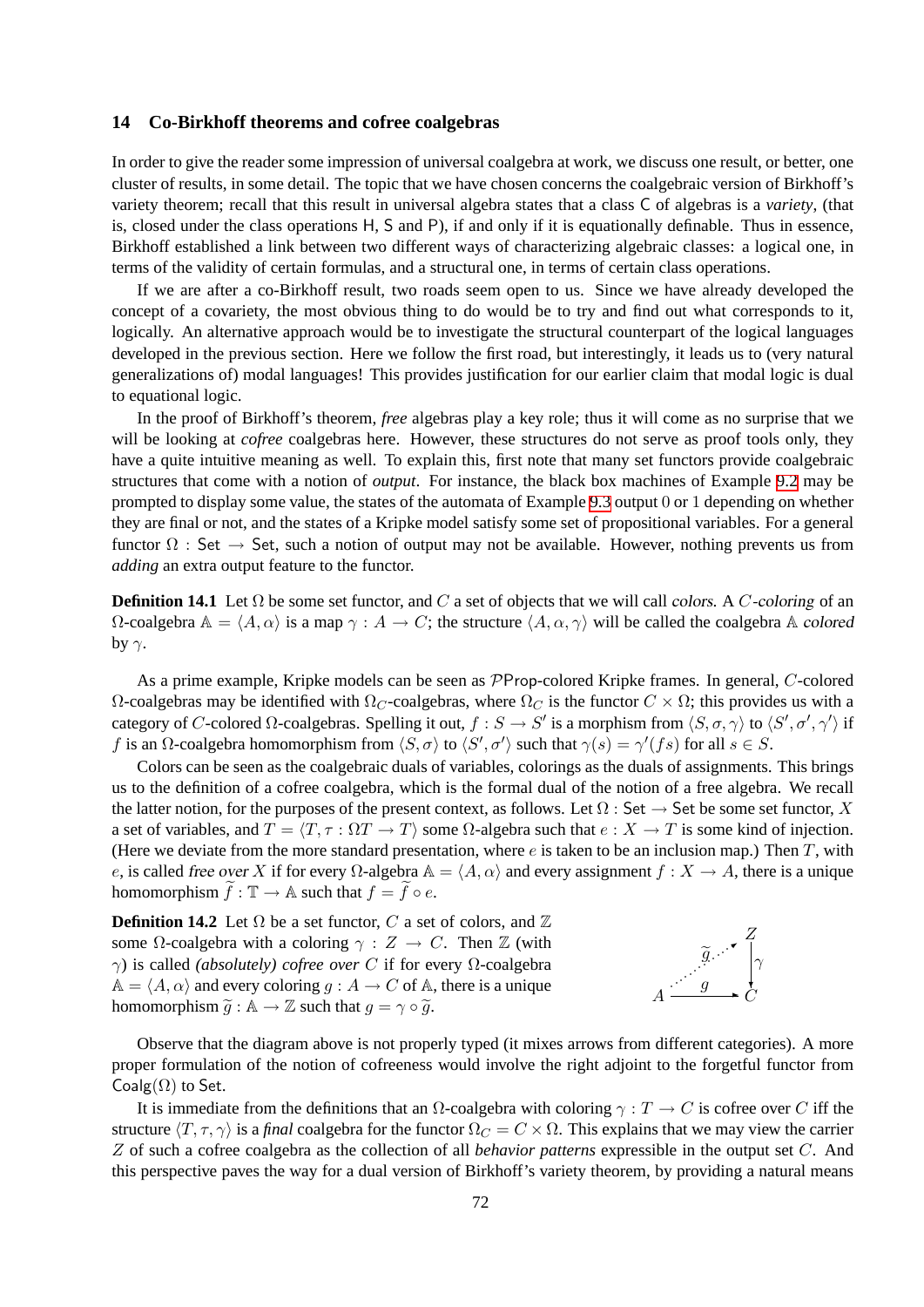for characterizing classes of coalgebras in terms of permitted, or forbidden, behaviors.

**Definition 14.3** Let  $\Omega$  be some set functor, and let Z, with coloring  $\gamma : Z \to C$ , be the cofree coalgebra over some set C of colors. Given a set Q in Z, let Cov(Q) be the class of  $\Omega$ -coalgebras A such that  $\eta[A] \subseteq Q$  for all homomorphisms  $\eta : \mathbb{A} \to \mathbb{Z}$ .

And conversely, given a class K of  $\Omega$ -coalgebras, define  $Bhv(K) \subseteq Z$  to be the union of all images  $\tilde{g}[A]$ in which  $\tilde{q}$  arises from some C-coloring q of some coalgebra A in K.

There are all kinds of interesting facts concerning these two maps. For instance, it is fairly obvious from the definitions that Bhv and Cov form a (dual) Galois connection: For any class K of  $\Omega$ -coalgebras, and any set Q of behavior patterns, we have

<span id="page-72-0"></span>
$$
Bhv(\mathsf{K}) \subseteq Q \text{ iff } \mathsf{K} \subseteq \mathsf{Cov}(Q). \tag{48}
$$

We will have use for this fact in the proof of a first co-Birkhoff result, which is basically due to RUTTEN [[97\]](#page-85-0). In the remainder of this section we restrict our attention to *small* functors, in order to ensure the existence of final and cofree coalgebras.

<span id="page-72-2"></span>**Theorem 14.4** *Let* Ω *be some endofunctor on* Set *which is* κ*-small for some cardinal* κ*. Then for any set* C *of size*  $\kappa$ , the cofree coalgebra over C exists, and a class K of  $\Omega$ -coalgebras is a covariety iff K = Cov(Q) for *some set* Q *of behavior patterns.*

**Proof.** It follows from the assumption on  $\Omega$  that the functor  $\Omega_C = C \times \Omega$  has a final coalgebra. However, we already observed that this structure may be represented as a triple  $\langle Z, \zeta, \gamma \rangle$  such that  $\mathbb{Z} = \langle Z, \zeta \rangle$ , with coloring  $γ$ , is the cofree Ω-coalgebra over C. We fix this  $\mathbb Z$  and  $γ$  for the remainder of the proof.

In order to show that  $\text{Cov}(Q)$  is a covariety, one needs to subsequently prove closure under taking homomorphic images, subcoalgebras, and sums. Here we restrict our attention to the proof for subcoalgebras, because that is the only part where the cofreeness of  $\mathbb Z$  is used.

Suppose that A is a subcoalgebra of B, with inclusion  $\iota$ , while B belongs to Cov(Q); we need to show that A also belongs to this class. For that purpose, consider a homomorphism  $\eta : A \to \mathbb{Z}$ , and observe that  $\gamma \circ \eta : A \to C$  is a coloring of A. Clearly this coloring can be extended to a coloring  $g : B \to C$  of  $\mathbb{B}$ . Let  $\tilde{g} : \mathbb{B} \to \mathbb{Z}$  be the unique homomorphism such that  $g = \gamma \circ \tilde{g}$  — such a map exists by the cofreeness of  $\mathbb{Z}$ .

> B  $A \longrightarrow Z$  $\mathcal{C}_{0}^{(n)}$  $\int_{a}^{a}$  $\frac{1}{2}$  /  $g \frac{1}{2}$  $\ddot{\phantom{a}}$  $\begin{bmatrix} \frac{\widetilde{g}}{\sqrt{2}} \\ \frac{\widetilde{g}}{\sqrt{2}} \end{bmatrix}$ g η Now  $g = \gamma \circ \tilde{g}$ , so that  $\gamma \circ \tilde{g} \circ \iota = g \circ \iota$ . But g was chosen so that  $g \circ \iota = \gamma \circ \eta$ . Hence we find that  $\gamma \circ \tilde{g} \circ \iota = \gamma \circ \eta$ , so by the cofreeness of  $Z$  with respect to colorings of  $A$ , we find that  $\tilde{q} \circ \iota = \eta$ , that is,  $\tilde{q}$  extends  $\eta$ . From this it is immediate that  $\eta[A] = \tilde{g} \upharpoonright_A [A] \subseteq \tilde{g}[B]$ , so that  $\eta[A] \subseteq Q$  by the assumption that  $\mathbb B$  belongs to  $\mathsf{Cov}(Q)$ .

For the other direction of the theorem, suppose that K is a covariety; we claim that

<span id="page-72-1"></span>
$$
K = Cov(Bhv(K)).\t\t(49)
$$

The inclusion  $\subset$  is immediate from [\(48](#page-72-0)). For the opposite inclusion, it easily follows from the definitions that Bhv(K) is Z-open. Let  $\mathbb{B}_K$  be the (unique) subcoalgebra of Z with carrier set  $Bhv(K)$ . It is not hard to prove that  $\mathbb{B}_K$  is a conjunct sum of algebras in K, which implies that  $\mathbb{B}_K$  actually belongs to K since covarieties are closed under taking conjunct sums. Hence, in order to prove the remaining inclusion  $\supset$  of [\(49\)](#page-72-1), it suffices to show that

every coalgebra in 
$$
\text{Cov}(Bhv(K))
$$
 is a conjunct sum of subcoalgebras of  $\mathbb{B}_K$ . (50)

Take an arbitrary coalgebra  $\mathbb A$  in Cov( $Bhv(K)$ ). From the  $\kappa$ -smallness of  $\Omega$  it may be derived that  $\mathbb A$  is the conjunct sum of coalgebras  $A_i$ , each of size at most  $\kappa$ . Clearly then it suffices to prove that each  $A_i$  belongs to K, since covarieties are closed under taking conjunct sums.

Fix some  $i \in I$ ; clearly  $\text{Cov}(Bhv(\mathsf{K}))$ , being closed under taking subcoalgebras, contains  $\mathbb{A}_i$ . Since  $|A_i| \leq \kappa = |C|$ , there is an injective coloring  $e_i : A_i \to C$ . Hence by cofreeness of Z there is a unique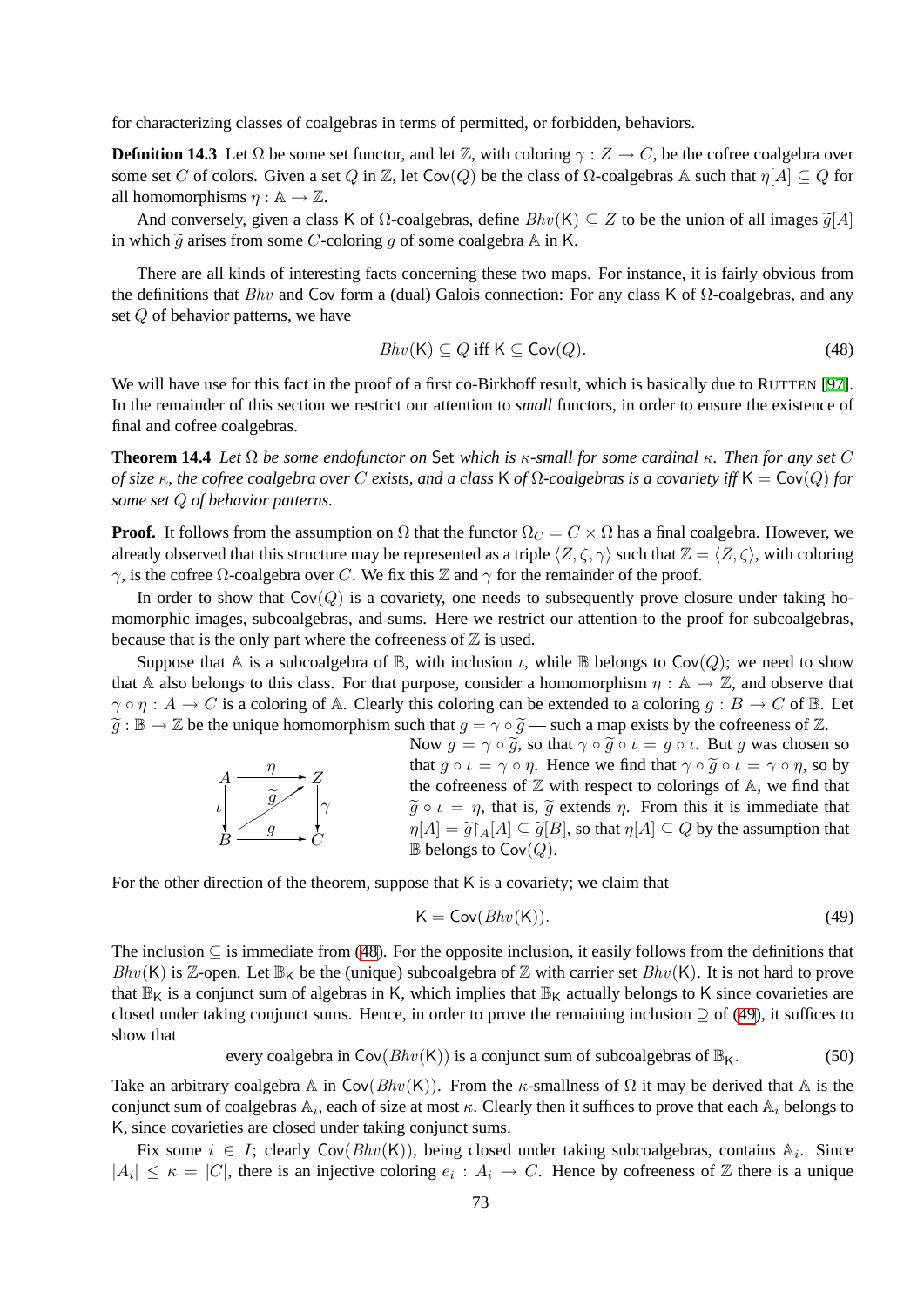<span id="page-73-2"></span>homomorphism  $\tilde{e}_i : \mathbb{A}_i \to \mathbb{Z}$  such that  $e_i = \gamma \circ \tilde{e}_i$ . This  $\tilde{e}_i$  must also be injective, which implies that  $\mathbb{A}_i$  is<br>isomorphic to its image  $\tilde{e}_i[\mathbb{A}_i]$ . But since  $\mathbb{A}_i$  belongs to  $Cov(Bhu(K))$  isomorphic to its image  $\tilde{e}_i[\mathbb{A}_i]$ . But, since  $\mathbb{A}_i$  belongs to  $\text{Cov}(Bhv(\mathsf{K}))$ , the structure  $\tilde{e}_i[\mathbb{A}_i]$  is a subcoalgebra<br>of  $\mathbb{R}_k$  and thus, belongs to K. From this it is immediate that each  $\mathbb{$ of  $\mathbb{B}_{K}$ , and thus, belongs to K. From this it is immediate that each  $\mathbb{A}_{i}$  belongs to K, and thus, so does the conjunct sum  $\mathbb A$ .  $\Box$ 

Clearly, not only the statement, but also the proof of Theorem [14.4](#page-72-2) is dual to that of Birkhoff's variety theorem. For instance, the coalgebra  $\mathbb{B}_{\mathsf{K}}$  clearly fulfills the role of the cofree coalgebra for the class K over the color set C. What seems to be missing from Theorem [14.4,](#page-72-2) however, is some notion of logic, involving *syntax*. (It should be noted that also in the algebraic case, the straightforward characterization of varieties in terms of equations only obtains in the case of relatively simple functors.) Since we are discussing a dual of Birkhoff's theorem, the question this raises is: what are *co-equations*?

Given the nature of systems as state-based models of dynamics, it seems natural to require that formulas describe *behavior*. This would provide natural constraints on possible coequational languages, namely, that formulas are evaluated at states, in such a way that truth is invariant under behavioral equivalence. Furthermore, we allow the use of colors in order to obtain sufficient expressive power. It was an insight of KURZ [[76\]](#page-84-0) that these requirements may also be read as a natural *definition* of coalgebraic modal logic.

**Definition 14.5** Let  $\Omega$  be some set functor. A coalgebraic modal language for  $\Omega$  consists of a set C of colors, a class  $\mathcal{L}_C$  of formulas, and, for each  $C$ -colored  $\Omega$ -coalgebra  $\langle\mathbb{S},g\rangle$ , a truth or satisfaction relation  $\Vdash^{\mathbb{S},g}\subseteq S\times\mathcal{L}_C$ such that  $\Vdash$  is invariant under behavioral equivalence. That is, if  $\langle \mathbb{S}, g \rangle$ ,  $s \equiv_{\Omega_C} \langle \mathbb{T}, h \rangle$ , t, then  $\mathbb{S}, s \equiv_{\mathcal{L}_C} \mathbb{T}, t$ , where the latter notation indicates that s in  $\langle \mathbb{S}, g \rangle$  and t in  $\langle \mathbb{T}, h \rangle$  satisfy exactly the same  $\mathcal{L}_C$ -formulas  $\varphi$ .

In the sequel we will use notation and terminology from modal logic. For instance, we write  $\langle \mathbb{S}, g \rangle$ ,  $s \Vdash \varphi$ instead of  $s \Vdash^{\mathcal{S},g} \varphi$ , and we define  $\mathcal{S}, g \Vdash \varphi$  and  $\mathcal{S} \Vdash \varphi$  by quantifying over all elements and all valuations, respectively.

How can we link such modal languages to the cofree coalgebra? The idea here is that modal formulas correspond to subcoalgebras: if  $\mathbb{Z}$ , with C-coloring  $\gamma$  is a cofree coalgebra over C, then define

$$
[\![\varphi]\!]^{\mathbb{Z},\gamma}:=\{z\in Z\mid \mathbb{Z}, \gamma, z\Vdash \varphi\}.
$$

Using the behavioral invariance of the logic, it is not hard to see that  $\llbracket \varphi \rrbracket$  (we usually omit superscripts) is always Z-open. Now one way to obtain nice co-Birkhoff results is to require the modal language to be expressive enough for the converse to hold as well.

**Definition 14.6** Let  $\Omega$  be some  $\kappa$ -small set functor, and let  $\langle C, \mathcal{L}_C, \|\cdot\|$ , with  $|C| = \kappa$  constitute a coalgebraic modal logic for  $\Omega$ . This modal logic is called expressive if every open set of the C-cofree coalgebra  $\mathbb Z$  is of the form  $\llbracket \varphi \rrbracket$  for some formula  $\varphi$ .

This may seem a strong requirement on a language, but expressive languages are not hard to come by.

<span id="page-73-0"></span>**Example 14.7** Under some mild additional assumptions on  $\Omega$ , one may show that Moss' logic of Definition [13.1](#page-66-0) and [13.2,](#page-66-1) extended with infinite *disjunctions*, is expressive. For a proof sketch: strengthen Theo-rem [13.5](#page-67-0) by proving that for any pointed  $\Omega_C$ -system (S, s), there is a formula  $\varphi^{\mathbb{S},s}$  such that for all pointed  $\Omega_C$ -system  $(S', s')$  one has that  $S', s' \Vdash \varphi^{S,s}$  iff  $S', s' \equiv_{\Omega_C} S, s$ . Then, given an open set U of the cofree  $\Omega_C$ -coalgebra Z, one may define  $\varphi^U := \bigvee \{ \varphi^{\mathbb{Z},u} \mid u \in U \}.$ 

Now the next theorem bears witness to the tight link between modal logic and coalgebras. It is due to KURZ [[76\]](#page-84-0), while a very similar result was proved in GUMM & SCHRÖDER [[53\]](#page-83-0).

<span id="page-73-1"></span>**Theorem 14.8** *Let*  $\Omega$  *be some* C-small set functor, and let  $\langle C, \mathcal{L}_C, \Vdash \rangle$  constitute an expressive coalgebraic *modal logic for* Ω*. Then a class* K *of* Ω*-coalgebras is a covariety iff for some formula* ϕ*,* K *is the class of all*  $\Omega$ -coalgebras  $\mathcal S$  *such that*  $\mathcal S \Vdash \varphi$ .

**Proof.** Let Z, with coloring  $\gamma : Z \to C$ , be the cofree  $\Omega$ -coalgebra over C. Given a formula  $\varphi$ , it is a direct consequence of cofreeness and truth invariance, that for any  $\Omega$ -coalgebra S with C-coloring q, and for any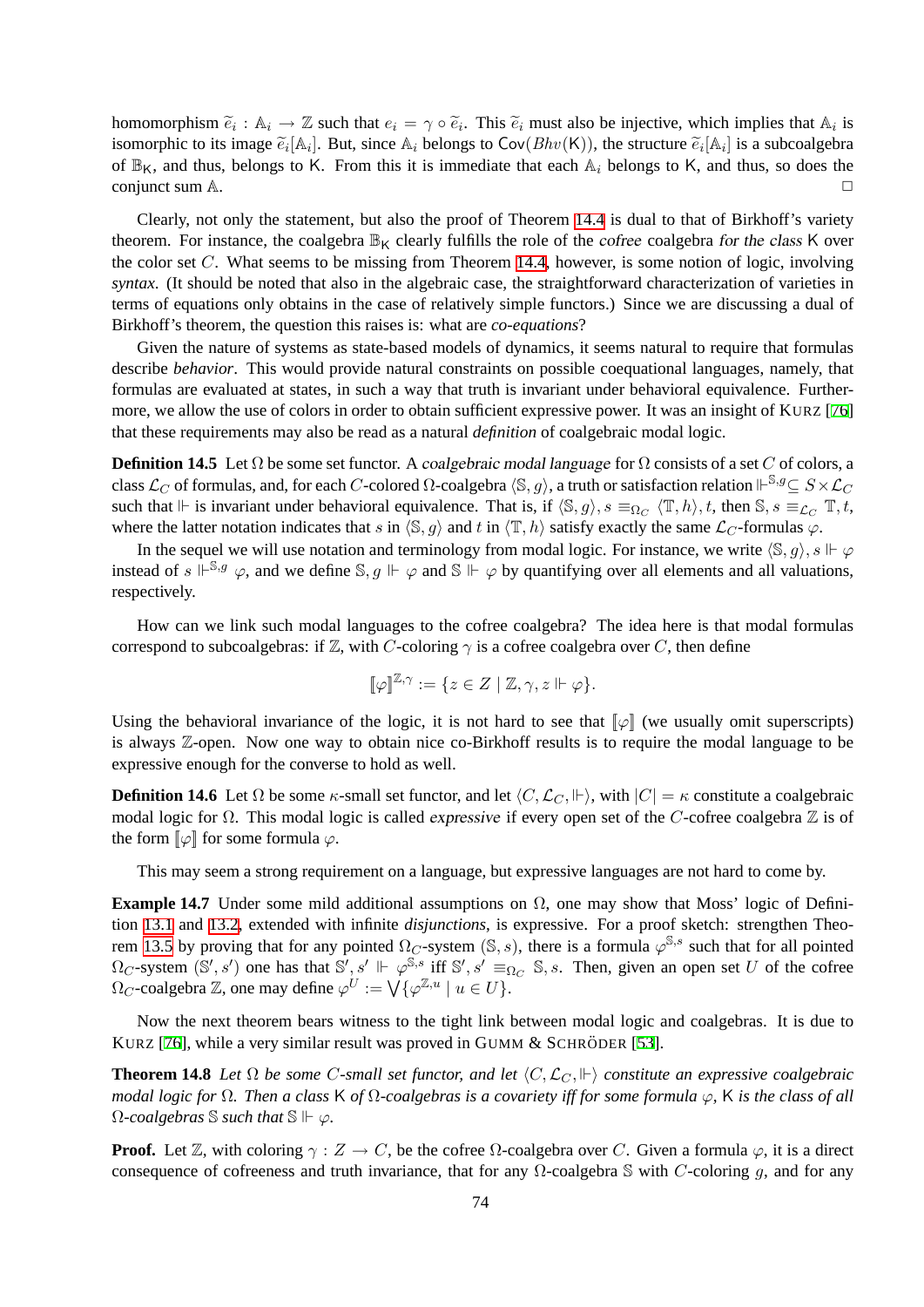state  $s$  in  $\mathbb{S}$ , we have

<span id="page-74-0"></span>
$$
\mathbb{S}, g, s \Vdash \varphi \text{ iff } \widetilde{g}(s) \in [\varphi], \tag{51}
$$

from which one easily derives that for any  $\mathcal{L}_C$ -formula  $\varphi$ :

Cov( $\llbracket \varphi \rrbracket$ ) is the class of all  $\Omega$ -coalgebras  $\mathbb S$  such that  $\mathbb S \Vdash \varphi$ . (52)

From ([52\)](#page-74-0) the direction ' $\Leftarrow$ ' of the Theorem is immediate. For the other direction, suppose that K is a covariety. Then by expressiveness,  $Bhv(K) = \llbracket \varphi \rrbracket$  for some formula  $\varphi$ , so by ([49\)](#page-72-1) and ([52\)](#page-74-0) it follows that  $K = Cov(Bhv(K)) = Cov([\n\varphi\n$ , as required.

Although this theorem, being formulated in terms of a fairly general notion of modal logic, may still seem to be rather abstract, it does provide a useful tool to provide more concrete results. For instance, given Example [14.7,](#page-73-0) as a corollary to Theorem [14.8](#page-73-1) one may obtain very general modal co-Birkhoff results for Moss' coalgebraic logic. Or, to give an even more concrete corollary of Theorem [14.8](#page-73-1), call an (ordinary) modal frame  $\kappa$ -*bounded* for some cardinal  $\kappa$  if every point has less than  $\kappa$  successors.

**Corollary 14.9** *A class* K *of* κ*-bounded frame is (within the class of all* κ*-bounded frames) definable by means of infinitary modal formulas, if and only if* K *is closed under taking generated subframes, homomorphic images and disjoint unions.*

The reader who compares the above two result to the Goldblatt-Thomasson Theorem [5.40](#page-25-0), may be puzzled by the absence of ultrafilter extensions here. The explanation for this absence is of course that such Stonetype completions are not relevant in the presence of infinite disjunctions and conjunctions. If one takes the alternative road to co-Birkhoff theorems and starts, not from the notion of a covariety, but from a *finitary* coalgebraic logical formalism, one will find that notions like ultrafilter extensions or ultraproducts are needed in the characterization of definable classes of coalgebras. Results in this direction can be found in for instance GOLDBLATT [\[42](#page-83-1),[43\]](#page-83-2) or ROSU [[94\]](#page-85-1).

Finally, the search for coalgebraic versions of Birkhoff's variety theorem has received considerable attention in the coalgebraic literature, as is witnessed by many contributions in [\[66,](#page-84-1)[93,](#page-85-2)[20](#page-82-0),[52,](#page-83-3)[4](#page-82-1)]. Perhaps GUMM [[51\]](#page-83-4) should get some special mentioning for developing an alternative coequational syntax based on equivalence classes of infinite labeled trees.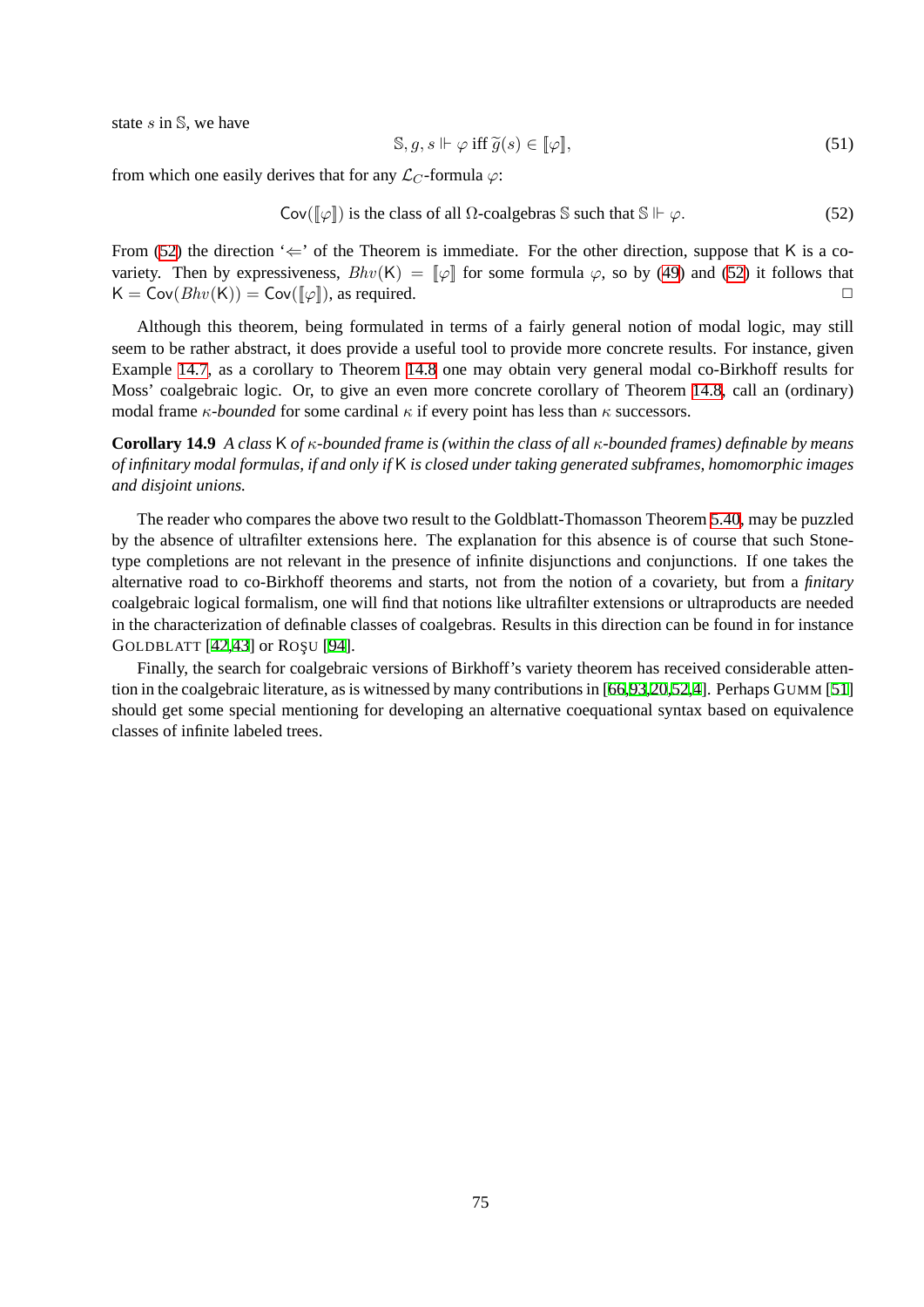## **15 Duality of algebra and coalgebra**

Various other coalgebraic topics may be of interest to modal logicians, but here we confine ourselves to a brief discussion of the duality between algebra and coalgebra.

In remark [9.13](#page-53-0) we already observed that some of the similarities between algebra and coalgebra are based on the fact that a coalgebra  $\mathbb{C} = \langle C, \gamma : C \to \Omega C \rangle$  over an endofunctor  $\Omega : C \to C$  can also be seen as an algebra in the *opposite* category  $C^{op}$ . In fact, it is a trivial exercise to show that

<span id="page-75-0"></span>
$$
Coalg(\Omega) = (Alg(\Omega^{op}))^{op}.
$$
 (53)

That is, the category of  $\Omega$ -coalgebras is dually isomorphic to the category of algebras over the functor  $\Omega^{op}$ (which acts on objects and arrows just like  $\Omega$  does, the difference being that  $\Omega^{op}$  is an endofunctor on  $\mathsf{C}^{op}$ ).

This duality between algebras and coalgebras has been a major guideline in the development of universal coalgebra, see RUTTEN [\[97\]](#page-85-0). To mention just one example (many more can be found in the text): whereas *initial* algebras play an important role in universal algebra, it is the *final* objects that are relevant in coalgebra. For instance, whereas the principle of induction is based on the fact that initial algebras have no proper subalgebras, the dual coinduction principle boils down to the fact that final coalgebras have no proper quotients. However, it is important to realize that in ([53\)](#page-75-0) the *base* category has been dualized. This means, for instance, that systems, or Set-coalgebras, correspond, not so much to algebras over Set, as to algebras over the opposite category Set<sup>op</sup> (which happens to be equivalent to the category of complete and atomic Boolean algebras with complete homomorphisms). As a consequence, a general theory of systems cannot be obtained by a straightforward dualization of universal (Set-based) algebra. On the other hand, the fact that systems are, just like standard algebras, 'sets with structure', indicates that many universal algebraic concepts may apply to coalgebra by *analogy* rather than by duality — see for instance Proposition [12.2](#page-63-0). Thus, the universal coalgebraic theory of systems is an interesting mix of dualized and non-dualized universal algebra, with, of course, some characteristics of its own.

In case that there is an informative *duality* for the base category C, more can be said of ([53\)](#page-75-0). This applies for instance to the just mentioned duality of the category Set, but for the present purpose we prefer to focus on the category Stone of Stone spaces. The point is, that since Stone is dually equivalent to the well-known category BA of Boolean algebras, every endofunctor  $\Omega$  on Stone induces an endofunctor  $\Omega^* := (\cdot)_* \circ \Omega \circ (\cdot)^*$ on BA. It is then an immediate consequence of ([53\)](#page-75-0) that the categories Coalg( $\Omega$ ) and Alg( $\Omega^*$ ) are dually equivalent:

$$
Coalg(\Omega) \rightleftharpoons Alg(\Omega^*). \tag{54}
$$

<span id="page-75-1"></span>For an example of this, consider the Vietoris functor  $V$  of Example [9.8.](#page-52-0) Concretely, the behavior of its dual functor  $V^*$ : BA  $\rightarrow$  BA on objects is as follows. To a Boolean algebra  $\mathbb B$  it assigns the Boolean algebra  $V^*(\mathbb B)$ freely generated by the set  $\{\Diamond b \mid b \in B\}$ , subject to the axioms  $\Diamond \bot = \bot$  and  $\Diamond a \lor \Diamond b = \Diamond (a \lor b)$ . Since the category  $Coalg(V)$  is dually equivalent to that of modal algebras, we thus see that the latter category, MA, may be represented as an algebraic category  $\text{Alg}(\mathcal{V}^*)$ . This insight in fact provided the very first connection between modal logic and coalgebra, see ABRAMSKY [\[1\]](#page-82-2). Recently, the duality that ([54](#page-75-1)) provides between algebra and coalgebra has been used to prove results on coalgebraic modal *logics*, where we now use the word 'logic' in the technical sense. For instance, JACOBS [[62\]](#page-84-2) and KUPKE, KURZ & VENEMA [[74\]](#page-84-3) use dualities in the style of [\(54](#page-75-1)) to prove completeness results for the multi-sorted modal logic of Definition [13.6](#page-68-0) and [13.7](#page-68-1). KUPKE, KURZ & PATTINSON [\[73](#page-84-4)] apply the above framework in order to characterize properties of arbitrary coalgebraic modal logics.

Let us finish the chapter with the observation that *both* of the fundamental dualities underlying the mathematical theory of modal logic are nontrivial instances of an algebra/coalgebra duality. This means that the algebraic and the coalgebraic approach towards modal logic may be fruitfully operated in tandem. We believe that a thorough study of the interaction of algebra and coalgebra will provide a better understanding, not only of modal logic itself, but also of its mathematical surroundings.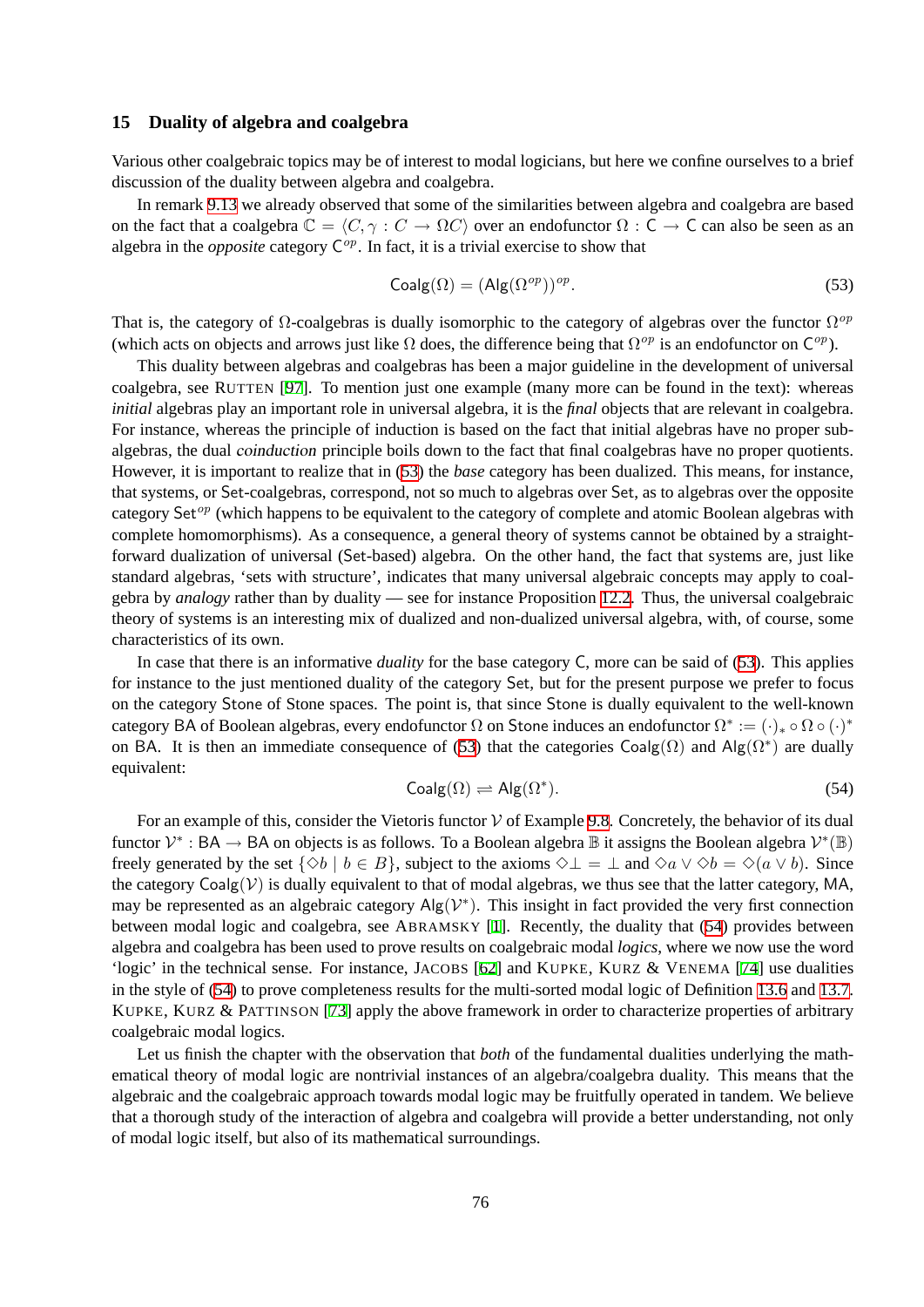## **A Basics of universal algebra and category theory**

This section provides some technical preliminaries to this Chapter; we briefly review notation and terminology on universal algebra and category theory.

If we equip a set with a collection of finitary operations, we call the resulting structure an algebra; two such structures are called *similar* if their operations correspond in number and rank. In order to formalize this notion we introduce the notion of a similarity type as a set  $\Sigma$  of function symbols each of which comes with a nonnegative integer to be called its rank or arity. The arity of a function symbol f is denoted as  $ar(f)$ . Function symbols of rank zero are called constants.

The similarity type of (bounded) lattices is the set Latt =  $\{\top, \bot, \wedge, \vee\}$  where  $\top$  ('top') and  $\bot$  ('bottom') are constants, and ∧ ('meet') and ∨ ('join') are binary symbols. As the similarity type for Boolean algebras we take the set  $Bool = \{\top, \bot, \neg, \wedge, \vee\}$  where  $\top, \bot, \wedge$  and  $\vee$  are as before, and  $\neg$  ('complementation') is a unary symbol.

A Σ-algebra is then a pair  $A = (A, I)$ , in which the interpretation I assigns to each function symbol  $f \in \Sigma$  an operation of arity  $ar(f)$  on the carrier A of the algebra. Usually we write  $f^{\mathbb{A}}$  rather than  $I(f)$ , and denote the algebra  $A = \langle A, I \rangle$  by  $A = \langle A, \{f^A | f \in \Sigma\} \rangle$ . As an example, let, for a set S,  $\mathbb{P}(S) =$  $\langle \mathcal{P}(S), S, \emptyset, \sim_S, \cap, \cup \rangle$  be the power set algebra, where  $\sim_S$  denotes the unary operation of complementation with respect to S. An algebra is called *trivial* if it has just one element; this completely determines the behavior of the operations.

A homomorphism from a  $\Sigma$ -algebra A to a similar algebra B is a map  $\theta : A \to B$  that preserves  $\Sigma$ structure, in the sense that, for all  $f \in \Sigma$ , and all  $a_1, \ldots, a_n$  in A (where  $n = ar(f)$ ):

<span id="page-76-1"></span>
$$
\theta(f^{\mathbb{A}}(a_1,\ldots,a_n)) = f^{\mathbb{B}}(\theta a_1,\ldots,\theta a_n). \tag{A.1}
$$

An injective homomorphism is called an embedding and a surjective one, an epimorphism; an isomorphism is a bijective homomorphism. A homomorphism with the same source as target algebra is called an endomorphism in general, and an automorphisms if it is bijective.

Homomorphisms are closely related to special equivalence relations: a congruence on A is an equivalence relation  $\sim$  satisfying, for all  $f \in \Sigma$ :

<span id="page-76-0"></span>if 
$$
a_1 \sim b_1
$$
 & ... &  $a_n \sim b_n$ , then  $f^{\mathbb{A}}(a_1, ..., a_n) \sim f^{\mathbb{A}}(b_1, ..., b_n)$ , (A.2)

where *n* is the rank of f. Given a congruence  $\sim$  on A, the *quotient algebra of* A *by*  $\sim$  is the algebra A/ $\sim$ whose carrier is the set  $A/\sim$  := {[a] |  $a \in A$ } of equivalence classes of A under  $\sim$ , and whose operations are defined by

$$
f_{\mathbb{A}/\sim}([a_1],\ldots,[a_n])=[f_{\mathbb{A}}(a_1,\ldots,a_n)].
$$

(This is well-defined by [\(A.2](#page-76-0)).) The close connection between homomorphisms and congruences is formed by the fact that if  $\theta : A \to \mathbb{B}$  is a homomorphism, its kernel ker $(\theta) := \{(a, b) \in A \times A \mid \theta(a) = \theta(b)\}\$ is a congruence on A, while, on the other hand, for any congruence  $\sim$  on A, the associated natural map  $\nu_{\sim}$  taking an element  $a \in A$  to its equivalence class [a] is a surjective homomorphism from A onto A/ $\sim$ .

The set of congruences  $C_q$  and algebra  $\mathbb A$  forms in fact a complete lattice under the subset ordering; this lattice is denoted as  $\mathbb{C}g(\mathbb{A})$ ; the meet operation of this lattice is simply their intersection, while the join of two congruences is given by  $\Theta_1 \vee \Theta_2 = \Theta_1 \cup (\Theta_1 \circ \Theta_2) \cup (\Theta_1 \circ \Theta_2 \circ \Theta_1) \cup \cdots$ .

A Σ-algebra A is a subalgebra of a Σ-algebra  $\mathbb B$  if  $A \subseteq B$  and for all  $f \in \Sigma$ , the operation  $f^{\mathbb A}$  coincides with the restriction of  $f^{\mathbb{B}}$  to A. The direct product  $\mathbb{A} = \prod_{i \in I} \mathbb{A}_i$  of a family of  $\Sigma$ -algebras is an algebra with carrier  $\prod_{i\in I} A_i$  and such that for  $f \in \Sigma$  and  $a_1, \ldots, a_n \in \prod_{i\in I} A_i$ :

$$
f^{\mathbb{A}}(a_1,\ldots,a_n)(i) := f^{\mathbb{A}_i}(a_1(i),\ldots,a_n(i))
$$

We assume familiarity with the notions of ultraproduct and ultrapower.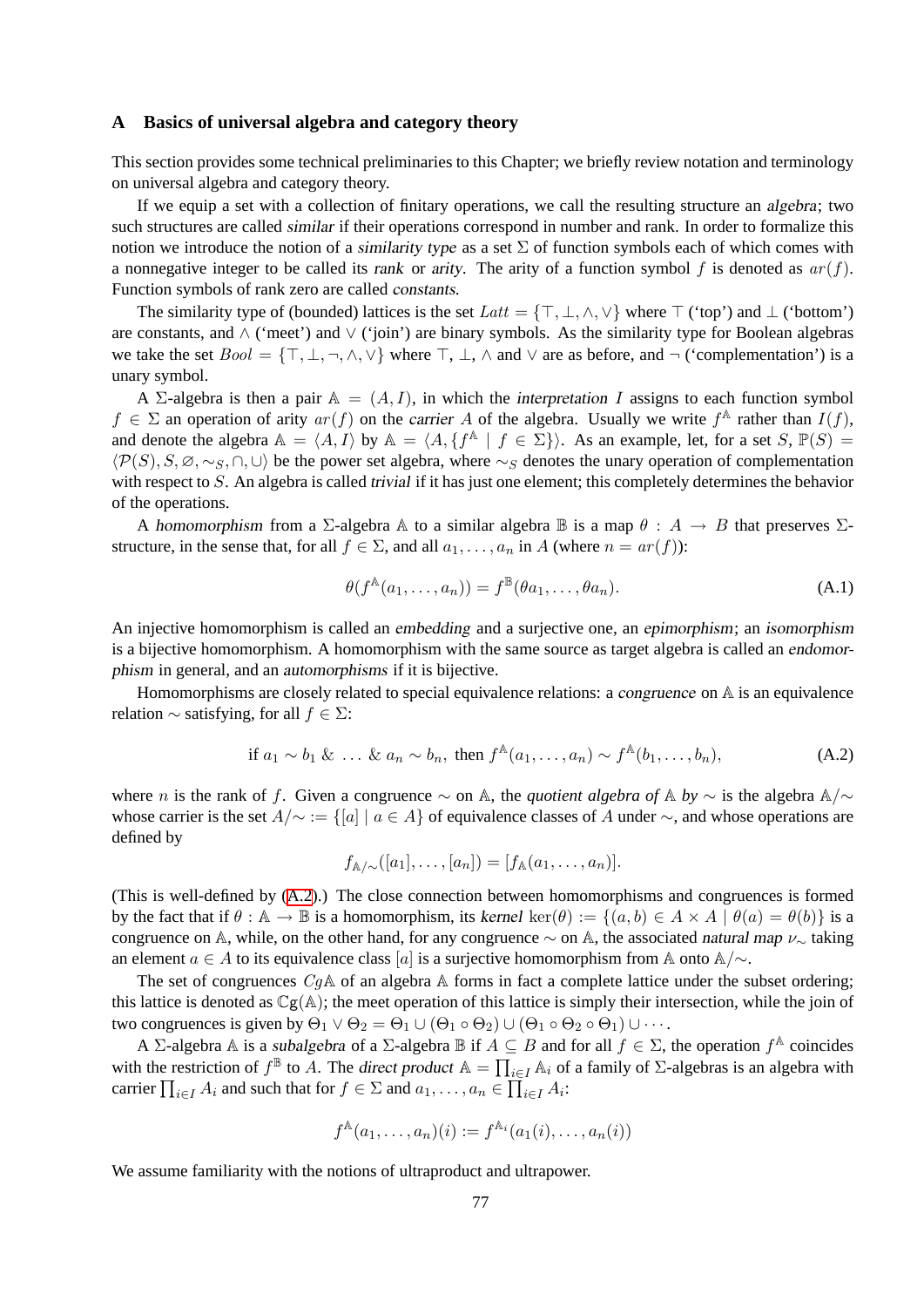Given a class K of algebras, we let  $H(K)$  denote the class of homomorphic images of algebras in K;  $S(K)$ is the class of isomorphic copies of subalgebras of algebras in K, and likewise definitions applies for the class operations P (products), Pu (ultraproducts) and Pw (ultrapowers).

A class of algebras is called a variety if it is closed under taking subalgebras, homomorphisms, and products; the smallest variety containing a class K is called the variety generated by K, notation:  $Var(K)$ . Using inequalities like  $SH < HS$  (meaning that, for any class of algebras K,  $SH(K)$  is a subclass of  $HS(K)$ ), together with the idempotence of the class operations S, H and P, one can prove Tarski's Theorem stating that

$$
Var(K) = HSP(K)
$$
 (A.3)

for any class of algebras K.

Given a similarity type  $\Sigma$  and a set of variables X, we define the set  $Ter_{\Sigma}(X)$  of  $\Sigma$ -terms over X by a straightforward induction: it is the smallest including X which contains  $f(t_1, \ldots, t_n)$  whenever it contains  $t_1, \ldots, t_n$  and  $f \in \Sigma$  is a function symbol of rank n. (In particular,  $Ter_{\Sigma}(X)$  contains all constants in  $\Sigma$ .) In this chapter we adopt the convention that unless explicitly indicated otherwise,  $X$  denotes a countably infinite set of variables; we often omit explicit reference to X, writing for instance  $Ter_{\Sigma}$  rather than  $Ter_{\Sigma}(X)$ , etc. Also, writing  $s(x_1, \ldots, x_n)$  for a term s, we indicate that the variables occurring in s are among  $x_1, \ldots, x_n$ .

Given an assignment  $\alpha$  of a set X of variables to (the carrier A of) an algebra A, we inductively define the meaning  $\tilde{\alpha}(s)$  of a term s as follows:

<span id="page-77-0"></span>
$$
\widetilde{\alpha}(x) = \alpha(x) \n\widetilde{\alpha}(f(t_1, \ldots, t_n)) = f^{\mathbb{A}}(\widetilde{\alpha}(t_1), \ldots, \widetilde{\alpha}(t_n)).
$$
\n(A.4)

Thus any term  $s(x_1, \ldots, x_n)$  induces an *n*-ary term function  $s^{\mathbb{A}}$  on  $\mathbb{A}$ , given by  $s^{\mathbb{A}}(a_1, \ldots, a_n) = \tilde{\alpha}(s)$ , where  $\alpha$  is any assignment manning each  $x_i$  to  $a_j$ . (Of course,  $s^{\mathbb{A}}$  can also be gi  $\alpha$  is any assignment mapping each  $x_i$  to  $a_i$ . (Of course,  $s^{\mathbb{A}}$  can also be given an inductive definition.)

Using the close resemblance between the second clause of  $(A.4)$  $(A.4)$  and  $(A.1)$  $(A.1)$ , we can turn the meaning function into a real homomorphism by imposing  $\Sigma$ -algebra structure on the set  $Ter_{\Sigma}(X)$ , obtaining the term algebra  $Ter_{\Sigma}(X)$ . The idea is to interpret the function symbol  $f \in \Sigma$  as follows:

$$
f^{\mathbb{T}\text{er}_{\Sigma}(X)} : (t_1, \ldots, t_n) \mapsto f(t_1, \ldots, t_n).
$$

Elaborating on this perspective, let K be a class of  $\Sigma$ -algebras, and  $\mathbb{F}$  a  $\Sigma$ -algebra generated by a set  $X \subseteq F$ . Suppose that for every A in K and every map  $\alpha : X \to A$  there is a homomorphism  $\tilde{\alpha} : \mathbb{F} \to A$  extending  $\alpha$ . Then we say that F has the universal mapping property for K over X, or that F is free for K over X. The identities of ([A.4\)](#page-77-0) thus reveal that  $Ter_{\Sigma}(X)$  is free over X for the class of *all* Σ-algebras; for this reason it is often referred to as the absolutely free algebra over X.

Free algebras have a number of important properties of which we mention the following:

- every algebra in K is a homomorphic image of a free algebra over an appropriately large set of generators;
- all free algebras for K belongs to the class  $SP(K);$
- if  $\mathbb F$  and  $\mathbb F'$  are free for K over the generator sets X and X', respectively, and X and X' have the same cardinality, then  $\mathbb F$  and  $\mathbb F'$  are isomorphic.

Universal algebra may on the one hand be seen as generalizing the study of individual classes of algebras such as groups, fields, or lattices. On the other hand we may consider it as a rather special branch of model theory in which one is interested in structures for a language without relation symbols. The standard language for talking about such structures is *equational*.

An equation is nothing but a pair  $(s, t)$  of terms, always denoted as  $s \approx t$ . The equation  $s \approx t$  (with  $s, t \in \mathit{Ter}_\Sigma(X)$ ) is true or holds in the algebra A under the assignment  $\alpha: X \to A$ , notation:  $A \models_{\alpha} s \approx t$  if s and t obtain the same meaning in A under  $\alpha$ , that is, if  $\tilde{\alpha}(s) = \tilde{\alpha}(t)$ . An equation  $s \approx t$  holds in the algebra A, or, equivalently, the algebra A satisfies the equation  $s \approx t$ , notation:  $A \models s \approx t$ , if  $A \models_{\alpha} s \approx t$  for every assignment  $\alpha$ .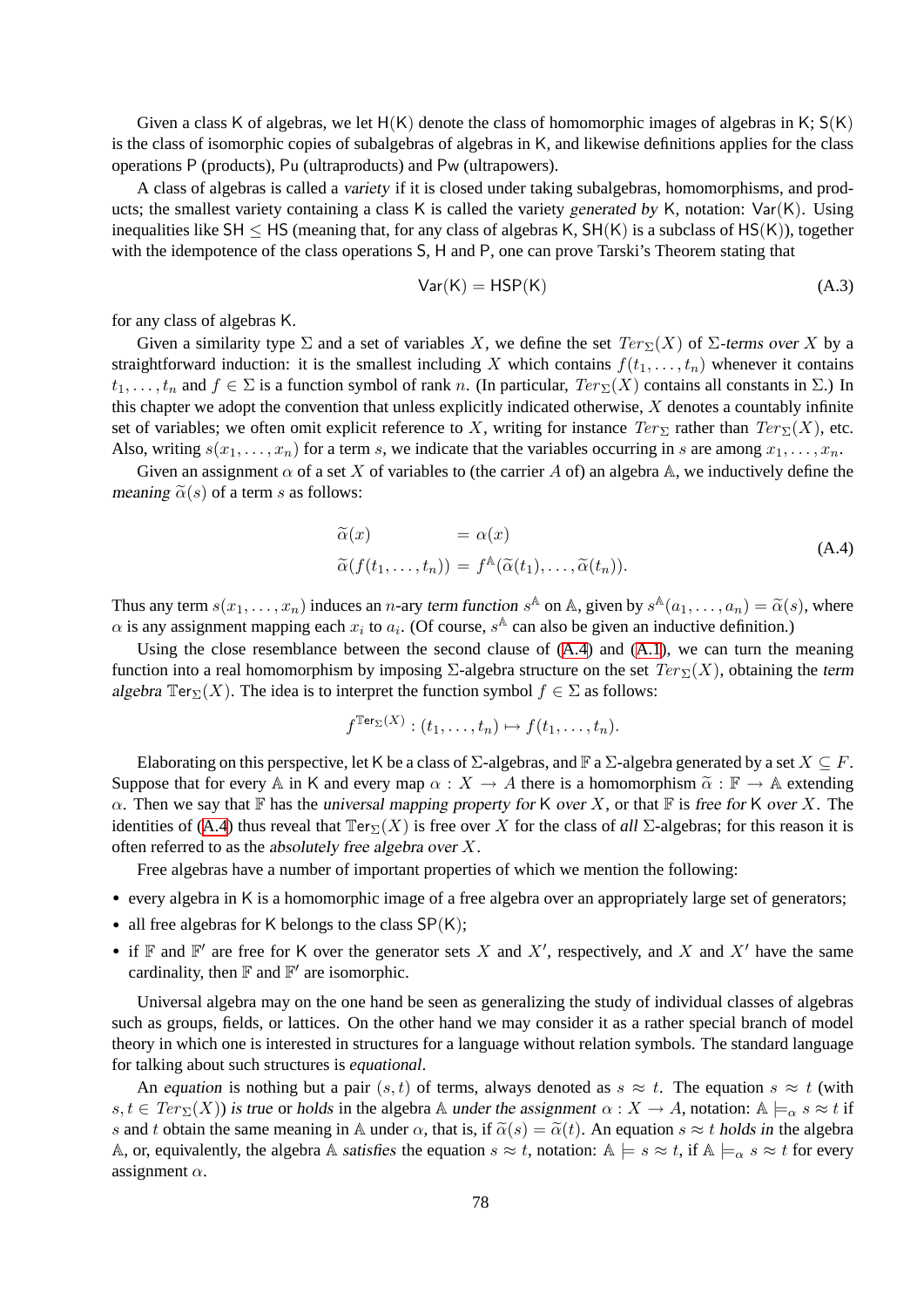The relation  $\equiv$  induces a Galois connection between sets of formulas and classes of algebras; the polarities of this connection are given as the maps  $Equ$  and Mod, where  $Equ(K)$  is the set of all equations that hold in K, and  $Mod(E)$  denotes the class of algebras that satisfy every equation in E. The classes of algebras that are stable under this connection, that is, the classes K of the form  $Mod(E)$  for some set E of equations, are called equational classes. An important result by Birkhoff states that this notion coincides with that of a variety, and that for any class K of algebras it holds that

$$
Mod(Equ(K)) = Var(K).
$$
 (A.5)

The relation

$$
s \equiv_K t \iff \mathsf{K} \models s \approx t
$$

corresponding to the set  $Equ(K)$  is in fact a *congruence* on the term algebra  $Ter_{\Sigma}$ . The algebra  $Ter_{\Sigma}(X)/ \equiv_{K}$ has the universal mapping property for K over [X] (the set of equivalence classes of X under  $\equiv_K$ ), which, together with the third fact on free algebras listed above, explains why we call it the free algebra for K over  $[X]$ .

A category C consists of a class  $Ob(C)$  of objects, and for each pair of objects A, B, a family  $C(A, B)$ of arrows. If f belongs to the latter set, we write  $f : A \rightarrow B$ , and call A the domain and B the codomain of the arrow. The collection of arrows is endowed with some algebraic structure: for every object  $A$  of  $C$ there is an arrow  $id_A : A \to A$ , and every pair  $f : A \to B$ ,  $g : B \to C$  can be uniquely composed to an arrow  $g \circ f : A \to C$ . These operations are supposed to satisfy the associative law for composition, while the appropriate identity arrows are left- and right neutral elements. An arrow  $f : A \rightarrow B$  is an iso if it has an inverse, that is, an arrow  $g : B \to A$  such that  $f \circ g = id_B$  and  $g \circ f = id_A$ . Examples of categories are Set, the class of sets with functions, and, for every similarity type  $\Sigma$ , the class Alg( $\Sigma$ ) of  $\Sigma$ -algebras, with homomorphisms as arrows. The *opposite* category  $C^{op}$  of a given category C has the same objects as C, while  $C^{op}(A, B) = C(B, A)$  for all objects A, B from C, and the operations on arrows are defined in the obvious way.

An object X is initial in a category C if for every object A in C there is a unique arrow  $\alpha : X \to A$ , and final if for all A there is a unique  $\alpha : A \to X$ . In Set, the empty set is initial, and the final objects are precisely the singletons. A product of two objects  $A_0$  and  $A_1$  in a category C consists of a triple  $(A, \alpha_0)$ :  $A \to A_0, \alpha_1 : A \to A_1$ , such that for every triple  $(A', \alpha'_0 : A' \to A_0, \alpha'_1 : A' \to A_1)$  there is a unique arrow  $f : A' \to A$  such that  $\alpha_i \circ f = \alpha'_i$  $i<sub>i</sub>$  for both *i*. *Coproducts* of  $A<sub>0</sub>$  and  $A<sub>1</sub>$  are defined dually as triples  $(A, \alpha_0 : A_0 \to A, \alpha_1 : A_1 \to A)$ , such that for every triple  $(A', \alpha'_0 : A_0 \to A', \alpha'_1 : A_1 \to A')$  there is a unique arrow  $f : A \to A'$  such that  $f \circ \alpha_i = \alpha'_i$  $i_i'$  for each i. The category Set has both products and coproducts — that is, every pair  $(S_0, S_1)$  of sets has both a product (for which we may take the cartesian product  $S_0 \times S_1$ together with the two projection functions  $\pi_i : S_0 \times S_1 \to S_i$ ), and a coproduct (for which we may take the disjoint union  $S_0 \oplus S_1 = S_0 \times \{0\} \cup S_1 \times \{1\}$  together with the coproduct maps  $\kappa_0$  and  $\kappa_1$  given by  $\kappa_i(s) = (s, i)$ ).

A functor  $\Omega : \mathsf{C} \to \mathsf{D}$  from a category C to a category D consists of an operation mapping objects and arrows of C to objects and arrows of D, respectively, in such a way that  $\Omega f : \Omega A \to \Omega B$  if  $f : A \to B$ ,  $\Omega(id_A) = id_{\Omega A}$  and  $\Omega(g \circ f) = (\Omega g) \circ (\Omega f)$  for all objects and arrows involved. A functor  $\Omega : \mathsf{C} \to \mathsf{D}^{op}$  is sometimes called a *contravariant* functor from C to D. An endofunctor on C is a functor  $\Omega : C \to C$ .

As examples we consider the following set functors (that is, endofunctors on Set): (i) for a fixed set  $C$ , the constant functor mapping all sets to C and all arrows to  $id_C$ ; this functor is denoted as C, (ii) the power set functor P, which maps any set S to its power set PS, and any map  $f : S \to S'$  to the map  $Pf : PS \to PS'$ given by  $\mathcal{P}f : X \mapsto \{fx \mid x \in X\}$ , and (iii) for every cardinal  $\kappa$ , the variant  $\mathcal{P}_\kappa$  of the power set functor, which maps any set S to the the collection  $\mathcal{P}_{\kappa}S := \{X \subseteq S \mid \kappa > |X|\}$ , and agrees with P on the arrows for which is defined. Furthermore, given two functors  $\Omega_0$  and  $\Omega_1$ , their product functor  $\Omega_0 \times \Omega_1$  is given (on objects) by  $(\Omega_0 \times \Omega_1)S := \Omega_0 S \times \Omega_1 S$ , while for  $f : S \to S'$ , the map  $(\Omega_0 \times \Omega_1) f$  is given as  $((\Omega_0 \times \Omega_1)f)(\sigma_0, \sigma_1) := ((\Omega_0 f)(\sigma_0), (\Omega_1 f)(\sigma_1))$ . The coproduct functor is defined similarly. Finally, every category C admits the *identity functor*  $\mathcal{I}_C$ :  $C \rightarrow C$  which is the identity on both objects and arrows of C.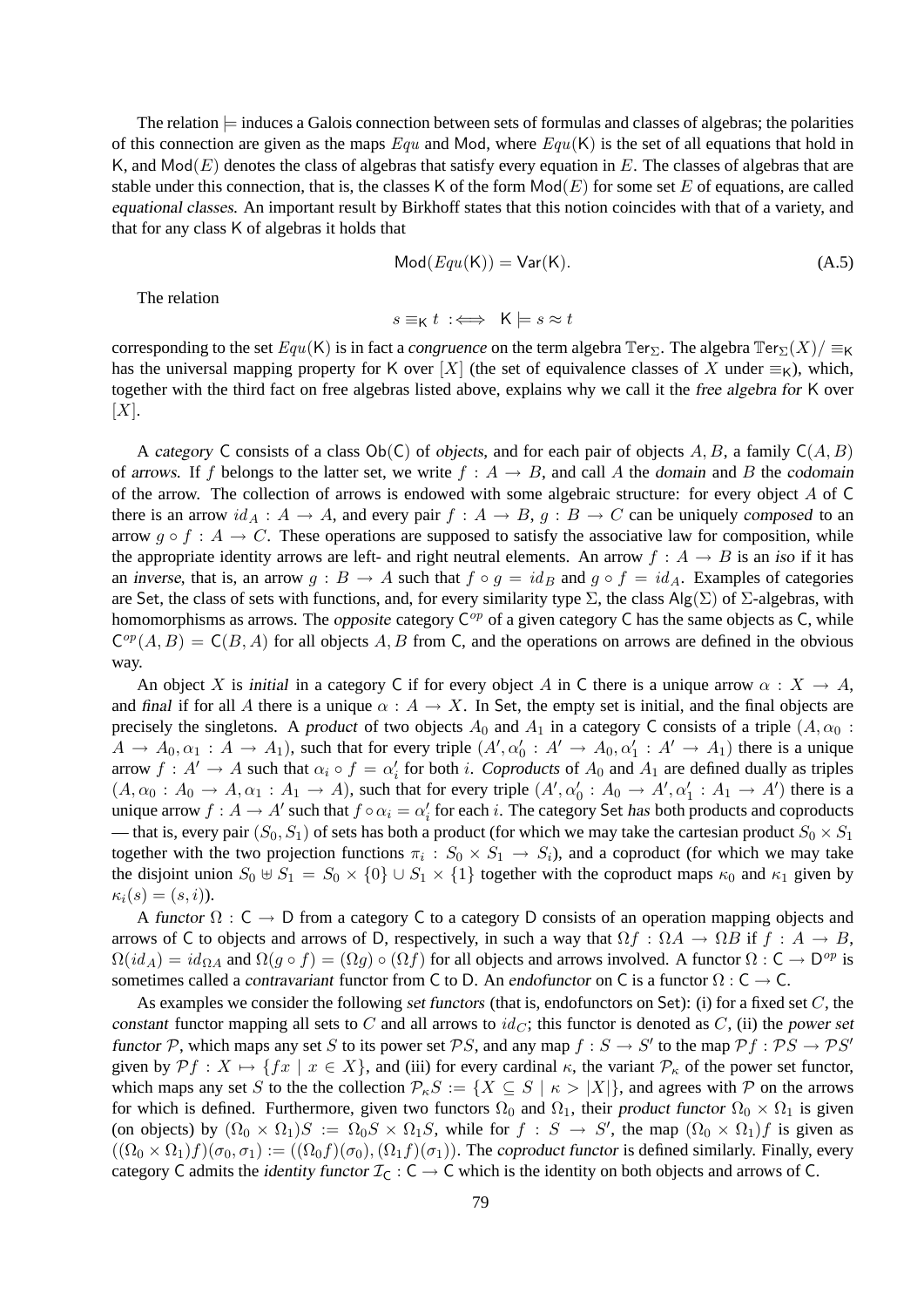Let C and D be two categories, and let  $\Omega$  and  $\Psi$  be two functors from C to D. A natural transformation  $\tau$ from  $\Omega$  to  $\Psi$ , notation  $\tau : \Omega \Rightarrow \Psi$ , consists of D-arrows  $\tau_A : \Omega A \to \Psi A$  such that  $\tau_B \circ \Omega f = \Psi f \circ \tau_A$  for each  $f : A \rightarrow B$  in C.

Finally, let  $\Omega : \mathsf{C} \to \mathsf{D}$  and  $\Psi : \mathsf{D} \to \mathsf{C}$  be two functors linking the categories C and D.  $\Omega$  and  $\Psi$  constitute an equivalence between C and D if their compositions are naturally isomorphic to the identity functors, that is, if there are natural transformations  $\sigma : \mathcal{I}_C \Rightarrow \Psi\Omega$  and  $\tau : \mathcal{I}_D \Rightarrow \Omega\Psi$  such that all arrows  $\sigma_A : A \to \Psi\Omega A$  and  $\tau_B : B \to \Omega \Psi B$  are isos. If such  $\Omega$  and  $\Psi$  exist, then the categories C and D are called equivalent; if  $\Omega$  and  $\Psi$ are in fact each other's inverse (both on maps and on arrows) then C and D are isomorphic. If  $\Omega$  and  $\Psi$  form a dual equivalence between the categories C and D, that is, an equivalence between the categories C and  $D^{op}$ , then we say that the categories are dual or dually equivalent to each other.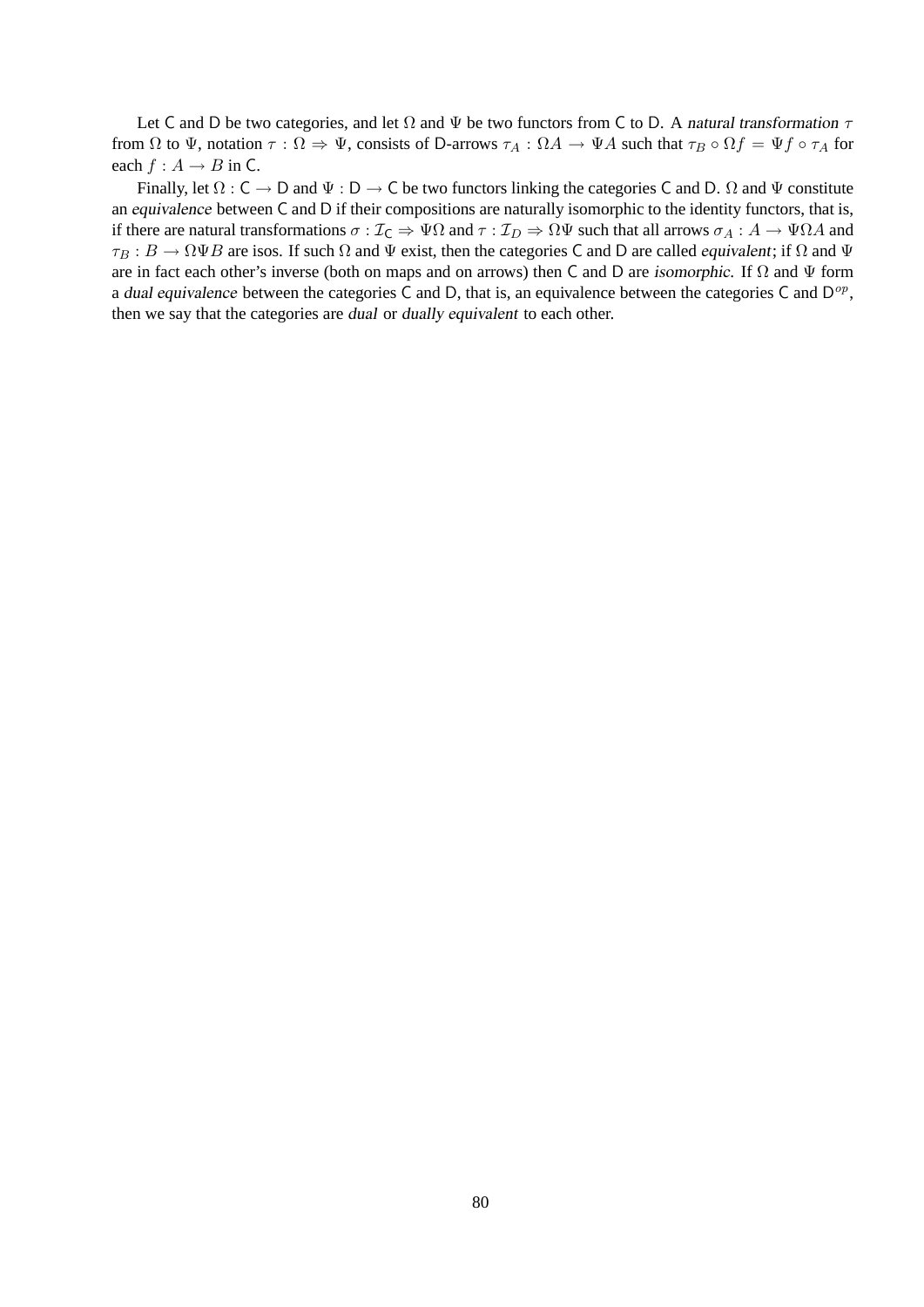## **Index**

additive, [9](#page-8-0) completely, [17](#page-16-0) algebraizes, [8](#page-7-0) atom, [17](#page-16-0) atom structure, [17](#page-16-0) atomic, [17](#page-16-0) BAO, [9](#page-8-0) base category, [54](#page-53-1) behavioral equivalence, [59](#page-58-0) bisimilar, [59](#page-58-0) bisimulation between coalgebras, [59](#page-58-0) equivalence, [59](#page-58-0) Boolean algebra expanded, [9](#page-8-0) with operators, [9](#page-8-0) box, [4](#page-3-0) canonical class, [31](#page-30-0) equation, [31](#page-30-0) extension, [21,](#page-20-0) [38](#page-37-0) formula, [31](#page-30-0) normal modal logic, [31](#page-30-0) Cm, [8](#page-7-0) coalgebra, [51](#page-50-0) cofree, [72](#page-71-0) color, [72](#page-71-0) coloring, [72](#page-71-0) compact, [38](#page-37-0) complete Boolean algebra, [17](#page-16-0) homomorphism, [18](#page-17-0) variety, [29](#page-28-0) completion, [38](#page-37-0) MacNeille, [46](#page-45-0) complex algebra, [8](#page-7-0) congruence distributive, [12](#page-11-0) covariety, [65](#page-64-0) Cst, [19](#page-18-0) dense, [38](#page-37-0) diamond, [4](#page-3-0)

compound, [4](#page-3-0) induced, [4](#page-3-0) discriminator unary, [48](#page-47-0) discriminator term, [48](#page-47-0) duality complex, [18](#page-17-0) essential, [15](#page-14-0) expanding, [43](#page-42-0) field of sets, [21](#page-20-0) filter, [13](#page-12-0) modal/open, [13](#page-12-0) principal, [13](#page-12-0) proper, [13](#page-12-0) final coalgebra, [56](#page-55-0) final sequence, [58](#page-57-0) formula algebra, [7](#page-6-0) general frame, [22](#page-21-0) descriptive, [22](#page-21-0) global modality, [48,](#page-47-0) [49](#page-48-0) homomorphic image coalgebraic, [64](#page-63-1) homomorphism between coalgebras, [54](#page-53-1) interpolation, local, [34](#page-33-0) Lindenbaum-Tarski algebra, [10](#page-9-0) modal logic coalgebraic, [74](#page-73-2) monotone, [9](#page-8-0) multiplicative, [9](#page-8-0) neighborhood frame, [5](#page-4-0) normal, [9](#page-8-0) normal extension, [28](#page-27-0) open set of coalgebra, [64](#page-63-1) operator, [9](#page-8-0)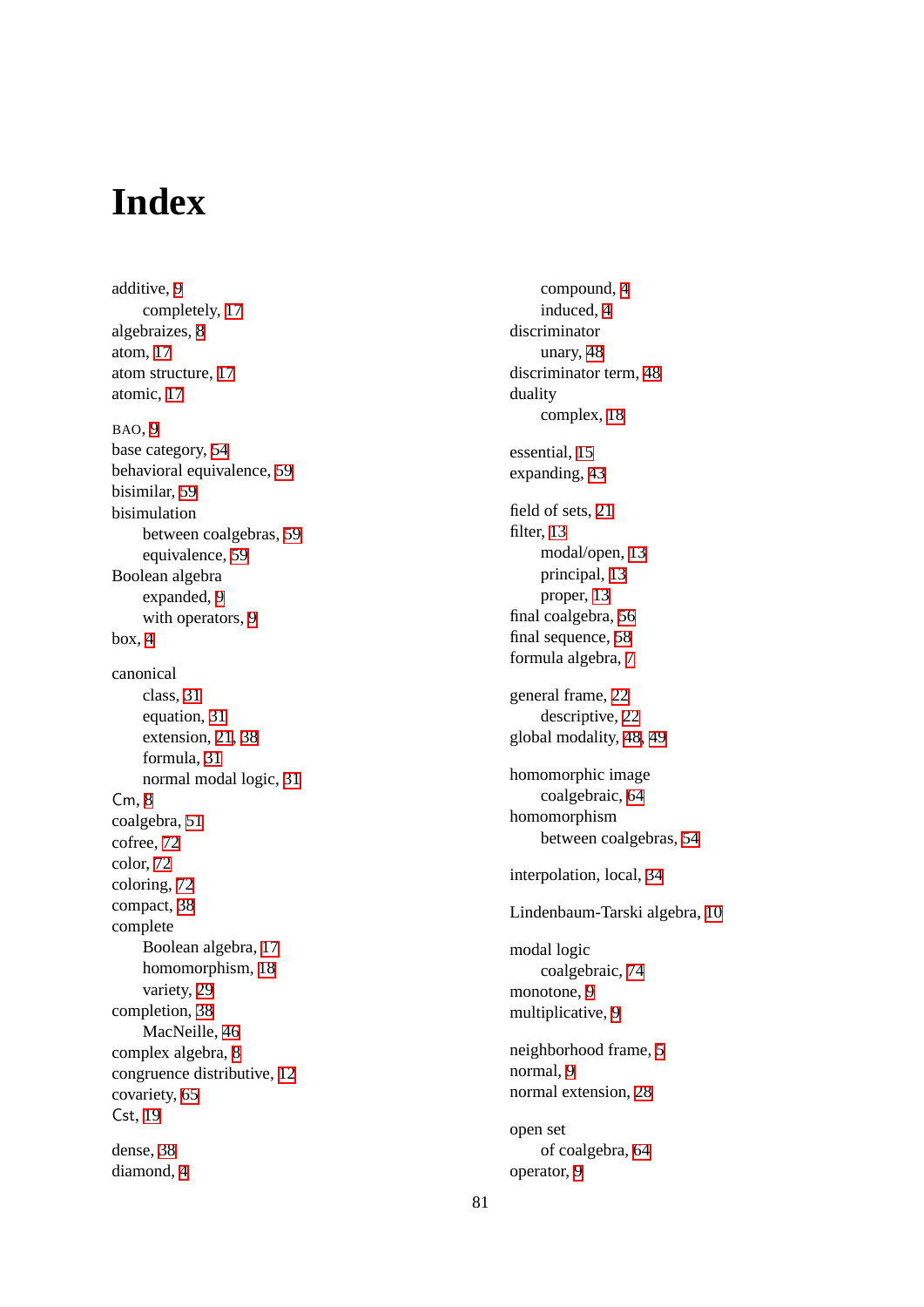complete, [17](#page-16-0) perfect, [17](#page-16-0) pointed, [51](#page-50-0) polynomial functor, [53](#page-52-1) finitary Kripke, [53](#page-52-1) Kripke, [53](#page-52-1) pullback, [62](#page-61-0) weak, [62](#page-61-0) radical, [15](#page-14-0) relation lifting, [61](#page-60-0) root, [5](#page-4-0) Sahlqvist formula, [32](#page-31-0) similarity type, basic modal, [4](#page-3-0) similarity type, modal, [4](#page-3-0) simple, [14](#page-13-0) small, [57](#page-56-0) smooth, [40](#page-39-0) stable, [43](#page-42-0) standard, [57](#page-56-0) Stone space, [22](#page-21-0) Str, [8](#page-7-0) subcoalgebra, [64](#page-63-1) subdirectly irreducible, [14](#page-13-0) sum, [65](#page-64-0) conjunct, [66](#page-65-0) superamalgamation, [34](#page-33-0) system, [51](#page-50-0) tense algebra, [47](#page-46-0) tense logic, [47](#page-46-0) ultrafilter, [19](#page-18-0) ultrafilter frame, [19](#page-18-0) up-directed, [41](#page-40-0) up-set, [13](#page-12-0)

Vietoris construction, [53](#page-52-1)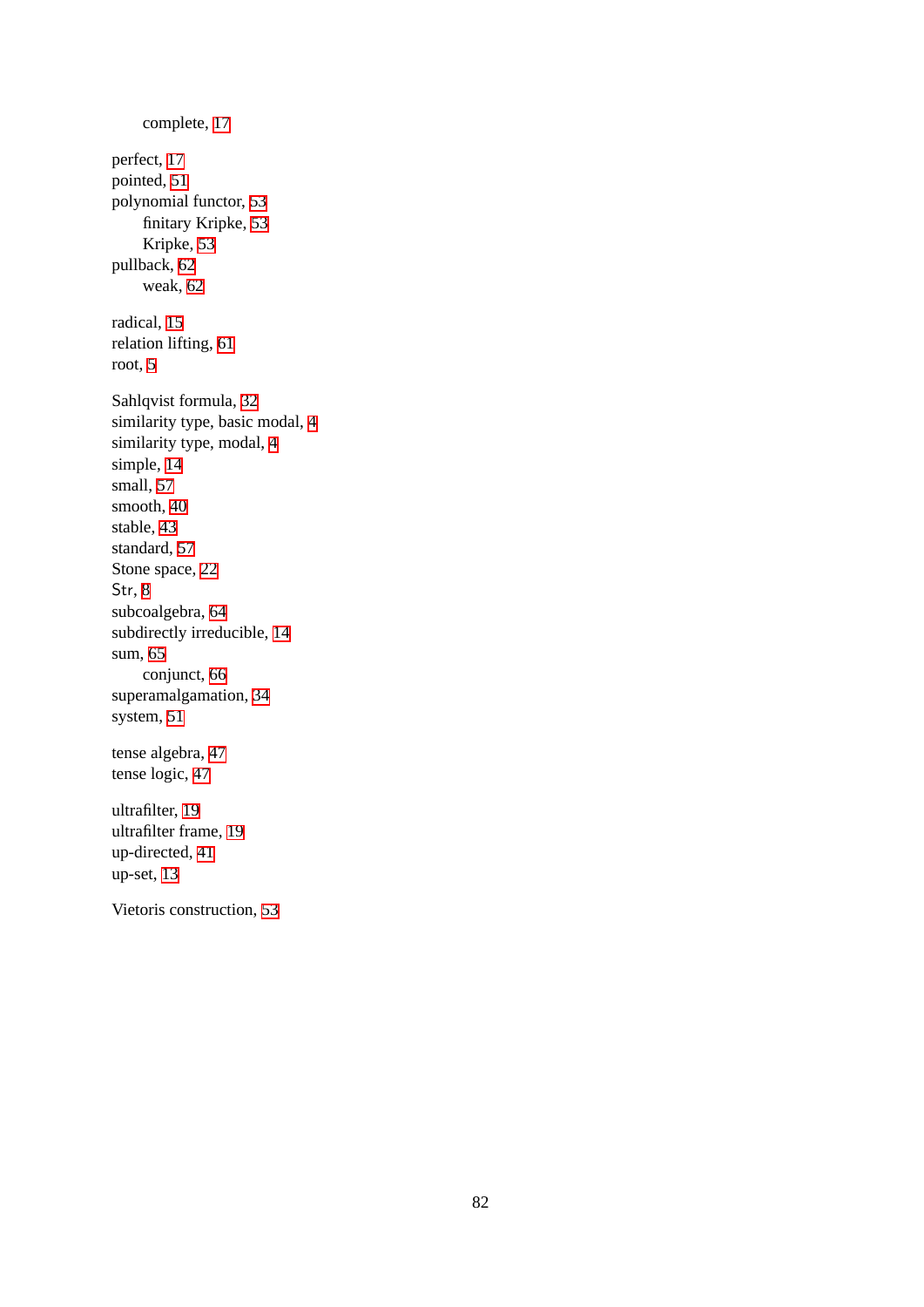## **References**

- <span id="page-82-2"></span>[1] S. Abramsky. A Cook's Tour of the Finitary Non-Well-Founded Sets, 1988. Invited Lecture at BCTCS.
- [2] P. Aczel. *Non-well-founded sets*, volume 14 of *CSLI Lecture Notes*. CSLI, 1988.
- [3] P. Aczel and N. Mendler. A final coalgebra theorem. In D.H. Pitt, A. Poigné, and D.E. Rydeheard, editors, *Category Theory and Computer Science*, volume 389 of *Lecture Notes in Computer Science*. Springer, 1989.
- <span id="page-82-1"></span>[4] J. Adamek, editor. ´ *Coalgebraic Methods in Computer Science (CMCS'04)*, volume ?? of *Electronic Notes in Theoretical Computer Science*. Elsevier, 2004.
- [5] J. Adámek and V. Koubek. On the greatest fixed point of a set functor. *Theoretical Computer Science*, 150:57–75, 1995.
- [6] J. Adámek and H.-E. Porst. From varieties of algebras to covarieties of coalgebras. In Corradini et al. [[20\]](#page-82-0).
- [7] H. Andréka, J. van Benthem, and I. Németi. Modal languages and bounded fragments of predicate logic. *Journal of Philosophical Logic*, 27:217–274, 1998.
- [8] A. Baltag. A logic for coalgebraic simulation. In Reichel [[93\]](#page-85-2).
- [9] M. Barr. Terminal coalgebras in wellfounded set theory. *Theoretical Computer Science*, 114(2):299–315, 1993. (Corrigendum in *Theor.Comp.Sci.* 124:189–192,1994).
- [10] M. Barr. Relational algebras. In S. Mac Lane, editor, *Reports of the Midwest Category Seminar IV*, volume 137 of *Lecture Notes in Mathematics*. Springer Verlag, 1997.
- [11] J. Barwise and L. Moss. *Vicious Circles*, volume 60 of *CSLI Lecture Notes*. CSLI Publications, 1996.
- [12] G. Birkhoff. *Lattice Theory*. Number 25 in Colloquium Publications. American Mathematical Society, Providence, 1967. Third edition.
- [13] P. Blackburn, M. de Rijke, and Y. Venema. *Modal Logic*. Number 53 in Cambridge Tracts in Theoretical Computer Science. Cambridge University Press, 2001.
- [14] W. Blok. *Varieties of Interior Algebras*. PhD thesis, Mathematisch Instituut, University of Amsterdam, 1976.
- [15] W. Blok. The lattice of modal algebras: An algebraic investigation. *Journal of Symbolic Logic*, 45:221–236, 1980.
- [16] W. Blok and D. Pigozzi. Algebraizable logics. *Memoirs of the American Mathematical Society*, 77(396), 1989.
- [17] S. Burris and H.P. Sankappanavar. *A Course in Universal Algebra*. Graduate Texts in Mathematics. Springer, 1981.
- [18] W. Buszkowski. Embedding Boolean structures into atomic Boolean structures. *Zeitschrift für mathemathische Logik und Grundlagen der Mathematik*, 32:227–228, 1986.
- [19] A. Carboni, G. Kelly, and R. Wood. A 2 categorical approach to change of base and geometric morphisms I. Technical Report 90-1, Department of Pure Mathematics, University of Sydney, 1990.
- <span id="page-82-0"></span>[20] A. Corradini, M. Lenisa, and U. Montanari, editors. *Coalgebraic Methods in Computer Science (CMCS'01)*, volume 44 of *Electronic Notes in Theoretical Computer Science*. Elsevier, 2001.
- [21] J. Czelakowski. *Protoalgebraic Logic*. Trends in Logic. Kluwer Academic Press, 2001.
- [22] Paul Erdős. Graph theory and probability. *Canadian Journal of Mathematics*, 11:34–38, 1959.
- [23] L. Esakia. Topological Kripke models. *Soviet Mathematics Doklady*, 15:147–151, 1974.
- [24] L. Esakia. To the theory of modal and superintuitionistic systems. In V. Smirnov, editor, *Proceedings of the USSR Symposium on Logical Inference*, pages 147–172. Nauka, Moscow, 1979. (In Russian).
- [25] K. Fine. Some connections between elementary and modal logic. In Kanger [\[71](#page-84-5)].
- [26] J.M. Font and R. Jansana. *A general algebraic semantics for sentential logics*. Lecture Notes in Logic. Springer, 1996.
- [27] M. Gehrke. The order structure of Stone spaces and the  $T<sub>D</sub>$ -separation axiom. Zeitschrift *für mathemathische Logik und Grundlagen der Mathematik*, 37:5–15, 1991.
- [28] M. Gehrke and J. Harding. Bounded lattice expansions. *Journal of Algebra*, 238:345–371, 2001.
- [29] M. Gehrke, J. Harding, and Y. Venema. MacNeille completions and canonical extensions. *Transactions of the American Mathematical Society*, to appear.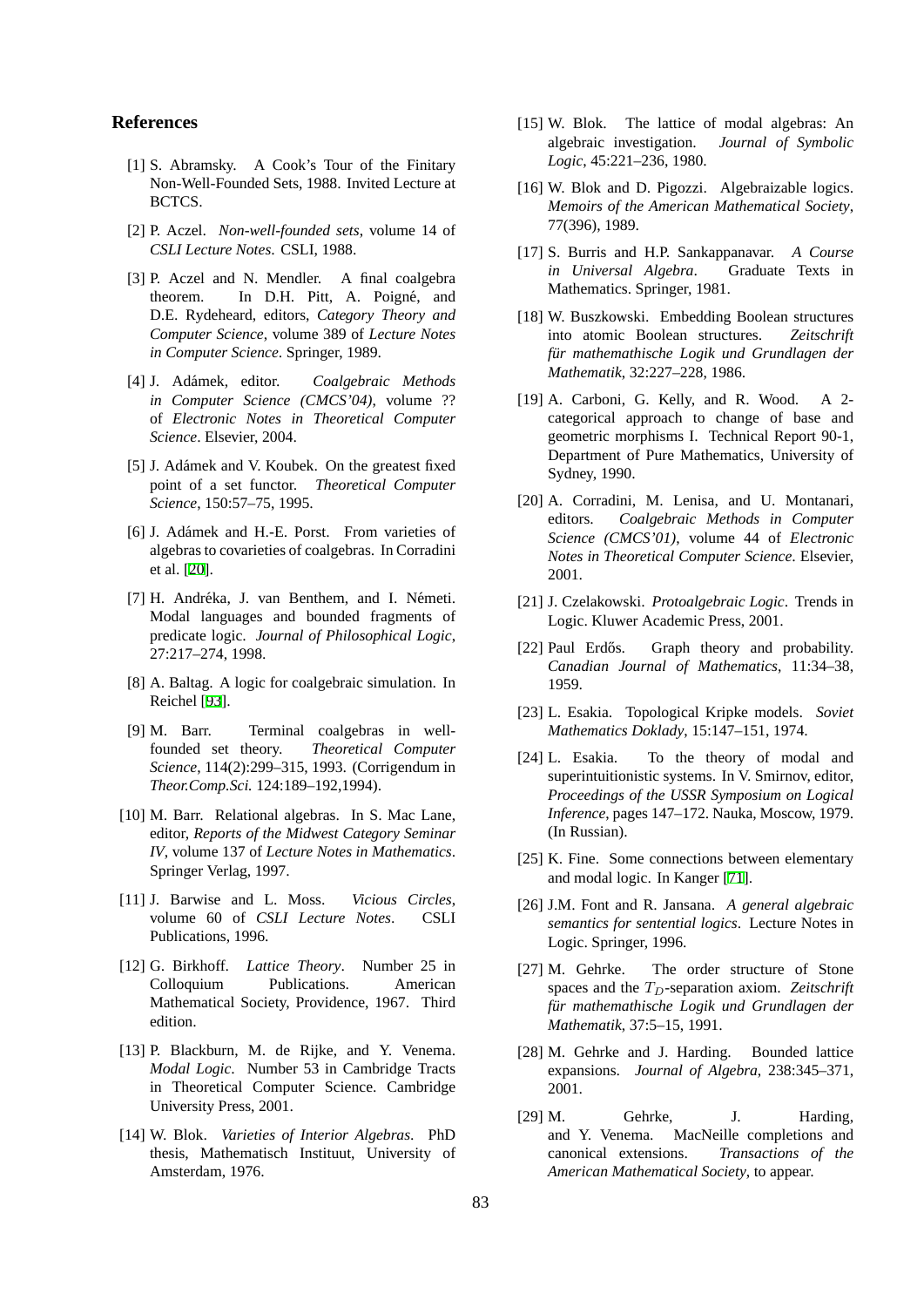- [30] M. Gehrke and B. Jónsson. Bounded distributive lattices with operators. *Mathematica Japonica*, 40:207–215, 1994.
- [31] M. Gehrke and B. Jónsson. Monotone bounded distributive lattices expansions. *Mathematica Japonica*, 52:197–213, 2000.
- [32] M. Gehrke and B. Jónsson. Bounded distributive lattice expansions. *Mathematica Scandinavica*, 94:3–45, 2004.
- [33] S. Ghilardi. An algebraic theory of normal forms. *Annals of Pure and Applied Logic*, 71:189–245, 1995.
- [34] S. Ghilardi and G. Meloni. Constructive canonicity in non-classical logics. *Annals of Pure and Applied Logic*, 86:1–32, 1997.
- [35] S. Givant. Universal classes of simple relation algebras. *The Journal of Symbolic Logic*, 64:575– 589, 1999.
- [36] S. Givant and Y. Venema. The preservations of Sahlqvist equations in completions of Boolean algebras with operators. *Algebra Universalis*, 41:47–84, 1999.
- [37] R. Goldblatt. Metamathematics of modal logic I. *Reports on Mathematical Logic*, 6:41–78, 1976.
- [38] R. Goldblatt. Metamathematics of modal logic II. *Reports on Mathematical Logic*, 7:21–52, 1976.
- [39] R. Goldblatt. Varieties of complex algebras. *Annals of Pure and Applied Logic*, 38:173–241, 1989.
- [40] R. Goldblatt. Elementary generation and canonicity for varieties of Boolean algebras with operators. *Algebra Universalis*, 34:551–607, 1995.
- [41] R. Goldblatt. Algebraic polymodal logic: a survey. *Logic Journal of the IGPL*, 8:393–450, 2000.
- <span id="page-83-1"></span>[42] R. Goldblatt. A calculus of terms for coalgebras of polynomial functors. In Corradini et al. [[20\]](#page-82-0).
- <span id="page-83-2"></span>[43] R. Goldblatt. What is the coalgebraic analogue of Birkhoff's variety theorem. *Theoretical Computer Science*, 266:853–886, 2001.
- [44] R. Goldblatt. Mathematical modal logic: a view of its evolution. *Journal of Applied Logic*, 1:309—392, 2003. An updated version is available from the web site of the author.
- [45] R. Goldblatt. Final coalgebras and the hennessymilner property. *Annals of Pure and Applied Logic*, to appear.
- [46] R. Goldblatt, I. Hodkinson, and Y. Venema. Erdős graphs resolve Fine's canonicity problem. *Bulletin of Symbolic Logic*, 10:186–208, 2004.
- [47] R. Goldblatt and S. Thomason. Axiomatic classes in propositional modal logic. In J. Crossley, editor, *Algebra and Logic*, pages 163–173. Springer, 1974.
- [48] V. Goranko and S. Passy. Using the universal modality: Gains and questions. *Journal of Logic and Computation*, 2:5–30, 1992.
- [49] V. Goranko and D. Vakarelov. Sahlqvist formulas unleashed in polyadic modal languages. In F. Wolter, H. Wansing, M. de Rijke, and M. Zakharyaschev, editors, *Advances in Modal Logic, Volume 3*, pages 221–240. World Scientific, 2002.
- [50] H. Peter Gumm. Elements of the general theory of coalgebras, 1999. Lecture Notes for LUATCS'99, Rand Africaans University, Johannesburg; available from http://www.mathematik.unimarburg.de/˜gumm/.
- <span id="page-83-4"></span>[51] H. Peter Gumm. Birkhoffs variety theorem for coalgebras. *Contributions to General Algebra*, 13:159–173, 2000.
- <span id="page-83-3"></span>[52] H. Peter Gumm, editor. *Coalgebraic Methods in Computer Science (CMCS'03)*, volume 82 of *Electronic Notes in Theoretical Computer Science*. Elsevier, 2003.
- <span id="page-83-0"></span>[53] H. Peter Gumm and T. Schröder. Covarieties and complete covarieties. *Theoretical Computer Science*, 260:71–86, 2001.
- [54] H. Peter Gumm and T. Schröder. Coalgebras of bounded type. *Mathematical Structures in Computer Science*, 12:565–578, 2002.
- [55] H. Hansen and C. Kupke. A coalgebraic perspective on monotone modal logic. In Adámek [[4\]](#page-82-1).
- [56] J. Harding. Canonical completions of lattices and ortholattices. *Tatra Mountains Mathematical Publications*, 15:85–96, 1998.
- [57] L. Henkin, J.D. Monk, and A. Tarski. *Cylindric Algebras. Part 1. Part 2.* North-Holland Publishing Company, Amsterdam, 1971, 1985.
- [58] R. Hirsch and I.M. Hodkinson. *Relation Algebras by Games*. Number 147 in Studies in Logic. Elsevier, Amsterdam, 2002.
- [59] E. Hoogland. *Definability and Interpolation. Model-theoretic investigations*. PhD thesis, Institute for Logic, Language and Computation, University of Amsterdam, 2001.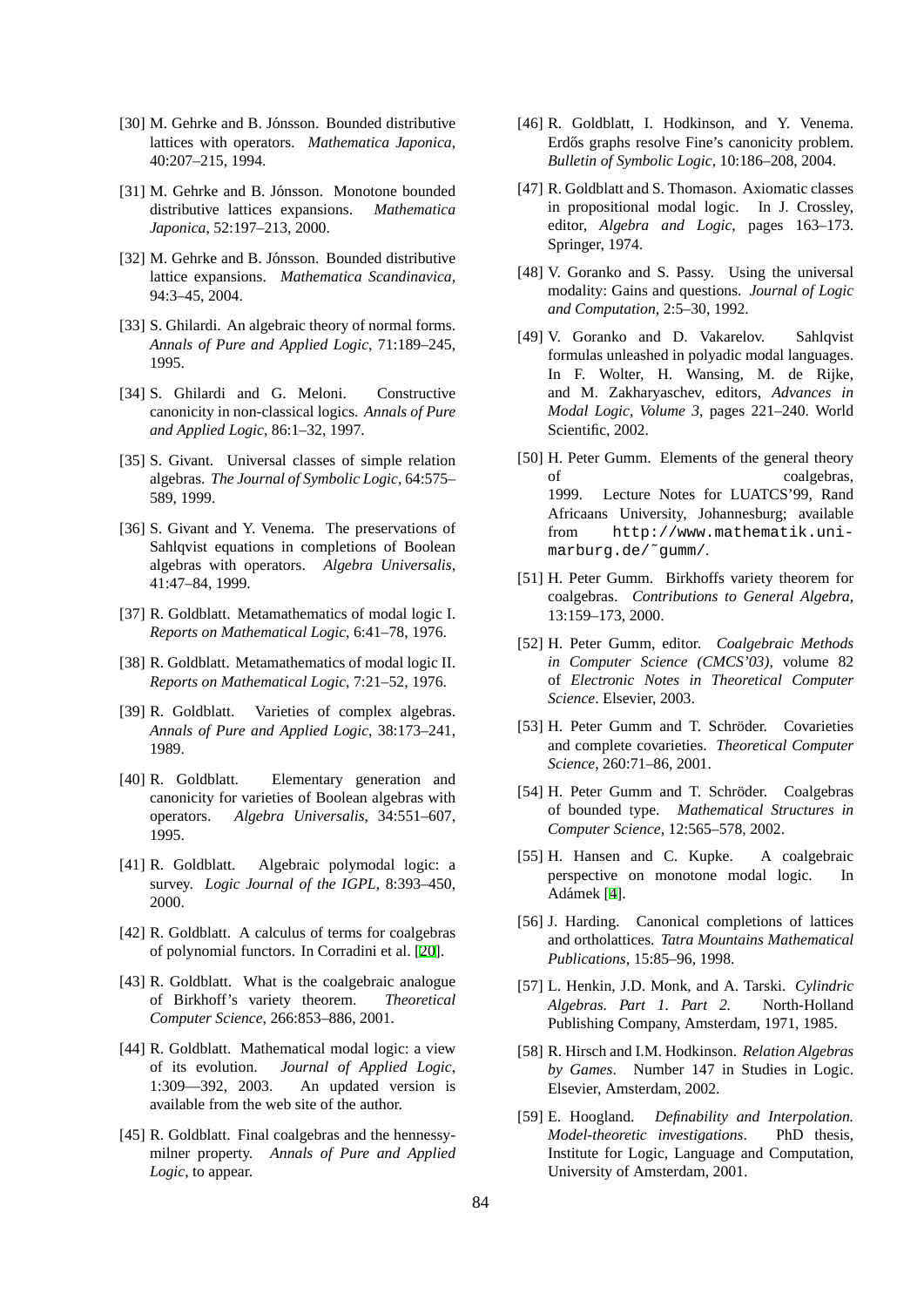- [60] T. Ihringer. *Allgemeine Algebra. Mit einem Anhang uber Universelle Coalgebra von H. P. ¨ Gumm*, volume 10 of *Berliner Studienreihe zur Mathematik*. Heldermann Verlag, 2003.
- [61] B. Jacobs. Objects and classes, coalgebraically. In B. Freitag, C. Jones, C. Lengauer, and H.-J. Schek, editors, *Object-Orientation with Parallelism and Persistence*, volume 44, pages 83–103. Kluwer Academic Publishers, 1997.
- <span id="page-84-2"></span>[62] B. Jacobs. Many-sorted coalgebraic modal logic: a model-theoretic study. *Theoretical Informatics and Applications*, 35(1):31–59, 2001.
- [63] B. Jacobs. Exercises in coalgebraic specification. In R. Backhouse, R. Crole, and J. Gibbons, editors, *Algebraic and Coalgebraic Methods in the Mathematics of Program Construction*, volume 44 of *Lecture Notes in Computer Science*, pages 237–280. Springer, 2002.
- [64] B. Jacobs. The temporal logic of coalgebras via Galois algebras. *Mathematical Structure in Computer Science*, 12:875–903, 2002.
- [65] B. Jacobs and J. Rutten. A tutorial on (co)algebras and (co)induction. *Bulletin of the European Association for Theoretical Computer Science*, 62:222–259, 1997.
- <span id="page-84-1"></span>[66] B. Jacobs and J. Rutten, editors. *Coalgebraic Methods in Computer Science (CMCS'00)*, volume 19 of *Electronic Notes in Theoretical Computer Science*. Elsevier, 1999.
- [67] P. Jipsen. Discriminator varieties of Boolean algebras with residuated operators. In C. Rauszer, editor, *Algebraic Methods in Logic and Computer Science*, volume 28 of *Banach Center Publications*, pages 239–252. Polish Academy of Sciences, 1993.
- [68] P.J. Johnstone. *Stone Spaces*, volume 3 of *Cambridge Studies in Advanced Mathematics*. Cambridge University Press, Cambridge, 1982.
- [69] B. Jónsson. On the canonicity of Sahlqvist identities. *Studia Logica*, 4:473–491, 1994.
- [70] B. Jónsson and A. Tarski. Boolean algebras with operators, Part I. *American Journal of Mathematics*, 73:891–939, 1952.
- <span id="page-84-5"></span>[71] S. Kanger, editor. *Proceedings of the Third Scandinavian Logic Symposium. Uppsala 1973*. North-Holland Publishing Company, 1975.
- [72] M. Kracht. *Tools and Techniques in Modal Logic*. Number 142 in Studies in Logic. Elsevier, Amsterdam, 1999.
- <span id="page-84-4"></span>[73] C. Kupke, A. Kurz, and D. Pattinson. Algebraic semantics for coalgebraic logics. In Adámek [[4\]](#page-82-1).
- <span id="page-84-3"></span>[74] C. Kupke, A. Kurz, and Y. Venema. Stone coalgebras. *Theoretical Computer Science*, 327:109–134, 2004.
- [75] A. Kurz. Coalgebras and modal logic, 1999. Lecture Notes for ESSLLI'01; available from http://www.folli.uva.nl/CD/2001/courses/
- <span id="page-84-0"></span>[76] A. Kurz. A co-variety-theorem for modal logic. In M. Zakharyaschev, K. Segerberg, M. de Rijke, and H. Wansing, editors, *Advances in Modal Logic, Volume 2*. CSLI Publications, 2000.
- [77] A. Kurz. Specifying coalgebras with modal logic. *Theoretical Computer Science*, 260:119– 138, 2001.
- [78] A. Kurz and D. Pattinson. Coalgebraic modal logic of finite rank. *Mathematical Structures in Computer Science*, to appear. Also available as CWI Technical Report SEN-R0222, 2002.
- [79] J. Lambek. A fixpoint theorem for complete categories. *Mathematische Zeitschrift*, 103:151– 161, 1968.
- [80] E. Lemmon. Algebraic semantics for modal logics, Parts I & II. *Journal of Symbolic Logic*, pages 46–65 & 191–218, 1966.
- [81] T. Litak. On notions of completeness weaker than Kripke incompleteness. In R. Schmidt, I. Pratt-Hartmann, M. Reynolds, and H. Wansing, editors, *Advances in Modal Logic, Volume 5*. King's College London Publications, to appear.
- [82] H. MacColl. *Symbolic Logic and its Applications*. Longmans, Green, and Co., London, 1906.
- [83] L. Maksimova. Interpolation theorems in modal logic and amalgable varieties of topological Boolean algebras. *Algebra and Logic*, 18:348– 370, 1979.
- [84] M. Marx and Y. Venema. *Multidimensional Modal Logic*, volume 4 of *Applied Logic Series*. Kluwer Academic Publishers, 1997.
- [85] J. Monk. Completions of Boolean algebras with operators. *Mathematische Nachrichten*, 46:47– 55, 1970.
- [86] L. Moss. Coalgebraic logic. *Annals of Pure and Applied Logic*, 96:277–317, 1999. (Erratum published *Ann.P.Appl.Log.* 99:241–259, 1999).
- [87] I. Németi. Cylindric-relativized set algebras have strong amalgamation. *Journal of Symbolic Logic*, 50:689–700, 1985.